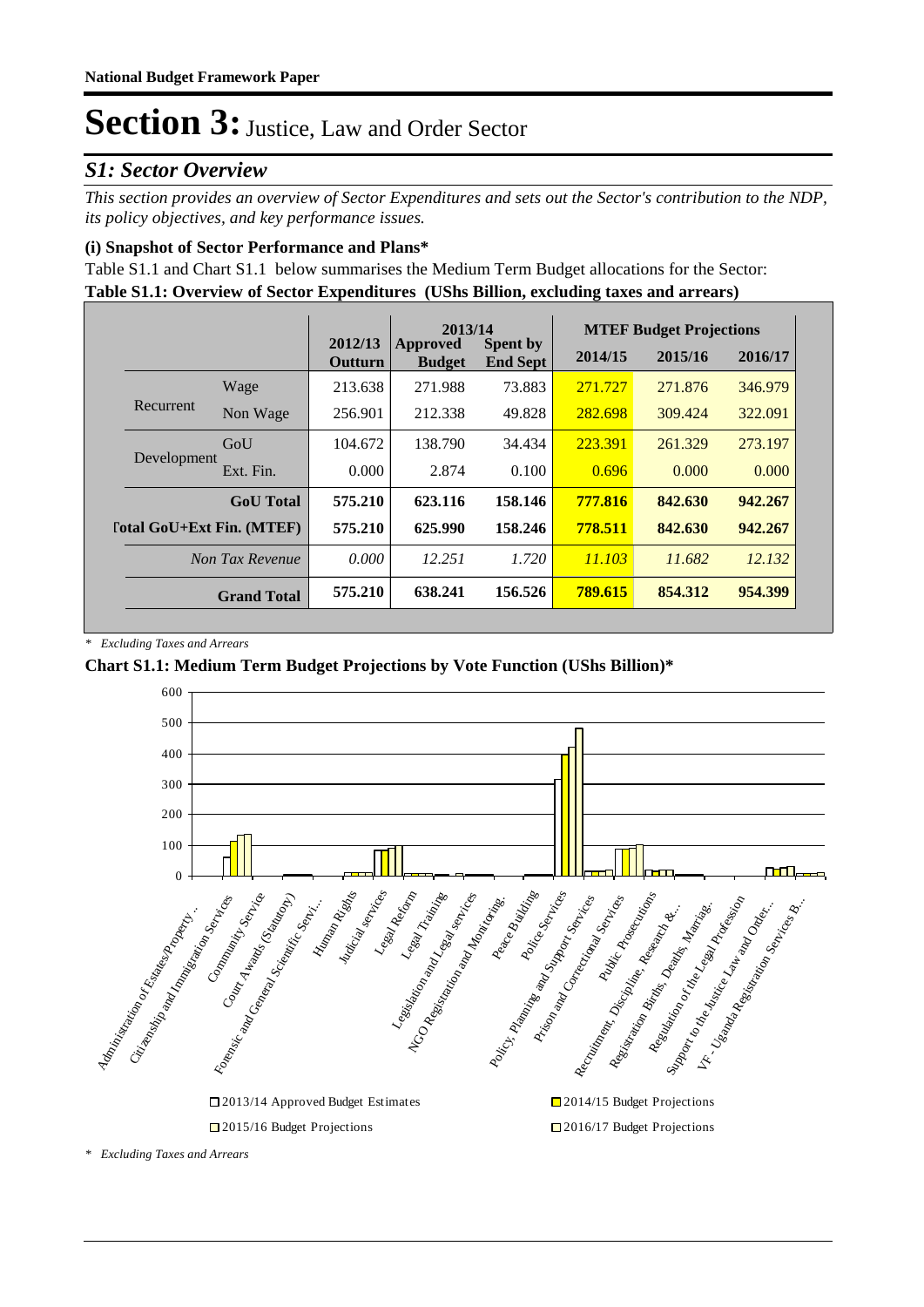### **(ii) Sector Contributions to the National Development Plan**

Since the development of the first JLOS Strategic Investment Plan in 2001 (SIP I), the Sector has directed its attention largely towards promotion of the rule of law; fostering adherence to human rights; promoting access to justice particularly for the poor and the marginalized; increasing personal safety and security of property and contributing to national efforts towards economic development.

JLOS's third SIP focuses on promoting a sector wide approach in line with the National Development Plan Objective 7 which provides for strengthening good governance, defence and security. Thus the theme of the NDP, "Growth, Employment and Prosperity," captures the strategic priorities of the Justice, Law and Order Sector. Drawing from the collection of institutional mandates, JLOS will enhance: (i) the Policy, Legal and Regulatory Framework (through reform, harmonization and dissemination of priority laws, policies, procedures and standards; and enhancing public participation in reform processes); ii) enhance access to JLOS services for all particularly the poor and marginalized groups and iii) promotion of the respect and observance of human rights and institutional accountability for service delivery.

### Strengthening policy and legal frameworks;

JLOS has prioritized strengthening the rule of law and due process and focused on enacting and enforcing key laws, improvements in access to the law as well as public confidence in the justice system. This will be achieved through strategies including simplification of laws and policies and translating them into local languages; ensuring quick passage of policies and laws to address emerging issues; encouraging alternatives to dispute resolution (ADR) and alternative sentences; rehabilitation and reintegration of offenders and juveniles; integration and harmonization of JLOS information and case management systems; and review and rationalization of JLOS service delivery standards, processes and fees.

### Enhancing access to justice;

The poor and marginalised groups still bear unreasonable burdens taking the form of physical distance to JLOS institutions, cost of access, language and attitudinal barriers and existence of conflict situations. JLOS also recognizes that the people's needs and aspirations of the justice system are closely intertwined with their livelihood opportunities. Obtaining a speedy and fair remedy in a land dispute, a safe and value free forum to be heard in a domestic violence case, being informed and consulted as a victim in a criminal case, and settlement of contractual disputes all happen in people's daily lives and JLOS failure to adequately respond negates the economic and social development efforts undertaken in other sectors. Thus JLOS will focus on enhancing the knowledge and information on laws, rights, obligations and duties by the users to demand for the services; ensuring rationalised physical presence of JLOS institutions and services; minimization of the costs of justice ( fees, other costs, distance); ensuring quality services are delivered by JLOS institutions; enhancing the JLOS capacity to prevent and respond to crime; and eliminating discrimination and bias in access to justice.

### Promoting of the observance of human rights and accountability.

The sector seeks to ensure a culture of respect and promotion of human rights for offenders, the public and victims of legal and human rights infractions. The sector also recognizes that justice systems are hinged on human rights principles which are enshrined in the Constitution, national laws, international and regional treaties. The focus here is enhancing human rights awareness; instilling measures to reduce human rights violations by state agencies; strengthen measures to reduce incidences of corruption; ensure Open Governance and access to information; and affirmative action for the disabled and vulnerable persons.

The National Development Plan puts into operations the intentions of the Constitution of Uganda in a phased manner. JLOS SIP III helps the country raise its levels of compliance with the constitutional obligations and particularly the Bill of Rights. The importance of the JLOS sector to constitutionalism and rule of law is a central theme underlying the design of JLOS SIP III. It is recognized that the Sector takes the lead in translating the constitutional principles into law; and is also a means of recourse in redressing threats to constitutionalism in the country.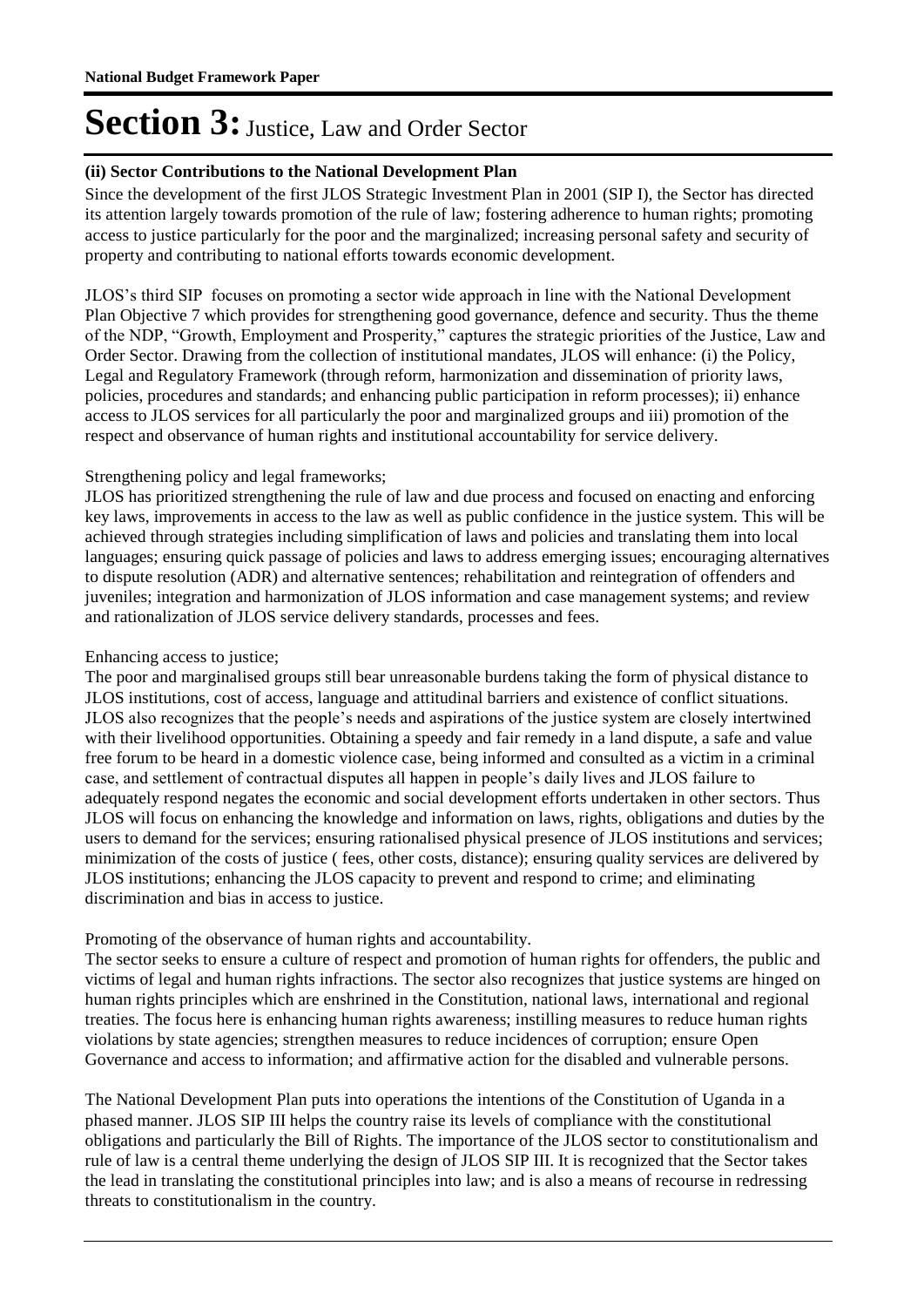JLOS SIP III also contributes to the goals and principles of several regional and international rights treaties and conventions. Key among these are the following: JLOS SIP III will improve Uganda's fit in the East African Community Strategy, responding to government commitments to the East African Community, COMESA and African Union commitments. JLOS SIP III will contribute towards positioning the country to take advantage of the benefits of the integration while ensuring protection of national interests. Lastly JLOS seeks to integrate latest innovations in ICT to establish a strong technology platform to enable joint workflow across JLOS institutions at national and district levels, support M&E structures and knowledge management, and use ICTs to deliver real time information to system users, implementers and decision makers. These are premised in internationally recognized service excellence standards including the Global Justice Indicators for Justice for Children; the International Judicial Service Excellence Standards; International Standards for Policing and Correction Services as adapted to the national context.

### **(iii) Medium Term Sector Policy Objectives**

The sector objectives which guide medium term outputs and resource allocations are:

- *1. To promote rule of law and due process;*
- *2. To foster a human rights culture across the JLOS institutions;*
- *3. To enhance access to justice for all especially the marginalised and the poor;*
- *4. To reduce incidence of crime, to promote safety of the person and security of property; and*
- *5. To enhance JLOS contribution to economic development;*

#### **(iv) Summary of Sector Performance**

The status of the sector in terms of its three priority sector outcomes is set out below:

#### Outcome 1: Strenghtened legal and policy frameworks for JLOS operations and national development

This is the second year of implementation of the Justice Law and Order Sector Strategic Investment Plan (SIP III). In this time, the Sector has been able to complete a study and prepare draft legislation to amend legislation affected by decisions of Court. Such legislation include the Prisons Act, Magistrates Courts Act, Trial on Indictments Act, Penal Code Act, Police Act and the Anti-Terrorism Act. Reforms are also under way to provide a safer and more conducive environment for witnesses through the draft Witness Protection bill.

The Sector initiated legislation to strengthen institutions including the Judiciary Administration bill and an enabling law for the DPP. A certificate of financial implication for Judiciary Administration bill was obtained and the Bill is currently in cabinet. As a result of these and other interventions, Uganda is now ranked 80th out of 144 countries globally in the Global Competitiveness' Index of Judicial Independence. The Sector developed joint inspection guidelines, which are expected to improve inspections across JLOS institutions, strengthen the Inspectors' Forum and popularize and enforce set targets on compliance with codes of conduct.

The overall implementation of the targets set under the SIP III is being promoted through institutional strategic plans that are aligned to the JLOS SIP. Eleven out of the 17 JLOS institutions now have approved institutional SIPs, and 5 have final drafts awaiting management approval. In addition to this, the DPP, UHRC, UPF, UPS, TAT, URSB and DCIC developed service delivery standards. The Constitution (Sentencing Guidelines for Courts of Judicature) Directions were launched to promote transparency and uniformity in sentencing, provide mechanisms of victims and community participation in criminal justice and equal protection of the law.

A handbook on verification of Uganda Citizenship was developed to guide the mass enrollment of citizens under the National Security Information Systems project and the issuance of national identity cards. To date 30,120 national Identity cards have been issued and it is expected that by 2016, over 18 million Ugandans would have been issued with national identity cards.

Priority legislation under the NDP was drafted including the Private Public Partnership Bill, East African Development Bank (Amendment) Bill and the National Biotechnology Bill and the Trade Licensing Act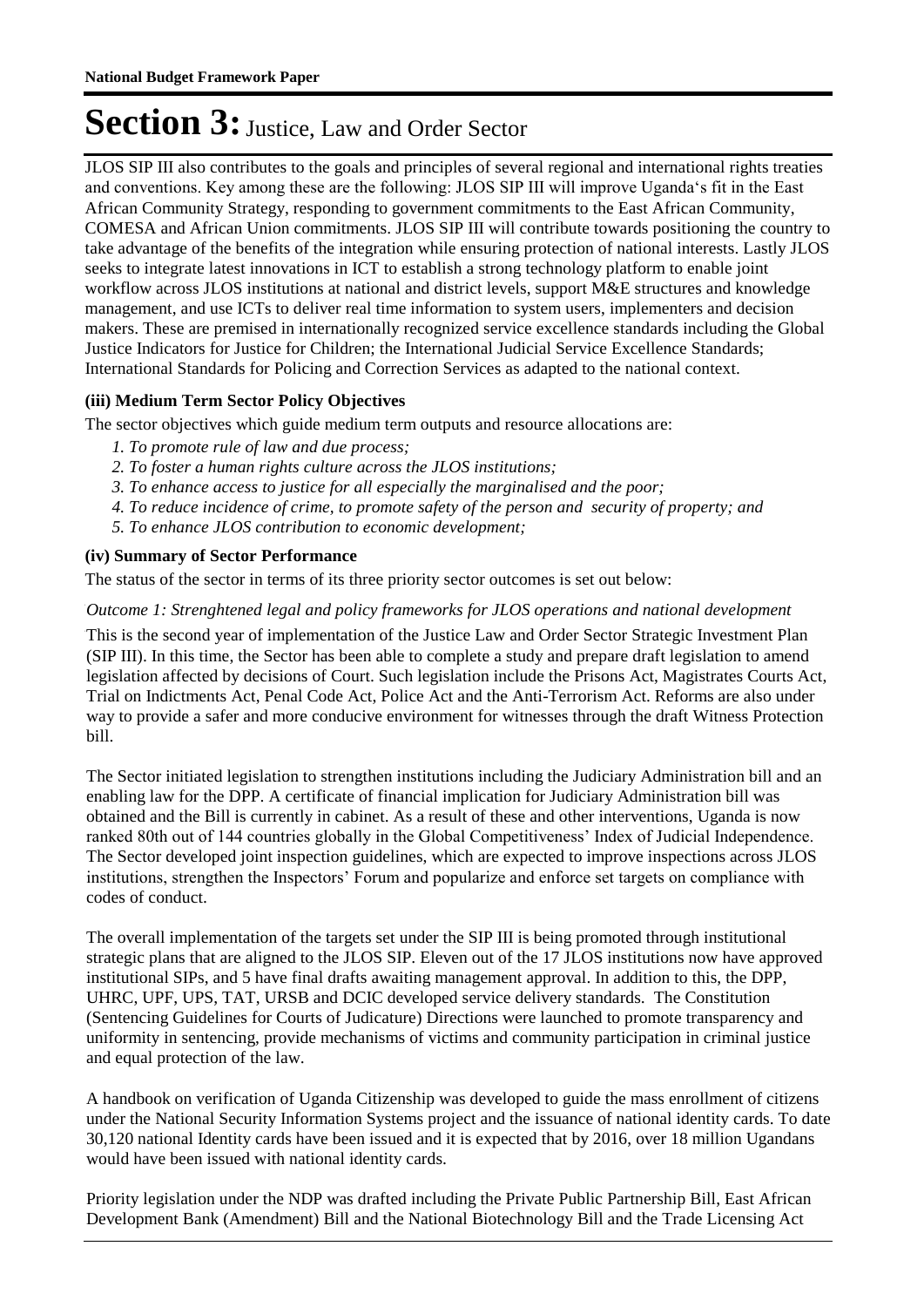and Free Zones Act were enacted. The Companies Act and Geographical Indications Act were passed into law and regulations were adopted for the Trademarks Act, Companies Act, Capital Market's Act and Insolvency Act. These pieces of legislation usher in significant reforms to the law governing business associations and intellectual property that underpin economic development.

The Sector has come close to completing the reform of all laws outstanding from SIPII. Work is still pending on the Industrial Property Bill, the Marriage and Divorce Bill and the HIV/AIDS Control Bill.

In terms of enforcement of enacted legislation, of the 25 laws enacted in the past 2 years, only 2, the Partnership Act and the Geographical Indications Act, are not fully operational. The Domestic Violence Act was translated into 8 local languages and the sector is piloting the establishment of 5 safety centres to provide essential services through the referral pathway to improve service delivery to survivors of domestic violence. In addition the Sector launched the amended Police Forms 3 to address evidential challenges created by ambiguities between the previous Police Form 3 and the amended provisions on defilement in the Penal Code Act. The Female Genital Mutilation Act No.5 of 2012 was simplified, 100 copies of the NGO guidelines for district and sub-county monitoring committees were printed and disseminated.

The sector completed its study on Transitional Justice and Truth Telling and a final report was printed. The report recommends the recognition of traditional justice and truth telling mechanisms as legitimate justice options for dispute settlement in post-conflicts situations.

The Sector has also supported the International Crimes Division of the High Court to develop Rules of Procedure and Evidence that are now pending adoption by the Rules Committee. The Sector also maintained its recommendations for a conditional amnesty, while committing to make provision for amnesty in the Transitional Justice law.

The 6th JLOS National Forum recognised that the current hybrid of formal systems and customary systems need to be harmonised. This is to be achieved through extensive consultation and dialogue and the Uganda Law Reform Commission has commenced on preparations for a consultative study to inform the Sector's actions in this regard. The Ministry of Local Government continued to strengthen the Local Council Courts system through the re-establishment and induction of LCCIII in 54 districts. JLOS institutions have identified opportunities offered by regional integration and are undertaking efforts to harness these opportunities. The Sector has finalized drafting of amendments to number of statutory instruments to bring them into compliance with the Common Market Protocol. These include the Uganda Citizenship and Immigration Control (Fees) (Amendment) Regulations 2013; the Companies (Fees) (Amendment) Rules 2013; the Architects Registration (Presumption of Forms and Fees) (Amendment) Regulations, 2013. Sector institutions have also been involved in key processes leading to regional integration.

### Outcome 2: Access to JLOS services particularly for the vulnerable persons enhanced

In a bid to improve the availability and accessibility of JLOS services, the Sector has largely been investing in increasing case disposal, physical de-concentration of services, reduction of lead times, reduction in crime and easing business registration processes.

In the reporting period infrastructure development has continued. The sector opened and staffed 9 new Grade One magistrates' Courts and constructed 5 One-stop JLOS service points (mini-JLOS Stations) in Kayunga, Lamwo, Isingiro, Kanungu and Bundibugyo, thereby completing the chain of justice. Ground breaking took place for a further Mini-JLOS station in Kyenjojo. In addition, 4 more DPP stations were opened in Lyantonde, Nakifuma, Mitooma and Nakapiripirit bringing the total national coverage by DPP to 71.4% of districts. The investments translated into an increase in the number of districts with a complete chain of JLOS services from 30% in 2011/12 to 34.8%. The Sector is developing an infrastructure development plan and concluded the establishment of a sector wide geographical information system (GIS) to guide and inform investments in infrastructure.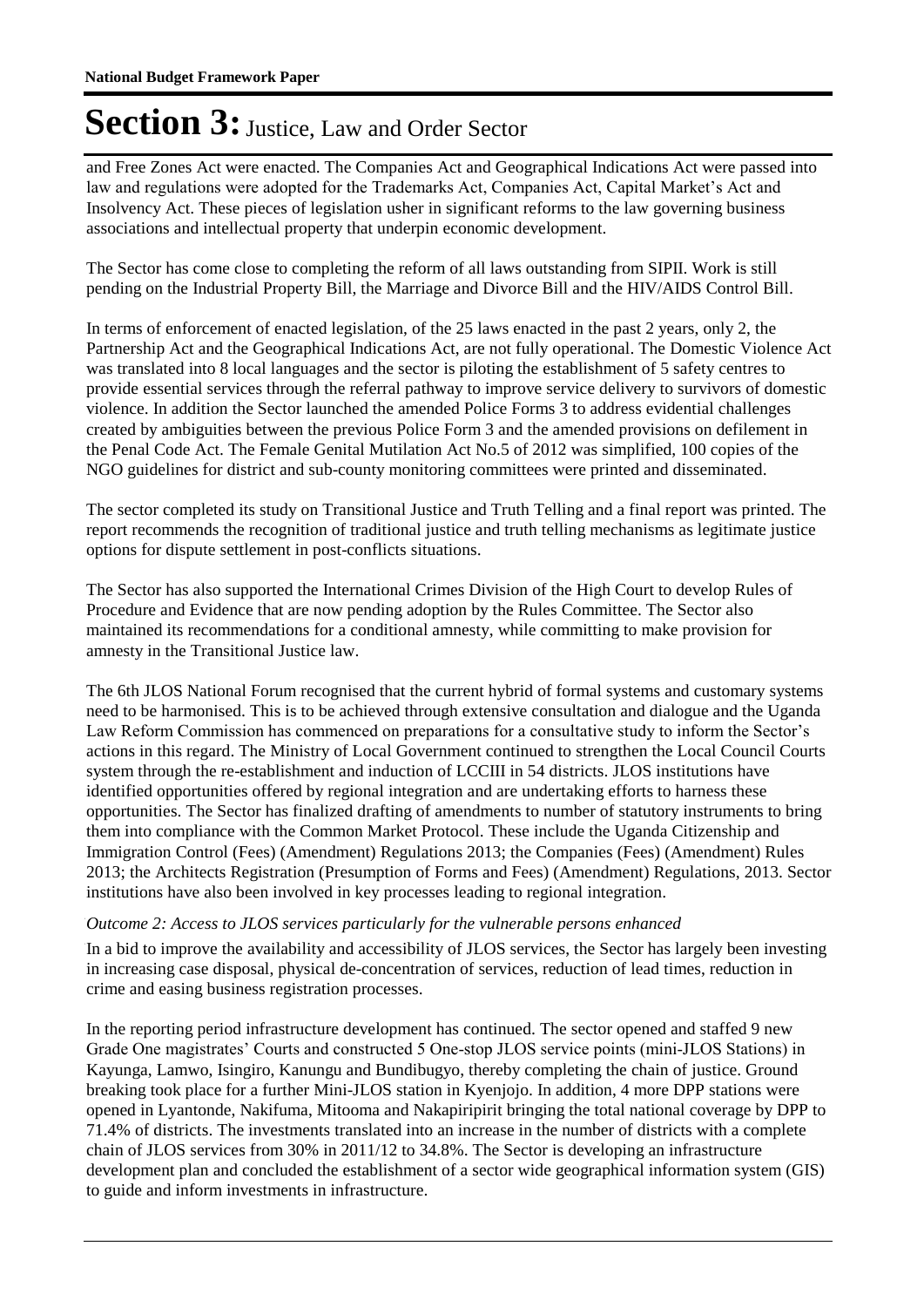The JLOS House project commenced with the allocation of Shs.5.7 billion which was applied to the preparation of detailed designs for the construction, resettlement of police officers and fencing of the land. The Sector procured 3 contractors who are preparing the detailed designs for the JLOS House complex, Appellate Courts and Police Headquarters. Relocation of police officers is complete and fencing of the land is on-going.

The Uganda Police Force completed construction of the CIID headquarters at Naguru, which are currently housing the police headquarters as efforts are underway to construct the JLOS House and UPF headquarters. 3 police stations were also constructed in Bulambuli, Kibuku and Kisoro. The UPF is now functionally present in 95% of all sub-counties nationally. The MoJCA has also extended its coverage to Moroto, following the finalisation of construction of the Mini-JLOS, while the MoGLSD completed construction of the Arua remand home and were urged to follow this up with gazetting and operationalization of the facility

The Law Development Centre is undertaking construction of an Auditorium that is expected to reduce the student/classroom ration from 1:40 to 1:20. LDC has also opened study centres in Arua, Mbarara, Mbale, Kitgum and Gulu to provide training in the Administrative officers' course. The sector overcame most of the challenges that delayed the full implementation of the PRDP projects. The Judiciary completed 4 out of the 7 constructions under PRDP, while the DPP completed 3 of the 7 on-going construction projects. Construction of the Mbarara regional government analytical laboratory is complete. The remaining projects are expected to be completed in December 2013. DCIC also completed the construction of the Amudat Border Post and the completion of the GAL regional laboratory in Gulu is on track and is expected to be completed in the year 2013/14. In the case of UPF 85% of the remaining PRDP constructions were retendered and new contractors took charge.

Within the reporting period, 11 Grade One Magistrates, 17 Judges and 11 Justices of Appeal were appointed and deployed to ensure functionality of Courts. As a result, all High Court circuits have a resident judge and all courts now have coram. The recruitments are expected to go a long way in addressing the high caseload of judicial officers. In terms of case disposal, the courts recorded 89.12% disposal rate of registered cases disposing 112996 cases compared to 126781 cases registered. The disposal rate in Chief Magistrates Courts stood at 92% of registered cases, while Grade one and two magistrates Courts registered 95% and 97% respectively. As a result the sector registered an improvement in the average length of stay on remand for capital offences at 11.4 months from 11.8 months reported in 2011/12. Though the indicator paints a good future there is need to ensure that the gains achieved are not reversed.

The Commercial Division commenced the pilot phase of the Small Claims Procedure with the formal adoption of Rules and the launch of the pilot in Mengo, Masaka, Kabale, Lira, Arua and Mbale Chief Magistrates' Courts.

A total of 5,143 Probationary Police Constables and 535 Police Cadets undergoing training at Kabalye were successfully passed out and deployed. Ideally this would have reduced to police to population ratio from 1:709 to 1:690, however no recruitments have taken in the last two years and the rate of attrition and the 3% population growth have eroded any gains. Police to population ratio now stands at 1:754. The crime rate remained low at 305 for every 100,000 placing Uganda 87th out of 144 countries with regard to reliability of police services.

The DCIC issued 76,499 passports to Ugandans representing a 7.7% growth in the number of passports issued and the lead time for passport issuance was maintained at 10 days. In terms of registration URSB completed 39,824 transactions in the Business registry including registration of 17,424 Companies, 16,443 documents and 1,703 Trademarks. The Civil registry recorded 49,130 transactions including registration of 44,060 births, 2,564 deaths and 24 adoptions.

Within the reporting period, all officers in charge of police posts were appointed Community Liaison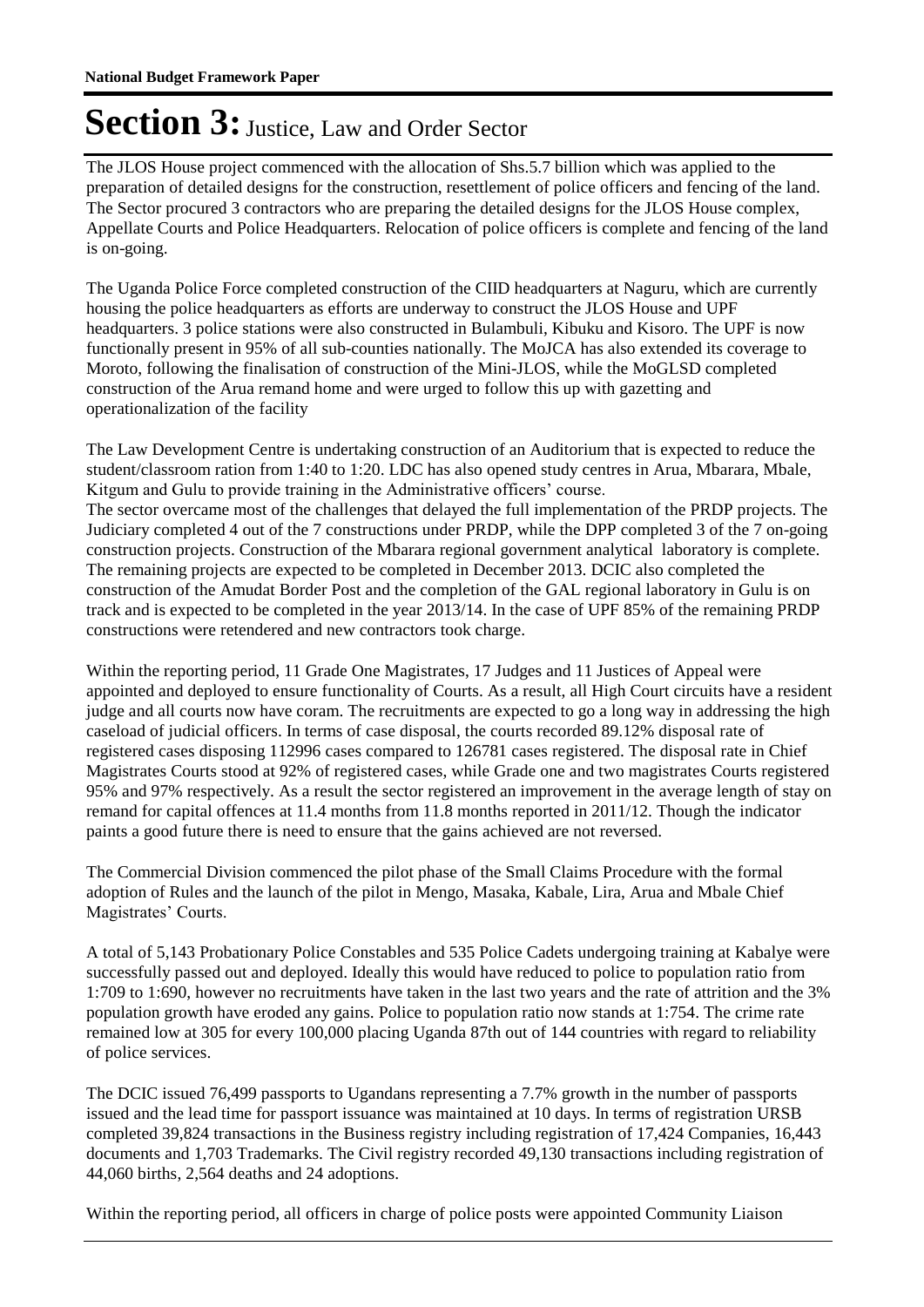Officers and they are required to engage and conduct community dialogues within their jurisdictions to address local level challenges and empower the people to fight crime.

The Law Development Centre published 3000 copies of the Uganda Law Reports for 2006 and 2009 to support the dissemination of decisions and development of jurisprudence. The Judiciary in turn developed court user guides and strengthened user committees as a way of communicating service delivery standards. The DPP developed a gender policy and UPF created a department of gender and sexual based violence aimed at eliminating bias and discrimination in access to justice by the vulnerable. The Judiciary trained and deployed 30 court interpreters and procured and installed transcription and court recording equipment in various courts to facilitate and speed up court hearings.

### Outcome 3: Observance of Human rights and accountability promoted

Towards attainment of this outcome, sector institutions seek to strengthen observance of human rights through various programs. The ULS sensitized communities on a wide array of legal and human rights issues through outreach programmes. While the Tax Appeals Tribunal amended its Rules of Procedure to provide for more user friendly procedures for the users resulting into a 76% disposal rate of cases. The MoLG continued to provide materials for the LCCII Courts, however delayed elections of LCI and II have proved a challenge to the operations of the LCCIII courts which are now compelled to operate as courts of first instance to meet the needs of the public.

JLOS institutions under SIPIII are giving special consideration to children, poor women and men and other identified categories of users presently underserved by JLOS institutions. JLOS is also tracking institutional performance in respect to services that vulnerable groups commonly access using administrative data collected by the various institutions and attempting to disaggregate based on aspects of gender, age education, location among others. These include administrative services particularly services by the Administrator General, case management with particular reference to gender based crime, violence against children, land and family justice.

In this regard, the Administrator General opened a total of 3,058 new files , inspected 167 estates and wound up 200 estates as planned. Land courts were rolled out to 15 Chief Magisterial areas and as a result 1,576 land cases were disposed of. The UPF sensitized 330 police officers on child protection and the laws on SGBV and conducted 544 home visits, 167 school visits and 217 networking activities involving 61,954 participants.

The Sector registered a 9.9% overall reduction in juveniles involved in crime in the reporting period. However there was an overall increase in crimes involving children by 12.2% with child neglect and defilement leading. On a positive note however, there was a decrease in child abuse and torture. With improved investigations capacity conviction rates are now at 53.6% and specific measures to boost rehabilitation of offenders including juveniles have led to reduced levels of recidivism. The UPF canine unit was expanded from 36 police stations in 2011 to 44 in 2012. The UPF has also rolled out the community policing programme. UPF also registered a decrease in terrorism activities and this has been attributed to sensitisation workshops and awareness campaigns. To promote the safety or persons and security of property, the UPF partnered with Local Governments and acquired 46 new firefighting trucks and equipment to be based in municipalities and busy town centres.

The National Community Service Programme registered significant progress in service delivery with 90 out of the 103 districts with courts having functional district community service committees. There was a steady increase in the use of community service as a sentencing option with 8,846 orders issued within the year.

The National Focal Point for Small Arms and Light Weapons under the Conflict Early Warning and early Response Unit, conducted sensitisation programmes in conflict prevention, management and resolution in districts neighbouring Karamoja. The sector is enhancing access to transitional justice through a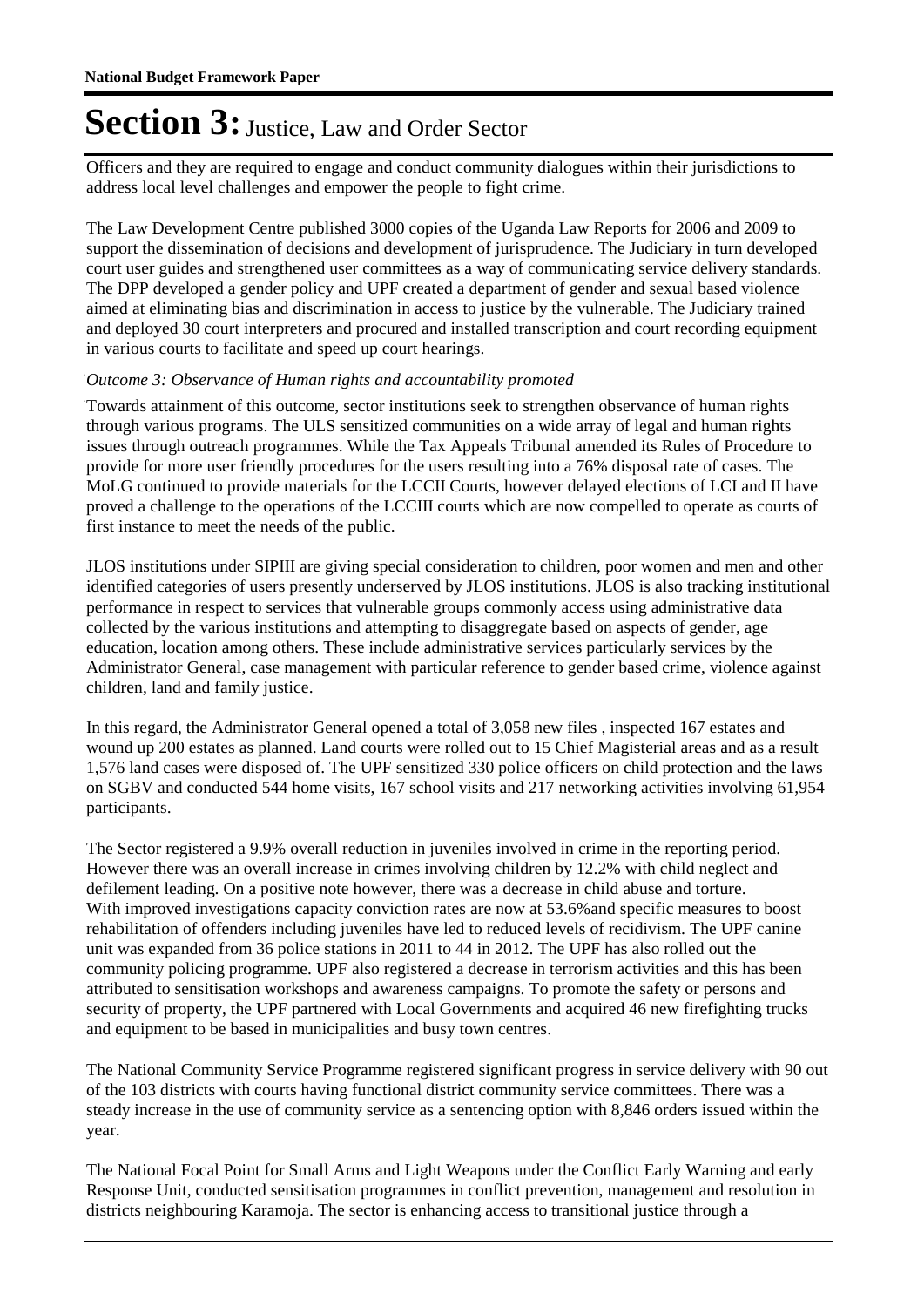multiplicity of approaches. In order to deliver quality services to affected persons, the sector built capacity of actors in the criminal justice sector including police, prosecution and the judiciary in investigation, prosecution and adjudication of transitional justice cases.

The sector also continued to work to ensure that there is a functional low cost model for legal aid that integrates the state briefs, standards for legal aid provision and complements the pro-bono scheme. To this end, a draft Legal Aid policy was finalized and approved by the Sector Leadership. The ULS opened 3 new legal aid clinics in Mbarara, Arua and Soroti and handled a total of 8,359 clients. The Law Development Centre in turn handled 770 cases in its clinics and was able to divert 764 child offenders. Justice Centres Uganda reached 16,004 persons and held 154 community outreaches focusing on specific issues notably how to resolve land conflicts, family disputes especially those related to custody and child maintenance as well as criminal law.

The Sector has been able to maintain the average time to disposal of human rights complaints at 24 months, in line with the set targets and the disposal rate of registered human rights complaints stands at 29.6% compared to 22.3% in 2011. Overall there was a reduction of 31.5% in new complaints to the UHRC due to various interventions such as training of police officers and enactment of the Prohibition and Prevention of Torture Act. Complaints against the Police in particular, reduced by over 24%.

Human rights desks have been established in the Uganda Police Force and functional human rights committees have been established in 95% of the prison units. The Uganda Police Force has also trained 200 former Local Administration Police on the protection of rights of suspects and conducted 20 regional training of trainers on the Prohibition and Prevention of Torture Act. Since 2010, the Professional Standards Unit of the UPF has registered 7,048 complaints against police and 4,005 of these complaints have been concluded with 359 being referred to the Courts for prosecution and 638 being handled through the UPF disciplinary mechanisms.

The UHRC monitored 597 places of detention, where it was noted that compliance with the 48 hour Rule is still a challenge. Key interventions are required to address this challenge including improving capacity in investigations, provision of critical ancillary services such as medical examinations and addressing corruption , apathy and community attitudes to remedial measures such as Police Bond. In the reporting period, the average remand to convict ratio stood at 54% remands to 45% convicts with 0.5% being civil debtors, a clear decline from 2011/12 when the number of pre-trial detainees stood at 52%. Challenges still remain however with the 48.5% of the capital remands who have been committed and are pending trial before the High Court, where no mandatory time limit has been provided for their detention before trial. The biggest challenge for the reporting period was the limited number of Judges to handle the huge number of inmates committed for trial. It is anticipated that the recent appointment of judges will yield better results in the near future.

Within the reporting period 35,565 prisoners were looked after and provided with 3 meals a day, medical care and basic necessities. Sanitary items, including sanitary pads were provided to all female inmates and 148 babies residing with their mothers in the prisons were supported. Although the holding capacity of prisons was increased by 4.5% from 14,559 to 14,908, the average prisons population grew by 7% resulting in an increase in occupancy rates from 226% to 238.5%. This calls for a multi-pronged approach involving all actors in the chain of justice to address the soaring prison population. The Sector is also exploring alternatives such as the review of the trial procedures, fast tracking the disposal of cases and promoting the application of community service orders were appropriate. Water and sanitation works in the prisons have achieved a reduction in the use of the bucket system by 13.5% from 148 to 128 prison units. Reforms have also contributed to a reduction in the escape rate from 9.5/1000 to 8.4/1000, reduced recidivism from 26.8% to 26.7% and reduced mortality from 1.5/1000 to 1/1000.

In the reporting period 7,869 inmates were imparted with life skills ranging from industrial training and agricultural skills to formal education. 15,607 inmates were counseled and 791 were re-integrated into their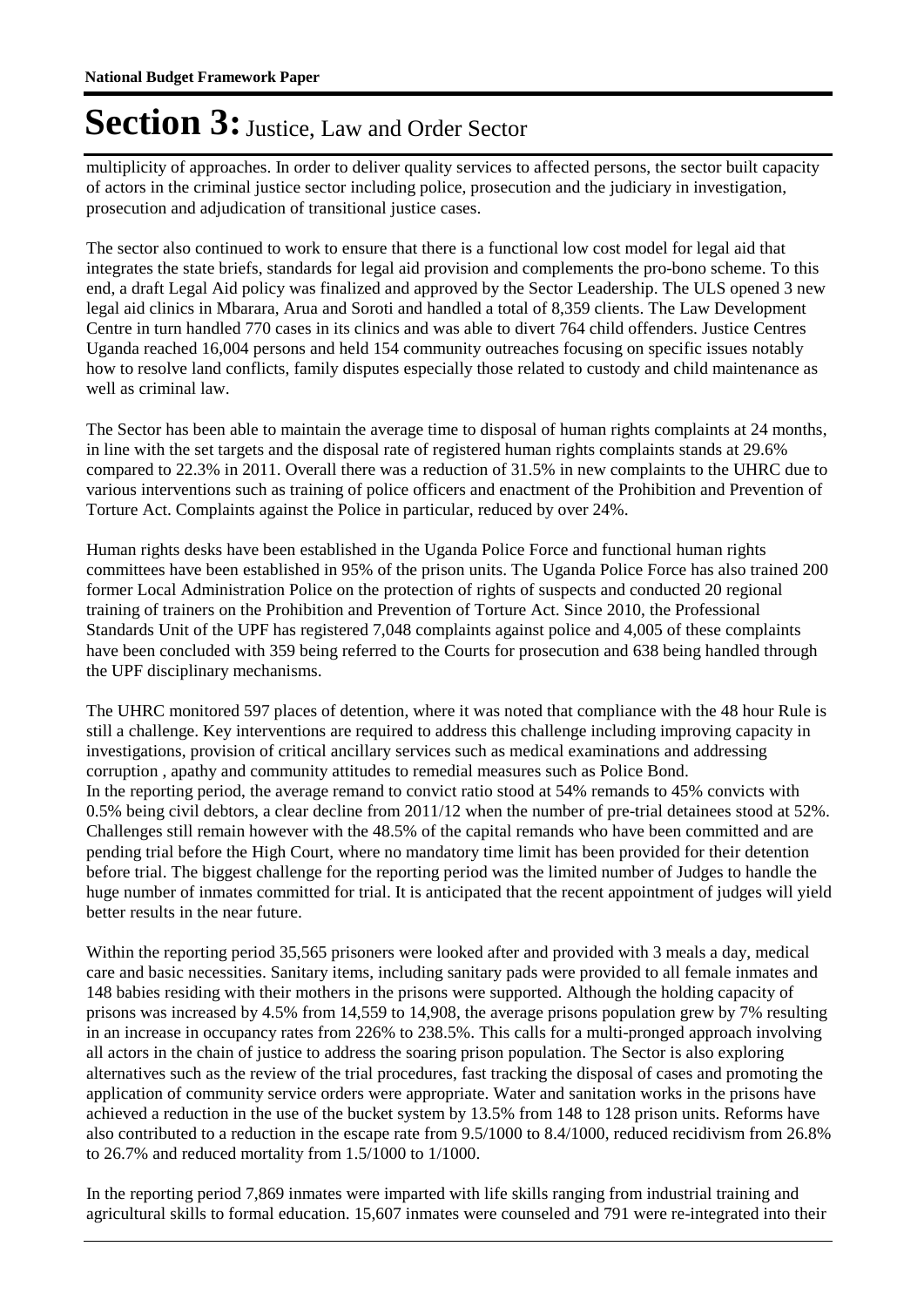communities once they had completed their sentences.

### *S2: Sector Performance and Plans to Improve Sector Outcomes*

*This section describes past performance and plans to improve sector outcomes. For each outcome it sets out outcome indicators, key sector outputs and actions to improve sector performance. It then sets out analysis of the efficiency of sector allocations and major capital investments.*

#### **(i) Outcome 1: Strenghtened legal and policy frameworks for JLOS operations and national development**

*Status of Sector Outcomes*

The table below sets out the status of sector outcomes in terms of key sector outcome indicators.

#### **Table S2.1: Sector Outcome Indicators**

| Outcome 1: Strenghtened legal and policy frameworks for JLOS operations and national development |                 |                  |                             |  |  |  |
|--------------------------------------------------------------------------------------------------|-----------------|------------------|-----------------------------|--|--|--|
| <b>Outcome and Outcome Indicator</b>                                                             | <b>Baseline</b> | $2014/15$ Target | <b>Medium Term Forecast</b> |  |  |  |
| Use of Alternative Dispute Resolution (ADR)<br>mechanisms increased                              | 26% (2010)      | 30               | 50% (2016)                  |  |  |  |
| Time taken to issue work permits (working days)                                                  | 21 (2010)       | 10               | 7(2015)                     |  |  |  |
| Time taken to issue passports (working days)                                                     | 10(2010)        | 10               | 7(2016)                     |  |  |  |
| Time taken to clear travellers through borders<br>(minutes)                                      | 5(2010)         |                  | 2(2016)                     |  |  |  |
| Proportion of the public confident in the<br>enforcement of existing laws                        | 30% (2008)      | 45               | 55(2016)                    |  |  |  |
| Number of key laws enacted and enforced by the<br>sector                                         | 12 (2009)       | 6                | 11(2016)                    |  |  |  |
| Increase in the proportion of target population with<br>access to updated laws                   | 5(2010)         | 10               | 45(2016)                    |  |  |  |
| % of target population with access to laws                                                       | 65 (2008)       | 65               | 68 (2016)                   |  |  |  |
| % of public confidence in the Justice system                                                     | 45 (2008)       | 55               | 65(2016)                    |  |  |  |

*Performance for the first quarter of the 2013/14 financial year*

### Drafting Legislation

Four issues papers and concept papers were developed for reform of the Births and Deaths Registration Act, Prisons Act, Electoral laws, development of legislation to regulate Electronic Funds Transfer; Legal Audit of statutory instruments in the blue volumes and those passed between 2000 and 2013 completed; l Typesetting of principal laws concluded; Proof reading of the translated constitution into Luganda and typesetting completed; Update of Index as at September, 2013 completed; Review of Constitution for printing completed; Printed 1000 copies of the Living law journal; 1000 copies of Commission annual reports were printed.

The Directorate of First Parliamentary Counsel drafted and monitored the passage of several laws through Parliament. By the end of October 2013, 4 Bills had been drafted, 3 Acts published; 13 Statutory Instruments and 04 Legal Notices and 01 ordinance.

The Ministry of Internal Affairs drafted principles for Forensic services and chemical (management and control) bill which were approved by Cabinet. The draft principles for firearms Act are ready for submission to Cabinet. Consultations to review the firearms regulations initiated. The draft Bill on NGO amendment Act is ready for re-submission to Cabinet

Regulation of the Legal Profession: By the end of September 2013, the Department of Law Council under its Disciplinary Committee concluded 17 Cases in 13 Sittings. The Department also inspected 38 Chambers /Law firms, 2 Universities and 2 schools teaching law. The Department also carried out research and consultations in various areas.

This outcome gives rise to eight outputs, out of which the Directorate's contribution under period of review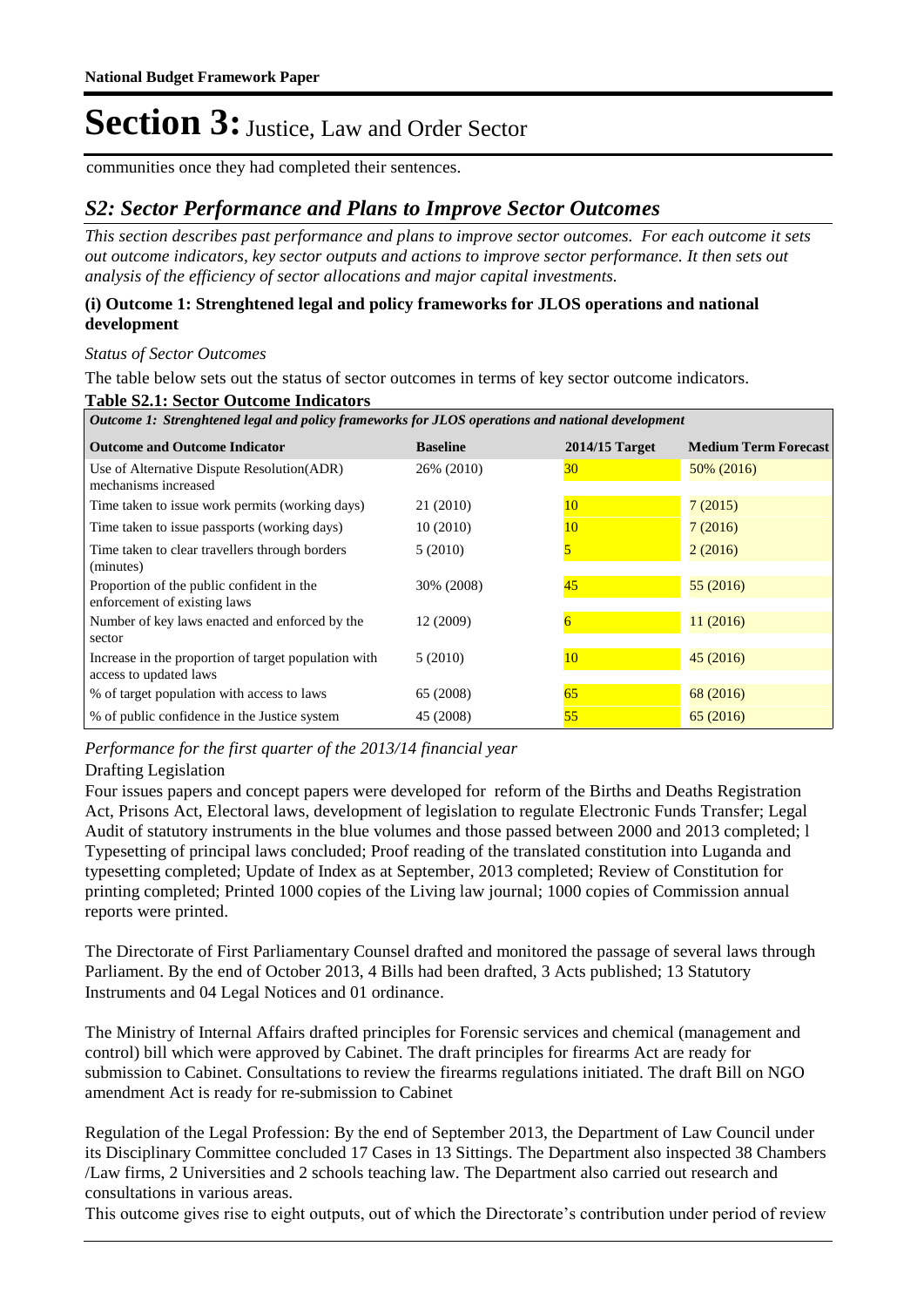was directed towards two, namely; the harmonization of Administrative Service Delivery Standards and JLOS compliance and participation in EAC regional and international integration through cooperating with international partners to enhance capacity for prosecuting new cross border crimes. The Directorate's contribution was made through three programs; Prosecutions, Inspection and Quality Assurance, and International Affairs and Field Operations.

As part of the strategies to improve service delivery standards, the Directorate's Prosecutions program developed a first draft Prosecutor's Standards' manual for handling children and SGBV cases. This is expected to provide a uniform approach in the prosecution of cases in this categories. The program on the other hand, undertook prosecution led investigations in cases of human trafficking where 11 cases of human trafficking were handled.

To instill compliance of standards, the Inspection and Quality Assurance program ensured that 70% of the Directorate's offices met the minimum performance standards (quality of legal opinion). This is attributed to staff mentoring, regular and ad-hoc inspections of field offices that were carried out. This program too, ensured that 80% of Public Complaints against staff performance and conduct were addressed, 60% of Public Complaints against the criminal justice process were resolved against the target of 95%. This performance was due to the time it takes to consult the several criminal justice institutions such as the Police in order to get an informed position pertaining the complaint. Similarly, in harmonizing administrative service delivery standards, the International Affairs and Field Operations program carried out 1 field offices' supervisory visit aimed at ensuring adherence to performance standards and responded to incoming Mutual Legal Assistance requests within an average duration of 30 days.

The International Affairs and Field Operations program was also at the forefront of galvanizing cooperation with international partners to enhance capacity for prosecuting new cross border crimes where 5 Mutual cooperation meetings were held. The DPP too participated in the Anti-terrorism training program organized by the Eastern African Police Chiefs Co-operation Organisation (EAPCCO) in partnership with the Institute of Security Studies (ISS). This was aimed at equipping Attorneys with skills of gathering evidence suitable for arraigning culprits in court.

The UPF finalized the review of Police Act. Now pending submission to Cabinet for approval. Started the process of reviewing Police Standing Orders to align with the new police structure. Developed a draft training policy. Developed a final draft of CID investigation manual to ensure standards and improve quality of investigations.

| <i>Vote. Vote Function</i>                         | <b>Approved Budget and</b>                                                                                                                                            | 2013/14<br><b>Spending and Outputs</b>                                                                                                          | 2014/15<br><b>Proposed Budget and</b>                                                                                                                                                        |
|----------------------------------------------------|-----------------------------------------------------------------------------------------------------------------------------------------------------------------------|-------------------------------------------------------------------------------------------------------------------------------------------------|----------------------------------------------------------------------------------------------------------------------------------------------------------------------------------------------|
| <b>Key Output</b>                                  | <b>Planned outputs</b>                                                                                                                                                | <b>Achieved by End Sept</b>                                                                                                                     | <b>Planned Outputs</b>                                                                                                                                                                       |
|                                                    | Vote: 007 Ministry of Justice and Constitutional Affairs                                                                                                              |                                                                                                                                                 |                                                                                                                                                                                              |
| Vote Function: 1201 Legislation and Legal services |                                                                                                                                                                       |                                                                                                                                                 |                                                                                                                                                                                              |
| Output: 120101                                     | Bills, Acts, Statutory Instruments, Ordinances, By Laws                                                                                                               |                                                                                                                                                 |                                                                                                                                                                                              |
| <b>Description of Outputs:</b>                     | 15 Bills to be drafted and<br>published; 10 Acts to be<br>Published; 55 Statutory<br>Instruments; 3 Ordinances; 3<br>Bye Laws to be published; and<br>5 Legal notices | 4 Bills were drafted and<br>published; 3 Acts were<br>Published;13 Statutory<br>Instruments; 1Ordinance; and 4<br>Legal notices were published; | 15 Bills to be drafted and<br>published; 10 Acts to be<br><b>Published</b> ; 55 Statutory<br><b>Instruments</b> ; 3 Ordinances; 3<br>Bye Laws to be published; and<br><b>5</b> Legal notices |
| Performance Indicators:                            |                                                                                                                                                                       |                                                                                                                                                 |                                                                                                                                                                                              |
| No. of bills drafted and<br>Published              | 15                                                                                                                                                                    | 4                                                                                                                                               | 15                                                                                                                                                                                           |
| <i>Output Cost (UShs bn):</i>                      | 0.808                                                                                                                                                                 | 0.163                                                                                                                                           | 0.807                                                                                                                                                                                        |
| Output: 120103                                     | <b>Civil Suits defended in Court</b>                                                                                                                                  |                                                                                                                                                 |                                                                                                                                                                                              |

#### **Table S2.2: Key 2014/15 Outputs Contributing to the Sector Outcome\***

*Outcome 1: Strenghtened legal and policy frameworks for JLOS operations and national development*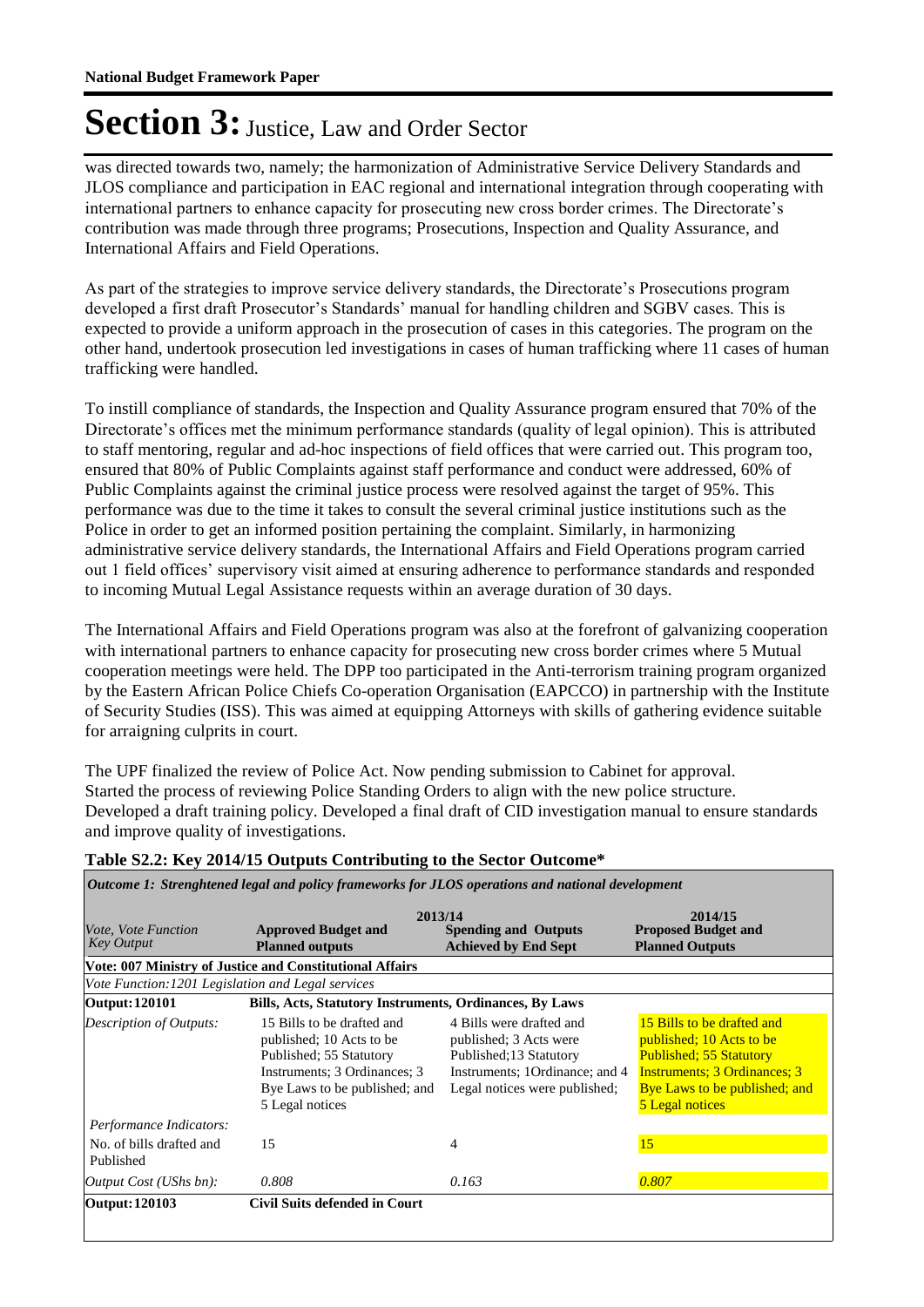**Spending and Outputs Achieved by End Sept Approved Budget and Planned outputs Proposed Budget and Planned Outputs 2013/14** *Vote, Vote Function Key Output* **2014/15** *Outcome 1: Strenghtened legal and policy frameworks for JLOS operations and national development* Effective representation of Government in Court; Effective supervision of State Attorneys to defend Government in Courts; Effective negotiation of out of court settlement Government represented in various courts and different levels. Effective representation of Government in Court; Effective supervision of State Attorneys to defend Government in Courts; Effective negotiation of out of court settlement *Output Cost (UShs bn): 1.189 0.274 1.189 Description of Outputs: Performance Indicators:* Percentage (% decrease) of ex parte proceedings against the Attorney General 30 15 100 *Vote Function:1204 Regulation of the Legal Profession* **Output: 120401 Conclusion of disciplinary cases** -Hold Dsciplinary Committee meetings and conclude at least 150 cases in 60 sittings. -Carrying out research and consultations -Held Dsciplinary Committee meetings and concluded at least 17 cases in 13 sittings. Conducted out research and consultations. -Hold Dsciplinary Committee meetings and conclude at least 150 cases in 60 sittings. -Carrying out research and consultations *Output Cost (UShs bn): 0.233 0.052 0.233 Description of Outputs: Performance Indicators:* Number of disciplinary cases 150 disposed off 150 17 200 *Vote Function:1205 Support to the Justice Law and Order Sector* **Output: 120501 Ministry of Justice and Constitutional Affairs-JLOS** Completion of Mbale office; Fast track Succession laws, develop legislative tracking system; work process review; Print priority bills; 2 Vehicles for court attendance; Phase 2 of automation of Admin General's Dept; Specialised training; Civil over 30% legal advice requests witness support fund;Law Firms from MDAs. Inspection; staff log system 4bills, 13 statutory Instruments Drafted and published, Legal notices, and 3 ACTS. Concluded 17 disciplinary cases against errant layers; inspected 38 advocates chambers; Filled 3 top positions; Responded to Procure Legal Reference Materials; Conclude 265 backlog disciplinary cases; Inspection of 700 Law firms & 13 Universities; Train in Legislative drafting (4), ADR (3); Consultations on review of Constitution; handle 15 cases E.A.J.C; Equipping newly constructed offices; Conduct Bar Course Pre Entry exams; Handle 500 civil backlog cases in SC, CoA, HC and CM Courts; Automation of Civil Case Management System; Procure 2 vehicles; *Output Cost (UShs bn): 1.372 0.254 1.464 Description of Outputs: Performance Indicators:* Proportion of districts with the basic JLOS frontline services (Functional) 12 12 12 **Vote: 105 Law Reform Commission** *Vote Function:1252 Legal Reform* **Output: 125201 Reform and simplification of laws** Reform of the following Acts; Registration of Births and Deaths Act, Penal code Act, Review of the Prisons Act. Legislation to govern Electronic Funds Transfer. Finalisation of the Financial Leasing Bill. i) 5 issues papers developed for reform of the Births and Deaths Registration Act, Prisons Act, Electoral laws, Money Lenders Act and development of legislation to regulate Electronic Funds Transfer for purposes of framing issues to guide the Finalise reform of the following laws; Electronic Funds Transfer, Electoral laws, Prisons Act. Initiate studies for reform of the following laws: Evidence Act and Medical Practioners Act. Simplify the following laws: The Mortgage Act, 2009 and *Description of Outputs:*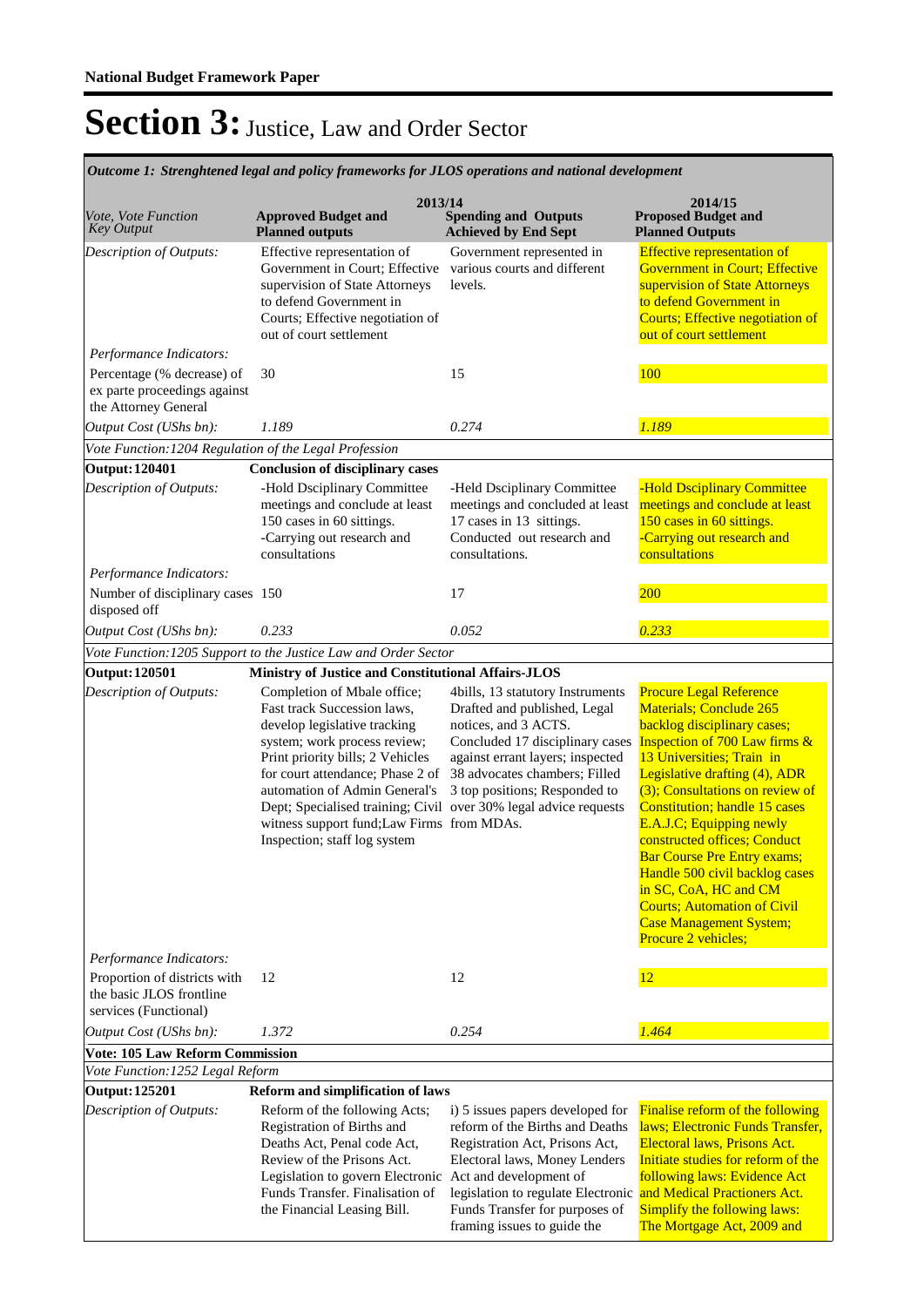*Outcome 1: Strenghtened legal and policy frameworks for JLOS operations and national development*

| Vote, Vote Function<br><b>Key Output</b>                                         | 2013/14<br><b>Approved Budget and</b><br><b>Planned outputs</b>                                                                                                                                                                                                                                                                                                       | <b>Spending and Outputs</b><br><b>Achieved by End Sept</b>                                                                                                                                                                                                                                                                                                                                                      | 2014/15<br><b>Proposed Budget and</b><br><b>Planned Outputs</b>                                                    |
|----------------------------------------------------------------------------------|-----------------------------------------------------------------------------------------------------------------------------------------------------------------------------------------------------------------------------------------------------------------------------------------------------------------------------------------------------------------------|-----------------------------------------------------------------------------------------------------------------------------------------------------------------------------------------------------------------------------------------------------------------------------------------------------------------------------------------------------------------------------------------------------------------|--------------------------------------------------------------------------------------------------------------------|
| Performance Indicators:                                                          |                                                                                                                                                                                                                                                                                                                                                                       | consultative process.<br>ii) 5 Concept papers were<br>developed for reform of the<br><b>Births and Deaths Registration</b><br>Act, Prisons Act, Electoral laws,<br>Money Lenders Act and<br>development of legislation to<br>regulate Electronic Funds<br>Transfer, which articulates the<br>methodology to adopt in the<br>reform process and the expected<br>deliverables at the end of the<br>project cycle. | <b>Local Governments Act,</b><br>Cap.243                                                                           |
|                                                                                  |                                                                                                                                                                                                                                                                                                                                                                       |                                                                                                                                                                                                                                                                                                                                                                                                                 |                                                                                                                    |
| No. Of field consultation<br>reports prepared and<br>submitted to the Commission | $\overline{2}$                                                                                                                                                                                                                                                                                                                                                        | $\mathbf{0}$                                                                                                                                                                                                                                                                                                                                                                                                    |                                                                                                                    |
| No. of bills submitted to line 4<br>ministries                                   |                                                                                                                                                                                                                                                                                                                                                                       | $\boldsymbol{0}$                                                                                                                                                                                                                                                                                                                                                                                                | 5                                                                                                                  |
| Output Cost (UShs bn):                                                           | 2.762                                                                                                                                                                                                                                                                                                                                                                 | 0.567                                                                                                                                                                                                                                                                                                                                                                                                           | 2.762                                                                                                              |
| <b>Output: 125202</b>                                                            | <b>Revision of laws</b>                                                                                                                                                                                                                                                                                                                                               |                                                                                                                                                                                                                                                                                                                                                                                                                 |                                                                                                                    |
| Description of Outputs:                                                          | Preparation of the final report<br>on revision of principal laws for<br>submission to Attorney General<br>(consolidation of variou reports<br>on obsolete provisions, laws<br>identified for repeal, reform).<br>Preparation of the disposition<br>table and review of subsidiary<br>laws.                                                                            | i) Legal Audit of statutory<br>instruments in the blue volumes<br>and those passed between 2000<br>and 2013 completed. Over<br>3,000 statutory instruments<br>reviewed.<br>ii) Typesetting of principal laws<br>concluded<br>iii) Methodology for online<br>publication identified.                                                                                                                             | <b>Compendium of Enviromental</b><br>laws, Labour laws and Children<br>laws prepared.                              |
| Performance Indicators:                                                          |                                                                                                                                                                                                                                                                                                                                                                       |                                                                                                                                                                                                                                                                                                                                                                                                                 |                                                                                                                    |
| No. of laws identified for<br>amendment                                          | 3                                                                                                                                                                                                                                                                                                                                                                     | $\mathbf{0}$                                                                                                                                                                                                                                                                                                                                                                                                    | 3                                                                                                                  |
| No. of laws revised                                                              | 4                                                                                                                                                                                                                                                                                                                                                                     | $\boldsymbol{0}$                                                                                                                                                                                                                                                                                                                                                                                                |                                                                                                                    |
| Output Cost (UShs bn):                                                           | 0.770                                                                                                                                                                                                                                                                                                                                                                 | 0.164                                                                                                                                                                                                                                                                                                                                                                                                           | 0.880                                                                                                              |
| <b>Output: 125203</b>                                                            | <b>Publication and translation of laws</b>                                                                                                                                                                                                                                                                                                                            |                                                                                                                                                                                                                                                                                                                                                                                                                 |                                                                                                                    |
| Description of Outputs:                                                          | Simplification of the Land Act<br>Cap 227, Publication of the<br>following; Principal Laws,<br>translated LCCA, simplified<br>Land Act, Living Law Journal,<br>drafting manual, Law reform<br>manual. Reprint of the<br>following: English version of<br>the Simplified and abridged<br>Constitution, Constitution,<br>translated Constitution in<br>Acholi and Langi | i) Proofreading of the translated<br>constitution into Luganda and<br>typesetting completed<br>ii) Update of Index as at<br>September, 2013 completed<br>iii) Review of Constitution for<br>printing completed<br>iv) Living law journal<br>undergoing printing                                                                                                                                                 | <b>Translated Constitution into</b><br>Runyoro/Rutoro, Translated<br><b>Constitution into</b><br>Runyankole/Rukiga |
| Performance Indicators:                                                          |                                                                                                                                                                                                                                                                                                                                                                       |                                                                                                                                                                                                                                                                                                                                                                                                                 |                                                                                                                    |
| No. of laws translated                                                           | 2                                                                                                                                                                                                                                                                                                                                                                     | $\boldsymbol{0}$                                                                                                                                                                                                                                                                                                                                                                                                |                                                                                                                    |
| No. of laws published                                                            | 1                                                                                                                                                                                                                                                                                                                                                                     | $\mathbf{0}$                                                                                                                                                                                                                                                                                                                                                                                                    |                                                                                                                    |
| Output Cost (UShs bn):                                                           | 0.515                                                                                                                                                                                                                                                                                                                                                                 | 0.098                                                                                                                                                                                                                                                                                                                                                                                                           | 0.565                                                                                                              |
| <b>Vote: 109 Law Development Centre</b>                                          |                                                                                                                                                                                                                                                                                                                                                                       |                                                                                                                                                                                                                                                                                                                                                                                                                 |                                                                                                                    |
| Vote Function: 1254 Legal Training<br><b>Output: 125401</b>                      | <b>Legal Training</b>                                                                                                                                                                                                                                                                                                                                                 |                                                                                                                                                                                                                                                                                                                                                                                                                 |                                                                                                                    |
|                                                                                  |                                                                                                                                                                                                                                                                                                                                                                       |                                                                                                                                                                                                                                                                                                                                                                                                                 |                                                                                                                    |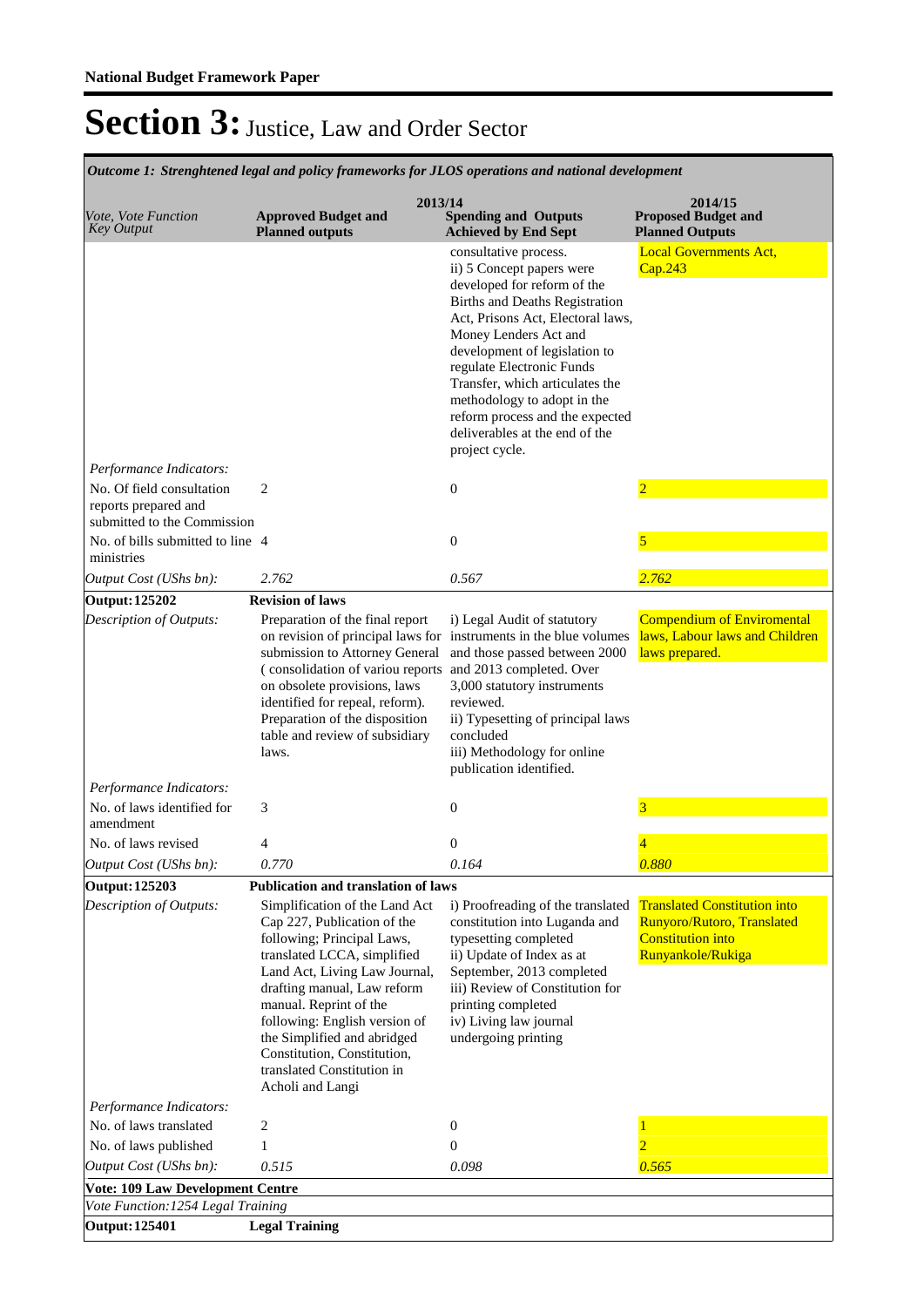*Outcome 1: Strenghtened legal and policy frameworks for JLOS operations and national development*

| Vote, Vote Function<br><b>Key Output</b>                                     | 2013/14<br><b>Approved Budget and</b>                                                                                          | <b>Spending and Outputs</b>                                                                                                        | 2014/15<br><b>Proposed Budget and</b>                                                                                                                                      |
|------------------------------------------------------------------------------|--------------------------------------------------------------------------------------------------------------------------------|------------------------------------------------------------------------------------------------------------------------------------|----------------------------------------------------------------------------------------------------------------------------------------------------------------------------|
| Description of Outputs:                                                      | <b>Planned outputs</b><br>Train 500 Bar Course<br>students, 350 Diploma in Law<br>students and 1200<br>Administrative officers | <b>Achieved by End Sept</b><br>Train 299 Bar Course<br>students, 350 Diploma in Law<br>students and 250 Administrative<br>officers | <b>Planned Outputs</b><br><b>Train 500 Bar Course</b><br>students, 350 Diploma in Law<br>students, 60 Diploma in Human<br><b>Rights and 650 Administrative</b><br>officers |
| Performance Indicators:                                                      |                                                                                                                                |                                                                                                                                    |                                                                                                                                                                            |
| No of students trained on<br>Diploma in Law                                  | 350                                                                                                                            | 320                                                                                                                                | 350                                                                                                                                                                        |
| No of students trained on Bar 550<br>Course                                  |                                                                                                                                | 299                                                                                                                                | 500                                                                                                                                                                        |
| No of students trained in<br><b>Administrative Law Course</b>                | 1.200                                                                                                                          | 250                                                                                                                                | 650                                                                                                                                                                        |
| % of students who qualify on 50<br><b>Bar Course</b>                         |                                                                                                                                | 17                                                                                                                                 | 80                                                                                                                                                                         |
| % of students who pass<br>diploma in Law as a<br>proportion of those trained | 50                                                                                                                             | 40                                                                                                                                 | 80                                                                                                                                                                         |
| Output Cost (UShs bn):                                                       | 2.405                                                                                                                          | 0.688                                                                                                                              | 2.840                                                                                                                                                                      |

*\* Excludes taxes and arrears*

*2014/15 Planned Outputs*

- The legal and policy environment underpinning JLOS Service delivery improved
- Independence of JLOS Institutions strengthened;
- Administrative service delivery standards harmonised;
- Legislative and regulatory environment for realization of national development objectives improved;
- Enforcement of laws improved;
- Transitional justice policy and legislation enacted;
- Informal justice framework strengthened;
- JLOS compliance and participation in EAC regional and international integration

### *Medium Term Plans*

The sector will continue implementation of SIP III up to FY 2015/16 with outcome one, Strengthening Legal and Policy environment to ensure improved JLOS Service delivery. It is important that a strong policy and legal regime exists to provide the foundation for all other sector interventions. The sector recognizes that there is still a wide gap between the people and the law, there are inherent gaps in existing legislation some of which is obsolete, some of the current laws make access to services uncertain, at the same time the law is written in a language that not all can understand, and there also exist inherent technicalities that make service delivery a challenge. These among many other challenges is what the sector plans to address by:–

1. Improvement of the legal and policy environment within which JLOS institutions operate and that underpins JLOS service delivery;

2. Improvement of the national legislative, regulatory and policy environment for the realization of national development objectives;

3. Domestication of international, regional rights obligations into national law and monitoring compliance with country commitment to international reporting obligations; and

4. User Access to Laws

Overall, the strategies will include:-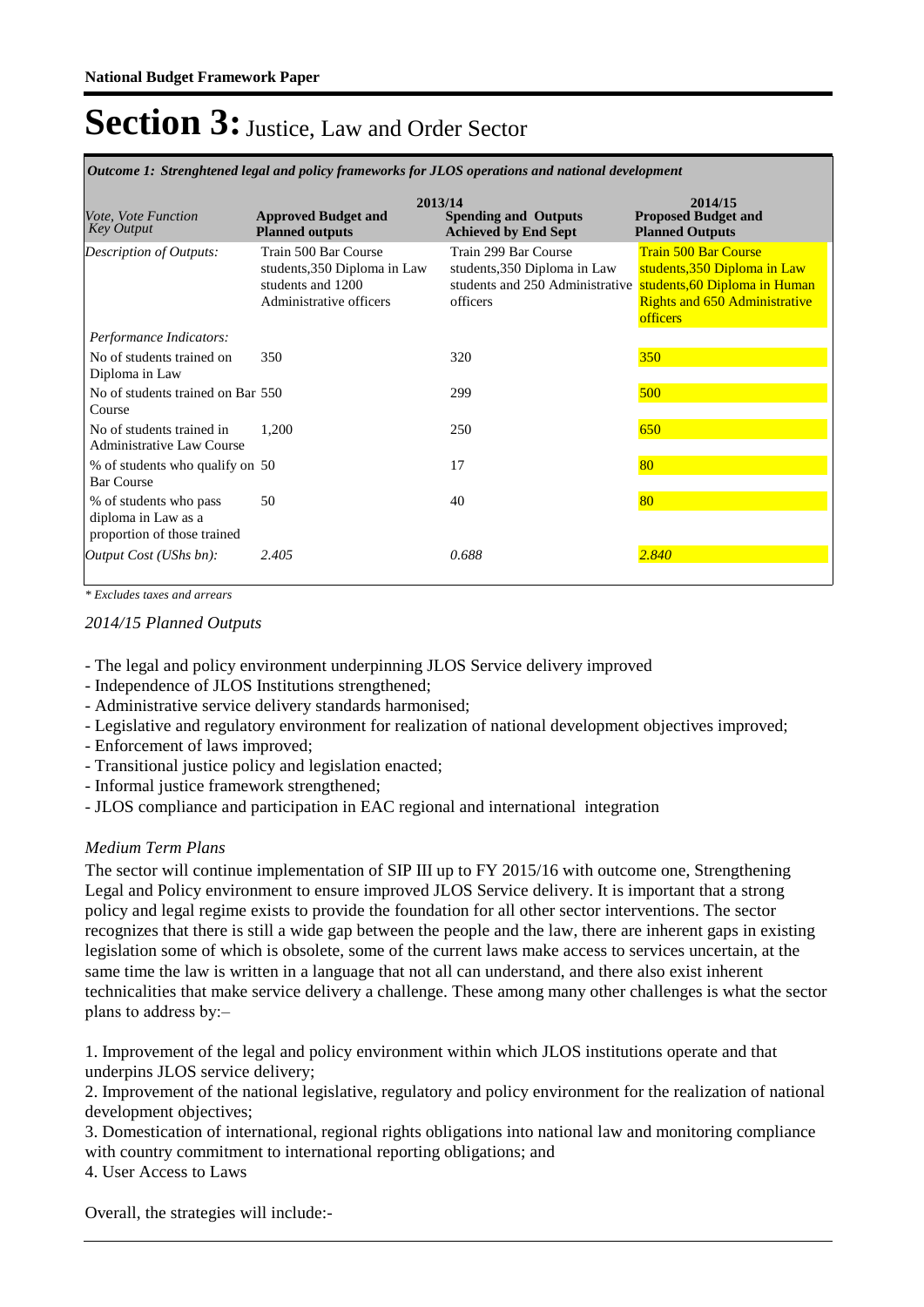1. Fast tracking enactment of legislation pertinent to JLOS operations;

2. Fast tracking enactment of laws under the National Development Plan and in response to regional and international human rights obligations;

3. Simplify and make available updated laws, policies and standards to internal and external users;

4. Develop sector policies in key areas of access to JLOS services including accountability; human rights observance; gender and diversity; transitional justice; crime prevention; service provision to special interest groups; resource acquisition and management both human and financial and capacity development to enhance coordination under the one sector one policy framework and one voice approach;

5. Develop a national framework for the practice of ―informal systems of justice to ensure conformity with human rights standards;

- 6. Harmonize service delivery standards across the Sector;
- 7. Harmonize JLOS information and Case management systems
- Sector wide review and reengineering of service delivery processes to reduce red tape in service delivery;
- Develop rules on ADR (mediation and arbitration);

8. Enhanced capacity of key institutions to deliver their mandates and services in the Sector through enactment of priority legislation and harmonization of service standards and procedures in line with national, regional and international rights regime;

9. Increased user awareness of laws, regulations, standards and procedures;

10. Gap reduction between national legislation and regional and international human rights regime.

#### *Actions to Improve Outcome Performance*

- Strengthen Institutional JLOS committees to coordinate JLOS activities;
- Further enhance capacity of district chain linked committees;
- Enhance staff welfare especially in hard to reach areas;
- Ensuring implementation of all enacted laws;
- Develop and implement an integrated MIS as well as case management systems;
- Development of standards and enforcement of performance measurement;
- Fast tracking all ongoing construction projects;
- Implementing the sector anti-corruption strategy;

### **Table S2.3: Actions and Medium Term Strategy to Improve Sector Outcome**

| Sector Outcome 1: Strenghtened legal and policy frameworks for JLOS operations and national development                                                                                                              |                                                                 |                                                                                                                                                                                                                              |                                                                                                                                                                                                       |  |  |
|----------------------------------------------------------------------------------------------------------------------------------------------------------------------------------------------------------------------|-----------------------------------------------------------------|------------------------------------------------------------------------------------------------------------------------------------------------------------------------------------------------------------------------------|-------------------------------------------------------------------------------------------------------------------------------------------------------------------------------------------------------|--|--|
| 2013/14 Planned Actions:                                                                                                                                                                                             | 2013/14 Actions by Sept:                                        | 2014/15 Planned Actions:                                                                                                                                                                                                     | <b>MT Strategy:</b>                                                                                                                                                                                   |  |  |
| Vote: 007 Ministry of Justice and Constitutional Affairs                                                                                                                                                             |                                                                 |                                                                                                                                                                                                                              |                                                                                                                                                                                                       |  |  |
|                                                                                                                                                                                                                      | Vote Function: 1205 Support to the Justice Law and Order Sector |                                                                                                                                                                                                                              |                                                                                                                                                                                                       |  |  |
| Recruit more Judges, Pilot<br>Performance Management in<br>Judiciary and DPP; train<br>JLOS officers; Roll out Small<br>Claims procedure; Carry out<br>bar-bench meetings; Conduct<br>Prosecution led investigations | Judges recruited, Judicial<br>officers trained                  | <b>Expedite the Judiciary</b><br><b>Administration Bill and the</b><br><b>DPP Enabling Bill. Recruit</b><br>more Judicial Officers and<br><b>State Attorneys, Strengthen</b><br><b>Institutional Information</b><br>Systems. | Recruit more Judicial officers<br>and State Attorneys to clear<br>cases. Setup integrated JLOS<br>MIS; Adoption of new<br>performance management<br>principles. Strengthen Small<br>Claims Procedure. |  |  |
| Vote Function: 1206 Court Awards (Statutory)                                                                                                                                                                         |                                                                 |                                                                                                                                                                                                                              |                                                                                                                                                                                                       |  |  |
| Sensitisation of Government<br>officials on breach of<br>contracts and violation of<br>Human Rights                                                                                                                  | Activity was not undertaken                                     | Sensitisation workshop for<br>Government officials on<br>breach of contracts and<br>violation of Human Rights                                                                                                                | Sensitisation workshop for<br>Government officials on<br>breach of contracts and<br>violation of Human Rights                                                                                         |  |  |
| Vote: 009 Ministry of Internal Affairs                                                                                                                                                                               |                                                                 |                                                                                                                                                                                                                              |                                                                                                                                                                                                       |  |  |
| Vote Function: 1214 Community Service                                                                                                                                                                                |                                                                 |                                                                                                                                                                                                                              |                                                                                                                                                                                                       |  |  |
| 1. Supervision and<br>management of 8800 CS<br>orders issued<br>2. Continue with the<br>development of the CS policy.                                                                                                |                                                                 | <b>Follow up with Ministry of</b><br><b>Public Service on the proposal</b><br>for restructuring                                                                                                                              | 1) Operationalisation of the<br>proposed structure                                                                                                                                                    |  |  |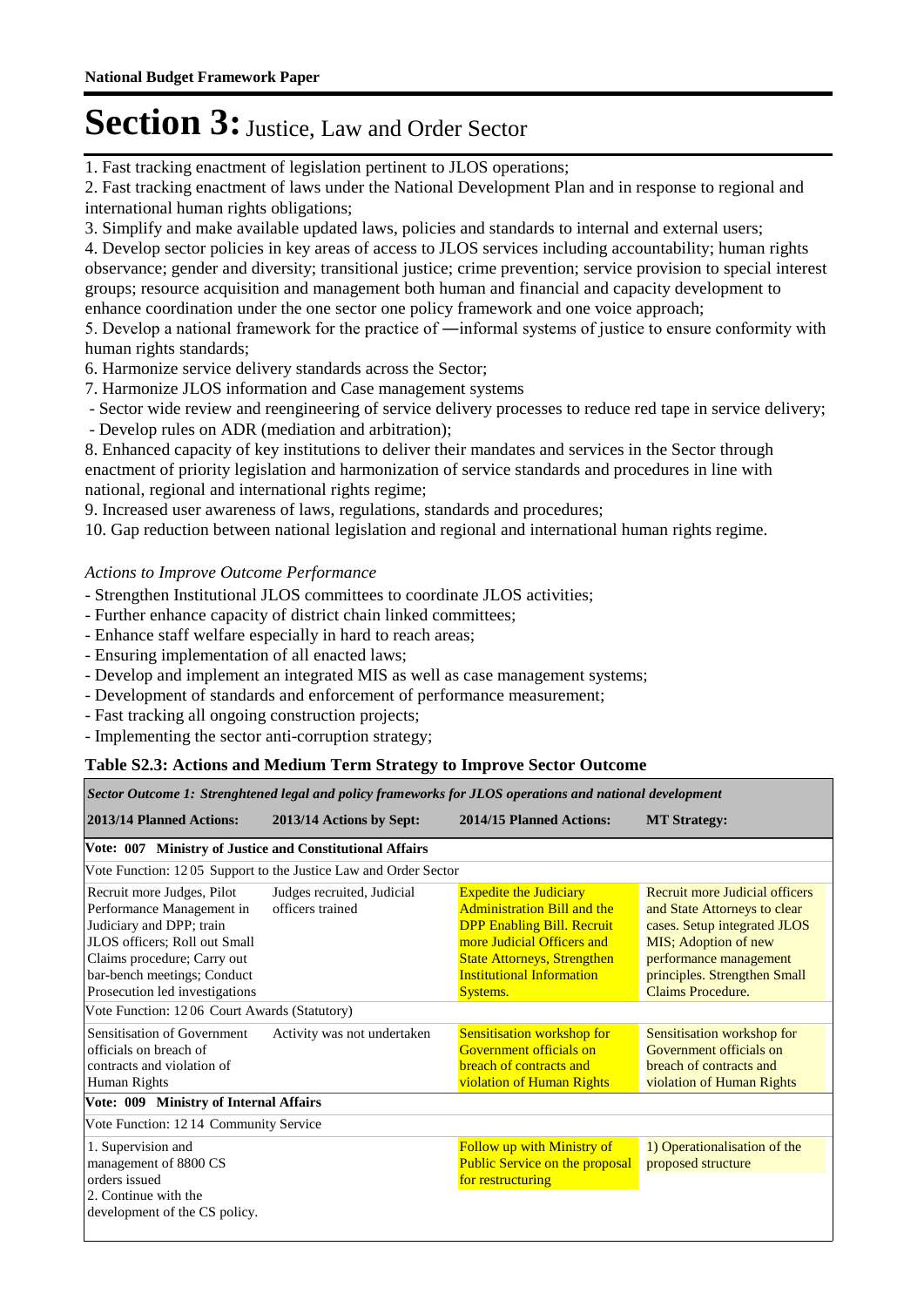| Sector Outcome 1: Strenghtened legal and policy frameworks for JLOS operations and national development                                                                                                                           |                                                                                                                                                                                                                                                                                                                                                                                                                                                                                                                                                                                                                                                                                        |                                                                                                                                                                                                                            |                                                                                                                                         |  |  |
|-----------------------------------------------------------------------------------------------------------------------------------------------------------------------------------------------------------------------------------|----------------------------------------------------------------------------------------------------------------------------------------------------------------------------------------------------------------------------------------------------------------------------------------------------------------------------------------------------------------------------------------------------------------------------------------------------------------------------------------------------------------------------------------------------------------------------------------------------------------------------------------------------------------------------------------|----------------------------------------------------------------------------------------------------------------------------------------------------------------------------------------------------------------------------|-----------------------------------------------------------------------------------------------------------------------------------------|--|--|
| 2013/14 Planned Actions:                                                                                                                                                                                                          | 2013/14 Actions by Sept:                                                                                                                                                                                                                                                                                                                                                                                                                                                                                                                                                                                                                                                               | 2014/15 Planned Actions:                                                                                                                                                                                                   | <b>MT Strategy:</b>                                                                                                                     |  |  |
| Vote: 105 Law Reform Commission                                                                                                                                                                                                   |                                                                                                                                                                                                                                                                                                                                                                                                                                                                                                                                                                                                                                                                                        |                                                                                                                                                                                                                            |                                                                                                                                         |  |  |
| Vote Function: 1252 Legal Reform                                                                                                                                                                                                  |                                                                                                                                                                                                                                                                                                                                                                                                                                                                                                                                                                                                                                                                                        |                                                                                                                                                                                                                            |                                                                                                                                         |  |  |
| Continue training staff on<br>both long term basis and short<br>term basis on relevant skills.                                                                                                                                    |                                                                                                                                                                                                                                                                                                                                                                                                                                                                                                                                                                                                                                                                                        | 3 staff on Continuing training;<br>2 staff to be trained in<br>legislative drafting; 1 person to<br>be trained in Research<br>Methods; 2 Persons trained in<br>management skills                                           | Formation of a training<br>committee to identify key<br>priority areas for training                                                     |  |  |
| Reform of the following Acts;<br>Registration of Births and<br>Deaths Act, Penal code Act,<br>Review of the Prisons Act.<br>Legislation to govern<br>Electronic Funds Transfer.<br>Finalisation of the Financial<br>Leasing Bill. | 5 issues papers developed for<br>reform of the Births and<br>Deaths Registration Act,<br>Prisons Act, Electoral laws,<br>Money Lenders Act and<br>development of legislation to<br>regulate Electronic Funds<br>Transfer for purposes of<br>framing issues to guide the<br>consultative process.<br>5 Concept papers were<br>developed for reform of the<br><b>Births and Deaths Registration</b><br>Act, Prisons Act, Electoral<br>laws, Money Lenders Act and<br>development of legislation to<br>regulate Electronic Funds<br>Transfer, which articulates the<br>methodology to adopt in the<br>reform process and the<br>expected deliverables at the<br>end of the project cycle. | Initiate studies for reform of<br>the following laws: Evidence<br><b>Act and Medical Practioners</b><br>Act. Finalize reform of the<br>following laws; Electronic<br><b>Funds Transfer, Electoral</b><br>laws, Prisons Act | Continuous law revision and<br>reform, improve management<br>information systems and<br>implement the community law<br>reform programme |  |  |
| Vote: 144 Uganda Police Force                                                                                                                                                                                                     |                                                                                                                                                                                                                                                                                                                                                                                                                                                                                                                                                                                                                                                                                        |                                                                                                                                                                                                                            |                                                                                                                                         |  |  |
| Vote Function: 1256 Police Services                                                                                                                                                                                               |                                                                                                                                                                                                                                                                                                                                                                                                                                                                                                                                                                                                                                                                                        |                                                                                                                                                                                                                            |                                                                                                                                         |  |  |
| Procure and set up the AFIS<br>in pilot Division and Districts<br>and also 50 complete SOCO<br>kits.                                                                                                                              | Four suppliers were invited<br>and are to present their<br>concept notes to PAC.                                                                                                                                                                                                                                                                                                                                                                                                                                                                                                                                                                                                       | equip the police forensics<br>laboratory                                                                                                                                                                                   | Enhance quality of<br>intelligence-led investigations<br>and scientific based analysis of<br>evidence for speedy disposal<br>of cases.  |  |  |
| Vote: 148 Judicial Service Commission                                                                                                                                                                                             |                                                                                                                                                                                                                                                                                                                                                                                                                                                                                                                                                                                                                                                                                        |                                                                                                                                                                                                                            |                                                                                                                                         |  |  |
|                                                                                                                                                                                                                                   | Vote Function: 1258 Recruitment, Discipline, Research & Civic Education                                                                                                                                                                                                                                                                                                                                                                                                                                                                                                                                                                                                                |                                                                                                                                                                                                                            |                                                                                                                                         |  |  |
| More emphasis to be put on<br>radio programmes which<br>deliver better on civic<br>education.<br>More involving programmes<br>like drama productions to be<br>taken to districts.                                                 | A presidential directive to pay<br>commissioners retainer<br>allowance is due for<br>implementation in the FY<br>2013/2014. Proposal for the<br>appointment of the 9th<br>member of the Commission to<br>be submitted to overcome the<br>challengeof the quorum in<br>Commission and DC meetings                                                                                                                                                                                                                                                                                                                                                                                       |                                                                                                                                                                                                                            | Increase contact with the<br>general public in relation to<br>the sensitization campaigns<br>and also source for more funds             |  |  |
|                                                                                                                                                                                                                                   |                                                                                                                                                                                                                                                                                                                                                                                                                                                                                                                                                                                                                                                                                        |                                                                                                                                                                                                                            |                                                                                                                                         |  |  |

#### **(ii) Outcome 2: Access to JLOS services particularly for the vulnerable persons enhanced**

#### *Status of Sector Outcomes*

The table below sets out the status of sector outcomes in terms of key sector outcome indicators.

#### **Table S2.1: Sector Outcome Indicators**

| Outcome 2: Access to JLOS services particularly for the vulnerable persons enhanced                 |              |    |          |  |  |
|-----------------------------------------------------------------------------------------------------|--------------|----|----------|--|--|
| Medium Term Forecast<br><b>Outcome and Outcome Indicator</b><br>$2014/15$ Target<br><b>Baseline</b> |              |    |          |  |  |
| Reduction in case backlog growth (%)                                                                | $-7.5(2010)$ | 30 | 60(2016) |  |  |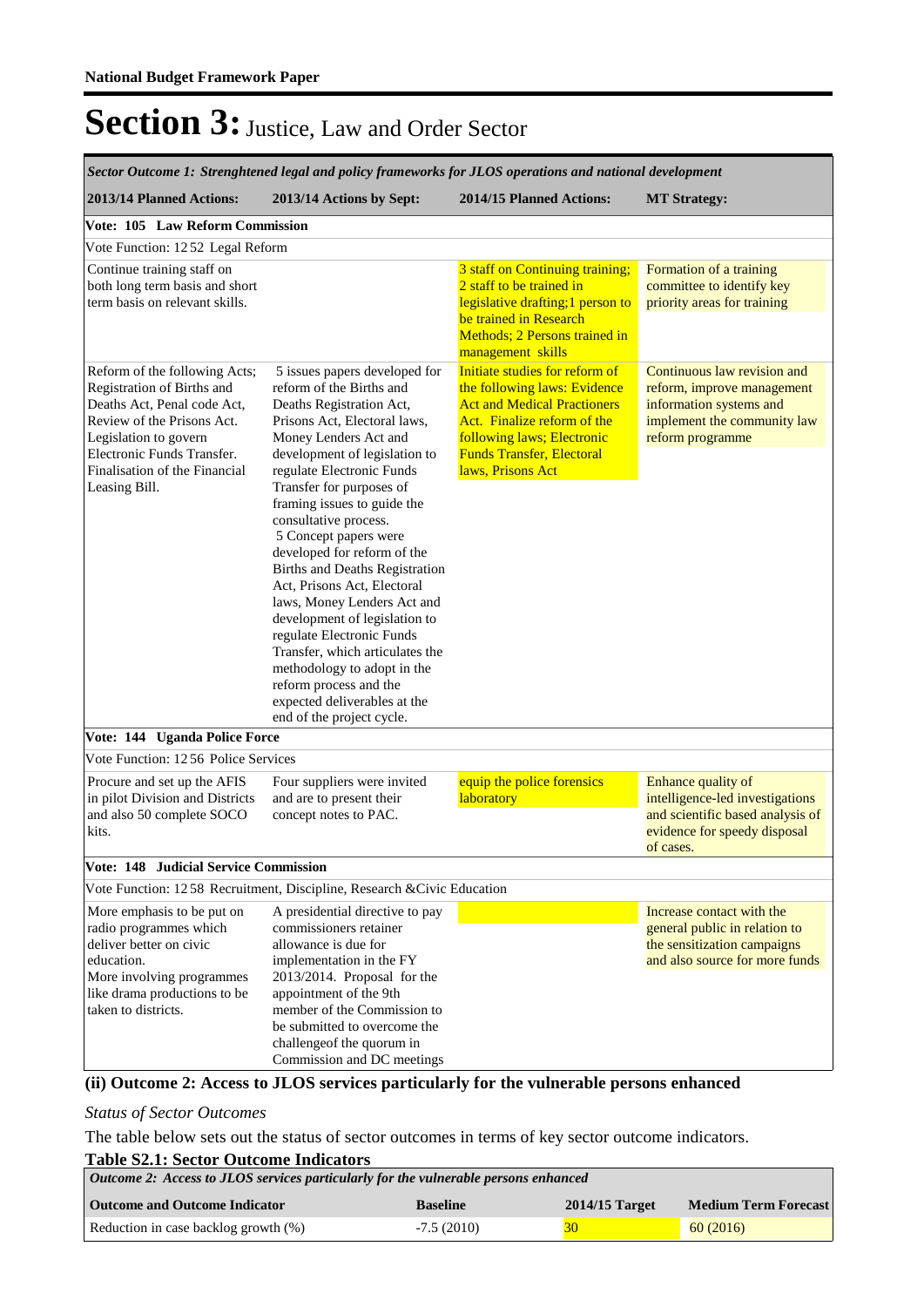| Outcome 2: Access to JLOS services particularly for the vulnerable persons enhanced   |                 |                  |                             |  |  |  |
|---------------------------------------------------------------------------------------|-----------------|------------------|-----------------------------|--|--|--|
| <b>Outcome and Outcome Indicator</b>                                                  | <b>Baseline</b> | $2014/15$ Target | <b>Medium Term Forecast</b> |  |  |  |
| Ratio of convicts to remand prisoners                                                 | 45 (2010)       | 48               | 55(2016)                    |  |  |  |
| Ratio of completed cases to registered cases                                          | 92.15% (2011)   | 98.3             | 125(2016)                   |  |  |  |
| Proportion of districts with complete chain of core<br>JLOS services and institutions | 30% (2010)      | 38               | 65(2016)                    |  |  |  |
| Percentage of prisoners on remand                                                     | 55 (2010)       | 52               | 48(2016)                    |  |  |  |
| Incidence of crime per 100000                                                         | 314 (2010)      | 310              | 290 (2016)                  |  |  |  |
| Disposal rate of cases filed (%)                                                      | 38.9 (2009)     | 48               | 60(2016)                    |  |  |  |
| Average stay on remand in months for capital<br>offences (in months)                  | 15.1(2010)      | 14               | 12(2016)                    |  |  |  |
| Average stay on remand for petty offences (in<br>months)                              | 3(2010)         | 2.8              | 2(2015)                     |  |  |  |
| Average length of stay on remand for capital<br>offenders(Months)                     | 15(2011)        | 15               | 12(2016)                    |  |  |  |

### *Performance for the first quarter of the 2013/14 financial year*

#### Case Disposal

In the Supreme Court, 6 Civil Appeals, 8 Civil Applications, 4 Constitutional Case Applications, and 4 Constitutional Petition cases were disposed of. In the Court of Appeal, 47 Civil Appeals and 69 Civil Applications, 10 Constitutional Case Applications, 3 Criminal Appeals and 16 Criminal Applications were disposed of. In the High Court, 683 Civil Suits, 417 Commercial suits, 694 Criminal Suits, 765 Family Cases, 370 Land cases, 384 Execution Cases and 8 Anti were disposed of.

At Magistrate Court level, 17,287 cases were disposed of at Chief Magistrate Courts, 8,343 cases were disposed in the Grade One Courts and 3,678 cases were disposed of at the Grade Two Courts. Small Claims Procedure was rolled out to two other courts of Jinja and Mbarara. In addition 43 Magistrates Grade 1 were trained in the procedure; 40 Court interpreters were trained, 10 Chief Magistrates and 15 GI Magistrates were trained in Judgment writing as well as 10 Chief Magistrates and 25 GI Magistrates were trained in Land Justice.

### Police Services

During the period of review, CIID investigated and concluded 11,457 violent crimes which were submitted to the DPP resulting into 1,886 convictions. Handed over land to JLOS for the construction of the JLOS House and Police headquarters Supported the Electoral Commission in securing bye elections in Isingiro and Ntoroko. Initiated procurement of an additional 13 double cabin pickups for CIID in the PRDP areas to enhance investigations.

#### Prosecution Services

In the reporting period the Directorate put focus on two outputs from the eight and they were, Rationalized physical deconcentration of JLOS services and Service Delivery standards met and improved. In order to maintain service delivery standards, case files were sanctioned in an average of 2 days, case files for a decision to prosecute or not were perused in an average time of 25 days, prosecution led investigation were concluded in an average of 113 days, and prosecuted 50% of registered cross border cases. The Prosecutions program also conducted pre-trial interviews for 623,100 witnesses, prosecuted 688 criminal cases in the High Court sessions, and 1421cases in the Chief Magistrate's court.

Therefore, in the reporting time the prosecution outputs were as follows: 494 criminal cases were registered, 623,100 witnesses prepared for court, 0 criminal cases prosecuted in the supreme court sessions, 0 criminal cases prosecuted in the court of appeal sessions, 688 criminal cases prosecuted in the High court sessions, 1421 criminal cases prosecuted in the Chief Magistrate court.

The DPP also opened RSP stations in Sheema, Serere, Kyankwanzi, Gombe, and Alebetong bringing the total number of DPP stations to 109 and the number of districts covered to 84 which translates to75%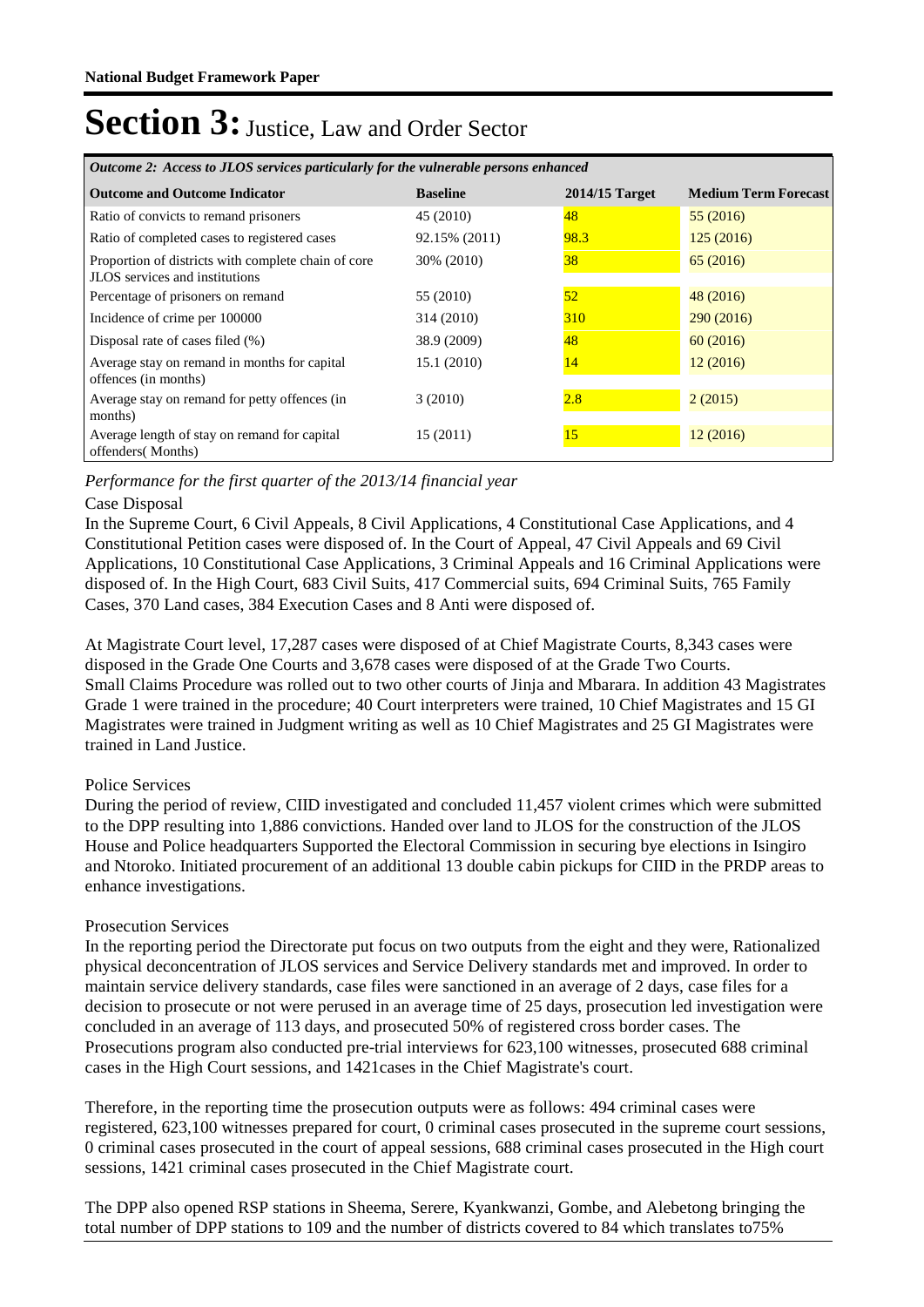district coverage. Construction of DPP offices is ongoing in Busia, Kalangala, Paidha, Kumi, Kaberamaido, Amolatar, Abim, Kanungu, Nakapiripirit and Dokolo. Furthermore to improve service delivery, the DPP established 5 new offices in Sheema, Serere, Kyankwanzi, Gombe, and Alebetong which await operationalization. The construction of Moroto Mini-JLOS house and Mbale regional office is still underway and will be operationalised this Financial Year. The construction of Moroto staff quarters has not take off due to inadequate funds.

### Analytical Laboratory Services

The Government Analytical Laboratory received 325 cases (Toxicology – 225, DNA – 66, Ballistics – 24, Question Doc – 10). 51 commercial and illicit product cases (Drugs of Abuse, Counterfeits etc.) comprising of 200 exhibits. 148 cases (Toxicology – 55, DNA – 5, Ballistics – 18 & Question Doc -9) analyzed and disposed. All commercial cases were analyzed & 50 environmental and agricultural cases with 50 samples; 56 Court summons (32 upcountry and 24 within Kampala) received. However, 12 courts were attended within Kampala and 3 courts attended in Iganga, Kabale& FortPortal. Mbarara regional laboratory is now complete and is due for receipt by GoU.

#### Prisons Services

A daily average of 38,332 prisoners looked after through provision of basic necessities like food, beddings, clothes and medical care, among others. Escape rate is expected to reduce from 9.5 to 8.4 per 1,000 held prisoners(Escape rate is measured annually). Congestion levels increased from 238% to 259% as of September 2013. Rate of recidivism maintained at 26.8% (Indicators on recidivism are measured annually). Mortality rate among prisoners is expected to reduce from 1.5/1,000 to 1/1,000 held prisoners. (Mortality rate is measured annually). A daily average of 781 prisoners produced to 213 courts spread country wide. Remand population proportion increased from 54.5% to 55.9%.

### Legislation and Legal Services

In defending Government, by the end of October 2013, the Attorney General concluded 14 Cases, of which 9 Cases were won saving Government UGX. 6,206,000,000= and 5 Cases worthy UGX 2,091,580,000= were lost.

By the end of September 2013, the Directorate of Legal Advisory Services received 755 contracts and MoUs for review and approval. The Directorate responded to 628 contracts and MoUs. The Directorate also received 119 requests for Legal Advice from Ministries, Parastatals and other agencies, out of which 35 were responded to and 84 are pending. Preparation of Memoranda, agreements for execution by the Attorney General, submissions and attending arbitration proceedings were done by the Directorate and also represented the Ministry at both International and National for a. MOJCA as a whole participated in a number of EAC and COMESA Legal Sector meetings.

#### Administration of Estates

The computerization of the Administrator General's registry is ongoing with focus on the lands and accounts section. The computerization process includes capturing of files, verification of files and capturing of data. Computer networking and collecting files from desk officers to capture and verify data is still in the process. The Administrator General attended to all clients and by the end of September 2013, a total of 1089 new files for clients had been opened. The Administrator General also inspected 22 estates and applied to court for 8 letters of Administration. In the same period, the Administrator General wound up 02 estates, granted 409 Certificates of No objections, and 56 Land Transfers. 300 Family arbitrations and mediations were also handled and concluded.

Under visibility, the Ministry under NCS presented a paper on best practices in non custodial in Uganda, development of Handbook on Community Service is underway; Procurement of Electronic Data Management System for NGO at contract award stage; 3197 CSO issued by Magistrates' Court placed and supervised. 189 home visits were conducted, 53 reconciliatory meetings held and 33 peer support persons identified 871 offenders offered counseling; One tree nursery project comprising of 8500 seedlings was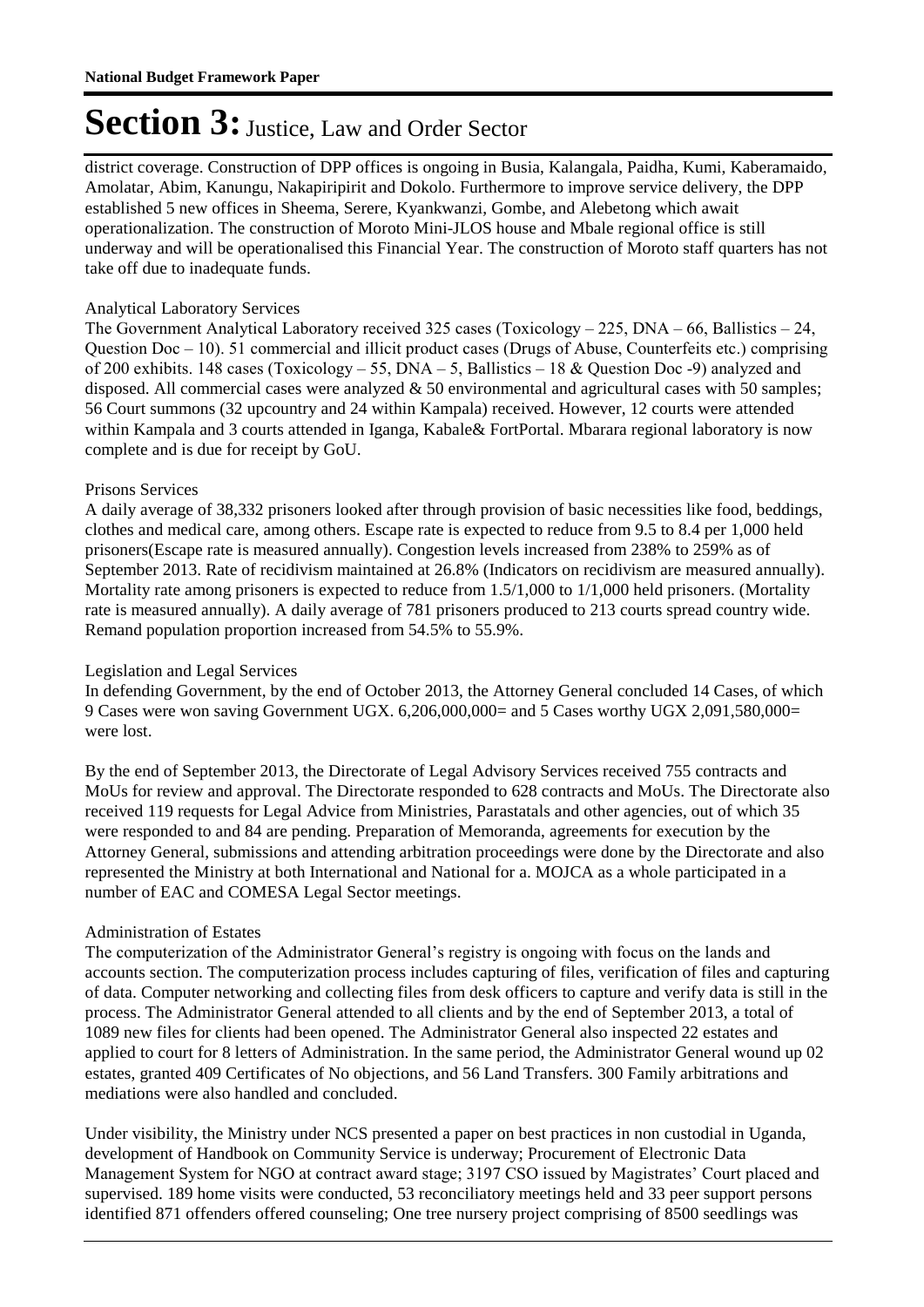launched in Rukungiri and 10 other projects are in the procurement process;

Four mobilization meetings were held during which 120 reporters and victims were identified for training in life skills in the DRTs of Gulu, Kitgum, Arua and Mbale for skills training. 44 Reporters were provided with reinsertion support. Two reporters were reunited with their families (02 from LRA reporter was handled over to the child protection unit in Gulu DRT).

Procurement of 1000 copies of the National Policy on SALW at evaluation stage. Marking of ISO arms in seven districts of western region is complete. 5 sensitization meetings were held in Central DRT (Luwero, Kyanzaga, Kayunga) and Kitgum DRT (Kitgum town council and Acholi Bur); Facilitated repatriation of 21 ineligible reporters particularly from M23 fighting group.

Registered 231 NGOs; Renewed 196 NGOs permits; Provided support services to Amnesty Commission offices (Secretariat, 6 DRTs & Beni Liaison office); Procurement of ICT equipment for Virtual private network to enhance communication between MoIA Hqtrs and DGAL in Wandegeya at evaluation stage.

In the reporting period, the Directorate of Citizenship and Immigration Control under the different outcome areas recorded the following key outputs. Access to JLOS Services enhanced: (i) Mbarara and Mbale regional passport issuance centers operationalised. (ii) Issued 23,291 national passports issued composed of 120 diplomatic, 32 official and the rest ordinary; while 143 East African passports issued.(iii) Issued 119 certificates of identity and 36 Conventional Travel documents. (iv) Granted citizenship to 39 foreigners of which 36 were by registration and 3 due to marriage.(v) Granted 63 Dual Citizenship certificates of which 26 were foreigners, and 37 were Ugandans in diaspora. (vi) 2,163 Aliens facilitated with work permits of which 1,251(57.8%) are new applications and the rest renewals. (vii) 58 multiple entry visas issued while 19,697 single entry visas issued on arrival. (viii) 892 special passes issued. (ix) 660 students passes issued to foreign students.(x) 1,186 Dependant passes issued of which 750 were for spouses, 383 for children and 53 other relatives of work permit holders.

URSB registered the following business registration outputs 4,077 Companies registered, 1,888 Business names registered, 3,814 Documents , 381 Debentures, 237 Trademarks registered, 62 Trademarks Renewals, 9 Copyrights registered, 1,340 Liabilities were settled, 2 bankruptcy cases filed. Also 4 consultative meetings held, 57 Responses made to claim/Records searched from archives and 20 court Appearances. The outputs in civil registration were as follows 6,862 Births registered, 501 Deaths, 760 Marriages and 12 Adoptions.

| Outcome 2: Access to JLOS services particularly for the vulnerable persons enhanced |                                                                                                                                      |                                                                                                                       |                                                                                                                                       |  |  |
|-------------------------------------------------------------------------------------|--------------------------------------------------------------------------------------------------------------------------------------|-----------------------------------------------------------------------------------------------------------------------|---------------------------------------------------------------------------------------------------------------------------------------|--|--|
| <i>Vote, Vote Function</i><br><b>Key Output</b>                                     | 2013/14<br><b>Approved Budget and</b><br><b>Planned outputs</b>                                                                      | <b>Spending and Outputs</b><br><b>Achieved by End Sept</b>                                                            | 2014/15<br><b>Proposed Budget and</b><br><b>Planned Outputs</b>                                                                       |  |  |
|                                                                                     | Vote: 007 Ministry of Justice and Constitutional Affairs                                                                             |                                                                                                                       |                                                                                                                                       |  |  |
|                                                                                     | Vote Function: 1203 Administration of Estates/Property of the Deceased                                                               |                                                                                                                       |                                                                                                                                       |  |  |
| Output: 120304                                                                      | <b>Family arbitrations and mediations</b>                                                                                            |                                                                                                                       |                                                                                                                                       |  |  |
| <b>Description of Outputs:</b>                                                      | 1000 family arbitrations and<br>mediations to be conducted.                                                                          | 300 family arbitrations and<br>mediations to be conducted.                                                            | 1000 family arbitrations and<br>mediations to be conducted.                                                                           |  |  |
| Performance Indicators:                                                             |                                                                                                                                      |                                                                                                                       |                                                                                                                                       |  |  |
| No of family arbitrations and 1,000<br>mediations                                   |                                                                                                                                      | 1000                                                                                                                  | 1000                                                                                                                                  |  |  |
| Output Cost (UShs bn):                                                              | 0.191                                                                                                                                | 0.039                                                                                                                 | 0.191                                                                                                                                 |  |  |
|                                                                                     | Vote Function: 1205 Support to the Justice Law and Order Sector                                                                      |                                                                                                                       |                                                                                                                                       |  |  |
| Output: 120555                                                                      | Judiciary - JLOS                                                                                                                     |                                                                                                                       |                                                                                                                                       |  |  |
| <b>Description of Outputs:</b>                                                      | Carry out bar-bench meetings;<br>train judicial officers; Roll out<br>Small Claims procedure and<br>justice centres to provide legal | Training of the Registrar,<br>Planning and Development in<br>Strategic Management awaits<br>approval by the Judiciary | <b>Lobby for Judiciary</b><br><b>Administration Bill; Re-</b><br><b>Engineering of CCAS;</b><br><b>Strengthen Bar-Bench Fora; put</b> |  |  |

**Table S2.2: Key 2014/15 Outputs Contributing to the Sector Outcome\***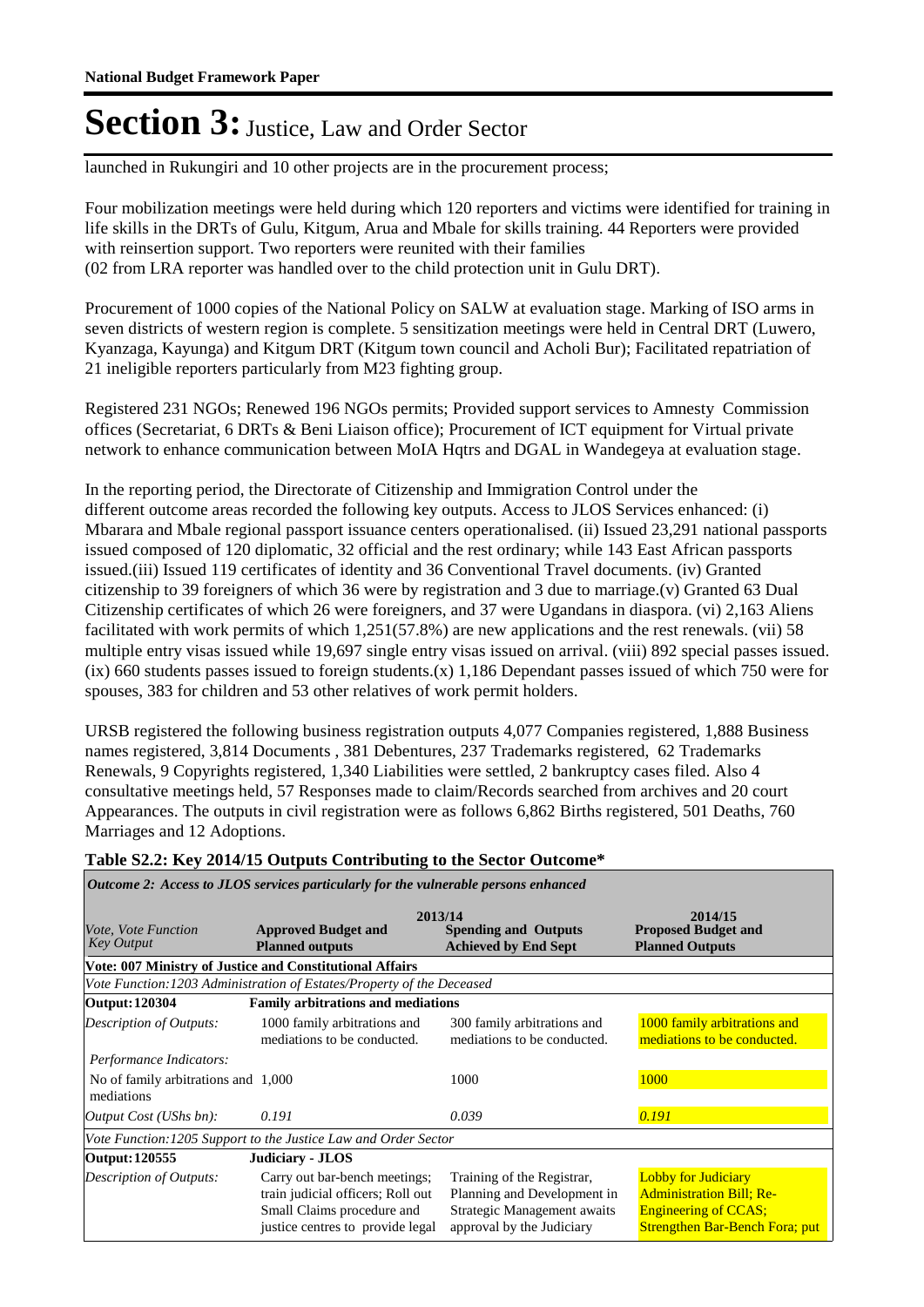*Outcome 2: Access to JLOS services particularly for the vulnerable persons enhanced*

| Vote, Vote Function<br>Key Output | 2013/14<br><b>Approved Budget and</b><br><b>Planned outputs</b>                                                                                                                                         | <b>Spending and Outputs</b><br><b>Achieved by End Sept</b>                                                                                                                                                                                                                                                                                                                                                                                                                                                                                                                                                                                                                                                                                                                                                                                                                                                                                                                                                                                                                                                                                                                                                                                                                                                                                                                                                                                                                                         | 2014/15<br><b>Proposed Budget and</b><br><b>Planned Outputs</b>                                                                                                                                                                                                                                                                                                                                                                                                                                                                                                                                                        |
|-----------------------------------|---------------------------------------------------------------------------------------------------------------------------------------------------------------------------------------------------------|----------------------------------------------------------------------------------------------------------------------------------------------------------------------------------------------------------------------------------------------------------------------------------------------------------------------------------------------------------------------------------------------------------------------------------------------------------------------------------------------------------------------------------------------------------------------------------------------------------------------------------------------------------------------------------------------------------------------------------------------------------------------------------------------------------------------------------------------------------------------------------------------------------------------------------------------------------------------------------------------------------------------------------------------------------------------------------------------------------------------------------------------------------------------------------------------------------------------------------------------------------------------------------------------------------------------------------------------------------------------------------------------------------------------------------------------------------------------------------------------------|------------------------------------------------------------------------------------------------------------------------------------------------------------------------------------------------------------------------------------------------------------------------------------------------------------------------------------------------------------------------------------------------------------------------------------------------------------------------------------------------------------------------------------------------------------------------------------------------------------------------|
|                                   | aid; Construct Kabale &<br>Makindye court; Re-Engineer<br>the Court Case Administration<br>System; Acquire Court<br>Recording equipment; Case<br>backlog Clearance;                                     | Training Committee, 37 Grade 1<br>Magistrates from Central and<br>Western region have been<br>trained in the Small Claims<br>Procedure (Full roll out awaits<br>gazetting of these courts),<br>Adverts for re-engineering<br>CCAS and acquisition of Court<br>Recording Equipment were<br>placed in papers, so<br>procurement process is ongoing,<br>Criminal sessions were held in<br>Bushenyi (40 cases), Rukungiri<br>(52 Cases), 10 Mitigation<br>sessions in Kampala, and<br>Tororo (40 Cases); The<br>mediators that were trained in<br>the mediation roll out need to be reach areas;<br>accredited before they can be<br>deployed to the courts;<br>Preliminary preparations for the<br>development of the Judiciary<br>Annual Report are under way;<br>Supervision of construction<br>works is ongoing; the<br>procurement of reference<br>material for the Court of Appeal<br>is pending agreement on the<br>type of books; 40 Court<br>interpreters were trained; 10<br>Chief Magistrates and 15 GI<br>Magistrates were trained in<br>Judgment Writing; 10 Chief<br>Magistrates and 25 GI<br>Magistrates were trained in<br>Land Justice; the newly<br>appointed Justices and Judges<br>were inducted; JSI in<br>conjunction with the Kigula task<br>Force Committee and the<br>Criminal Division organized a<br>workshop on Mitigation and<br>Resentencing for 10 Judges, 10<br>State Attorneys and 10<br>Advocates; M&E was carried<br>out in Kabale, Mbarara,<br>Isingiro, and Ngora | ramps on 10 Courts; renovate 8<br><b>Courts</b> ; construct 5 Courts;<br><b>Procure furniture for 10 G1</b><br><b>Courts; Procure Court</b><br><b>Recording and Transcription</b><br><b>Equipment for 13 courts;</b><br><b>Procure Video Conferencing</b><br>Equipment; Train G1 in Small<br><b>Claims Procedure; Case backlog</b><br>clearance; Roll out land courts<br>to 5 CM Courts; Strengthen<br><b>Court user committees; Conduct</b><br><b>JLOS Integrity Committee</b><br><b>Tour; Procure Reference</b><br>material for Land & Civil<br><b>Division; Procure 7 Vehicles</b><br>for CMs, 3 Grade I in hard to |
| Performance Indicators:           |                                                                                                                                                                                                         | Construction works.                                                                                                                                                                                                                                                                                                                                                                                                                                                                                                                                                                                                                                                                                                                                                                                                                                                                                                                                                                                                                                                                                                                                                                                                                                                                                                                                                                                                                                                                                |                                                                                                                                                                                                                                                                                                                                                                                                                                                                                                                                                                                                                        |
| % of completed cases              | 160,000                                                                                                                                                                                                 | 4000                                                                                                                                                                                                                                                                                                                                                                                                                                                                                                                                                                                                                                                                                                                                                                                                                                                                                                                                                                                                                                                                                                                                                                                                                                                                                                                                                                                                                                                                                               | 160000                                                                                                                                                                                                                                                                                                                                                                                                                                                                                                                                                                                                                 |
| Output Cost (UShs bn):            | 2.391                                                                                                                                                                                                   | 0.703                                                                                                                                                                                                                                                                                                                                                                                                                                                                                                                                                                                                                                                                                                                                                                                                                                                                                                                                                                                                                                                                                                                                                                                                                                                                                                                                                                                                                                                                                              | 2.391                                                                                                                                                                                                                                                                                                                                                                                                                                                                                                                                                                                                                  |
| <b>Output: 120557</b>             | <b>Uganda Prisons Service-JLOS</b>                                                                                                                                                                      |                                                                                                                                                                                                                                                                                                                                                                                                                                                                                                                                                                                                                                                                                                                                                                                                                                                                                                                                                                                                                                                                                                                                                                                                                                                                                                                                                                                                                                                                                                    |                                                                                                                                                                                                                                                                                                                                                                                                                                                                                                                                                                                                                        |
| Description of Outputs:           | Prisons Standing Orders<br>Review; Construction of<br>reception centers Kabong,<br>Amuru and Isingiro, Masindi<br>classrooms, Ruimi, water borne<br>toilets; automation of Prisoner<br>data management; | Construction of Mbarara and<br>Nakasongola low cost staff<br>houses is at advanced stages;<br>renovation and expansion of<br>Mbarara main prison and<br>expansion of Gulu prison is<br>ongoing; Phase II of Moroto                                                                                                                                                                                                                                                                                                                                                                                                                                                                                                                                                                                                                                                                                                                                                                                                                                                                                                                                                                                                                                                                                                                                                                                                                                                                                 | <b>Computerisation of Prisons;</b><br>Developing the legal policy<br>framework for corrections;<br><b>Finalization of Prisons Standing</b><br><b>Orders</b> ; Development of life<br>skills modules (Carpentry, metal<br>fabrication, tailoring, hand craft                                                                                                                                                                                                                                                                                                                                                            |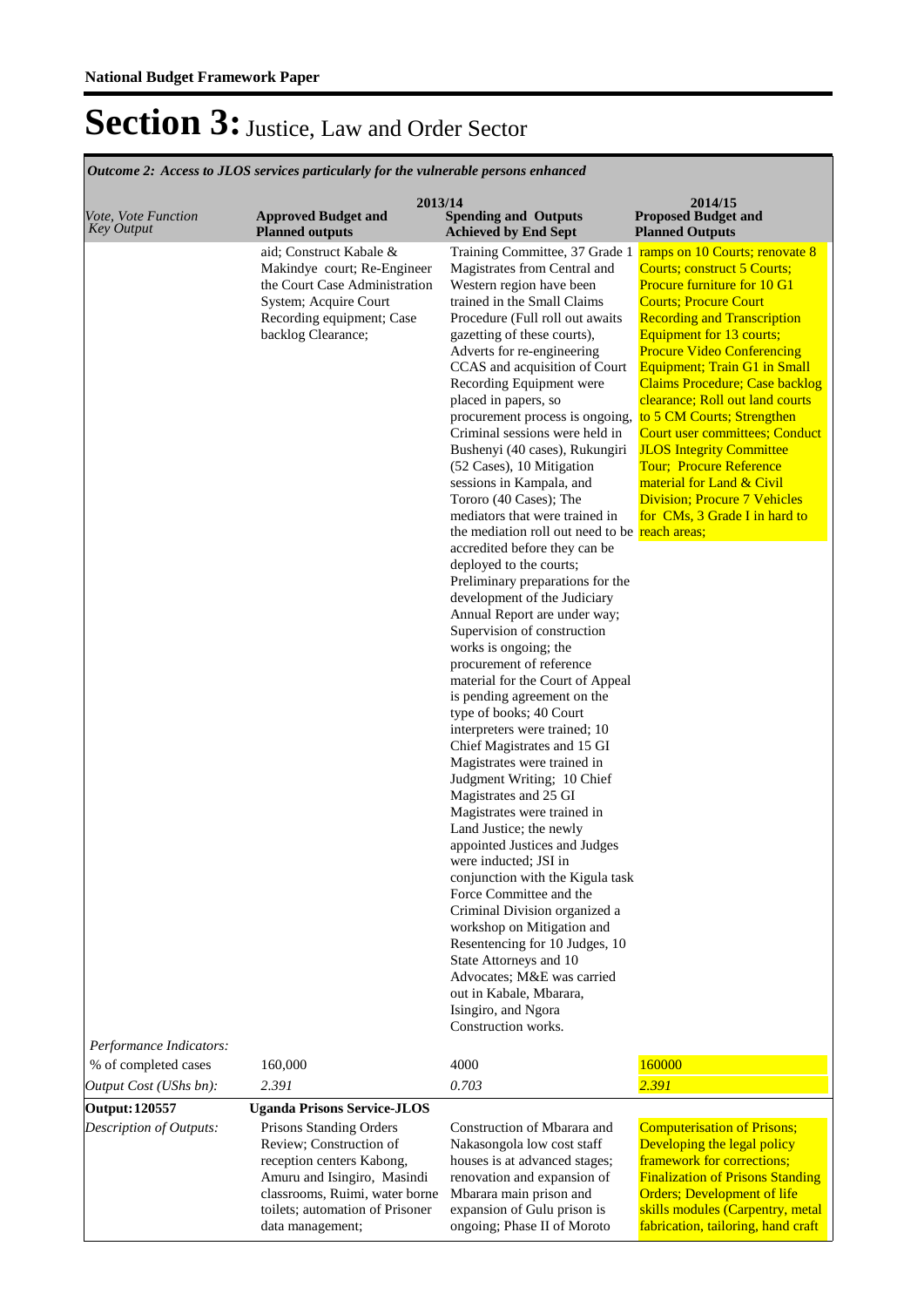*Outcome 2: Access to JLOS services particularly for the vulnerable persons enhanced*

|                                                                       | 2013/14                                                                                                                                                                                                                             |                                                                                                                                                                                                                                                                                                                                                                                                                                                                                                                                                                                                                                                                                                                                                     | 2014/15                                                                                                                                                                                                                                                                                                                                                                                       |
|-----------------------------------------------------------------------|-------------------------------------------------------------------------------------------------------------------------------------------------------------------------------------------------------------------------------------|-----------------------------------------------------------------------------------------------------------------------------------------------------------------------------------------------------------------------------------------------------------------------------------------------------------------------------------------------------------------------------------------------------------------------------------------------------------------------------------------------------------------------------------------------------------------------------------------------------------------------------------------------------------------------------------------------------------------------------------------------------|-----------------------------------------------------------------------------------------------------------------------------------------------------------------------------------------------------------------------------------------------------------------------------------------------------------------------------------------------------------------------------------------------|
| <i>Vote, Vote Function</i><br><b>Key Output</b>                       | <b>Approved Budget and</b><br><b>Planned outputs</b>                                                                                                                                                                                | <b>Spending and Outputs</b><br><b>Achieved by End Sept</b>                                                                                                                                                                                                                                                                                                                                                                                                                                                                                                                                                                                                                                                                                          | <b>Proposed Budget and</b><br><b>Planned Outputs</b>                                                                                                                                                                                                                                                                                                                                          |
|                                                                       | mechanisation of Prison farm;<br>Feeding prisoners at Court                                                                                                                                                                         | prison & rehabilitation centre at<br>Namalu almost complete;<br>Construction of 32 low cost<br>staff housing units at 3 prisons<br>complete; Fencing of Murchison offenders; Renovation of wards<br>Bay, Bushenyi prison,<br>Kapchorwa wards plastered &<br>roofing of twin ward at Ruimi<br>completed; procurement of<br>contractor of a new prison at<br>Lamwo at bidding stage;<br>construction of water borne<br>toilets in 20 prisons await<br>production; construction works<br>for Nebbi prison ongoing.<br>procured 6 computers, server<br>plus Network software for data<br>center; and constructed energy<br>saving stoves in central Region.<br>escape rates in prisons have<br>reduced to less than 1%<br>compared to the target of 5%. | and soap making); Support to<br>inmate formal education,<br>guidance and counseling of<br>inmates; Reintegration of<br>at Tororo Prison, water borne<br>toilets in 40 Prisons:<br>Completion of Nebbi & Ndorwa<br>Prisons; vehicles for delivery of<br>Prisoners; Support to welfare of<br>babies staying with mothers in<br>Prison with heifers; Recruitment<br>and training of 1,000 staff; |
| Performance Indicators:<br>Proportion of remands in                   | 52                                                                                                                                                                                                                                  | 52                                                                                                                                                                                                                                                                                                                                                                                                                                                                                                                                                                                                                                                                                                                                                  | 52                                                                                                                                                                                                                                                                                                                                                                                            |
| Prison                                                                |                                                                                                                                                                                                                                     |                                                                                                                                                                                                                                                                                                                                                                                                                                                                                                                                                                                                                                                                                                                                                     |                                                                                                                                                                                                                                                                                                                                                                                               |
| Average length of stay on<br>remand for capital offenders<br>(months) | 14                                                                                                                                                                                                                                  | 14                                                                                                                                                                                                                                                                                                                                                                                                                                                                                                                                                                                                                                                                                                                                                  | 14                                                                                                                                                                                                                                                                                                                                                                                            |
| Output Cost (UShs bn):                                                | 1.781                                                                                                                                                                                                                               | 0.594                                                                                                                                                                                                                                                                                                                                                                                                                                                                                                                                                                                                                                                                                                                                               | 1.781                                                                                                                                                                                                                                                                                                                                                                                         |
| <b>Vote: 009 Ministry of Internal Affairs</b>                         |                                                                                                                                                                                                                                     |                                                                                                                                                                                                                                                                                                                                                                                                                                                                                                                                                                                                                                                                                                                                                     |                                                                                                                                                                                                                                                                                                                                                                                               |
| Vote Function: 1214 Community Service                                 |                                                                                                                                                                                                                                     |                                                                                                                                                                                                                                                                                                                                                                                                                                                                                                                                                                                                                                                                                                                                                     |                                                                                                                                                                                                                                                                                                                                                                                               |
| <b>Output: 121401</b><br>Description of Outputs:                      | <b>Improved Community Service Orders.</b><br>1. Supervision and management<br>of 8800 CS orders issued by<br>Magistrates and Local Council<br>Courts countrywide.<br>2. Best practices on Community<br>Service adopted and applied. | a)1556 CSO issued by<br>Magistrate's Court supervised<br>and managed.<br>b)Participated and delivered a<br>paper at the International<br>Probation Conference on Best<br>approaches to community<br>service in Uganda                                                                                                                                                                                                                                                                                                                                                                                                                                                                                                                               | 1. Supervision and management<br>of 8800 CS orders issued by<br><b>Magistrates and Local Council</b><br>Courts countrywide.<br>2. Best practices on Community<br>Service adopted and applied.                                                                                                                                                                                                 |
| Performance Indicators:                                               |                                                                                                                                                                                                                                     |                                                                                                                                                                                                                                                                                                                                                                                                                                                                                                                                                                                                                                                                                                                                                     |                                                                                                                                                                                                                                                                                                                                                                                               |
| No. of offenders reintegrated. 1,600                                  |                                                                                                                                                                                                                                     | 95                                                                                                                                                                                                                                                                                                                                                                                                                                                                                                                                                                                                                                                                                                                                                  | 2000                                                                                                                                                                                                                                                                                                                                                                                          |
| No. of communitty service<br>orders issued and supervised.            | 8,800                                                                                                                                                                                                                               | 1556                                                                                                                                                                                                                                                                                                                                                                                                                                                                                                                                                                                                                                                                                                                                                | 8800                                                                                                                                                                                                                                                                                                                                                                                          |
| No. of eligible offenders<br>identified.                              | 4,000                                                                                                                                                                                                                               | $\boldsymbol{0}$                                                                                                                                                                                                                                                                                                                                                                                                                                                                                                                                                                                                                                                                                                                                    | 4000                                                                                                                                                                                                                                                                                                                                                                                          |
| Output Cost (UShs bn):                                                | 0.355                                                                                                                                                                                                                               | 0.078                                                                                                                                                                                                                                                                                                                                                                                                                                                                                                                                                                                                                                                                                                                                               | 0.355                                                                                                                                                                                                                                                                                                                                                                                         |
| <b>Output: 121451</b>                                                 | <b>Community Service Facilitation</b>                                                                                                                                                                                               |                                                                                                                                                                                                                                                                                                                                                                                                                                                                                                                                                                                                                                                                                                                                                     |                                                                                                                                                                                                                                                                                                                                                                                               |
| Description of Outputs:                                               | 1. Support 17 District<br>Community Service<br>Committees in the different<br>regions.                                                                                                                                              | 4 District Community Service<br>Committees facilitated to<br>monitor and supervise offenders                                                                                                                                                                                                                                                                                                                                                                                                                                                                                                                                                                                                                                                        | 1. Support 17 District<br><b>Community Service</b><br>Committees in the different<br>regions.                                                                                                                                                                                                                                                                                                 |
| Output Cost (UShs bn):                                                | 0.068                                                                                                                                                                                                                               | 0.007                                                                                                                                                                                                                                                                                                                                                                                                                                                                                                                                                                                                                                                                                                                                               | 0.068                                                                                                                                                                                                                                                                                                                                                                                         |
| <b>Vote: 101 Judiciary</b>                                            |                                                                                                                                                                                                                                     |                                                                                                                                                                                                                                                                                                                                                                                                                                                                                                                                                                                                                                                                                                                                                     |                                                                                                                                                                                                                                                                                                                                                                                               |
| Vote Function: 1251 Judicial services                                 |                                                                                                                                                                                                                                     |                                                                                                                                                                                                                                                                                                                                                                                                                                                                                                                                                                                                                                                                                                                                                     |                                                                                                                                                                                                                                                                                                                                                                                               |
| <b>Output: 125101</b>                                                 | Disposal of Appeals in the Supreme Court                                                                                                                                                                                            |                                                                                                                                                                                                                                                                                                                                                                                                                                                                                                                                                                                                                                                                                                                                                     |                                                                                                                                                                                                                                                                                                                                                                                               |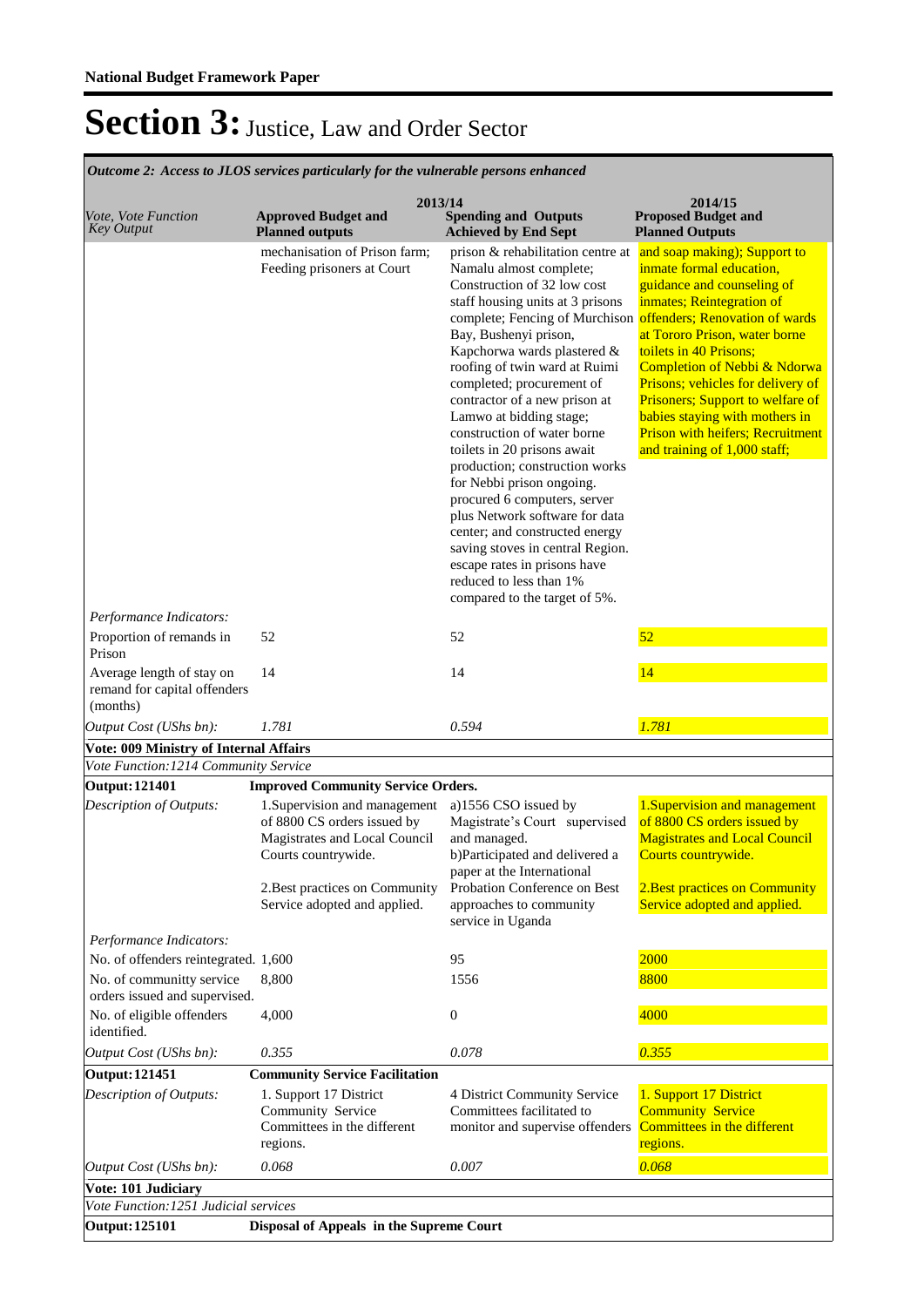**Spending and Outputs Achieved by End Sept Approved Budget and Planned outputs Proposed Budget and Planned Outputs 2013/14** *Vote, Vote Function Key Output* **2014/15** *Outcome 2: Access to JLOS services particularly for the vulnerable persons enhanced* 300 Criminal Appeals, 140 Civil 6 Civil Appeals, 8 Civil Appeals and 16 Constitutional Appeals disposed of. Applications, 4 Constitutional Case Applications and 4 Constitutional Case Applications were disposed of. 20 Criminal Appeals, 40 Civil Appeals and 10 Constitutional Appeals disposed of. *Output Cost (UShs bn): 9.175 4.295 4.987 Description of Outputs: Performance Indicators:* No. of of Criminal Appeals in the Supreme Court timely disposed off. 300 0 0 20 No. of Civil Appeals in the Supreme Court timely disposed  $140$  6  $\frac{40}{2}$ **Output: 125102 Disposal of Appeals and Constitutional Matters in the Court of Appeal** 1400 Civil Appeals,1200 criminal appeals disposed off. 47 Civil Appeals, 69 Civil Applications, 10 Constitutional Case Applications, 4 Constitutional Case Apllications, 3 Criminal Appeals and 16 Criminal Applications were disposed of. 200 Civil Appeals,20 criminal appeals disposed of. *Output Cost (UShs bn): 9.360 1.164 5.172 Description of Outputs: Performance Indicators:* No. of Criminal Appeals in the Court of Appeal Disposed off 1,200 3 20 No. of Civil Appeals in the Court of Appeal Disposed off 1,400 47 200 **Output: 125103 Disposal of Appeals and Suits in the High Court** 3,070 Civil suits, 1,297 Commercial suits, 3,094 Criminal suits, 3,056 Family suits and 1,546 Land Cases and 388 Anti Corruption cases disposed of 683 Civil Cases, 417 Commercial Cases, 694 Criminal Cases, 765 Family Cases, 370 Land Cases, 384 Execution Cases and 8 Anti-Corruption Cases were disposed disposed of of. 2,800 Civil suits, 1,600 Commercial suits, 2,800 Criminal suits, 3,000 Family suits and 1,400 Land Cases and 40 Anti Corruption cases *Output Cost (UShs bn): 21.154 4.155 17.582 Description of Outputs: Performance Indicators:* No. of Civil and Criminal Suits in the High Court disposed off 4,500 3321 4500 No. of Civil and Criminal Appeals in the High Court disposed off 3,500 430 430 3500 **Output: 125104 Disposal of Suits and Appeals in the Magistrate Courts** 109,261 cases disposed ( 62,997 29,308 cases were disposed of cases at Chief Magistrates; 25,469 cases at Grade I Courts; 10,805cases at Grade II Courts) (17,287 cases at the Chief Magistrate Courts, 8,343 cases at the Grade 1 Courts and 3,678 cases at the Grade 2 Courts) 109,261 cases disposed ( 62,997 cases at Chief Magistrates; 25,469 cases at Grade I Courts; 10,805cases at Grade II Courts) *Description of Outputs: Performance Indicators:* No. of Suits ( Family, Criminal, Civil, Land and Anti- Coruption ) in the Magistrates Courts disposed off 109,261 29308 29308 109,261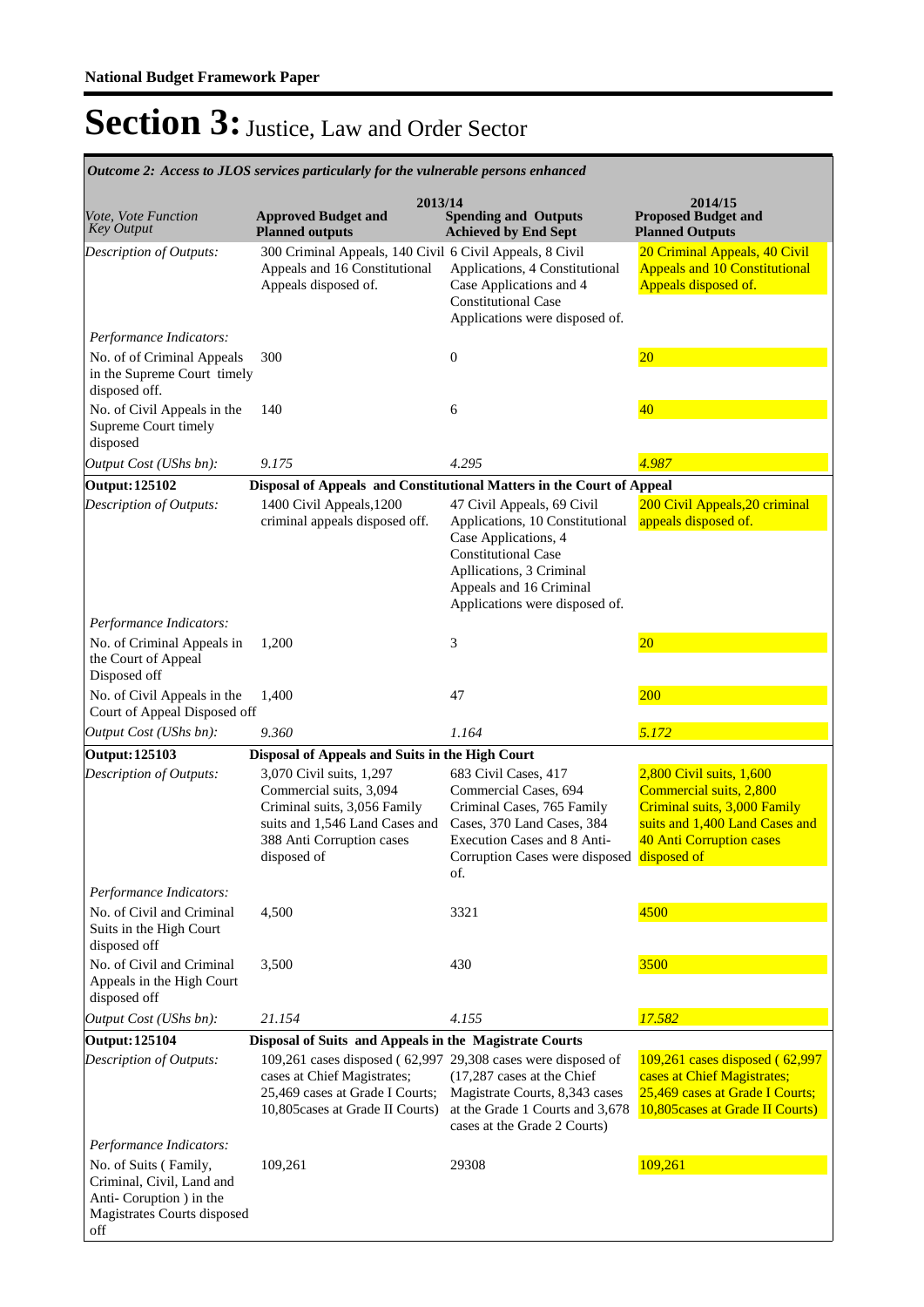| Outcome 2: Access to JLOS services particularly for the vulnerable persons enhanced |                                                                                                                                                                                                                                                                                                                                                                                                                                                                                                                                                                                                                                                                                                                                                                                                                                                                                                                                                   |                                                                                                                                                                                                                                                                                                                                                                                                                                                                                                                                                                                                                        |                                                                                                                                                                                                                                                                                                                                                                                                                                                                                                                                                                                                                                                                                                                                                                                                                                                                                                                                                                                                                                                                                                          |  |
|-------------------------------------------------------------------------------------|---------------------------------------------------------------------------------------------------------------------------------------------------------------------------------------------------------------------------------------------------------------------------------------------------------------------------------------------------------------------------------------------------------------------------------------------------------------------------------------------------------------------------------------------------------------------------------------------------------------------------------------------------------------------------------------------------------------------------------------------------------------------------------------------------------------------------------------------------------------------------------------------------------------------------------------------------|------------------------------------------------------------------------------------------------------------------------------------------------------------------------------------------------------------------------------------------------------------------------------------------------------------------------------------------------------------------------------------------------------------------------------------------------------------------------------------------------------------------------------------------------------------------------------------------------------------------------|----------------------------------------------------------------------------------------------------------------------------------------------------------------------------------------------------------------------------------------------------------------------------------------------------------------------------------------------------------------------------------------------------------------------------------------------------------------------------------------------------------------------------------------------------------------------------------------------------------------------------------------------------------------------------------------------------------------------------------------------------------------------------------------------------------------------------------------------------------------------------------------------------------------------------------------------------------------------------------------------------------------------------------------------------------------------------------------------------------|--|
| Vote, Vote Function<br><b>Key Output</b>                                            | 2013/14<br><b>Approved Budget and</b><br><b>Planned outputs</b>                                                                                                                                                                                                                                                                                                                                                                                                                                                                                                                                                                                                                                                                                                                                                                                                                                                                                   | <b>Spending and Outputs</b><br><b>Achieved by End Sept</b>                                                                                                                                                                                                                                                                                                                                                                                                                                                                                                                                                             | 2014/15<br><b>Proposed Budget and</b><br><b>Planned Outputs</b>                                                                                                                                                                                                                                                                                                                                                                                                                                                                                                                                                                                                                                                                                                                                                                                                                                                                                                                                                                                                                                          |  |
| Output Cost (UShs bn):                                                              | 15.899                                                                                                                                                                                                                                                                                                                                                                                                                                                                                                                                                                                                                                                                                                                                                                                                                                                                                                                                            | 3.514                                                                                                                                                                                                                                                                                                                                                                                                                                                                                                                                                                                                                  | 11.711                                                                                                                                                                                                                                                                                                                                                                                                                                                                                                                                                                                                                                                                                                                                                                                                                                                                                                                                                                                                                                                                                                   |  |
| <b>Output: 125180</b>                                                               | <b>Construction and Rehabilitation of Judicial Courts</b>                                                                                                                                                                                                                                                                                                                                                                                                                                                                                                                                                                                                                                                                                                                                                                                                                                                                                         |                                                                                                                                                                                                                                                                                                                                                                                                                                                                                                                                                                                                                        |                                                                                                                                                                                                                                                                                                                                                                                                                                                                                                                                                                                                                                                                                                                                                                                                                                                                                                                                                                                                                                                                                                          |  |
| Description of Outputs:                                                             | Commence construction of<br>Lugazi and Mayuge Magistrate<br>Grade 1 Courts.                                                                                                                                                                                                                                                                                                                                                                                                                                                                                                                                                                                                                                                                                                                                                                                                                                                                       | Procurement for constructions is <b>Continue constructions</b> ;<br>going on.                                                                                                                                                                                                                                                                                                                                                                                                                                                                                                                                          | Rehabilitate courts                                                                                                                                                                                                                                                                                                                                                                                                                                                                                                                                                                                                                                                                                                                                                                                                                                                                                                                                                                                                                                                                                      |  |
|                                                                                     | Complete ongoing constructions                                                                                                                                                                                                                                                                                                                                                                                                                                                                                                                                                                                                                                                                                                                                                                                                                                                                                                                    |                                                                                                                                                                                                                                                                                                                                                                                                                                                                                                                                                                                                                        |                                                                                                                                                                                                                                                                                                                                                                                                                                                                                                                                                                                                                                                                                                                                                                                                                                                                                                                                                                                                                                                                                                          |  |
| Performance Indicators:<br>No. of Courts renovated                                  | 6                                                                                                                                                                                                                                                                                                                                                                                                                                                                                                                                                                                                                                                                                                                                                                                                                                                                                                                                                 | 2                                                                                                                                                                                                                                                                                                                                                                                                                                                                                                                                                                                                                      |                                                                                                                                                                                                                                                                                                                                                                                                                                                                                                                                                                                                                                                                                                                                                                                                                                                                                                                                                                                                                                                                                                          |  |
| against plan                                                                        |                                                                                                                                                                                                                                                                                                                                                                                                                                                                                                                                                                                                                                                                                                                                                                                                                                                                                                                                                   |                                                                                                                                                                                                                                                                                                                                                                                                                                                                                                                                                                                                                        |                                                                                                                                                                                                                                                                                                                                                                                                                                                                                                                                                                                                                                                                                                                                                                                                                                                                                                                                                                                                                                                                                                          |  |
| No. of Courts built against<br>plan                                                 | 2                                                                                                                                                                                                                                                                                                                                                                                                                                                                                                                                                                                                                                                                                                                                                                                                                                                                                                                                                 | $\boldsymbol{0}$                                                                                                                                                                                                                                                                                                                                                                                                                                                                                                                                                                                                       |                                                                                                                                                                                                                                                                                                                                                                                                                                                                                                                                                                                                                                                                                                                                                                                                                                                                                                                                                                                                                                                                                                          |  |
| Output Cost (UShs bn):                                                              | 1.175                                                                                                                                                                                                                                                                                                                                                                                                                                                                                                                                                                                                                                                                                                                                                                                                                                                                                                                                             | 0.244                                                                                                                                                                                                                                                                                                                                                                                                                                                                                                                                                                                                                  | 1.027                                                                                                                                                                                                                                                                                                                                                                                                                                                                                                                                                                                                                                                                                                                                                                                                                                                                                                                                                                                                                                                                                                    |  |
| Vote: 106 Uganda Human Rights Comm                                                  |                                                                                                                                                                                                                                                                                                                                                                                                                                                                                                                                                                                                                                                                                                                                                                                                                                                                                                                                                   |                                                                                                                                                                                                                                                                                                                                                                                                                                                                                                                                                                                                                        |                                                                                                                                                                                                                                                                                                                                                                                                                                                                                                                                                                                                                                                                                                                                                                                                                                                                                                                                                                                                                                                                                                          |  |
| Vote Function: 1253 Human Rights                                                    |                                                                                                                                                                                                                                                                                                                                                                                                                                                                                                                                                                                                                                                                                                                                                                                                                                                                                                                                                   |                                                                                                                                                                                                                                                                                                                                                                                                                                                                                                                                                                                                                        |                                                                                                                                                                                                                                                                                                                                                                                                                                                                                                                                                                                                                                                                                                                                                                                                                                                                                                                                                                                                                                                                                                          |  |
| <b>Output: 125302</b>                                                               | Human rights education                                                                                                                                                                                                                                                                                                                                                                                                                                                                                                                                                                                                                                                                                                                                                                                                                                                                                                                            |                                                                                                                                                                                                                                                                                                                                                                                                                                                                                                                                                                                                                        |                                                                                                                                                                                                                                                                                                                                                                                                                                                                                                                                                                                                                                                                                                                                                                                                                                                                                                                                                                                                                                                                                                          |  |
| Description of Outputs:<br>Performance Indicators:                                  | 1. To Conduct constituttional<br>education through 108<br>community barazas targeting<br>13956 people<br>2. Conducting human rights<br>education and awareness<br>through 36 radio talkshows and<br>3383 spot messages.<br>3. Conducting human rights<br>education and awreness through<br>2 krall outreaches and sensitise<br>778 people<br>4. Conducting constitutional and<br>civic education using a well<br>branded and specialised film<br>van fitted with loud speakers<br>5. Support human rights clubs to<br>make talking compounds with<br>human rights messages<br>6. Production and distribution of 05 trainings of security agents<br>3000 copies of the quarterly<br>"Your Rights Magazine" for 2<br>quarters i.e.Jan-MAR and April-<br>June<br>7. Commemoration of human<br>rights days through 4 drama<br>shows<br>8.Develop, translation and<br>printing of 5000 brochures and<br>500 posters in Luganda for<br>civbic education | - 16 community barazas<br>conducted. 2984 people<br>sensitized of which 990 females<br>and 1994<br>males.<br>6 kraal outreaches conducted,<br>1042 people sensitized of 485<br>were males and 557<br>females.<br>20 radio talkshows and 349 spot through 25 kraal outreaches.<br>messages aired out, 4 TV<br>informercials on NTV on the<br>vienna declaration conference<br>held at Munyonyo, 1 and ahalf<br>pages on public notice on<br>relocation of UHRC offices run<br>in new vision, rupiny, bukedde,<br>papers.<br>conducted. Atotal of 389<br>participants of which 325 males<br>and 56 females were trained. | 1. To Conduct constituttional<br>education through 79<br>community barazas.<br>2. Conducting human rights<br>- education and awareness<br>through 56 radio talkshows and<br>spot 1,350 messages.<br>3. Conducting human rights<br>- education and awareness<br>4. Conducting 10 constitutional<br>and civic education using a well<br>branded and specialised film<br>van fitted with loud speakers<br>5. Form 279 human rights clubs<br>in different schools.<br>6. Production and distribution<br>orumuri, etop and monitor news $of 20,000$ copies of the quarterly<br>- "Your Rights Magazine".<br>7. Commemoration of 18 human<br>rights days.<br>8. Develop, translation and<br>disseminate thematic songs and<br>jingles for civic education and<br>airing them radios and during<br>outreach activities.<br>9. Develop and reprinting of<br><b>IEC</b> materials for civic<br>education.<br>10. procure a specilised civic<br>education van fittted with<br>loudspeakers, film-show screen<br>etc. 11. To train 970 security<br>agents. 12. To conduct research<br>on mob action in the country. |  |
| Number of security agents<br>trained on different human                             | 10                                                                                                                                                                                                                                                                                                                                                                                                                                                                                                                                                                                                                                                                                                                                                                                                                                                                                                                                                | 05                                                                                                                                                                                                                                                                                                                                                                                                                                                                                                                                                                                                                     | 970                                                                                                                                                                                                                                                                                                                                                                                                                                                                                                                                                                                                                                                                                                                                                                                                                                                                                                                                                                                                                                                                                                      |  |
| rights<br>Number of IEC materials on 30,000<br>human rights made and                |                                                                                                                                                                                                                                                                                                                                                                                                                                                                                                                                                                                                                                                                                                                                                                                                                                                                                                                                                   | $\boldsymbol{0}$                                                                                                                                                                                                                                                                                                                                                                                                                                                                                                                                                                                                       | 2000                                                                                                                                                                                                                                                                                                                                                                                                                                                                                                                                                                                                                                                                                                                                                                                                                                                                                                                                                                                                                                                                                                     |  |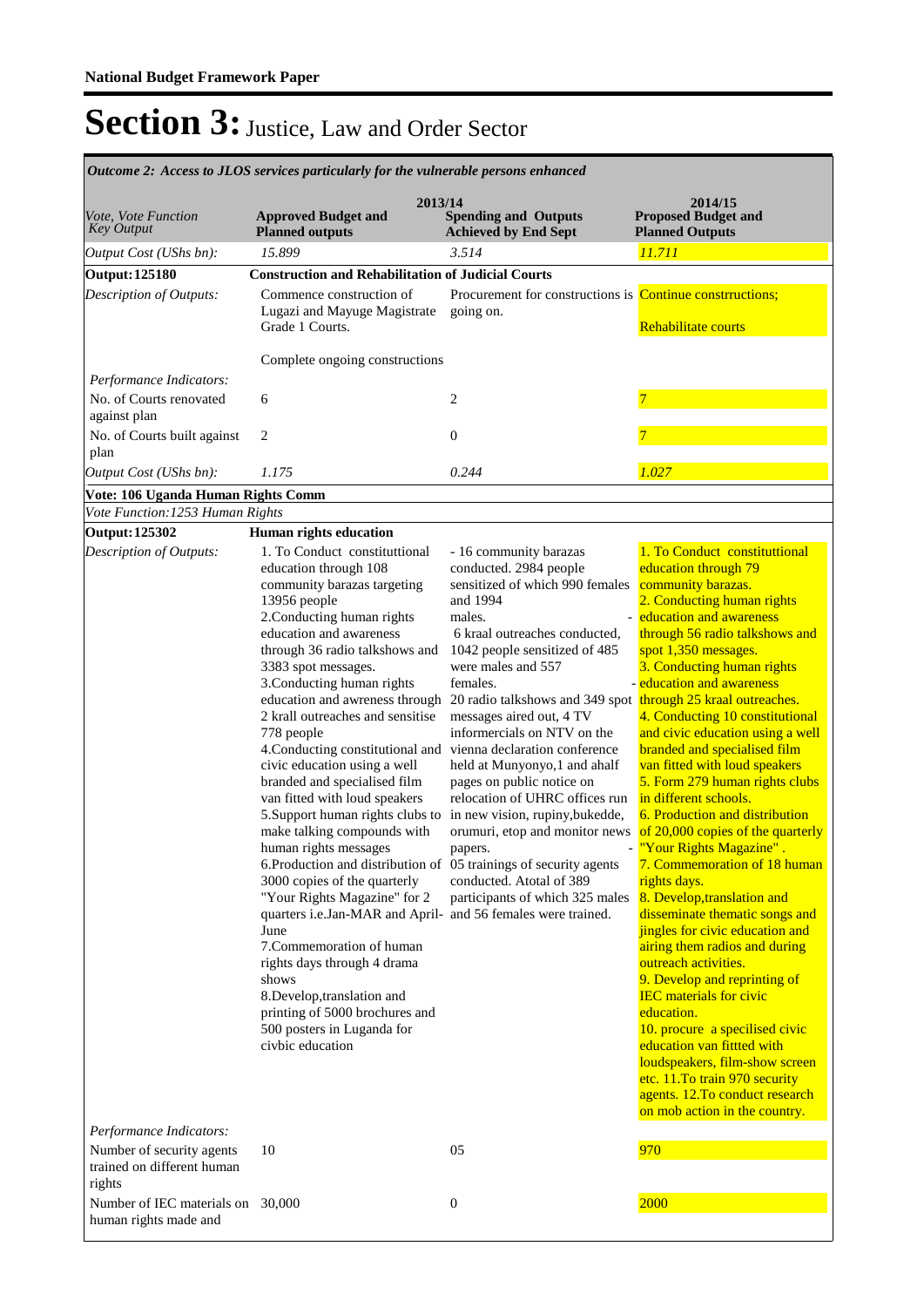| Outcome 2: Access to JLOS services particularly for the vulnerable persons enhanced |                                                                                                                                                                                                                                                                                                                                                                                                                                                                                                                                                                                                                                                                                                                                                                                                                                                            |                                                                                                                                                                                                                                                                                                                                                                                                                                                                                                                                                                                                                                                                                                  |                                                                                                                                                                                                                                                                                                                                                                                                                                                                                                                                                                                                |  |
|-------------------------------------------------------------------------------------|------------------------------------------------------------------------------------------------------------------------------------------------------------------------------------------------------------------------------------------------------------------------------------------------------------------------------------------------------------------------------------------------------------------------------------------------------------------------------------------------------------------------------------------------------------------------------------------------------------------------------------------------------------------------------------------------------------------------------------------------------------------------------------------------------------------------------------------------------------|--------------------------------------------------------------------------------------------------------------------------------------------------------------------------------------------------------------------------------------------------------------------------------------------------------------------------------------------------------------------------------------------------------------------------------------------------------------------------------------------------------------------------------------------------------------------------------------------------------------------------------------------------------------------------------------------------|------------------------------------------------------------------------------------------------------------------------------------------------------------------------------------------------------------------------------------------------------------------------------------------------------------------------------------------------------------------------------------------------------------------------------------------------------------------------------------------------------------------------------------------------------------------------------------------------|--|
| Vote, Vote Function<br><b>Key Output</b>                                            | 2013/14<br><b>Approved Budget and</b><br><b>Planned outputs</b>                                                                                                                                                                                                                                                                                                                                                                                                                                                                                                                                                                                                                                                                                                                                                                                            | <b>Spending and Outputs</b><br><b>Achieved by End Sept</b>                                                                                                                                                                                                                                                                                                                                                                                                                                                                                                                                                                                                                                       | 2014/15<br><b>Proposed Budget and</b><br><b>Planned Outputs</b>                                                                                                                                                                                                                                                                                                                                                                                                                                                                                                                                |  |
| circulated                                                                          |                                                                                                                                                                                                                                                                                                                                                                                                                                                                                                                                                                                                                                                                                                                                                                                                                                                            |                                                                                                                                                                                                                                                                                                                                                                                                                                                                                                                                                                                                                                                                                                  |                                                                                                                                                                                                                                                                                                                                                                                                                                                                                                                                                                                                |  |
| Output Cost (UShs bn):                                                              | 0.066                                                                                                                                                                                                                                                                                                                                                                                                                                                                                                                                                                                                                                                                                                                                                                                                                                                      | 0.017                                                                                                                                                                                                                                                                                                                                                                                                                                                                                                                                                                                                                                                                                            | 0.066                                                                                                                                                                                                                                                                                                                                                                                                                                                                                                                                                                                          |  |
| <b>Vote: 109 Law Development Centre</b>                                             |                                                                                                                                                                                                                                                                                                                                                                                                                                                                                                                                                                                                                                                                                                                                                                                                                                                            |                                                                                                                                                                                                                                                                                                                                                                                                                                                                                                                                                                                                                                                                                                  |                                                                                                                                                                                                                                                                                                                                                                                                                                                                                                                                                                                                |  |
| Vote Function: 1254 Legal Training                                                  |                                                                                                                                                                                                                                                                                                                                                                                                                                                                                                                                                                                                                                                                                                                                                                                                                                                            |                                                                                                                                                                                                                                                                                                                                                                                                                                                                                                                                                                                                                                                                                                  |                                                                                                                                                                                                                                                                                                                                                                                                                                                                                                                                                                                                |  |
| <b>Output: 125404</b>                                                               | <b>Community Legal Services</b>                                                                                                                                                                                                                                                                                                                                                                                                                                                                                                                                                                                                                                                                                                                                                                                                                            |                                                                                                                                                                                                                                                                                                                                                                                                                                                                                                                                                                                                                                                                                                  |                                                                                                                                                                                                                                                                                                                                                                                                                                                                                                                                                                                                |  |
| Description of Outputs:                                                             | Train 500 Bar Course Students<br>in Clinical Education and<br>ADR, 100 Policeofficers, handle<br>100 juvenile offenders and<br>handle 600 petty offenders                                                                                                                                                                                                                                                                                                                                                                                                                                                                                                                                                                                                                                                                                                  | Train 299 Bar Course Students<br>in Clinical Education and<br>ADR, 100 Policeofficers, handle<br>100 juvenile offenders and<br>handle 600 petty offenders                                                                                                                                                                                                                                                                                                                                                                                                                                                                                                                                        | <b>Train 500 Bar Course Students</b><br>in Clinical Education and<br><b>ADR, 100 Policeofficers, handle</b><br>100 juvenile offenders and<br>handle 600 petty offenders                                                                                                                                                                                                                                                                                                                                                                                                                        |  |
| Performance Indicators:                                                             |                                                                                                                                                                                                                                                                                                                                                                                                                                                                                                                                                                                                                                                                                                                                                                                                                                                            |                                                                                                                                                                                                                                                                                                                                                                                                                                                                                                                                                                                                                                                                                                  |                                                                                                                                                                                                                                                                                                                                                                                                                                                                                                                                                                                                |  |
| No. of police officers,<br>magistrates, community<br>leaders in legal practice.     | 150                                                                                                                                                                                                                                                                                                                                                                                                                                                                                                                                                                                                                                                                                                                                                                                                                                                        | 40                                                                                                                                                                                                                                                                                                                                                                                                                                                                                                                                                                                                                                                                                               | <b>100</b>                                                                                                                                                                                                                                                                                                                                                                                                                                                                                                                                                                                     |  |
| No. of juvenile cases handled 1,000                                                 |                                                                                                                                                                                                                                                                                                                                                                                                                                                                                                                                                                                                                                                                                                                                                                                                                                                            | 320                                                                                                                                                                                                                                                                                                                                                                                                                                                                                                                                                                                                                                                                                              | 1000                                                                                                                                                                                                                                                                                                                                                                                                                                                                                                                                                                                           |  |
| No of petty criminals trained 1,000<br>and accepted back in society                 |                                                                                                                                                                                                                                                                                                                                                                                                                                                                                                                                                                                                                                                                                                                                                                                                                                                            | 50                                                                                                                                                                                                                                                                                                                                                                                                                                                                                                                                                                                                                                                                                               | 1000                                                                                                                                                                                                                                                                                                                                                                                                                                                                                                                                                                                           |  |
| Output Cost (UShs bn):                                                              | 0.168                                                                                                                                                                                                                                                                                                                                                                                                                                                                                                                                                                                                                                                                                                                                                                                                                                                      | 0.031                                                                                                                                                                                                                                                                                                                                                                                                                                                                                                                                                                                                                                                                                            | 0.208                                                                                                                                                                                                                                                                                                                                                                                                                                                                                                                                                                                          |  |
| Vote: 145 Uganda Prisons                                                            |                                                                                                                                                                                                                                                                                                                                                                                                                                                                                                                                                                                                                                                                                                                                                                                                                                                            |                                                                                                                                                                                                                                                                                                                                                                                                                                                                                                                                                                                                                                                                                                  |                                                                                                                                                                                                                                                                                                                                                                                                                                                                                                                                                                                                |  |
| Vote Function: 1257 Prison and Correctional Services                                |                                                                                                                                                                                                                                                                                                                                                                                                                                                                                                                                                                                                                                                                                                                                                                                                                                                            |                                                                                                                                                                                                                                                                                                                                                                                                                                                                                                                                                                                                                                                                                                  |                                                                                                                                                                                                                                                                                                                                                                                                                                                                                                                                                                                                |  |
| Output: 125705                                                                      | <b>Prisons Management</b>                                                                                                                                                                                                                                                                                                                                                                                                                                                                                                                                                                                                                                                                                                                                                                                                                                  |                                                                                                                                                                                                                                                                                                                                                                                                                                                                                                                                                                                                                                                                                                  |                                                                                                                                                                                                                                                                                                                                                                                                                                                                                                                                                                                                |  |
| Description of Outputs:<br>Performance Indicators:                                  | 233 Prisons, 14 Regional<br>Offices, 21 Divisions and 58<br>Prison Districts- operational;<br>service delivery standards<br>enforced in all prisons; Human<br>Rights committees established<br>in 25 prisons; all eligible<br>convicts provided with transport activities monitored and cases<br>on release; Prisons buildings<br>Electricity and telephone) paid;<br>equipment such as water pumps,<br>boilers, radios etc maintained;<br>Staff development plan<br>developed; 09 prisons land<br>surveyed at Olia, Ragem,<br>Paidah, Patongo, Bulaula,<br>Kamuge, Kaiti, Isimba block 2,<br>kalangala, and 4 prisons land<br>boundaries opened at Lira,<br>Tororo, Masaka and Fortpotral;<br>ICT data centre established at<br>Luzira; all prisons farms and<br>development activities<br>monitored; construction of the<br>showroom at Lugogo completed | 235 prisons, 14 regional offices,<br>21divisions, 58 prison districts<br>operational; service delivery<br>standards enforced in all<br>prisons; all eligible convicts<br>provided with transport on<br>release; All human rights<br>(5) of human rights violations<br>Maintained; utility bills (Water, handled; utilities (water, electricity release; Prisons buildings<br>and telephone) paid<br>for; equipment such as boilers<br>and water pumps mantained;all<br>prisons farms and development<br>activities monitored;<br>Construction of the show room<br>at Lugogo in final stages(Fitting<br>windows and painting); the<br>process of setting up a data<br>centre at Luzira is ongoing | 236 Prisons, 14 Regional<br>Offices, 21 Divisions and 58<br><b>Prison Districts-facilitated to</b><br>offer service; service delivery<br>standards enforced in all<br>prisons; Human rights<br>committees facilitated in all<br>prisons; 14,900 convicts<br>provided with transport on<br>Maintained; utility bills (Water,<br>Electricity and telephone) paid;<br>equipment such as water pumps,<br>boilers, radios etc maintained;<br>Prisoners' monitoring system<br>and staff protection equipment<br>procured and installed; 17<br>prisons farms and development<br>activities monitored; |  |
| Number of prisons whose<br>land has been surveyed                                   | $\overline{9}$                                                                                                                                                                                                                                                                                                                                                                                                                                                                                                                                                                                                                                                                                                                                                                                                                                             | $\boldsymbol{0}$                                                                                                                                                                                                                                                                                                                                                                                                                                                                                                                                                                                                                                                                                 | $\bf{8}$                                                                                                                                                                                                                                                                                                                                                                                                                                                                                                                                                                                       |  |
| A daily average of prisoners<br>delivered to courts                                 | 1,153                                                                                                                                                                                                                                                                                                                                                                                                                                                                                                                                                                                                                                                                                                                                                                                                                                                      | 718                                                                                                                                                                                                                                                                                                                                                                                                                                                                                                                                                                                                                                                                                              | 1491                                                                                                                                                                                                                                                                                                                                                                                                                                                                                                                                                                                           |  |
| Output Cost (UShs bn):                                                              | 38.426                                                                                                                                                                                                                                                                                                                                                                                                                                                                                                                                                                                                                                                                                                                                                                                                                                                     | 9.714                                                                                                                                                                                                                                                                                                                                                                                                                                                                                                                                                                                                                                                                                            | 39.521                                                                                                                                                                                                                                                                                                                                                                                                                                                                                                                                                                                         |  |
| <b>Output: 125780</b>                                                               | <b>Construction and Rehabilitation of Prisons</b>                                                                                                                                                                                                                                                                                                                                                                                                                                                                                                                                                                                                                                                                                                                                                                                                          |                                                                                                                                                                                                                                                                                                                                                                                                                                                                                                                                                                                                                                                                                                  |                                                                                                                                                                                                                                                                                                                                                                                                                                                                                                                                                                                                |  |
| Description of Outputs:                                                             | <b>Expansion of Mbarara</b><br>completed (2 new prisoners'                                                                                                                                                                                                                                                                                                                                                                                                                                                                                                                                                                                                                                                                                                                                                                                                 | Procurement of contractors for a Rennovation of 5 prisoners'<br>twin ward at Ruimi, 14 blocks of wards at Isimba; Uniports for                                                                                                                                                                                                                                                                                                                                                                                                                                                                                                                                                                   |                                                                                                                                                                                                                                                                                                                                                                                                                                                                                                                                                                                                |  |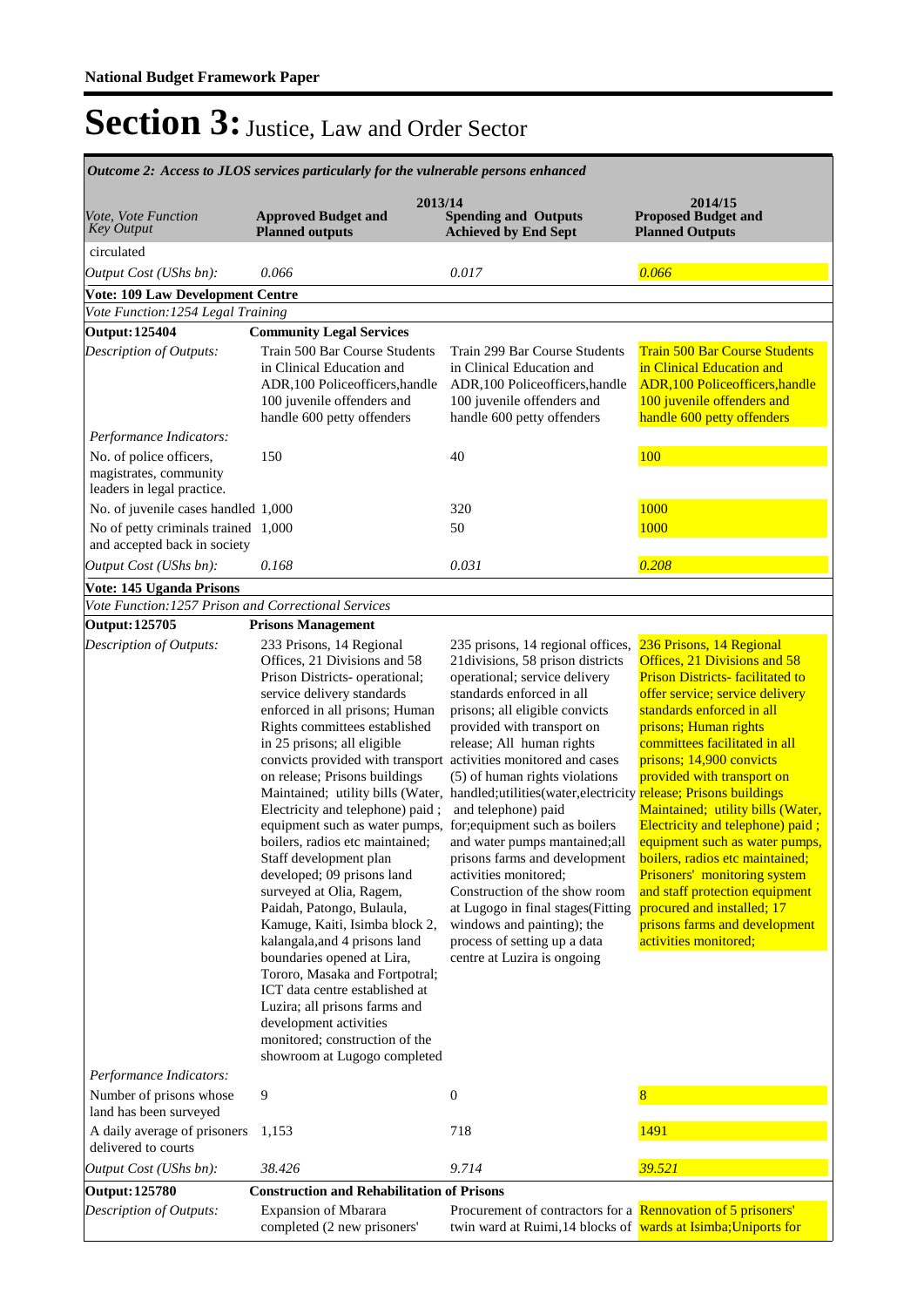*Outcome 2: Access to JLOS services particularly for the vulnerable persons enhanced*

| <i>Vote, Vote Function</i><br><b>Key Output</b> | 2013/14<br><b>Approved Budget and</b><br><b>Planned outputs</b>                                                                                                                                                                                                                                                                                                                                                                                 | <b>Spending and Outputs</b><br><b>Achieved by End Sept</b>                                                                                                                                                                                                                                                                                                                                                                                                                                                                                                                                                                                                                                                                                                                                                                                                                                                                                                                                                                                                                                                                                                                                                                                                                                                 | 2014/15<br><b>Proposed Budget and</b><br><b>Planned Outputs</b>                                                                                                                                              |  |
|-------------------------------------------------|-------------------------------------------------------------------------------------------------------------------------------------------------------------------------------------------------------------------------------------------------------------------------------------------------------------------------------------------------------------------------------------------------------------------------------------------------|------------------------------------------------------------------------------------------------------------------------------------------------------------------------------------------------------------------------------------------------------------------------------------------------------------------------------------------------------------------------------------------------------------------------------------------------------------------------------------------------------------------------------------------------------------------------------------------------------------------------------------------------------------------------------------------------------------------------------------------------------------------------------------------------------------------------------------------------------------------------------------------------------------------------------------------------------------------------------------------------------------------------------------------------------------------------------------------------------------------------------------------------------------------------------------------------------------------------------------------------------------------------------------------------------------|--------------------------------------------------------------------------------------------------------------------------------------------------------------------------------------------------------------|--|
|                                                 | wards constructed); a twin ward staff houses at Muinanina,<br>and 4 blocks of staff houses<br>(each block housing 2 families)<br>constructed at Ruimi prison;<br>Emergency Prisons established<br>at Kalidima, Buhweju,<br>Mitooma, and Yumbe; 1<br>prisoners' wards and an<br>administration block<br>constructed at Amita prison; 3<br>prisoners' wards at Patiko<br>prison renovated; sewerage line<br>at Luzira prison complex<br>completed | Kiyunga, Ruimi and<br>Kapchworwa ongoing-at<br>bidding stage, procurement of<br>80 Uniports for 10 prisons<br>(Amuru, Kabong, Isingiro, Kalidi<br>ma, Patiko, Ngenge, Buhweju, Mit platforms at Amita and Patiko<br>ooma, Yumbe and Luzira) at<br>bidding stage; Maintenance<br>works(sanitation and water<br>supply) done at Upper, Arua,<br>Jinja, Oyam, Saza, Mbale<br>Prison, Mbale barracks,<br>Kigo(W), Nakasongola, Prisons<br>HQ,<br>Kisoro; Expansion/rennovation<br>of Mbarara Prison on going (3<br>blocks staff houses at plastering<br>stage, works on administration<br>block at foundation and chain<br>link fence in final<br>stages); construction of new staff<br>houses at Mbarara(4 blocks) and<br>Nakasongola (3 blocks) at<br>roofing stage; Works on New<br>Nebbi Prison, water and<br>sanitation system at Tororo<br>Prison, Max. Security Prison at<br>Kitalya Prison, Classrooms/<br>educational infrastructure at<br>Gulu Prison, Strengthening<br>Security at Kitalya Old Prison<br>on going; Construction of water<br>borne toilets in 20 Prisons<br>(Kole, Bwera, Nyabirongo,<br>Kaliro, Bugiri, Nyabuhikye,<br>Rukungiri, Lwengo, Mugoye,<br>Kasanda, Kagadi, Lugazi,<br>Kigumba, Ntwetwe, Kiboga,<br>Butaleja, Kamuge, Dokolo,<br>Katakwi and Bukedea) in final<br>stages. | emergency establishment of<br>prisons; Fencing of Namalu<br>prison; Engineering designs,<br>studies and artitectural plans for<br>capital works; Construction of<br>maize cribs and drying<br><b>Prisons</b> |  |
| Performance Indicators:                         |                                                                                                                                                                                                                                                                                                                                                                                                                                                 |                                                                                                                                                                                                                                                                                                                                                                                                                                                                                                                                                                                                                                                                                                                                                                                                                                                                                                                                                                                                                                                                                                                                                                                                                                                                                                            |                                                                                                                                                                                                              |  |
| Prisons holding capacity<br>created             | 640                                                                                                                                                                                                                                                                                                                                                                                                                                             | $\boldsymbol{0}$                                                                                                                                                                                                                                                                                                                                                                                                                                                                                                                                                                                                                                                                                                                                                                                                                                                                                                                                                                                                                                                                                                                                                                                                                                                                                           | 452                                                                                                                                                                                                          |  |
| Output Cost (UShs bn):                          | 5.280                                                                                                                                                                                                                                                                                                                                                                                                                                           | 0.060                                                                                                                                                                                                                                                                                                                                                                                                                                                                                                                                                                                                                                                                                                                                                                                                                                                                                                                                                                                                                                                                                                                                                                                                                                                                                                      | 1.760                                                                                                                                                                                                        |  |
| <b>Vote: 148 Judicial Service Commission</b>    | Vote Function: 1258 Recruitment, Discipline, Research &Civic Education                                                                                                                                                                                                                                                                                                                                                                          |                                                                                                                                                                                                                                                                                                                                                                                                                                                                                                                                                                                                                                                                                                                                                                                                                                                                                                                                                                                                                                                                                                                                                                                                                                                                                                            |                                                                                                                                                                                                              |  |
| <b>Output: 125801</b>                           |                                                                                                                                                                                                                                                                                                                                                                                                                                                 |                                                                                                                                                                                                                                                                                                                                                                                                                                                                                                                                                                                                                                                                                                                                                                                                                                                                                                                                                                                                                                                                                                                                                                                                                                                                                                            |                                                                                                                                                                                                              |  |
| Description of Outputs:                         | Number of Judicial Officers<br>recruited depending on the<br>submissions made by the<br>Judiciary, Confirmations of<br>Judicial officers due for<br>confirmation made, Training of<br>Judicial Officers undertaken                                                                                                                                                                                                                              | Four (4) Acting Justices of the<br>Supreme Court were appointed.<br>Advert for positions of the Chief submissions made by the<br>Judge and Judge of the<br>Industrial court were run. The<br>advert also included the<br>positions of the Chief Registrar,<br>Deputy Registrar, Principal<br>Magistrate and Magistrate<br>Grade One.26 Magistrates                                                                                                                                                                                                                                                                                                                                                                                                                                                                                                                                                                                                                                                                                                                                                                                                                                                                                                                                                         | <b>Number of Judicial Officers</b><br>recruited depending on the<br>Judiciary, Confirmations of<br>Judicial officers due for<br>confirmation made, Training of<br>Judicial Officers undertaken               |  |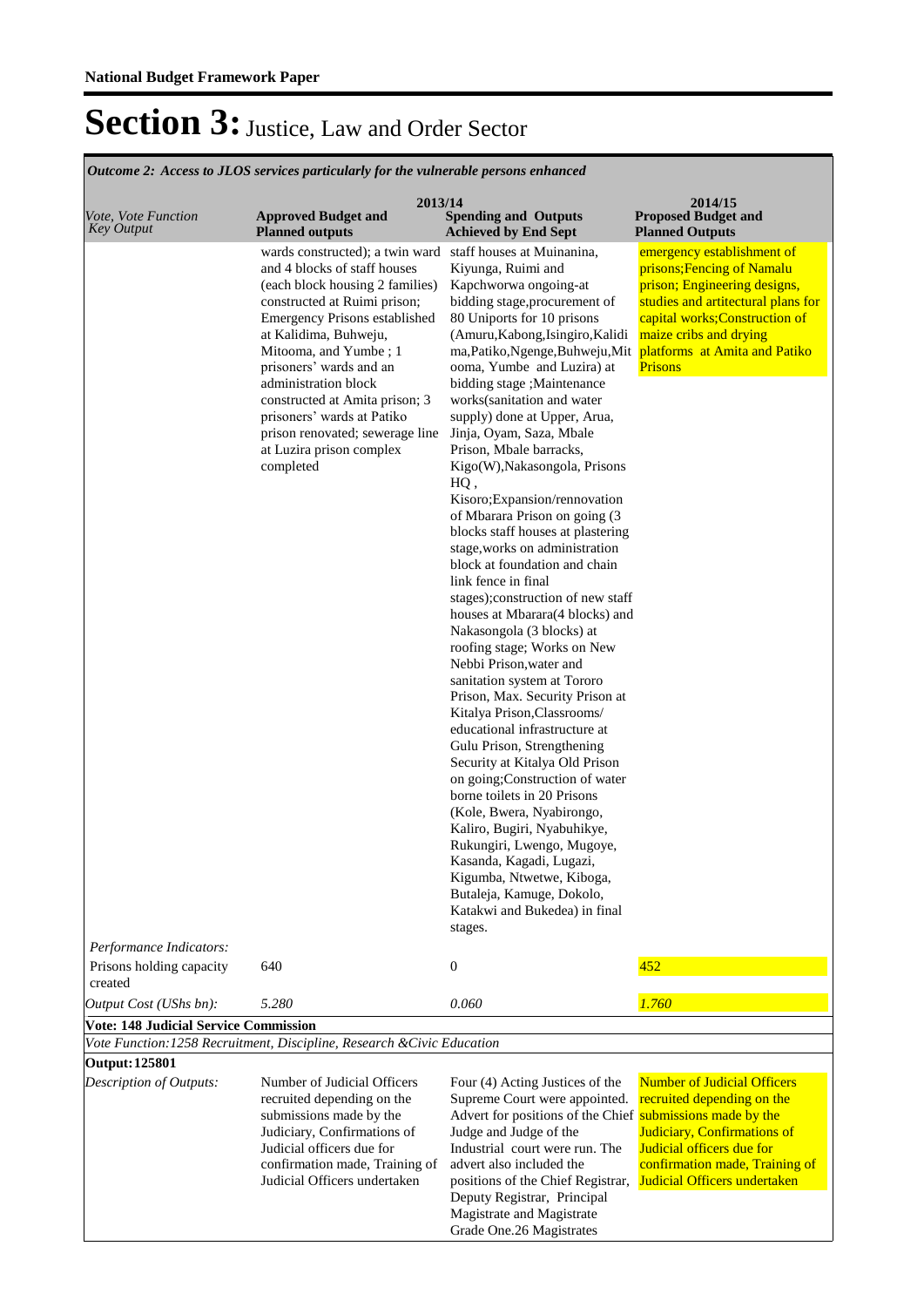*Outcome 2: Access to JLOS services particularly for the vulnerable persons enhanced*

| <i>Vote, Vote Function</i><br><b>Key Output</b>                                                         | 2013/14<br><b>Approved Budget and</b><br><b>Planned outputs</b>                | <b>Spending and Outputs</b><br><b>Achieved by End Sept</b>                                                                                                                                                                                                                                                                                                                                                                                                                                                                                                                                                                                                                                                                                                            | 2014/15<br><b>Proposed Budget and</b><br><b>Planned Outputs</b>                |
|---------------------------------------------------------------------------------------------------------|--------------------------------------------------------------------------------|-----------------------------------------------------------------------------------------------------------------------------------------------------------------------------------------------------------------------------------------------------------------------------------------------------------------------------------------------------------------------------------------------------------------------------------------------------------------------------------------------------------------------------------------------------------------------------------------------------------------------------------------------------------------------------------------------------------------------------------------------------------------------|--------------------------------------------------------------------------------|
|                                                                                                         |                                                                                | Grade One were confirmed in<br>service, one magistrate grade<br>two and one magistrate grade<br>one were retrospectvely<br>confirmed in service. Three<br>shortlisting meetings were held.<br>One public notice as advertfor<br>dismissed magistrate was placed                                                                                                                                                                                                                                                                                                                                                                                                                                                                                                       |                                                                                |
| Performance Indicators:                                                                                 |                                                                                |                                                                                                                                                                                                                                                                                                                                                                                                                                                                                                                                                                                                                                                                                                                                                                       |                                                                                |
| Average time taken to make 4 months<br>recommendations for<br>appointment of judges to the<br>President |                                                                                | 4                                                                                                                                                                                                                                                                                                                                                                                                                                                                                                                                                                                                                                                                                                                                                                     | 4 months                                                                       |
| Average time takeb to recruit 3 months<br>judicial officers up to Chief<br>Magistrate                   |                                                                                | 3                                                                                                                                                                                                                                                                                                                                                                                                                                                                                                                                                                                                                                                                                                                                                                     | 3 months                                                                       |
| Output Cost (UShs bn):                                                                                  | 0.374                                                                          | 0.064                                                                                                                                                                                                                                                                                                                                                                                                                                                                                                                                                                                                                                                                                                                                                                 | 0.345                                                                          |
| <b>Output: 125802</b>                                                                                   | <b>Public Complaints System</b>                                                |                                                                                                                                                                                                                                                                                                                                                                                                                                                                                                                                                                                                                                                                                                                                                                       |                                                                                |
| Description of Outputs:                                                                                 | Number of complaints received<br>investigated.<br>Number of cases investigated | Seven (7) Disciplinary<br>Committee meetings held. The<br>3 extra meetings were facilitated<br>by JLOS. The results of the DC                                                                                                                                                                                                                                                                                                                                                                                                                                                                                                                                                                                                                                         | Number of complaints received<br>investigated.<br>Number of cases investigated |
|                                                                                                         | concluded by the Disciplinary<br>Committee                                     | meetings include dismisal from<br>service of one Grade One<br>Magistrate and the lifting of the                                                                                                                                                                                                                                                                                                                                                                                                                                                                                                                                                                                                                                                                       | concluded by the Disciplinary<br>Committee                                     |
|                                                                                                         | 24 trips for court inspections<br>undertaken                                   | interdiction of two Grade two<br>magistrates on full pay. The<br>other cases considered were for                                                                                                                                                                                                                                                                                                                                                                                                                                                                                                                                                                                                                                                                      | 24 trips for court inspections<br>undertaken                                   |
| Performance Indicators:                                                                                 | 20 Suggestion boxes procured<br>and installed in new areas                     | mention, hearing and some for<br>discussion. A few were for<br>plea.<br>Prosecution witnesses were<br>facilitated and promptly paid<br>during the quarter.<br>Two investigation teams were<br>constituted and one team<br>carried the investigations in the<br>districts of Hoima, Kiboga,<br>Nabweru and Kira. In Kiboga<br>town council and Bukomero<br>subcounty, the teams interacted<br>with the Chief Admnistrative<br>officers. The sugestion boxes in<br>the area were strategically<br>positioned but there were no<br>complaints in the boxes. Some<br>judicial officers were doing<br>their work well.<br>Two teams were constituted and<br>carried out court inpections in<br>Bugembe, Kamuli, Kiira,<br>Kyenjojo, Mubende, kyegegwa<br>and Mengo courts. | 20 Suggestion boxes procured<br>and installed in new areas                     |
| Proportion of registered                                                                                | 50%                                                                            | 50                                                                                                                                                                                                                                                                                                                                                                                                                                                                                                                                                                                                                                                                                                                                                                    | 50%                                                                            |
| complaints investigated<br>Proportion of investigated<br>cases disposed off(Disposal                    | 75%                                                                            | 67                                                                                                                                                                                                                                                                                                                                                                                                                                                                                                                                                                                                                                                                                                                                                                    | 75%                                                                            |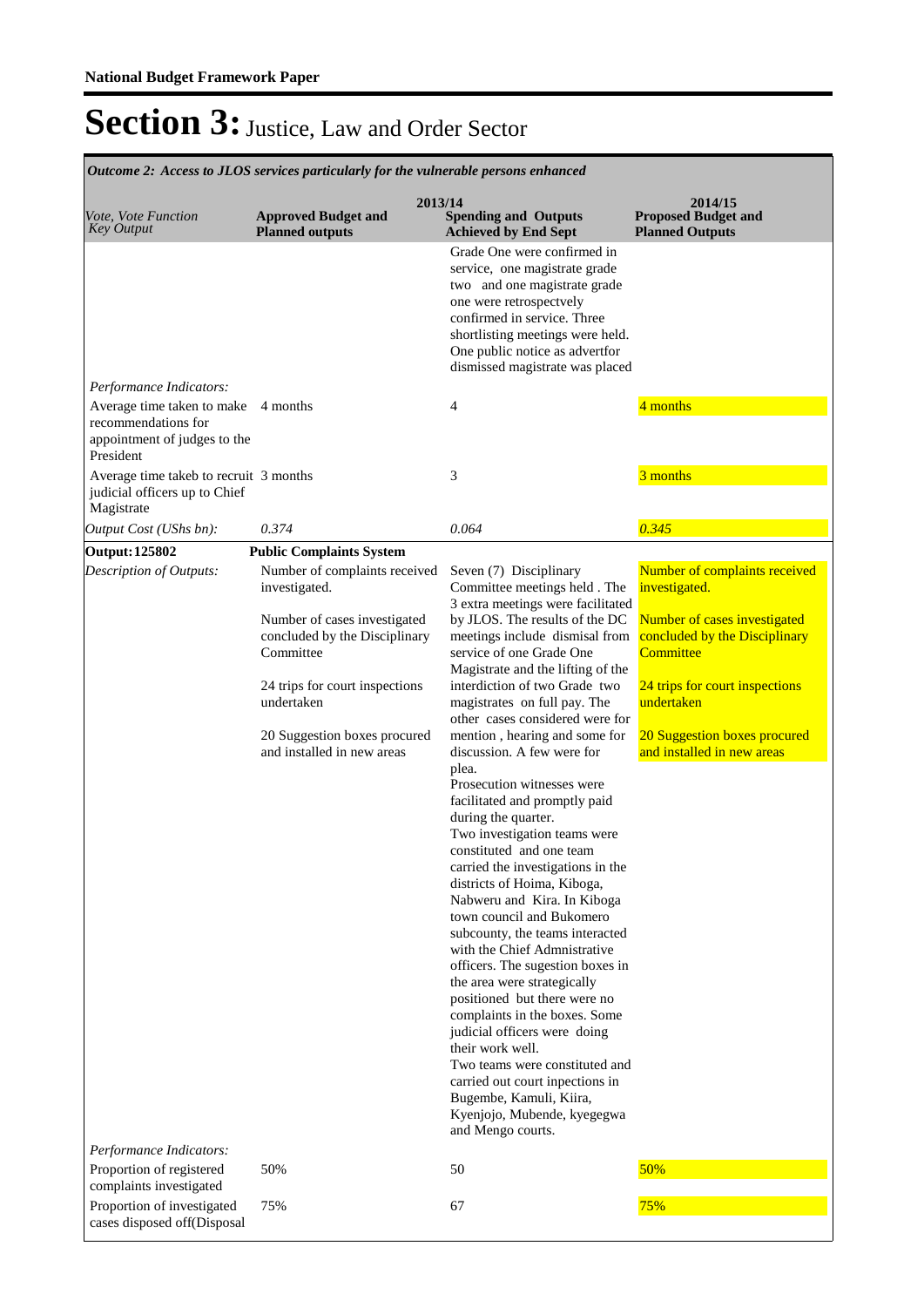| 2013/14<br>2014/15                              |                                                                                                                                                                                                                                                                      |                                                                                                                                                                                                                        |                                                                                                                                                                                                                                       |  |
|-------------------------------------------------|----------------------------------------------------------------------------------------------------------------------------------------------------------------------------------------------------------------------------------------------------------------------|------------------------------------------------------------------------------------------------------------------------------------------------------------------------------------------------------------------------|---------------------------------------------------------------------------------------------------------------------------------------------------------------------------------------------------------------------------------------|--|
| <i>Vote, Vote Function</i><br><b>Key Output</b> | <b>Approved Budget and</b><br><b>Planned outputs</b>                                                                                                                                                                                                                 | <b>Spending and Outputs</b><br><b>Achieved by End Sept</b>                                                                                                                                                             | <b>Proposed Budget and</b><br><b>Planned Outputs</b>                                                                                                                                                                                  |  |
| Rate)                                           |                                                                                                                                                                                                                                                                      |                                                                                                                                                                                                                        |                                                                                                                                                                                                                                       |  |
| Output Cost (UShs bn):                          | 0.504                                                                                                                                                                                                                                                                | 0.133                                                                                                                                                                                                                  | 0.545                                                                                                                                                                                                                                 |  |
| Output: 125803                                  | Public awareness and participation in justice administration                                                                                                                                                                                                         |                                                                                                                                                                                                                        |                                                                                                                                                                                                                                       |  |
| Description of Outputs:                         | 36 radio talk shows in various<br>regional centres<br>4,000 copies of the Citizens<br>Handbook will be printed in<br>English, Luganda, Ateso,<br>Swahilli, Nga'Karimojong, Luo<br>and Runyakitara.<br>4 subcounty workshops held<br>Forum for Judicial Officers held | 8 radio talk shows held in<br>Mityana, Fort Portal, Kanungu<br>Kabale, Bukedea, Tororo, Kamuli<br>and Jinja.<br>384 Citizens hand books<br>printed in Swahili<br>One performance Manegement<br>workshop held in Masaka | 16 radio talk shows in various<br>regional centres<br>1538 copies of the Citizens<br>Handbook will be printed.<br>2 subcounty workshops held<br>2 Performance Manegement<br><b>Workshops hel for Judicial</b><br><b>Officers</b> held |  |
| Performance Indicators:                         |                                                                                                                                                                                                                                                                      |                                                                                                                                                                                                                        |                                                                                                                                                                                                                                       |  |
| Number of sub counties<br>covered               | 4                                                                                                                                                                                                                                                                    | 4                                                                                                                                                                                                                      |                                                                                                                                                                                                                                       |  |
| Number of radio talk shows<br>conducted         | 36                                                                                                                                                                                                                                                                   | 4                                                                                                                                                                                                                      | 36                                                                                                                                                                                                                                    |  |
| Output Cost (UShs bn):                          | 0.425                                                                                                                                                                                                                                                                | 0.119                                                                                                                                                                                                                  | 0.425                                                                                                                                                                                                                                 |  |

*Outcome 2: Access to JLOS services particularly for the vulnerable persons enhanced*

*\* Excludes taxes and arrears*

#### *2014/15 Planned Outputs*

- Rationalized physical presence and functionality of JLOS institutions;
- JLOS House Constructed and functional;
- Improved effectiveness to meet service delivery standards;
- User empowerment services;
- Vulnerability profiled and discrimination in access eliminated;
- Capacity to prevent and respond to crime enhanced;
- Access to transitional justice enhanced;
- Legal aid policy and law implemented.

#### *Medium Term Plans*

In the medium term, the sector will strengthen access to JLOS Services by developing a holistic justice system transformation policy for access to justice which shall include provision for massive legal and rights awareness programs, specialized services and service units; transformation of procedures and inculcation of service attitudes; Alternative dispute resolution; the needs of vulnerable groups; Legal aid and Capacity development. These will deliver four specific outputs;

a. Rationalized availability of JLOS services across the country;

b. Quality improvements in services delivered in compliance with time and quality service standards;

c. Improved responses and outcomes for vulnerable groups including children, women, elderly and other disadvantaged groups; and

d. Increased compliance to norms and standards of policing, and prosecution

These will be achieved through: -

-Enhancing knowledge and information on laws, rights, obligations  $\&$  duties by the users; civic education and public awareness programs; Simplified and translated laws accessible to the public; Public awareness on rights, duties and obligations; Revised education curriculum; and User guides accessible -Ensuring rationalized physical presence of JLOS institutions and services; Local Council Courts functional; Complete chain of justice countrywide; equip and staff JLOS institutions; JLOS institutions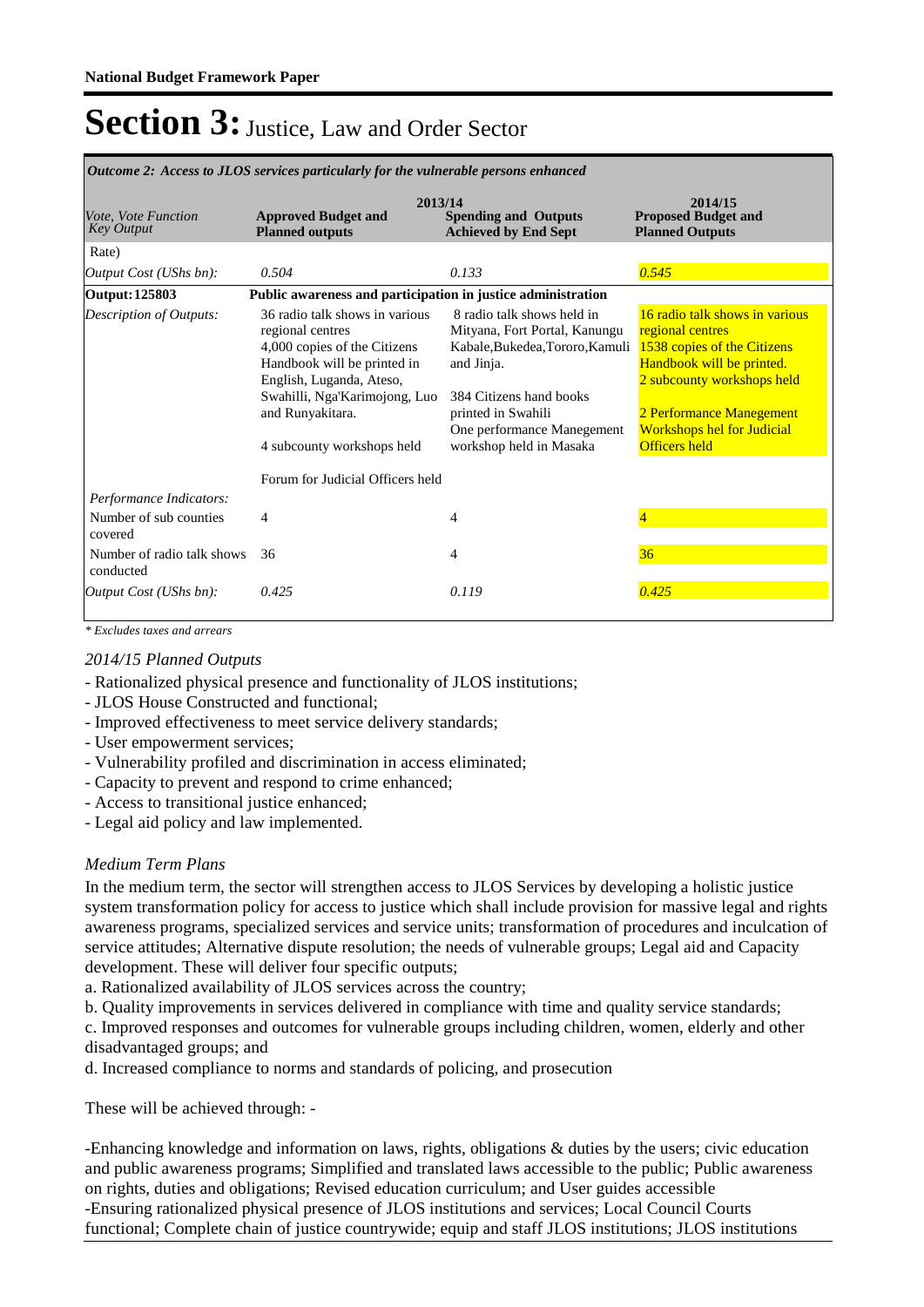have capacity to effectively and efficiently provide services; Reduced distance to access JLOS services minimizing the costs of justice (fees, other costs, distance); Effective Legal Aid services program; -Harmonize fees structure; and Justice, Law and Order centers rolled out

-Ensuring quality services are delivered by JLOS though Reduced lead times; Improve forensic and scientific analytical results; Improved customer care systems; Competent and skilled staff; Reduced case backlog; Enhance the use of ADR mechanism and other administration of justice initiatives. -Enhancing JLOS capacity to prevent and respond to crime; Safe persons; Secure property; Public order management programs; Community participation in crime prevention; Small Arms and Light Weapons proliferation controlled

#### *Actions to Improve Outcome Performance*

1. Build capacity of JLOs institutions and stakeholders to ensure delivery of institutional mandates effectively and efficiently;

- 2. Build capacity to manage public order situations;
- 3. Develop a sector wide infrastructure development plan;
- 4. Develop and implement a sector capacity development strategy including human resource development;
- 5. Enhance management information sharing;
- 6. Fastrack investigation, prosecution and adjudication of sex and gender based violence;
- 7. Implement a sectorwide deconcentration plan;
- 8. Implement the casebacklog reduction strategy;
- 9. Improve investigation capacity ;
- 10. increase staff motivation;
- 11. Patriotism training and awareness creation;
- 12. promote access to legal aid services;
- 13. Promote alternative justice systems in TJ;
- 14. Promote community involvement in fight against crime;
- 15. Promote legal awareness and empowerment;
- 16. Promote service delivery innovations;
- 17. Public education on administration of justice ;
- 18. Strengthen criminal justice agencies;
- 19. Source for funding for the JLOS house construction;
- 20. Undertake crime prevention strategies;

### **Table S2.3: Actions and Medium Term Strategy to Improve Sector Outcome**

| Sector Outcome 2: Access to JLOS services particularly for the vulnerable persons enhanced                                      |                                                                                                                                    |                                                                                                                                                                                                                   |                                                                                                                                                                                                                                                      |
|---------------------------------------------------------------------------------------------------------------------------------|------------------------------------------------------------------------------------------------------------------------------------|-------------------------------------------------------------------------------------------------------------------------------------------------------------------------------------------------------------------|------------------------------------------------------------------------------------------------------------------------------------------------------------------------------------------------------------------------------------------------------|
| 2013/14 Planned Actions:                                                                                                        | 2013/14 Actions by Sept:                                                                                                           | 2014/15 Planned Actions:                                                                                                                                                                                          | <b>MT Strategy:</b>                                                                                                                                                                                                                                  |
| Vote: 007 Ministry of Justice and Constitutional Affairs                                                                        |                                                                                                                                    |                                                                                                                                                                                                                   |                                                                                                                                                                                                                                                      |
| Vote Function: 1204 Regulation of the Legal Profession                                                                          |                                                                                                                                    |                                                                                                                                                                                                                   |                                                                                                                                                                                                                                                      |
| Case backlog clearance and<br>on going activity<br>on going<br>also clear the current cases by<br>holding more sittings         |                                                                                                                                    | Review of the Law Council<br>Act to change the composition<br>and the procedures so that the<br>Disciplinary Committee can<br>perform efficiently.<br>Lobby JLOS to increase the<br>subvention to the Department. |                                                                                                                                                                                                                                                      |
| Vote: 009 Ministry of Internal Affairs                                                                                          |                                                                                                                                    |                                                                                                                                                                                                                   |                                                                                                                                                                                                                                                      |
| Vote Function: 1212 Peace Building                                                                                              |                                                                                                                                    |                                                                                                                                                                                                                   |                                                                                                                                                                                                                                                      |
| 1. Print and disseminate<br>copies of the CEWERU<br>operational guidelines.<br>2. Policy on SALWs<br>disseminated in 4 regions. | a) Procurement process<br>ongoing for 1000 copies of the<br>Policy.<br>b) Dissemination of the policy<br>to be done in quarter two | 1. Print and disseminate copies<br>of the CEWERU operational<br>guidelines.<br>2. Policy on SALWs<br>disseminated                                                                                                 | 1. Partnership with the media<br>fraternity and the Public on<br>SALW. 2. Development of a<br>Peace Policy. 3. Finalise the<br>establishment of Peace<br>structures at Sub County and<br>Parish levels. 4. Strengthen<br>mechanisms for cross border |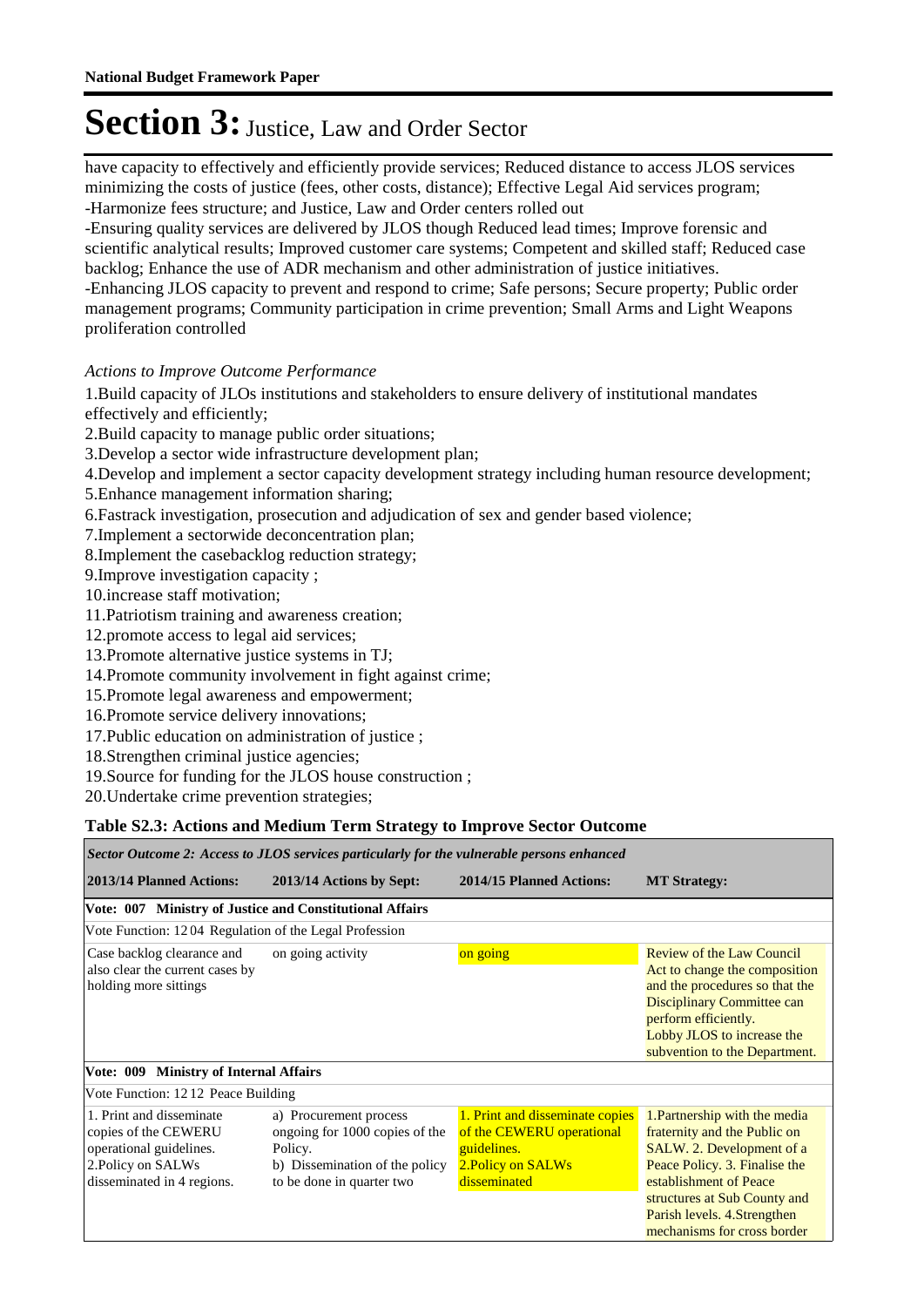| Sector Outcome 2: Access to JLOS services particularly for the vulnerable persons enhanced                                                                                                                                            |                                                                                                                                                                                                                                                                                                  |                                                                                                                                                                                                                                                                                |                                                                                                                                                                                                                                                                                |  |
|---------------------------------------------------------------------------------------------------------------------------------------------------------------------------------------------------------------------------------------|--------------------------------------------------------------------------------------------------------------------------------------------------------------------------------------------------------------------------------------------------------------------------------------------------|--------------------------------------------------------------------------------------------------------------------------------------------------------------------------------------------------------------------------------------------------------------------------------|--------------------------------------------------------------------------------------------------------------------------------------------------------------------------------------------------------------------------------------------------------------------------------|--|
| 2013/14 Planned Actions:                                                                                                                                                                                                              | 2013/14 Actions by Sept:                                                                                                                                                                                                                                                                         | 2014/15 Planned Actions:                                                                                                                                                                                                                                                       | <b>MT Strategy:</b>                                                                                                                                                                                                                                                            |  |
|                                                                                                                                                                                                                                       |                                                                                                                                                                                                                                                                                                  |                                                                                                                                                                                                                                                                                | conflict mitigations.                                                                                                                                                                                                                                                          |  |
| Vote Function: 1214 Community Service                                                                                                                                                                                                 |                                                                                                                                                                                                                                                                                                  |                                                                                                                                                                                                                                                                                |                                                                                                                                                                                                                                                                                |  |
| 1. Awareness raising on<br>community service<br>implementation in four<br>regions.<br>2.Staff trained                                                                                                                                 |                                                                                                                                                                                                                                                                                                  | 1. Rationalize the available<br><b>MTEF</b> ceiling<br>2. Lobby with MoFPED to<br>increase the budget ceiling                                                                                                                                                                  | Revise the budget ceiling                                                                                                                                                                                                                                                      |  |
| 3. Training of<br>stakeholders.<br>4. Set up 4<br>projects in four different<br>districts                                                                                                                                             |                                                                                                                                                                                                                                                                                                  |                                                                                                                                                                                                                                                                                |                                                                                                                                                                                                                                                                                |  |
| Vote: 101 Judiciary                                                                                                                                                                                                                   |                                                                                                                                                                                                                                                                                                  |                                                                                                                                                                                                                                                                                |                                                                                                                                                                                                                                                                                |  |
| Vote Function: 1251 Judicial services                                                                                                                                                                                                 |                                                                                                                                                                                                                                                                                                  |                                                                                                                                                                                                                                                                                |                                                                                                                                                                                                                                                                                |  |
| Intensify lobby for funds for<br>construction of the JLOS<br>house                                                                                                                                                                    |                                                                                                                                                                                                                                                                                                  |                                                                                                                                                                                                                                                                                | <b>Furnish and maintain Courts</b><br>across the country                                                                                                                                                                                                                       |  |
| Vote: 106 Uganda Human Rights Comm                                                                                                                                                                                                    |                                                                                                                                                                                                                                                                                                  |                                                                                                                                                                                                                                                                                |                                                                                                                                                                                                                                                                                |  |
| Vote Function: 1253 Human Rights                                                                                                                                                                                                      |                                                                                                                                                                                                                                                                                                  |                                                                                                                                                                                                                                                                                |                                                                                                                                                                                                                                                                                |  |
| continued lobbying                                                                                                                                                                                                                    | staff for Hoima regional office<br>were recruited.                                                                                                                                                                                                                                               | <b>Continued lobbying for funds</b>                                                                                                                                                                                                                                            | Recruit all staff as per<br>approved structure and submit<br>wage bill variations to<br>MoFPED when the funds are<br>available                                                                                                                                                 |  |
| Vote: 120 National Citizenship and Immigration Control                                                                                                                                                                                |                                                                                                                                                                                                                                                                                                  |                                                                                                                                                                                                                                                                                |                                                                                                                                                                                                                                                                                |  |
| Vote Function: 1211 Citizenship and Immigration Services                                                                                                                                                                              |                                                                                                                                                                                                                                                                                                  |                                                                                                                                                                                                                                                                                |                                                                                                                                                                                                                                                                                |  |
| -Finalise development of the<br>ICT MasterPlan,<br>Operationalise ICT<br>Masterplan and develop the<br><b>DCIC</b> Strategic Investment<br>Plan. Undertake electronic<br>issuance of visa and work<br>permit stickers                 |                                                                                                                                                                                                                                                                                                  | Implement ICT MasterPlan;<br><b>Build staff IT capacity. Extend</b><br><b>PISCES/PIRS to more borders</b><br>of Atiak, Goli, Oraba and Lia.<br><b>Electronically interconnect</b><br>borders such as Entebbe.<br>Malaba, Busia and Katuna to<br>headquarters and to each other | -Interconnect all border<br>operations. Automate all<br>business processes such as<br>issuance of permits, passes and<br>visas.                                                                                                                                                |  |
| Vote: 133 Directorate of Public Prosecutions                                                                                                                                                                                          |                                                                                                                                                                                                                                                                                                  |                                                                                                                                                                                                                                                                                |                                                                                                                                                                                                                                                                                |  |
| Vote Function: 12.55 Public Prosecutions                                                                                                                                                                                              |                                                                                                                                                                                                                                                                                                  |                                                                                                                                                                                                                                                                                |                                                                                                                                                                                                                                                                                |  |
| Commence construction of<br>DPP office in Kapchorwa.<br>Complete constructions of<br>DPP offices in Busia,<br>Ntungamo, Kalangala, Kumi<br>and Dokolo.<br>Open 5 new field offices<br>Upgrade 10 RSPs offices to<br><b>RSA</b> status | Construction of Kapchorwa<br>office not yet started because<br>the land title is still being<br>processed. Busia office<br>construction is at roofing<br>stage, Ntugamo, Kalangala,<br>Kumi and Dokolo are at<br>finishing stage.<br>Established 5 RSP stations in<br>Kyankwanzi, Sheema, Gombe, | open 5 new field offices                                                                                                                                                                                                                                                       | Solicit for increment in<br>development funding to enable<br>the Directorate construct at<br>least 8 DPP offices per year in<br>districts; Recruit and deploy<br>106 new staff to fill the<br>establishment (664), puchase<br>file & storage server for<br>information systems |  |
|                                                                                                                                                                                                                                       | Serere & Alebtong.<br>Nil upgrade of RSPs offices to<br>RSA status.                                                                                                                                                                                                                              |                                                                                                                                                                                                                                                                                |                                                                                                                                                                                                                                                                                |  |
| Vote: 145 Uganda Prisons                                                                                                                                                                                                              |                                                                                                                                                                                                                                                                                                  |                                                                                                                                                                                                                                                                                |                                                                                                                                                                                                                                                                                |  |
| Vote Function: 1257 Prison and Correctional Services                                                                                                                                                                                  |                                                                                                                                                                                                                                                                                                  |                                                                                                                                                                                                                                                                                |                                                                                                                                                                                                                                                                                |  |
| 3 Vehicles procured for<br>transportation of prisoners to<br>court; 33,333 prisoners<br>dressed with a pair of uniform<br>each; all staff (6,562)provided<br>with a pair of uniform each                                              | Procurement of 03<br>vechicles(01 bus,01 lorry,01<br>pickup) to carry prisoners to<br>court and transport prisoners'<br>ration initiated-at bidding<br>stage; Materials to dress 38,332<br>prisoners with uniform                                                                                | 14 vehicles procured for<br>production of prisoners to<br>court; a daily average of 1491<br>prisoners delivered to 213<br>courts and monitor human<br>rights; 44,476 prisoners<br>dressed with a pair of uniform                                                               | Aligning of prisons to other<br><b>JLOS</b> institutions to reduce on<br>the expenses of producing<br>prisoners to court                                                                                                                                                       |  |
|                                                                                                                                                                                                                                       |                                                                                                                                                                                                                                                                                                  |                                                                                                                                                                                                                                                                                |                                                                                                                                                                                                                                                                                |  |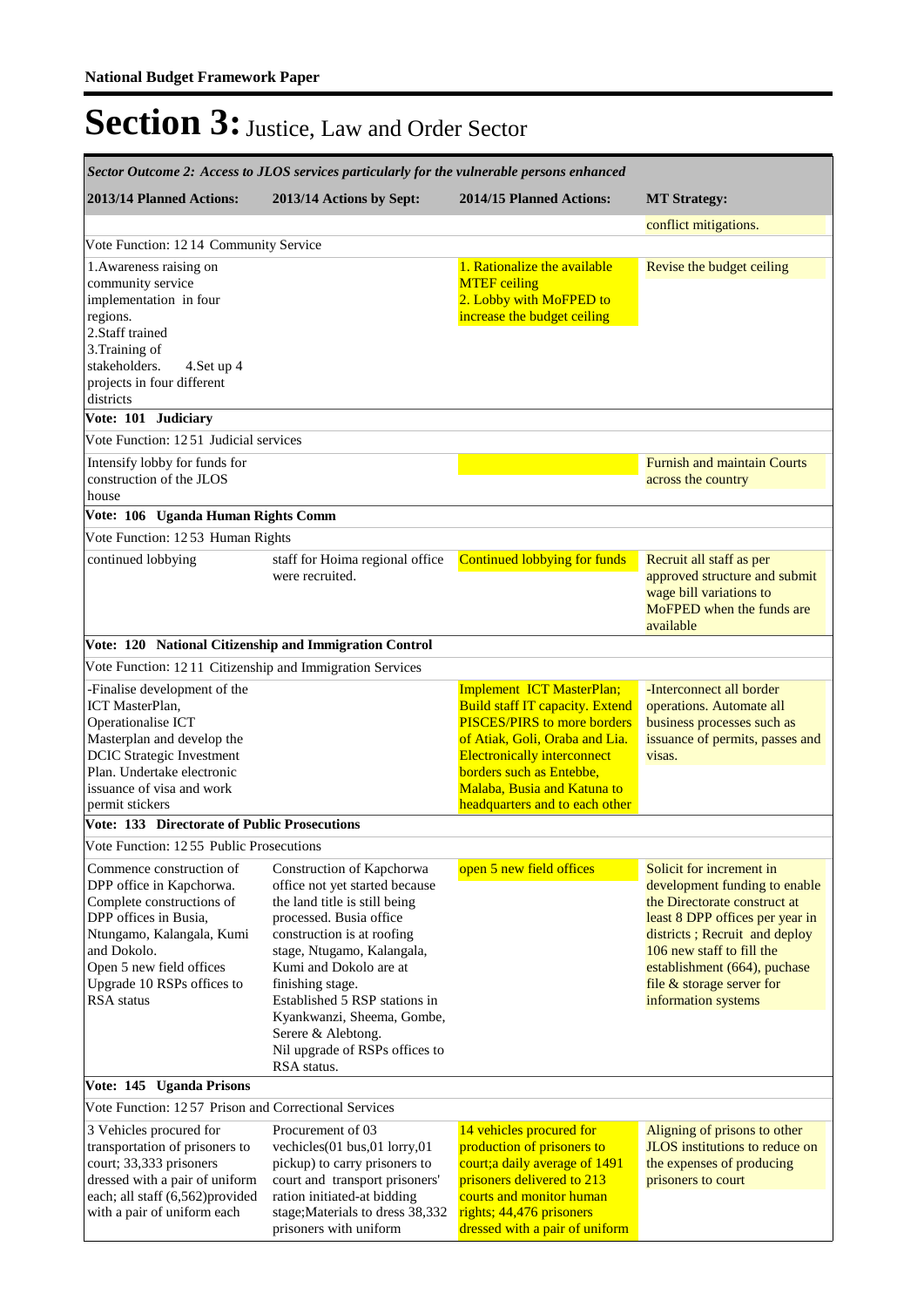| Sector Outcome 2: Access to JLOS services particularly for the vulnerable persons enhanced                                                                                                                  |                                                                                                                                                                                                                                                                                                                                                                                                                                                                                                                                                                                                                                                                                                                            |                                                                                                                                                                                                                 |                                                                                                                                                                                                                             |  |
|-------------------------------------------------------------------------------------------------------------------------------------------------------------------------------------------------------------|----------------------------------------------------------------------------------------------------------------------------------------------------------------------------------------------------------------------------------------------------------------------------------------------------------------------------------------------------------------------------------------------------------------------------------------------------------------------------------------------------------------------------------------------------------------------------------------------------------------------------------------------------------------------------------------------------------------------------|-----------------------------------------------------------------------------------------------------------------------------------------------------------------------------------------------------------------|-----------------------------------------------------------------------------------------------------------------------------------------------------------------------------------------------------------------------------|--|
| 2013/14 Planned Actions:                                                                                                                                                                                    | 2013/14 Actions by Sept:                                                                                                                                                                                                                                                                                                                                                                                                                                                                                                                                                                                                                                                                                                   | 2014/15 Planned Actions:                                                                                                                                                                                        | <b>MT Strategy:</b>                                                                                                                                                                                                         |  |
|                                                                                                                                                                                                             | procured and is being stiched.                                                                                                                                                                                                                                                                                                                                                                                                                                                                                                                                                                                                                                                                                             | each; all staff (6,464) provided<br>with a pair of uniform each                                                                                                                                                 |                                                                                                                                                                                                                             |  |
| Mbarara prison expanded; a<br>ward and staff houses<br>constructed at Ruimi; Staff<br>houses constructed at<br>Muinaina, Kiyunga, and<br>Kapchorwa prisons;<br>Emergency prisons<br>established at Buhweju, | Procurement of contractors for<br>a second twin ward at<br>Ruimi, 14 blocks of staff<br>houses at Muinanina,<br>Kiyunga, Ruimi and<br>Kapchworwa, renovation of<br>Patiko prison (3 wards), a<br>reception centre at Amuru                                                                                                                                                                                                                                                                                                                                                                                                                                                                                                 | 5 prisoners' wards at Isimba<br>rennovated; Fencing of Namalu<br>prison completed;uniports<br>procured for emergengy<br>establishment of prisons to<br>reduce congestion levels now<br>at $261%$                | Rehabilitation/renovations and<br>expansion of existing prison<br>infrustructure-wards, perimeter<br>fences, construction of low<br>cost staff houses to reduce<br>congestion and improve<br>welfare of staff and prisoners |  |
| Mitoma, Amuru; Amita<br>prison reconstructed; 3 wards<br>at Patiko renovated                                                                                                                                | ongoing-at bidding<br>stage;procurement of 80<br>Uniports for 10 prisons<br>(Amuru, Kabong, Isingiro, Kalidi<br>ma, Patiko, Ngenge, Buhweju, Mi<br>tooma, Yumbe and Luzira) at<br>bidding stage; Expansion of<br>Mbarara Prison on going (3<br>blocks of staff houses at<br>roofing stage, administration<br>block on foundation level, and<br>chain link fence in final<br>stages); construction of new<br>staff houses at Mbarara(4<br>blocks) and<br>Nakasongola(3blocks) at<br>roofing stage; Works on New<br>Nebbi Prison on going;<br>Expansion/renovation of Gulu<br>Prison at roofing stage;<br>Reconstruction of Namalu<br>recreation centre is practically<br>completed and woks in defects<br>liability period. |                                                                                                                                                                                                                 |                                                                                                                                                                                                                             |  |
| 8,000 prisoners imparted with<br>life skills (in agriculture and<br>vocational studies); 2,000<br>prisoners on formal education<br>programme supported; rate of<br>recidivism reduced from<br>26.7% to 26%  | 5,870 inmates counseled and<br>helped to cope with<br>imprisonment; religious<br>services facilitated in all<br>prisons; educational programs<br>organized for 2019 inmates;<br>55 stations running FAL<br>programs; 4,440 inmates<br>benefited from sports and<br>other recreation activities;<br>12,500 inmates linked to                                                                                                                                                                                                                                                                                                                                                                                                | 8,000 prisoners imparted with<br>life skills (5000 in agriculture<br>and vocational studies); 3,000<br>prisoners on formal education<br>programme supported; rate of<br>recidivism reduced from<br>26.7% to 26% | Paradigm shift from penal to<br>correctional services with<br>emphasis on retooling of<br>rehabilitation facilities,<br>scalling up of counselling<br>services                                                              |  |
|                                                                                                                                                                                                             | actors of criminal justice<br>agencies; 6,235 inmates under<br>going training in life(5000 in<br>agricultural and 1235 in<br>vocational ) skills; moral and<br>spiritual rehabilitation given to<br>12,500 inmates; babies (175)<br>staying with their mothers in<br>prison looked after; social<br>welfare programs for staff<br>families and children extended<br>to 141 units                                                                                                                                                                                                                                                                                                                                           |                                                                                                                                                                                                                 |                                                                                                                                                                                                                             |  |

**(iii) Outcome 3: Observance of Human rights and accountability promoted**

*Status of Sector Outcomes*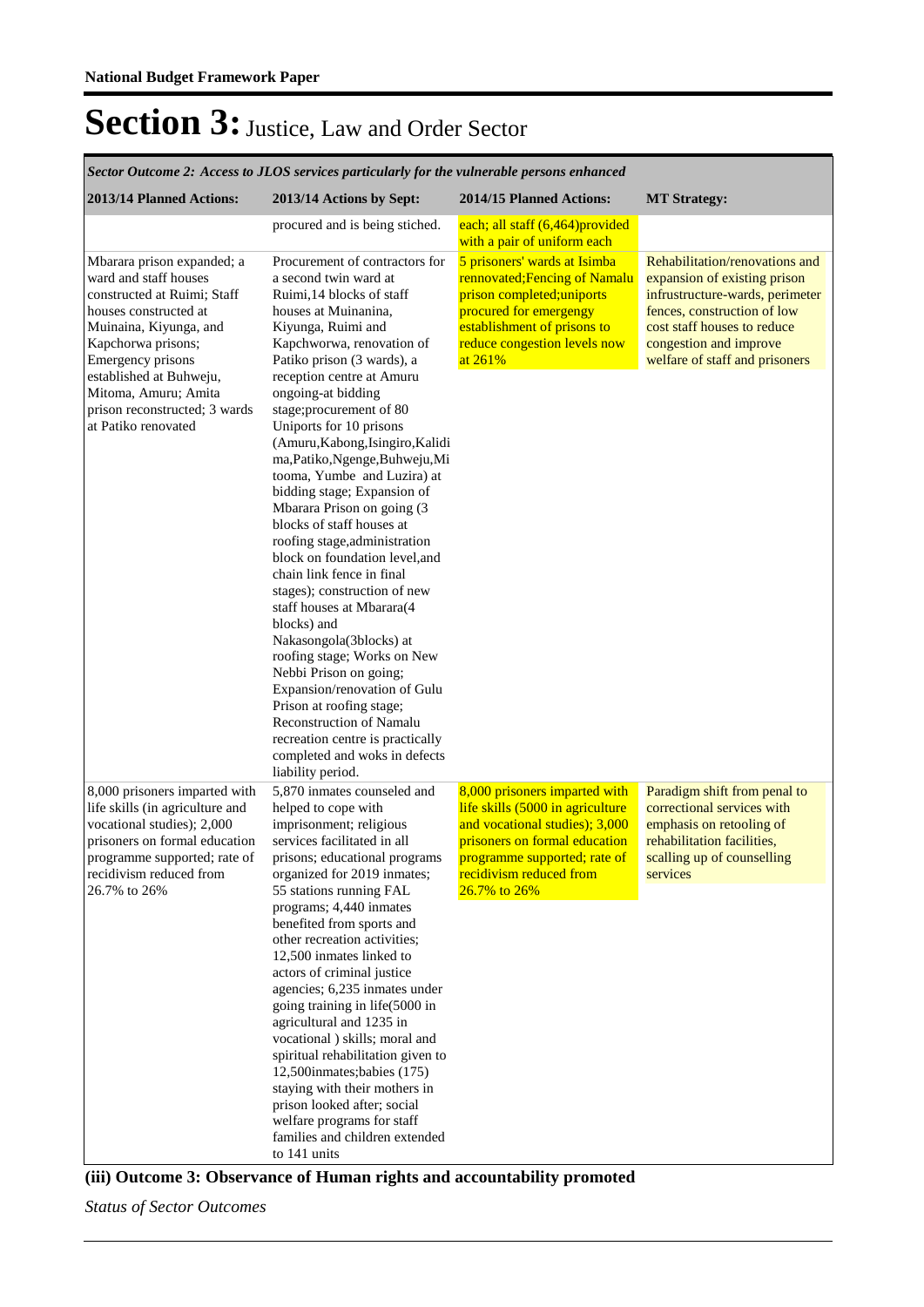The table below sets out the status of sector outcomes in terms of key sector outcome indicators.

| <b>Table S2.1: Sector Outcome Indicators</b>                                                                         |                  |                |                             |  |
|----------------------------------------------------------------------------------------------------------------------|------------------|----------------|-----------------------------|--|
| Outcome 3: Observance of Human rights and accountability promoted                                                    |                  |                |                             |  |
| <b>Outcome and Outcome Indicator</b>                                                                                 | <b>Baseline</b>  | 2014/15 Target | <b>Medium Term Forecast</b> |  |
| Ratio of Police to population                                                                                        | 1:786(2010)      | 1:750          | 1:700(2016)                 |  |
| Proportion of UHRC recommendations adopted                                                                           | $\left( \right)$ | 25             | 60(2016)                    |  |
| Proportion of pretrial detainees                                                                                     | 53% (2011)       | 51             | 45(2016)                    |  |
| Proportion of completed to registered corruption<br>cases                                                            | 84% (2011)       | 98             | 150(2016)                   |  |
| Proportion of Auditor Generals recommendation that<br>are implemented by JLOS institution within a<br>financial year | $\left($         | 65             | 80(2016)                    |  |
| Incidence of crime per 100,000                                                                                       | 337 (2009)       | 330            | 300(2016)                   |  |
| % rate of recidivism (re-offending)                                                                                  | 0.28(2010)       | 0.24           | 0.2(2016)                   |  |

### *Performance for the first quarter of the 2013/14 financial year*

During the period under review, 186 complaints were registered of which 127 were males and 56 were female and 5 initiated by the Commission. UHRC mediated 17 matters during the reporting period. At the investigations levels, a total of 511 files were investigated 174 were fully investigated and 337 files were partially investigated and ready for tribunal proceedings. Of those that were partially investigated, the Central regional Office had highest number of files with 132 files followed by Mbarara regional office with 65 files and followed by Jinja regional office with 46 files. Out of those that had been fully investigated, majority, i.e. 67 files was from Central regional office followed by Mbarara Regional office with 23. 12 matters that were disposed of at Tribunal level.

UHRC monitored the handling of complaints at the investigations and tribunal level in regional offices. Monitored 41 places of detention of which 09 were police posts, 15 were police stations, 08 were prison, 01 refugee camp and 05 emergencies. A total of 17 health units were monitored of which 02 were hospitals, 06 Health center IVs, 04 Health center IIIs and 04 Health Center IIs. UHRC conducted 16 barazas were a total of 2984 people were sensitized of which 990 were females and 1994 males. The regional office of Moroto conducted 03 kraal outreaches (community barazas) .

Conducted 16 radio talk shows and 349 spot messages. The talk shows focused on the concept of human rights and duties of a citizen and International Human Rights themes of participation, inclusion and power of people's voice. UHRC finalised its client charter and printed 200 copies of the client charter. The Commission's partnership strategy was also finalised and awaits the approval of the Commission. The Commission organized an annual forum on the rights of detainees. This forum was to discuss the protection and promotion of the right of access to justice for persons held in detention.

Elavated the Human Rights desks at police headquarters into a directorate of Human Rights and Legal Services. Conducted a survey on Human Rights observance in the Police. Established production Department and cultivated 65 acres of maize at PTS Kabalye to supplement food demand. Expanded duty free shops to Mbarara and Gulu. Competed in the Inter forces games held at Nambole/Kigo PAC set up a committee to study corruption in Police and the report is ready awaiting discussion.

MIA Monitored and supervised Ministry activities and programmes (supervised DGAL operations in Mbale regional Laboratory, supervised 3197 CSO issued by Magistrates Courts). Supported 6 District Peace Committees to hold peace meetings (Bukwo, Kapchorwa, Kotido, Nakapiripirit, Moroto and Kaabong). Supported 17 DCSC to carry out CS activities. Acquired service explosives, Detonators, Codes and Safety Fuses for destruction of 200 identified Unexpired Ordnances; Trained 75 Peace Committee members in basic conflict management prevention and resolution in Abim, Agago and Lamwo Districts. 6. 22 staff trained (one abroad and 21 in ToT). 50 NGOs monitored in the districts of Mukono, Kampala,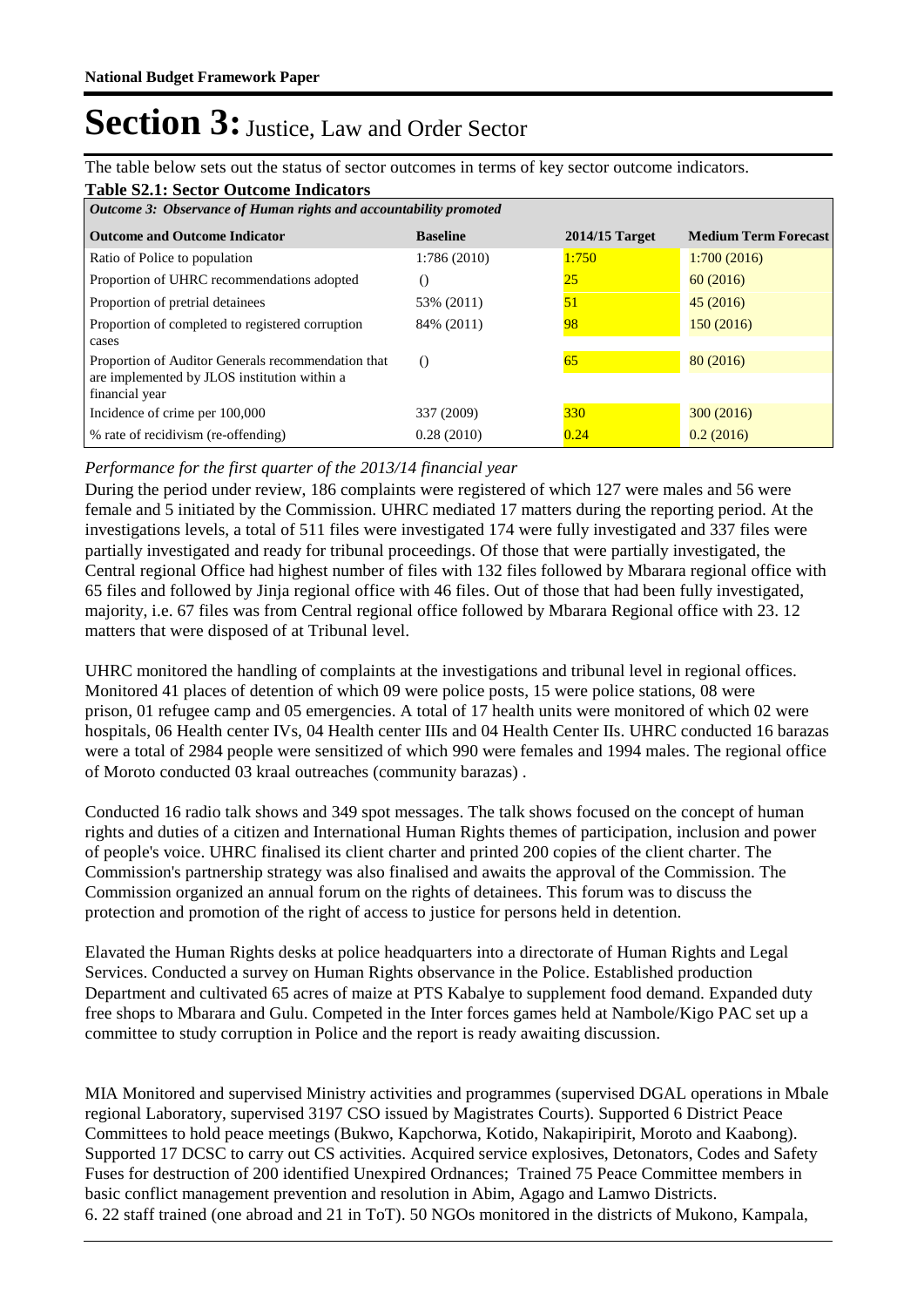Masaka, Mityana, Kayunga and Luwero to ensure compliance with their permits.

This outcome comprises six outputs. The Directorate contributes to this outcome through two outputs namely, External JLOS accountability promoted and JLOS Internal accountability promoted. External JLOS accountability promoted The Directorate contributed towards implementation of a joint action plan for prosecution of corruption cases by holding two inter-agency criminal justice meetings. JLOS Internal accountability promoted. While strengthening internal accountability, Internal Audit program produced 1 Quarterly accountability report produced, Quarterly compliance to procedures/ regulations reports produced, 1 field inspection report produced, 1Payroll verification report produced, 1 Fixed Assets review report produced, 1 Procurement audit report produced.

Anti-Corruption measures in JLOS adopted and implemented. To contribute towards attainment of this output, the Directorate planned to implement joint action plan for prosecution of corruption cases. So far two inter-agency criminal justice meetings for implementation of the plan have been held. In order to support the capacity to handle corruption related cases, 30 copies of Anti-corruption, a set of East African Law Reports, a set of EACA Reports and cyber laws were procured and distributed to prosecutors.

DICI: 342 immigration offenders arrested and/or investigated of which 196 had valid facilities. 80 illegal immigrants removed from the country. 84 appeals against rejected applications processed. 258 Quit notices to leave the country served out of 322 rejected entry permit applications received. 7 immigration suspects prosecuted and 4 were convicted, fined and deported, while 3 cases are still before court. Prepared cabinet memoranda on proposed principles to amend the Uganda Citizenship and Immigration Control Act, Cap 66; and Cabinet memorandum on the issuance and withdrawal of Official and Diplomatic passports.

Established UPF duty free shops in Mbarara and Gulu. Emerged winner of the Inter forces games held at Nambole and won gold in Italy in Mountain climbing for the country. Constructed staff accommodation in Awach, Maracha and Kibuku and office accommodation at Butaleja and Tororo. Established the Human Rights desk at police headquarters.

| Outcome 3: Observance of Human rights and accountability promoted |                                                                                                                                                                                                                                                                                                                                     |                                                                                                                                                                                                                                                                                                                                                                                                                                                                                                                                                                                                                                       |                                                                                                                                                                                                                                                                                                                                                                                                                                                                                                                                                                                                                                                                                                                                                        |  |
|-------------------------------------------------------------------|-------------------------------------------------------------------------------------------------------------------------------------------------------------------------------------------------------------------------------------------------------------------------------------------------------------------------------------|---------------------------------------------------------------------------------------------------------------------------------------------------------------------------------------------------------------------------------------------------------------------------------------------------------------------------------------------------------------------------------------------------------------------------------------------------------------------------------------------------------------------------------------------------------------------------------------------------------------------------------------|--------------------------------------------------------------------------------------------------------------------------------------------------------------------------------------------------------------------------------------------------------------------------------------------------------------------------------------------------------------------------------------------------------------------------------------------------------------------------------------------------------------------------------------------------------------------------------------------------------------------------------------------------------------------------------------------------------------------------------------------------------|--|
| <i>Vote, Vote Function</i><br><b>Key Output</b>                   | 2013/14<br><b>Approved Budget and</b><br><b>Planned outputs</b>                                                                                                                                                                                                                                                                     | <b>Spending and Outputs</b><br><b>Achieved by End Sept</b>                                                                                                                                                                                                                                                                                                                                                                                                                                                                                                                                                                            | 2014/15<br><b>Proposed Budget and</b><br><b>Planned Outputs</b>                                                                                                                                                                                                                                                                                                                                                                                                                                                                                                                                                                                                                                                                                        |  |
|                                                                   | <b>Vote: 007 Ministry of Justice and Constitutional Affairs</b>                                                                                                                                                                                                                                                                     |                                                                                                                                                                                                                                                                                                                                                                                                                                                                                                                                                                                                                                       |                                                                                                                                                                                                                                                                                                                                                                                                                                                                                                                                                                                                                                                                                                                                                        |  |
|                                                                   | Vote Function: 1205 Support to the Justice Law and Order Sector                                                                                                                                                                                                                                                                     |                                                                                                                                                                                                                                                                                                                                                                                                                                                                                                                                                                                                                                       |                                                                                                                                                                                                                                                                                                                                                                                                                                                                                                                                                                                                                                                                                                                                                        |  |
| Output: 120556                                                    | <b>Uganda Police Force-JLOS</b>                                                                                                                                                                                                                                                                                                     |                                                                                                                                                                                                                                                                                                                                                                                                                                                                                                                                                                                                                                       |                                                                                                                                                                                                                                                                                                                                                                                                                                                                                                                                                                                                                                                                                                                                                        |  |
| Description of Outputs:                                           | Anti-Torture Act Sensitization;<br>Police Standing Orders Review;<br>Procure 50 SOCO sets;<br>Construct Koboko Station, at<br>Nagalama Breeding center<br>fence, 10 canine units.<br>counseling to police families;<br>Various training; 3 motor<br>vehicles for investigations;<br>investigation of SGBV; Procure<br>50 speed guns | Conducted Investigation of<br>SGBV cases in 16 Police<br>regions in which 1900 sex crime Strategic Policing Plan;<br>cases were investigated;<br>Supported postmortem<br>examinations and thus 140<br>postmortem examinations; The<br>procurement process for<br>opening up of 5 PSU offices in<br>Lira and Soroti is ongoing. The<br>procurement process for<br>computers and accessories and 5<br>motor cycles is ongoing.<br>Initiated procurement for<br>Database establishment for<br>profiling detainees the newly<br>amended Police Form 3 was<br>launched. Identification and<br>Selection of the staff for training<br>done. | <b>Develop SOPs for Districts and</b><br><b>Police Units; Popularizing</b><br>sensitization on Anti Torture<br><b>Act, Public Order Management</b><br><b>Act, Anti Trafficking in persons</b><br>Act; Complete investigations of<br>war crimes; Completion of Kiira<br>PS; Construct Kiruhura PS, 2<br>block staff houses in Rakai:<br>Expansion of canine units to 10<br>districts; Procure 3 vehicles for<br>enhancing investigations, 1 for<br><b>SGBV</b> and Children related<br>offences and 10 motorcycles for<br><b>CFPU<sub>s</sub></b> : Induct 1.018 PPC <sub>s</sub> into<br>Criminal Intelligence &<br>Investigations; skills training of<br><b>Criminal Records Mgt System</b><br>users & ICT investigating<br>officers; Carry out 6,000 |  |

#### **Table S2.2: Key 2014/15 Outputs Contributing to the Sector Outcome\***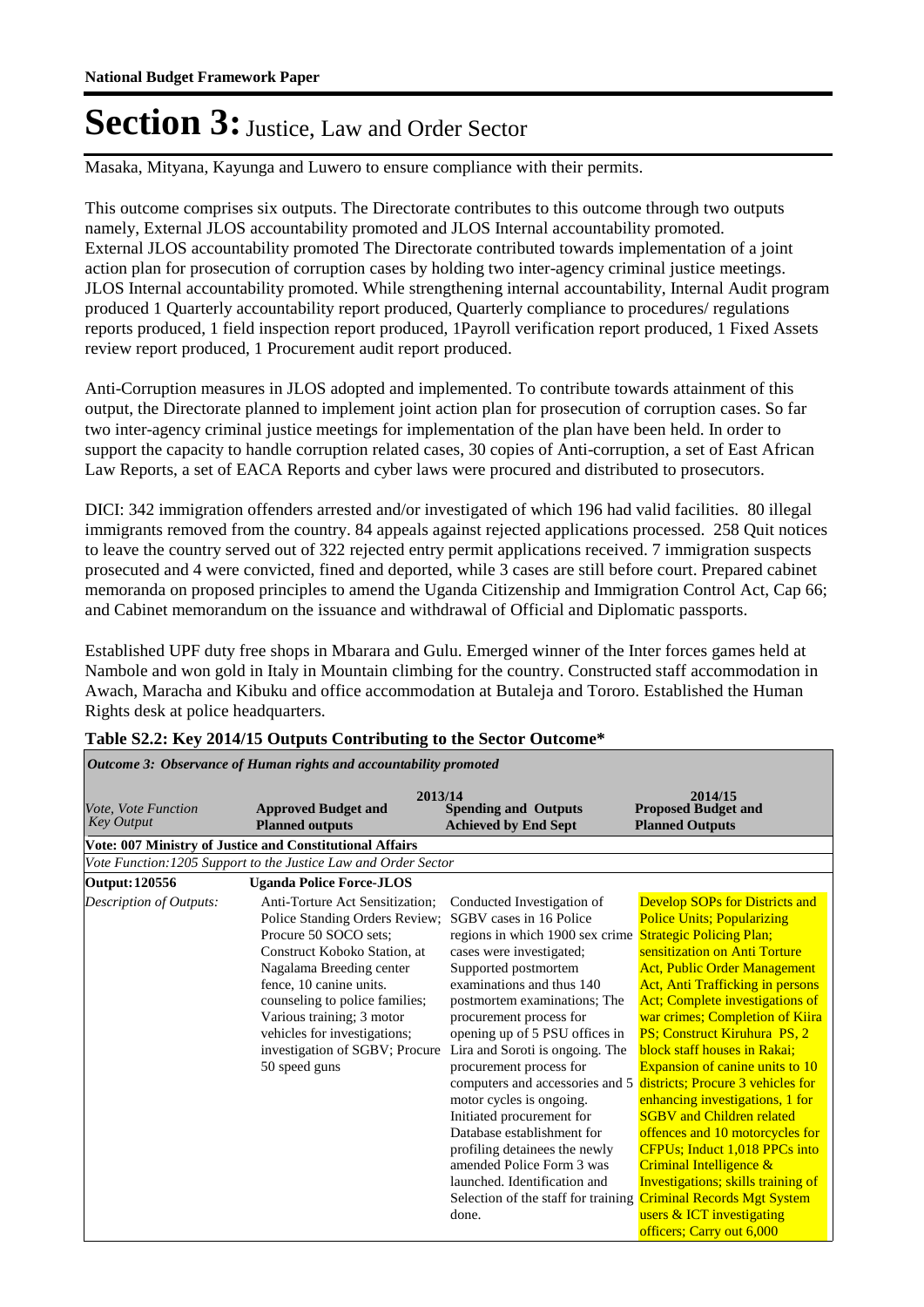| Outcome 3: Observance of Human rights and accountability promoted                                                     |                                                                                                                                                                                                                                                |                                                                                                                                                                                                                                                                                                                                                                                                                                                                                                                                                                         |                                                                                                                                                                                                                                                                                                                                                                                                                                                                                                                                                   |  |
|-----------------------------------------------------------------------------------------------------------------------|------------------------------------------------------------------------------------------------------------------------------------------------------------------------------------------------------------------------------------------------|-------------------------------------------------------------------------------------------------------------------------------------------------------------------------------------------------------------------------------------------------------------------------------------------------------------------------------------------------------------------------------------------------------------------------------------------------------------------------------------------------------------------------------------------------------------------------|---------------------------------------------------------------------------------------------------------------------------------------------------------------------------------------------------------------------------------------------------------------------------------------------------------------------------------------------------------------------------------------------------------------------------------------------------------------------------------------------------------------------------------------------------|--|
| Vote, Vote Function<br><b>Key Output</b>                                                                              | <b>Approved Budget and</b><br><b>Planned outputs</b>                                                                                                                                                                                           | 2013/14<br><b>Spending and Outputs</b><br><b>Achieved by End Sept</b>                                                                                                                                                                                                                                                                                                                                                                                                                                                                                                   | 2014/15<br><b>Proposed Budget and</b><br><b>Planned Outputs</b>                                                                                                                                                                                                                                                                                                                                                                                                                                                                                   |  |
|                                                                                                                       |                                                                                                                                                                                                                                                |                                                                                                                                                                                                                                                                                                                                                                                                                                                                                                                                                                         | postmortem examinations;<br>8,000 SGBV examinations;<br>Procure 30 speed guns, SOCO<br>kits; Train 1200 Police<br>detectives;                                                                                                                                                                                                                                                                                                                                                                                                                     |  |
| Performance Indicators:                                                                                               |                                                                                                                                                                                                                                                |                                                                                                                                                                                                                                                                                                                                                                                                                                                                                                                                                                         |                                                                                                                                                                                                                                                                                                                                                                                                                                                                                                                                                   |  |
| Police Population ratio                                                                                               | 1:600                                                                                                                                                                                                                                          | 1:600<br>0.530                                                                                                                                                                                                                                                                                                                                                                                                                                                                                                                                                          | 1:600<br>1.743                                                                                                                                                                                                                                                                                                                                                                                                                                                                                                                                    |  |
| Output Cost (UShs bn):                                                                                                | 1.743<br><b>Directorate Of Public Prosecutions</b>                                                                                                                                                                                             |                                                                                                                                                                                                                                                                                                                                                                                                                                                                                                                                                                         |                                                                                                                                                                                                                                                                                                                                                                                                                                                                                                                                                   |  |
| <b>Output: 120559</b><br>Description of Outputs:                                                                      | Prosecute criminal cases;<br>develop standards for handling<br>children & SGBV cases; Open<br>& resource 8 new DPP offices;<br>major renovation of 3 DPP<br>1 new DPP office in<br>Kapchorwa; Solar equipment in<br>5 stations; Train 40 staff | Directorate opened and<br>operationalized 4 offices.<br>Prosecuted 1,283 cases in 41<br>High court sessions and 113,722<br>cases in the Magistrate's court<br>buildings; Construct and furnish with an overall conviction rate<br>of 53%. 87% of offices meeting<br>minimum performance<br>standards (quality of legal<br>opinions), 82% of public<br>complaints against staff<br>performance and conduct<br>concluded, 77.8% of public<br>complaints against criminal<br>justice processes concluded and<br>66% of recommendations of<br>internally conducted research | <b>Develop national Criminal</b><br><b>Prosecution Policy; Strengthen</b><br>complaints management;<br>extension works in 3 regional<br>offices; Retool & furnish 3<br>regional offices; Procure 100<br>computers; Open 5 new DPP<br>offices; Install solar equipment<br>in 8 stations; renovation of 3<br><b>DPP</b> buildings (provision of<br>ramps); Prosecution of cases in<br>all courts; Prosecution-led<br>investigation of Land cases,<br>human trafficking; Train DPP<br>staff: Translate client charter<br>into major local languages; |  |
| Performance Indicators:<br>No. of cases prosecuted                                                                    | 58,525                                                                                                                                                                                                                                         | implemented.<br>1456                                                                                                                                                                                                                                                                                                                                                                                                                                                                                                                                                    | 150000                                                                                                                                                                                                                                                                                                                                                                                                                                                                                                                                            |  |
| (Directorate of Public<br>Prosecutions)                                                                               |                                                                                                                                                                                                                                                |                                                                                                                                                                                                                                                                                                                                                                                                                                                                                                                                                                         |                                                                                                                                                                                                                                                                                                                                                                                                                                                                                                                                                   |  |
| Output Cost (UShs bn):                                                                                                | 1.908                                                                                                                                                                                                                                          | 0.545                                                                                                                                                                                                                                                                                                                                                                                                                                                                                                                                                                   | 1.908                                                                                                                                                                                                                                                                                                                                                                                                                                                                                                                                             |  |
| <b>Vote: 009 Ministry of Internal Affairs</b>                                                                         |                                                                                                                                                                                                                                                |                                                                                                                                                                                                                                                                                                                                                                                                                                                                                                                                                                         |                                                                                                                                                                                                                                                                                                                                                                                                                                                                                                                                                   |  |
| Vote Function: 1212 Peace Building                                                                                    |                                                                                                                                                                                                                                                |                                                                                                                                                                                                                                                                                                                                                                                                                                                                                                                                                                         |                                                                                                                                                                                                                                                                                                                                                                                                                                                                                                                                                   |  |
| Output: 121201<br>Description of Outputs:                                                                             | Prevention of proliferation of illicit SALW.<br>1) Reduction of illicit small<br>arms and light weapons<br>2) Fire arms officers trained on<br>best practice guidelines of arms<br>management.<br>SALWs shared                                 | 1. Acquired Service explosives<br>Detonators, Codes and Safety<br>Fuses.<br>2. Identified 200 tones of un<br>exploded ordinance for<br>3) Information on the dangers of destruction from the regions of<br>Western and South Western.<br>3. Ongoing marking of ISO<br>arms in seven districts of<br>western Region (Kabarole,<br>Kasese, Bundibugyo, Ntoroko,<br>Kyenjojo, Kyegegwa and<br>Kamwenge.                                                                                                                                                                    | 1. Reduction of illicit small<br>arms and light weapons<br>2. Fire arms officers trained on<br>best practice guidelines of arms<br>management.<br>3. Information on the dangers of<br><b>SALWs</b> shared                                                                                                                                                                                                                                                                                                                                         |  |
| Performance Indicators:<br>Tonnes of unexploded<br>ordnances and explosives<br>remnants identified for<br>destruction | 100                                                                                                                                                                                                                                            | 200                                                                                                                                                                                                                                                                                                                                                                                                                                                                                                                                                                     | 200                                                                                                                                                                                                                                                                                                                                                                                                                                                                                                                                               |  |
| No. of security regions<br>identified with obsolete and<br>surplus arms, unexploded<br>ordnances and explosive        | 5                                                                                                                                                                                                                                              | 03                                                                                                                                                                                                                                                                                                                                                                                                                                                                                                                                                                      | $\overline{\mathbf{5}}$                                                                                                                                                                                                                                                                                                                                                                                                                                                                                                                           |  |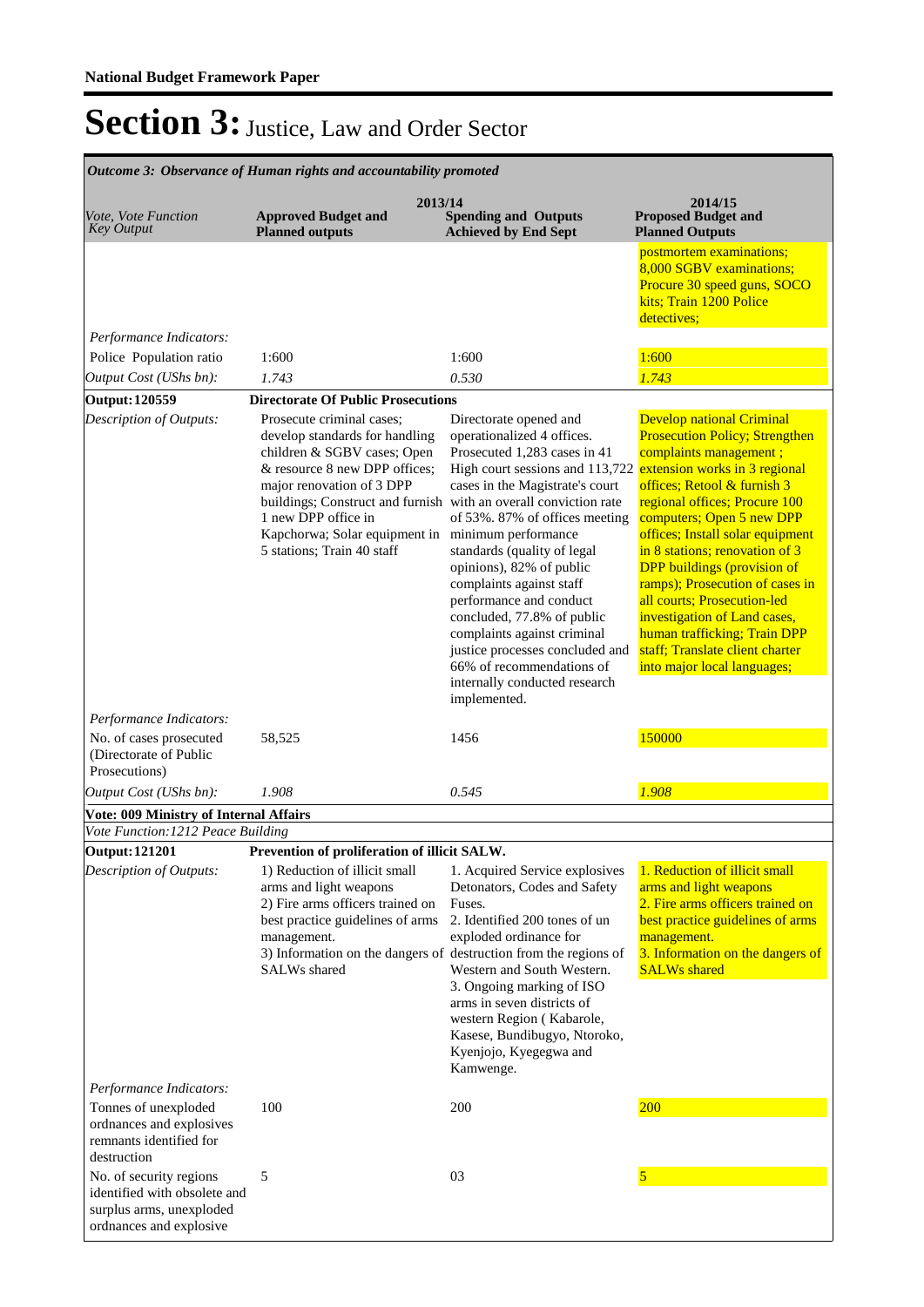*Performance Indicators:*

| Outcome 3: Observance of Human rights and accountability promoted |                                                                                                                                                                                                                                                                                                                                                                                                                                                    |                                                                                                                                                                                                                                                                                                                                                            |                                                                                                                                                                                                                                                                                                                                                                                                                                                    |  |
|-------------------------------------------------------------------|----------------------------------------------------------------------------------------------------------------------------------------------------------------------------------------------------------------------------------------------------------------------------------------------------------------------------------------------------------------------------------------------------------------------------------------------------|------------------------------------------------------------------------------------------------------------------------------------------------------------------------------------------------------------------------------------------------------------------------------------------------------------------------------------------------------------|----------------------------------------------------------------------------------------------------------------------------------------------------------------------------------------------------------------------------------------------------------------------------------------------------------------------------------------------------------------------------------------------------------------------------------------------------|--|
| <i>Vote, Vote Function</i><br><b>Key Output</b>                   | 2013/14<br><b>Approved Budget and</b><br><b>Planned outputs</b>                                                                                                                                                                                                                                                                                                                                                                                    | <b>Spending and Outputs</b><br><b>Achieved by End Sept</b>                                                                                                                                                                                                                                                                                                 | 2014/15<br><b>Proposed Budget and</b><br><b>Planned Outputs</b>                                                                                                                                                                                                                                                                                                                                                                                    |  |
| remnants of wars for disposal                                     |                                                                                                                                                                                                                                                                                                                                                                                                                                                    |                                                                                                                                                                                                                                                                                                                                                            |                                                                                                                                                                                                                                                                                                                                                                                                                                                    |  |
| No. of regions covered in<br>arms marking                         | 18                                                                                                                                                                                                                                                                                                                                                                                                                                                 | 02                                                                                                                                                                                                                                                                                                                                                         | $\overline{6}$                                                                                                                                                                                                                                                                                                                                                                                                                                     |  |
| Output Cost (UShs bn):                                            | 0.213                                                                                                                                                                                                                                                                                                                                                                                                                                              | 0.042                                                                                                                                                                                                                                                                                                                                                      | 0.213                                                                                                                                                                                                                                                                                                                                                                                                                                              |  |
| <b>Output: 121251</b>                                             | Demobilisation of reporters/ex combatants.                                                                                                                                                                                                                                                                                                                                                                                                         |                                                                                                                                                                                                                                                                                                                                                            |                                                                                                                                                                                                                                                                                                                                                                                                                                                    |  |
| Description of Outputs:                                           | 1. Demobilization,<br>documentation, dialogue and<br>reconciliation of reporters.<br>2. Management of the<br>Commission, 6 DRTs, reception<br>centers and Beni Liaison office;<br>3. Mobilization of reporters and<br>communities for skills training<br>4. Monitoring and supervision<br>of the implementation of AC<br>activities in 4 DRTs in PRDP<br>areas.<br>5. Reporters and beneficiaries<br>trained and provided with tools<br>and inputs | 1. Demobilized 44 reporters<br>from various fighting groups<br>such as ADF and LRA who had<br>been repatriated from DR<br>Congo, South Sudan and<br>Central African Republic.<br>2. Managed the commission<br>offices, the 6 DRTs and Beni<br>Liaison office.<br>2. Trained and provided skills to<br>120 reporters and victims in<br>various life skills. | 1. Demobilization,<br>documentation, dialogue and<br>reconciliation of reporters.<br>2. Management of the<br>Commission, 6 DRTs, reception<br>centers and Beni Liaison office;<br>3. Mobilization of reporters and<br>communities for skills training<br>4. Monitoring and supervision<br>of the implementation of AC<br>activities in 4 DRTs in PRDP<br>areas.<br>5. Reporters and beneficiaries<br>trained and provided with tools<br>and inputs |  |
| Performance Indicators:                                           |                                                                                                                                                                                                                                                                                                                                                                                                                                                    |                                                                                                                                                                                                                                                                                                                                                            |                                                                                                                                                                                                                                                                                                                                                                                                                                                    |  |
| No. of reporters demobilised. 200                                 |                                                                                                                                                                                                                                                                                                                                                                                                                                                    | 44                                                                                                                                                                                                                                                                                                                                                         | 400                                                                                                                                                                                                                                                                                                                                                                                                                                                |  |
| No. of reporters and victims<br>trained                           | 605                                                                                                                                                                                                                                                                                                                                                                                                                                                | 120                                                                                                                                                                                                                                                                                                                                                        | 550                                                                                                                                                                                                                                                                                                                                                                                                                                                |  |
| No. of communities<br>recociled with reporters.                   | 24                                                                                                                                                                                                                                                                                                                                                                                                                                                 | 05                                                                                                                                                                                                                                                                                                                                                         | 15                                                                                                                                                                                                                                                                                                                                                                                                                                                 |  |
| Output Cost (UShs bn):                                            | 1.469                                                                                                                                                                                                                                                                                                                                                                                                                                              | 0.277                                                                                                                                                                                                                                                                                                                                                      | 1.556                                                                                                                                                                                                                                                                                                                                                                                                                                              |  |
| <b>Output: 121252</b>                                             | <b>Resettlement/reinsertion of reporters</b>                                                                                                                                                                                                                                                                                                                                                                                                       |                                                                                                                                                                                                                                                                                                                                                            |                                                                                                                                                                                                                                                                                                                                                                                                                                                    |  |
| Description of Outputs:                                           | 1. Reporters given reinsertion<br>support.<br>2. Monitor the resettlement and<br>reinsertion of reporters.<br>3. Family tracing and reunion of 3. Provided 52 reporters with<br>reporters.                                                                                                                                                                                                                                                         | 1.44 Reporters were provided<br>with reinsertion support.<br>2.02 reporters were reunited<br>with their families.<br>psycho-socio support.<br>4. Monitored the<br>implementation of Ac activities                                                                                                                                                          | 1. Reporters given reinsertion<br>support.<br>2. Monitor the resettlement and<br>reinsertion of reporters.<br>3. Family tracing and reunion of<br>reporters.                                                                                                                                                                                                                                                                                       |  |
| Performance Indicators:                                           |                                                                                                                                                                                                                                                                                                                                                                                                                                                    |                                                                                                                                                                                                                                                                                                                                                            |                                                                                                                                                                                                                                                                                                                                                                                                                                                    |  |
| No.of reporters given psycho-50<br>socio support.                 |                                                                                                                                                                                                                                                                                                                                                                                                                                                    | 52                                                                                                                                                                                                                                                                                                                                                         | 50                                                                                                                                                                                                                                                                                                                                                                                                                                                 |  |
| No. of reporters given re-<br>insertion support                   | 150                                                                                                                                                                                                                                                                                                                                                                                                                                                | 44                                                                                                                                                                                                                                                                                                                                                         | 170                                                                                                                                                                                                                                                                                                                                                                                                                                                |  |
| Output Cost (UShs bn):                                            | 0.210                                                                                                                                                                                                                                                                                                                                                                                                                                              | 0.055                                                                                                                                                                                                                                                                                                                                                      | 0.210                                                                                                                                                                                                                                                                                                                                                                                                                                              |  |
|                                                                   | Vote Function: 1213 Forensic and General Scientific Services.                                                                                                                                                                                                                                                                                                                                                                                      |                                                                                                                                                                                                                                                                                                                                                            |                                                                                                                                                                                                                                                                                                                                                                                                                                                    |  |
| <b>Output: 121301</b>                                             | Forensic and General Scientific Services,                                                                                                                                                                                                                                                                                                                                                                                                          |                                                                                                                                                                                                                                                                                                                                                            |                                                                                                                                                                                                                                                                                                                                                                                                                                                    |  |
| Description of Outputs:                                           | 1. Timely Forensic<br>Investigations undertaken in<br>administration of justice                                                                                                                                                                                                                                                                                                                                                                    | a) 325 cases received, 148<br>cases analyzed and disposed.<br>b) 56 court summons received (<br>32 upcountry and 24 within<br>Kampala, 12 courts attended<br>within Kampala and 3 courts<br>attended in Iganga, Kabale&<br>Fort Portal)<br>c) Turnaround time for<br>concluding forensic<br>examinations is estimated at 12<br>months                      | <b>Forensic Investigations</b><br>undertaken in administration of<br>justice                                                                                                                                                                                                                                                                                                                                                                       |  |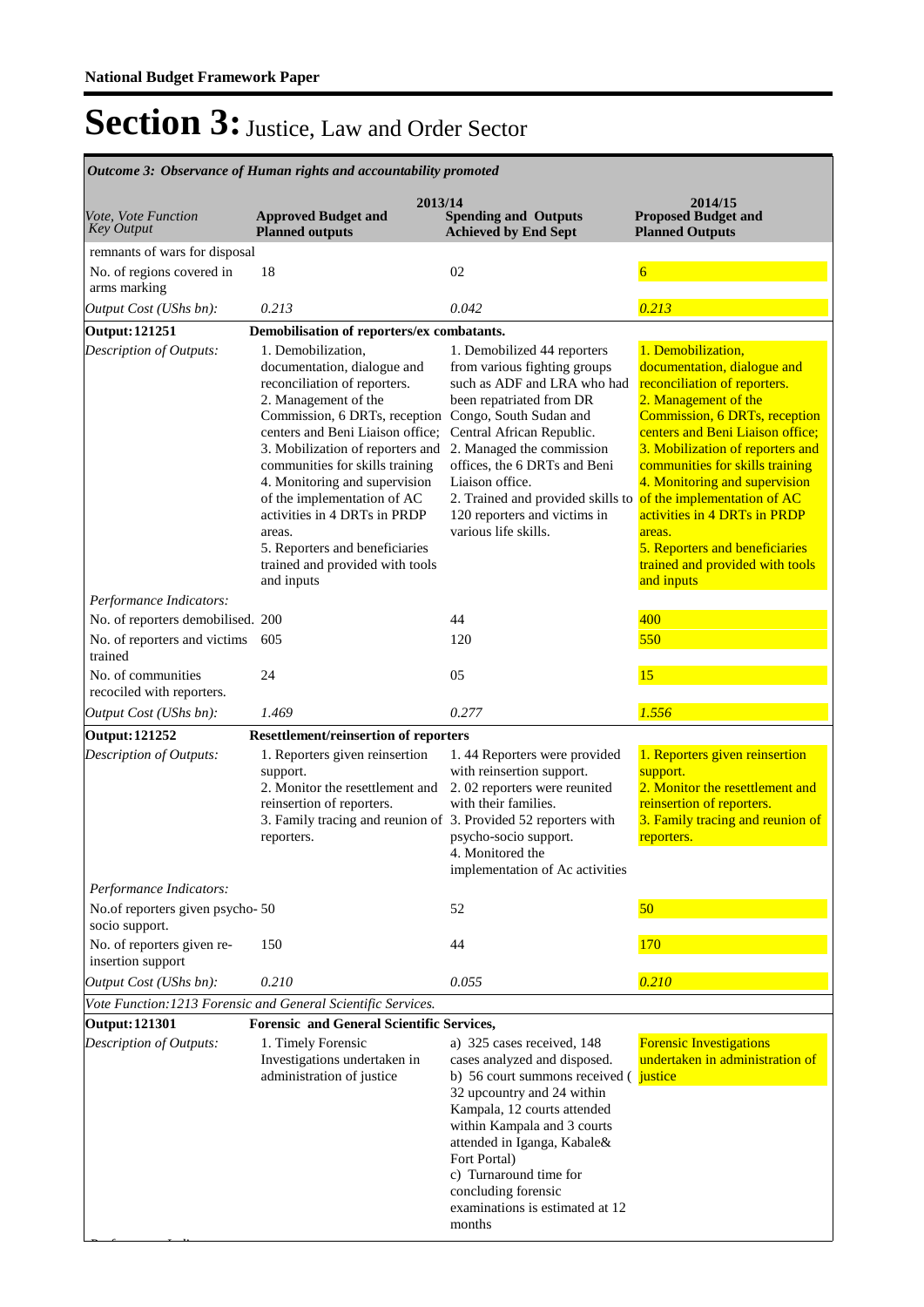**Spending and Outputs Achieved by End Sept Approved Budget and Planned outputs Proposed Budget and Planned Outputs 2013/14** *Vote, Vote Function Key Output* **2014/15** *Outcome 3: Observance of Human rights and accountability promoted Output Cost (UShs bn): 0.069 0.023 0.069* Average time taken to conclude forensic investigations (Days) 90 365 90 Status of roll out of National Criminal DNA databank Bill developed Status of operationalisation of Poison Information Centre **Capacity building Output: 121302 Scientific, Analytical and Advisory Services** 1. Forensic monitoring of mycotoxins, antibiotics in products for human consumption. 2. Forensic monitoring of oil and gas industry contaminants in water from Albertine region 3. Commercial products verified compliance of quality in an effort to protect Government revenue 1. 50 environmental and agricultural cases with 50 samples analyzed and reported for public health concerns. 2. Verification of 51 commercial and illicit product cases with 200 exhibits conducted to establish parameters to 1. Forensic monitoring of mycotoxins, antibiotics in products for human consumption. 2. Commercial products verified in an effort to protect Government revenue *Output Cost (UShs bn): 0.124 0.017 0.124 Description of Outputs: Performance Indicators:* No. of studies carried out in prevalence of antibiotics in milk, meat and products. 01 0 01 No. of forensic studies carried out on oil and gas industry contaminants in water from Albertine region(Bulisa district) 0 1 0  $\hskip 10mm 0$ No. of commercial products verified 210 101 300 **Vote: 120 National Citizenship and Immigration Control** *Vote Function:1211 Citizenship and Immigration Services* **Output: 121105 Border Control.** -Continue to facilitate at least 95% of all visa prone travellers into the country with visas. - Maintain and operate 34 immigration border posts. -Issued 19,697 visas to foriegners entering the country -Maintained PISCES Software in six major borders i.e Entebbe, Malaba, Busia, Mutukula, Mpondwe and Katuna -Procurement process(placement of advert) for interconnectivity of borders on -Continue to facilitate at least 95% of all visa prone travellers into the country with visas. - Maintain and operate 34 immigration border posts. *Output Cost (UShs bn): 0.338 0.074 0.338 Description of Outputs: Performance Indicators:* Proportion of immigration service delivery points which meet set standards 30 23.5 32 Lead time in clearing travelers 2  $\overline{\phantom{a}}$  2  $\overline{\phantom{a}}$  3 **Output: 121106 Identity Cards issued.** -18 million citizens registered. -8,000 project staff recruited-Re-organized the strategy for mass enrollment which was -18 million cards personalised, printed and issued. -Continuous *Description of Outputs:*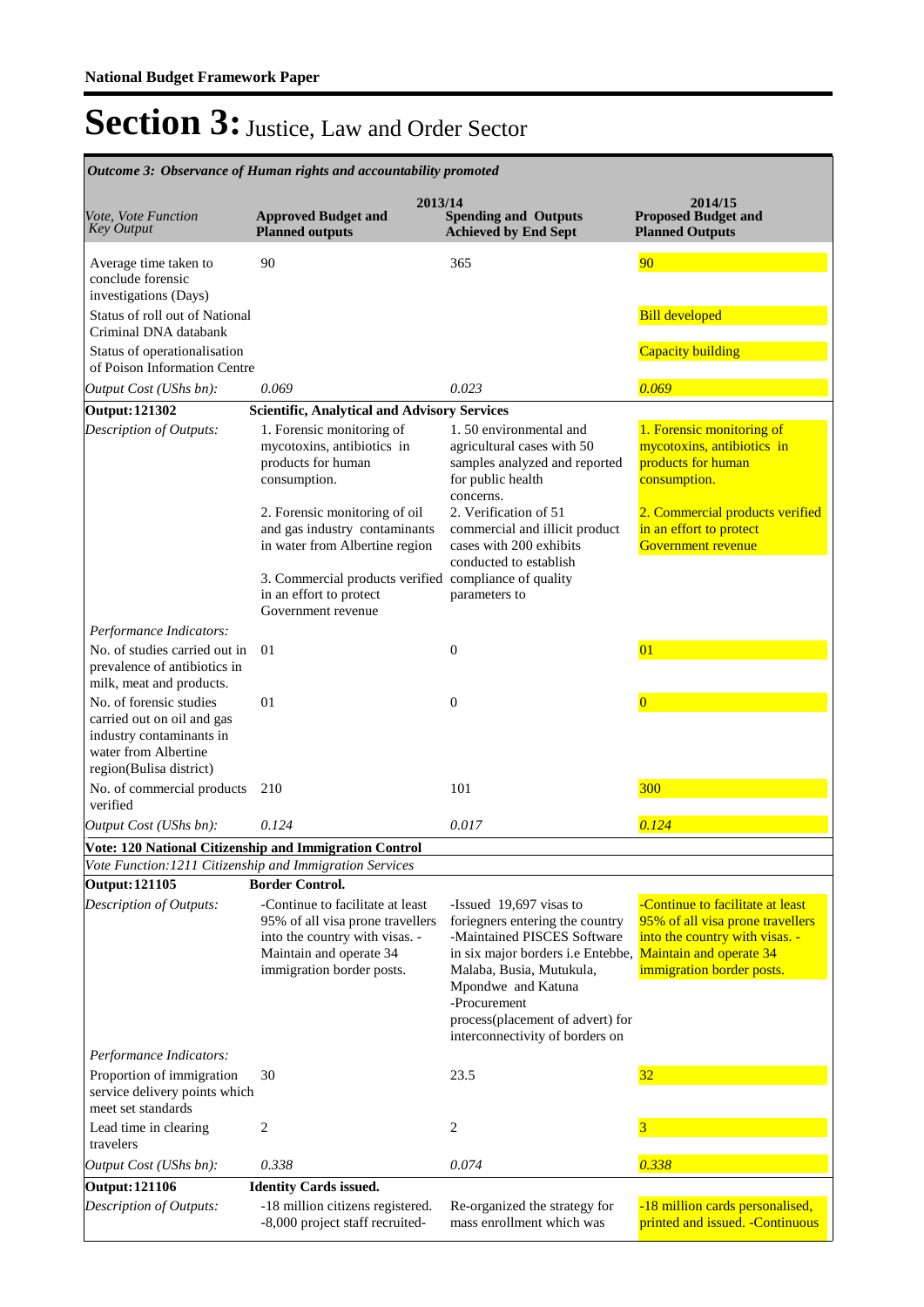**Spending and Outputs Achieved by End Sept Approved Budget and Planned outputs Proposed Budget and Planned Outputs 2013/14** *Vote, Vote Function Key Output* **2014/15** *Outcome 3: Observance of Human rights and accountability promoted* Data personalisation center established -I.D machinery installed tested and commissioned. approved by Cabinet. This strategy will be implemented in a multi sectoral approach with stakeholders including UBOS, URSB, and DCIC among others. A country-wide enrollment of citizens 16 years and above is scheduled to kick in JAN 2014 targeting registration of about 18million citizens. registration at subcounty level undertaken. Continuous data processing at personalisation center carried out. *Output Cost (UShs bn): 23.018 0.012 54.426 Performance Indicators:* Proportion of Ugandans 18 years and above issued with National Identity cards 50 0.01 100 **Vote: 133 Directorate of Public Prosecutions** *Vote Function:1255 Public Prosecutions* **Output: 125501 Criminal Prosecutions** Case files sanctioned within 2 days. Case files for a decision to prosecute or not, perused within Case files for a decision to 30 days. Prosecution-led investigations concluded within 120 days. Prosecution led investigations concluded in an average of 113 days. prosecute or not perused in an average time of 25 days. Case files sanctioned in an average time of 2 days. Case files sanctioned within 2 days. Case files for a decision to prosecute or not, perused within 30 days. Prosecution-led investigations concluded within 120 days. *Output Cost (UShs bn): 7.973 1.761 7.125 Description of Outputs: Performance Indicators:* Average time (days) taken to sanction a case to file 2 2 2 Average time (days) taken to peruse a case file for a decision to prosecute or not 30 25 30 Average time (days) taken to conclude prosecution-ledinvestigations 120 113 120 **Output: 125503 International Affairs & Field Operations** 4 supervisory visits carried out in field offices. 50% of reported cross-border cases prosecuted. Incoming Mutual Legal Assistance requests responded to in an average of 30 days. 50% of cross-border cases prosecuted Incoming Mutual Legal Assistance requests responded to in an average time of 30days 1 field offices' supervisory visit carried out. 4 supervisory visits carried out in field offices. 50% of reported cross-border cases prosecuted. Incoming Mutual Legal Assistance requests responded to in an average of 30 days. *Output Cost (UShs bn): 1.493 0.317 1.493 Description of Outputs: Performance Indicators:* Proportion (%) of cross border cases prosecuted 50 50 50 Number of supervisory visits carried out in field offices 4 1 4 Time (days) taken to respond to incoming Mutual Legal Assistance requests 30 30 30 **Vote: 144 Uganda Police Force**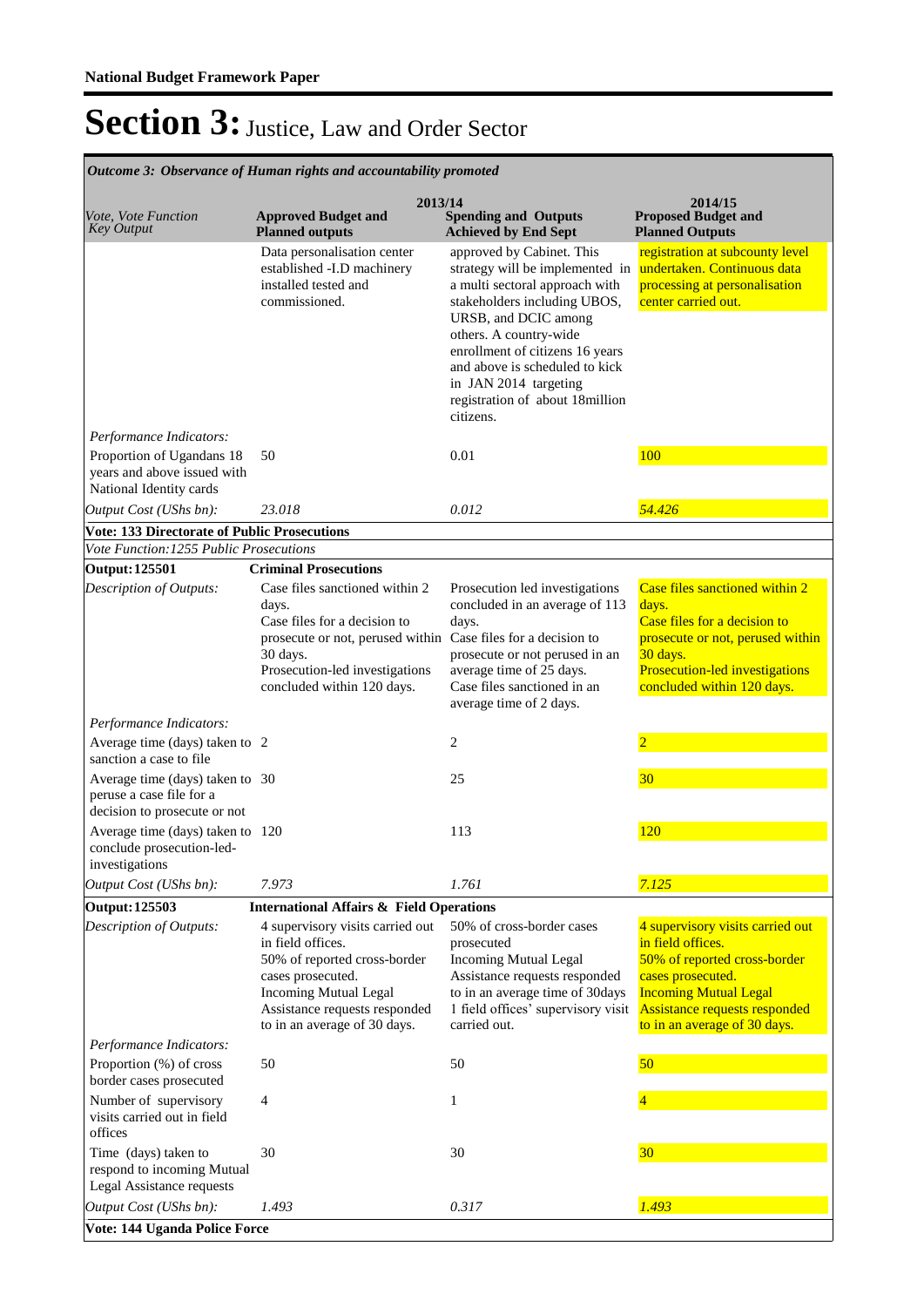| Outcome 3: Observance of Human rights and accountability promoted     |                                                                                                                                                                                                                    |                                                                                                                                                                                                                                                                                                                                                                                                                                                                                                                                                                                                                                                                                                                                                                                                                                                                  |                                                                                                                                                                                                                                                                                    |  |  |  |  |
|-----------------------------------------------------------------------|--------------------------------------------------------------------------------------------------------------------------------------------------------------------------------------------------------------------|------------------------------------------------------------------------------------------------------------------------------------------------------------------------------------------------------------------------------------------------------------------------------------------------------------------------------------------------------------------------------------------------------------------------------------------------------------------------------------------------------------------------------------------------------------------------------------------------------------------------------------------------------------------------------------------------------------------------------------------------------------------------------------------------------------------------------------------------------------------|------------------------------------------------------------------------------------------------------------------------------------------------------------------------------------------------------------------------------------------------------------------------------------|--|--|--|--|
| Vote, Vote Function<br><b>Key Output</b>                              | 2013/14<br><b>Approved Budget and</b><br><b>Planned outputs</b>                                                                                                                                                    | <b>Spending and Outputs</b><br><b>Achieved by End Sept</b>                                                                                                                                                                                                                                                                                                                                                                                                                                                                                                                                                                                                                                                                                                                                                                                                       | 2014/15<br><b>Proposed Budget and</b><br><b>Planned Outputs</b>                                                                                                                                                                                                                    |  |  |  |  |
| Vote Function: 1256 Police Services                                   |                                                                                                                                                                                                                    |                                                                                                                                                                                                                                                                                                                                                                                                                                                                                                                                                                                                                                                                                                                                                                                                                                                                  |                                                                                                                                                                                                                                                                                    |  |  |  |  |
| <b>Output: 125601</b>                                                 | <b>Area Based Policing Services</b>                                                                                                                                                                                |                                                                                                                                                                                                                                                                                                                                                                                                                                                                                                                                                                                                                                                                                                                                                                                                                                                                  |                                                                                                                                                                                                                                                                                    |  |  |  |  |
| Description of Outputs:                                               | Enhanced public safey and<br>security of property. Improved<br>handling of public disorders and<br>demonstrations.<br>Minimised abuse of fire arms.<br>Improved safety on roads and<br>minimized fatal accidents.  | Planned, coordinated and<br>monitored security during the<br>East African Ministers Forum,<br>Karamoja IGAD Ministerial<br>meeting and Education for all<br>event. Inspected and evaluated<br>41 PSOs to ensure conformity<br>to standards.<br>Marked 692 fire arms (624 for<br>PSOs and 68 for civilians).<br>Supported OPM on resettlement<br>of refugees in Kasese & Hoima.<br>Conducted operations on 455<br>vehicles to ascertain their road<br>worthiness in order to minimise<br>road accidents. Registered 4,459<br>accidents out of which 733 were<br>fatal. A total of 20,736 learner<br>drivers were tested for driver<br>competence at the various<br>testing centres throughout the<br>country. Conducted training for<br>102 traffic officers on traffic<br>investigations. Sensitized 838<br>drivers on the new EPS & road<br>safety regulations. | Public safety and property<br>secured.<br><b>Improved handling of</b><br>demonstrations and public<br>gathering.<br>Minimized abuse of fire arms.<br>Improved safety on roads and<br>minimize accidents.                                                                           |  |  |  |  |
| Performance Indicators:                                               |                                                                                                                                                                                                                    |                                                                                                                                                                                                                                                                                                                                                                                                                                                                                                                                                                                                                                                                                                                                                                                                                                                                  |                                                                                                                                                                                                                                                                                    |  |  |  |  |
| No. of private security<br>organizations that conform to<br>standards | 111                                                                                                                                                                                                                | 41                                                                                                                                                                                                                                                                                                                                                                                                                                                                                                                                                                                                                                                                                                                                                                                                                                                               | <b>119</b>                                                                                                                                                                                                                                                                         |  |  |  |  |
| No of traffic fatalities                                              | 2,902                                                                                                                                                                                                              | 733                                                                                                                                                                                                                                                                                                                                                                                                                                                                                                                                                                                                                                                                                                                                                                                                                                                              | 2700                                                                                                                                                                                                                                                                               |  |  |  |  |
| Output Cost (UShs bn):                                                | 23.020                                                                                                                                                                                                             | 7.058                                                                                                                                                                                                                                                                                                                                                                                                                                                                                                                                                                                                                                                                                                                                                                                                                                                            | 23.493                                                                                                                                                                                                                                                                             |  |  |  |  |
| Output: 125604                                                        | <b>Community Based Policing</b>                                                                                                                                                                                    |                                                                                                                                                                                                                                                                                                                                                                                                                                                                                                                                                                                                                                                                                                                                                                                                                                                                  |                                                                                                                                                                                                                                                                                    |  |  |  |  |
| Description of Outputs:                                               | A more engaged public in crime Registered 7,449 domestic<br>prevention through community<br>policing. Enhanced Gender and<br>family protection services.<br>Reduced cases of domestic<br>violence and child abuse. | violence cases out of which<br>4,574 were counseled and<br>reconciled, took 400 to court<br>and referred 684 to other<br>stakeholders. Conducted joint<br>training for 180 Police and<br>probation officers on Gender<br>Based Violence and HIV/ AIDS<br>in Kalungu District. Trained 55<br>Regional and District CFPO's in family protection services.<br>13 regions on data management<br>and 64 Child care takers in<br>Bundibugyo District on child<br>rights and responsibilities.<br>Conducted inspections of the<br>activities of Child and Family<br>Protection Units at Agago,<br>Amudat, Dokolo, Lamwo and<br>Apac, Abim, Masaka, Mbarara<br>and Mpigi. Re-trained 173<br>Police officers in partnership<br>with UHRC on their role in the                                                                                                             | Public-police partnership<br>strengthened. Improved skills<br>and knowledge in community<br>policing.<br><b>Model Community policing</b><br>posts rolledout.<br>-Patriotism enhanced and<br>promoted.Improved welfare of<br>police personnel & their<br>families. Strong child and |  |  |  |  |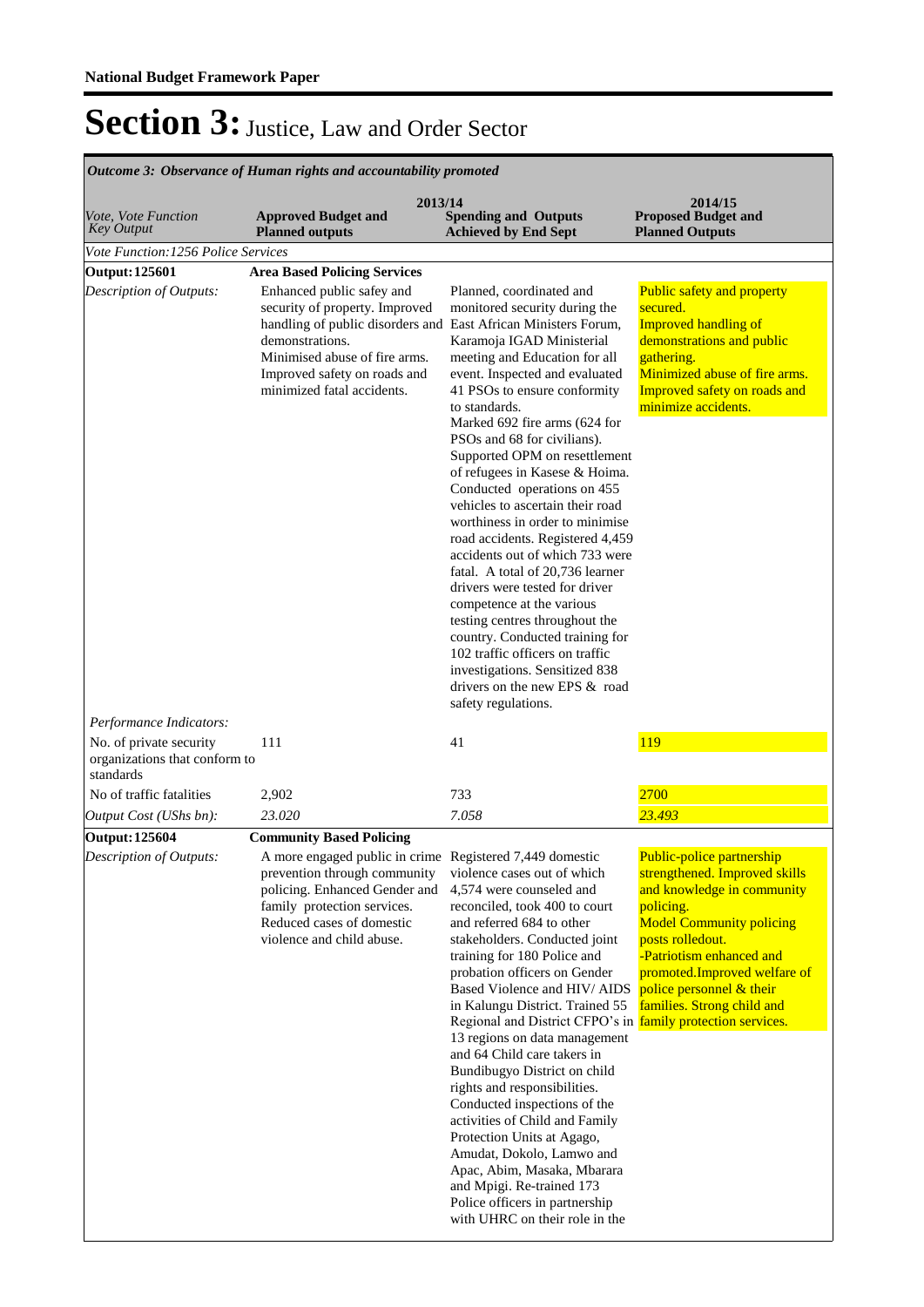*Outcome 3: Observance of Human rights and accountability promoted*

| Vote, Vote Function<br><b>Key Output</b>                                     | 2013/14<br><b>Approved Budget and</b><br><b>Planned outputs</b>                                                                                                                                                  | <b>Spending and Outputs</b><br><b>Achieved by End Sept</b>                                                                                                                                                                                                                                                                                                                                                                                                                                                                                                                                                                                                          | 2014/15<br><b>Proposed Budget and</b><br><b>Planned Outputs</b>                                                                                                                                                                                                                                                                                                                                                                       |
|------------------------------------------------------------------------------|------------------------------------------------------------------------------------------------------------------------------------------------------------------------------------------------------------------|---------------------------------------------------------------------------------------------------------------------------------------------------------------------------------------------------------------------------------------------------------------------------------------------------------------------------------------------------------------------------------------------------------------------------------------------------------------------------------------------------------------------------------------------------------------------------------------------------------------------------------------------------------------------|---------------------------------------------------------------------------------------------------------------------------------------------------------------------------------------------------------------------------------------------------------------------------------------------------------------------------------------------------------------------------------------------------------------------------------------|
|                                                                              |                                                                                                                                                                                                                  | protection of Human rights,<br>anti-trafficking in persons and<br>also distributed a total of 200<br>Compendium of laws<br>(Domestic Violence Act, Anti-<br>trafficking in persons Act 2010,<br>Police Act and Fire arms Act) in<br>Dokolo, Amudat, Agago,<br>Lamwo and Apac.                                                                                                                                                                                                                                                                                                                                                                                       |                                                                                                                                                                                                                                                                                                                                                                                                                                       |
| Performance Indicators:                                                      |                                                                                                                                                                                                                  |                                                                                                                                                                                                                                                                                                                                                                                                                                                                                                                                                                                                                                                                     |                                                                                                                                                                                                                                                                                                                                                                                                                                       |
| Proportion of reported<br>domestic violence cases<br>resolved                | 79                                                                                                                                                                                                               | 61                                                                                                                                                                                                                                                                                                                                                                                                                                                                                                                                                                                                                                                                  | 83                                                                                                                                                                                                                                                                                                                                                                                                                                    |
| Proportion of complainants<br>satisfied with disposal of<br>their complaints | 0.74                                                                                                                                                                                                             | 0.70                                                                                                                                                                                                                                                                                                                                                                                                                                                                                                                                                                                                                                                                | 0.81                                                                                                                                                                                                                                                                                                                                                                                                                                  |
| Output Cost (UShs bn):                                                       | 9.861                                                                                                                                                                                                            | 3.018                                                                                                                                                                                                                                                                                                                                                                                                                                                                                                                                                                                                                                                               | 10.091                                                                                                                                                                                                                                                                                                                                                                                                                                |
| <b>Output: 125605</b>                                                        | <b>Mobile Police Patrols</b>                                                                                                                                                                                     |                                                                                                                                                                                                                                                                                                                                                                                                                                                                                                                                                                                                                                                                     |                                                                                                                                                                                                                                                                                                                                                                                                                                       |
| Description of Outputs:                                                      | Improved handling of incidents<br>of public disorders and<br>demonstrations. Reduced<br>incidents of crime. Enhanced law Ministry of Disaster<br>and order.                                                      | Managed demosntrations caused<br>by land wrangles in Kampala,<br>Arua and Kamuli. Supported<br>preparedness in evacuating<br>victims of floods in Elegu.<br>Supported OPM in refugee<br>management at Kisoro,<br>Bundibugyo, Koboko and<br>Rakai. Provided visible security<br>both motorised and foot patrols<br>in KMP, Major highways and<br>towns.                                                                                                                                                                                                                                                                                                              | <b>Enhanced law and order.</b><br><b>Improved Public Order</b><br>management. Reduced incidents<br>of crime.                                                                                                                                                                                                                                                                                                                          |
| Performance Indicators:                                                      |                                                                                                                                                                                                                  |                                                                                                                                                                                                                                                                                                                                                                                                                                                                                                                                                                                                                                                                     |                                                                                                                                                                                                                                                                                                                                                                                                                                       |
| Number of Public order<br>incidents managed peacefully                       | 25                                                                                                                                                                                                               | 4                                                                                                                                                                                                                                                                                                                                                                                                                                                                                                                                                                                                                                                                   | $\overline{20}$                                                                                                                                                                                                                                                                                                                                                                                                                       |
| Output Cost (UShs bn):                                                       | 36.889                                                                                                                                                                                                           | 10.242                                                                                                                                                                                                                                                                                                                                                                                                                                                                                                                                                                                                                                                              | 40.234                                                                                                                                                                                                                                                                                                                                                                                                                                |
| Output: 125609                                                               | Police, Command, Control and Planning                                                                                                                                                                            |                                                                                                                                                                                                                                                                                                                                                                                                                                                                                                                                                                                                                                                                     |                                                                                                                                                                                                                                                                                                                                                                                                                                       |
| Description of Outputs:                                                      | Improved personnel welfare.<br>Reduced incidents of crime.<br>Strong public complaints<br>system. Improved customer<br>care. Enhanced transnational<br>cooperation. Effective<br>adherence to plans and budgets. | Organized and coordinated<br>Regional and International<br>conferences (EAPCCO) on<br>global crime. Conducted<br>training for 200 police officers<br>on police disciplinary court<br>procedures and relevant laws in<br>Busoga and Kiira regions to<br>reduce indiscipline and improve<br>competence.<br>Monitored and inspected police<br>activities in Aswa and Kioga<br>North region to ensure<br>compliance with policies on<br>training, housing, recruitment,<br>deployment/transfers and<br>promotions. Mobilized the local<br>population in Kasese to embrace<br>community policing strategies<br>for crime prevention and peace<br>promotion. Instituted a | Reduced crime. Patritism and<br>friendliness promoted through<br>sports as well as enhanced<br>customer oriented services.<br>Improved public trust and<br>confidence in the police.<br>Strengthened & eased disposal<br>of Public complaints. Sound<br>financial management systems.<br>Motivated personnel with<br>improved welfare.<br>Research & evidence based<br>planning. Regional &<br>International cooperation<br>enhanced. |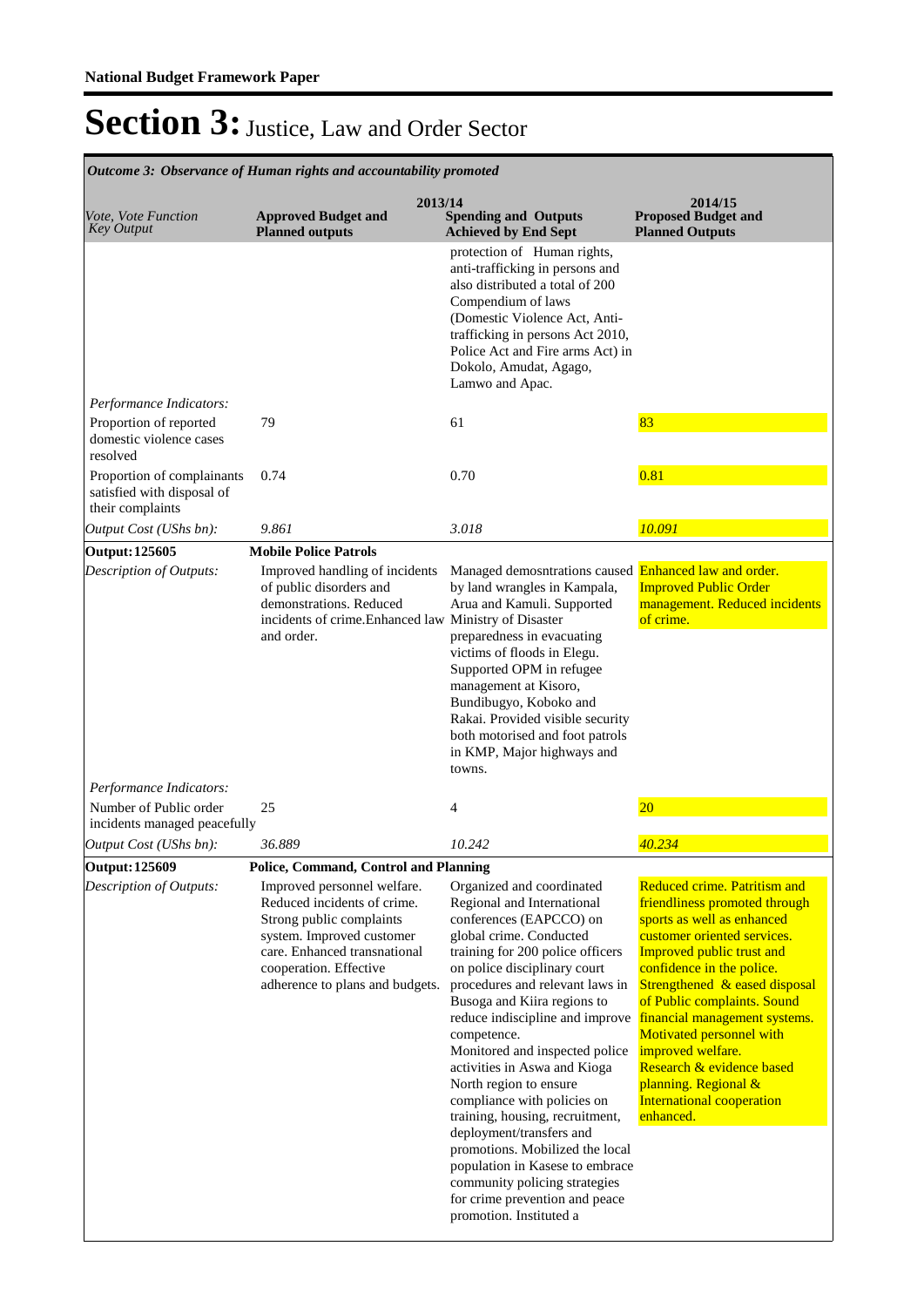| Outcome 3: Observance of Human rights and accountability promoted |                                                                                                                                                                                                                                                                                                                                                                                                                                         |                                                                                                                                                                                                                                                                                                                                                                                                                                                                                                                                                                                                                                                                                                                                                                                                                                                                                                             |                                                                                                                                                                                                                                                                                                                                                                                                                                                                                                |  |  |  |
|-------------------------------------------------------------------|-----------------------------------------------------------------------------------------------------------------------------------------------------------------------------------------------------------------------------------------------------------------------------------------------------------------------------------------------------------------------------------------------------------------------------------------|-------------------------------------------------------------------------------------------------------------------------------------------------------------------------------------------------------------------------------------------------------------------------------------------------------------------------------------------------------------------------------------------------------------------------------------------------------------------------------------------------------------------------------------------------------------------------------------------------------------------------------------------------------------------------------------------------------------------------------------------------------------------------------------------------------------------------------------------------------------------------------------------------------------|------------------------------------------------------------------------------------------------------------------------------------------------------------------------------------------------------------------------------------------------------------------------------------------------------------------------------------------------------------------------------------------------------------------------------------------------------------------------------------------------|--|--|--|
| <i>Vote, Vote Function</i><br><b>Key Output</b>                   | 2013/14<br><b>Approved Budget and</b><br><b>Planned outputs</b>                                                                                                                                                                                                                                                                                                                                                                         | <b>Spending and Outputs</b><br><b>Achieved by End Sept</b>                                                                                                                                                                                                                                                                                                                                                                                                                                                                                                                                                                                                                                                                                                                                                                                                                                                  | 2014/15<br><b>Proposed Budget and</b><br><b>Planned Outputs</b>                                                                                                                                                                                                                                                                                                                                                                                                                                |  |  |  |
|                                                                   |                                                                                                                                                                                                                                                                                                                                                                                                                                         | committee to investigate<br>corruption in the police.<br>Conducted a retreat on the<br>development of training policy.                                                                                                                                                                                                                                                                                                                                                                                                                                                                                                                                                                                                                                                                                                                                                                                      |                                                                                                                                                                                                                                                                                                                                                                                                                                                                                                |  |  |  |
| Output Cost (UShs bn):                                            | 14.001                                                                                                                                                                                                                                                                                                                                                                                                                                  | 3.333                                                                                                                                                                                                                                                                                                                                                                                                                                                                                                                                                                                                                                                                                                                                                                                                                                                                                                       | 18.526                                                                                                                                                                                                                                                                                                                                                                                                                                                                                         |  |  |  |
| <b>Output: 125651</b>                                             | <b>Cross Border Criminal investigations (Interpol)</b>                                                                                                                                                                                                                                                                                                                                                                                  |                                                                                                                                                                                                                                                                                                                                                                                                                                                                                                                                                                                                                                                                                                                                                                                                                                                                                                             |                                                                                                                                                                                                                                                                                                                                                                                                                                                                                                |  |  |  |
| Description of Outputs:                                           | Enhanced surveillance at border Coordinated investigations of<br>entry points. Enhanced<br>cooperation with partner states<br>on Transnational crime.<br>Increased participation in<br>UN/AU peace-keeping missions. immigrants and fraudulent                                                                                                                                                                                          | transnational crimes; 10<br>hightech, 05 human trafficking<br>and 04 on rdug trafficking.<br>Investigated 44 cases on illegal<br>acquisition of travel documents;<br>took 16 to court and secured 13<br>convictions. Deported 11<br>fugitives to India, Nigeria,<br>Ghana, Somalia, Kenya and<br>Eritria. Participated in 05<br>National and International<br>workshops/meetings on global<br>crime and promotion of peace.<br>Coordinated the EAC meeting<br>of East African Police Chiefs.<br>Deployed 140 FFU and 50<br>individual police officers to UN<br>Missions in South Sudan,<br>Liberia and Somalia. Issued<br>7604 certificates of good<br>conduct for Ugandans seeking<br>foreign services and<br>employment.Tracked 316 motor<br>vehicles reported stolen from<br>Uganda using Interpol<br>databases. Coordinated a<br>benchmark visit of students of<br>Musanzi Police academy in<br>Rwanda. | <b>Enhanced coordination and</b><br>surveillance at border entry<br>points. Enhanced cooperation<br>with regional and international<br>partner states on Transnational<br>crime. Increased deployment in<br>UN/AU peace-keeping missions.                                                                                                                                                                                                                                                      |  |  |  |
| Performance Indicators:<br>No of international criminals 180      |                                                                                                                                                                                                                                                                                                                                                                                                                                         | 11                                                                                                                                                                                                                                                                                                                                                                                                                                                                                                                                                                                                                                                                                                                                                                                                                                                                                                          | 100                                                                                                                                                                                                                                                                                                                                                                                                                                                                                            |  |  |  |
| repatriated                                                       |                                                                                                                                                                                                                                                                                                                                                                                                                                         |                                                                                                                                                                                                                                                                                                                                                                                                                                                                                                                                                                                                                                                                                                                                                                                                                                                                                                             |                                                                                                                                                                                                                                                                                                                                                                                                                                                                                                |  |  |  |
| Output Cost (UShs bn):                                            | 0.468                                                                                                                                                                                                                                                                                                                                                                                                                                   | 0.130                                                                                                                                                                                                                                                                                                                                                                                                                                                                                                                                                                                                                                                                                                                                                                                                                                                                                                       | 0.968                                                                                                                                                                                                                                                                                                                                                                                                                                                                                          |  |  |  |
| Vote: 145 Uganda Prisons                                          |                                                                                                                                                                                                                                                                                                                                                                                                                                         |                                                                                                                                                                                                                                                                                                                                                                                                                                                                                                                                                                                                                                                                                                                                                                                                                                                                                                             |                                                                                                                                                                                                                                                                                                                                                                                                                                                                                                |  |  |  |
| Vote Function:1257 Prison and Correctional Services               |                                                                                                                                                                                                                                                                                                                                                                                                                                         |                                                                                                                                                                                                                                                                                                                                                                                                                                                                                                                                                                                                                                                                                                                                                                                                                                                                                                             |                                                                                                                                                                                                                                                                                                                                                                                                                                                                                                |  |  |  |
| <b>Output: 125701</b>                                             | Rehabilitation & re-integration of offenders                                                                                                                                                                                                                                                                                                                                                                                            |                                                                                                                                                                                                                                                                                                                                                                                                                                                                                                                                                                                                                                                                                                                                                                                                                                                                                                             |                                                                                                                                                                                                                                                                                                                                                                                                                                                                                                |  |  |  |
| Description of Outputs:                                           | 8,000 prisoners imparted with<br>life skills (5,000 with<br>agricultural skills and 3,000<br>with vocational skills -<br>Carpentry, tailoring, metal<br>fabrication, hand craft and<br>screen printing); 20,000<br>offenders linked to the outside<br>world; All prisoners and staff<br>given spiritual guidance; 2,000<br>prisoners on educational<br>programmes in 10 prisons<br>supported with scholastic<br>materials; Guidance and | 5,870 inmates counseled and<br>helped to cope with<br>facilitated in all prisons;<br>educational programs organized<br>for 2019 inmates; 55 stations<br>running FAL programs; 4,440<br>inmates benefited from sports<br>and other recreation activities;<br>12,500 inmates linked to actors<br>of criminal justice agencies;<br>6,235 inmates under going<br>training in life skills (5,000 in<br>agricultural skills, 1235 in                                                                                                                                                                                                                                                                                                                                                                                                                                                                              | 8000 prisoners imparted with<br>life skills (5,000 with<br>imprisonment; religious services agricultural skills and 3000 with<br>vocational skills - Carpentry,<br>tailoring, metal fabrication,<br>hand craft and screen printing);<br>20,000 offenders linked to the<br>outside world; All prisoners<br>and staff given spiritual<br>guidance; 2,000 prisoners on<br>educational programmes in 10<br>prisons supported with<br>scholastic materials; Guidance<br>and counseling given to all |  |  |  |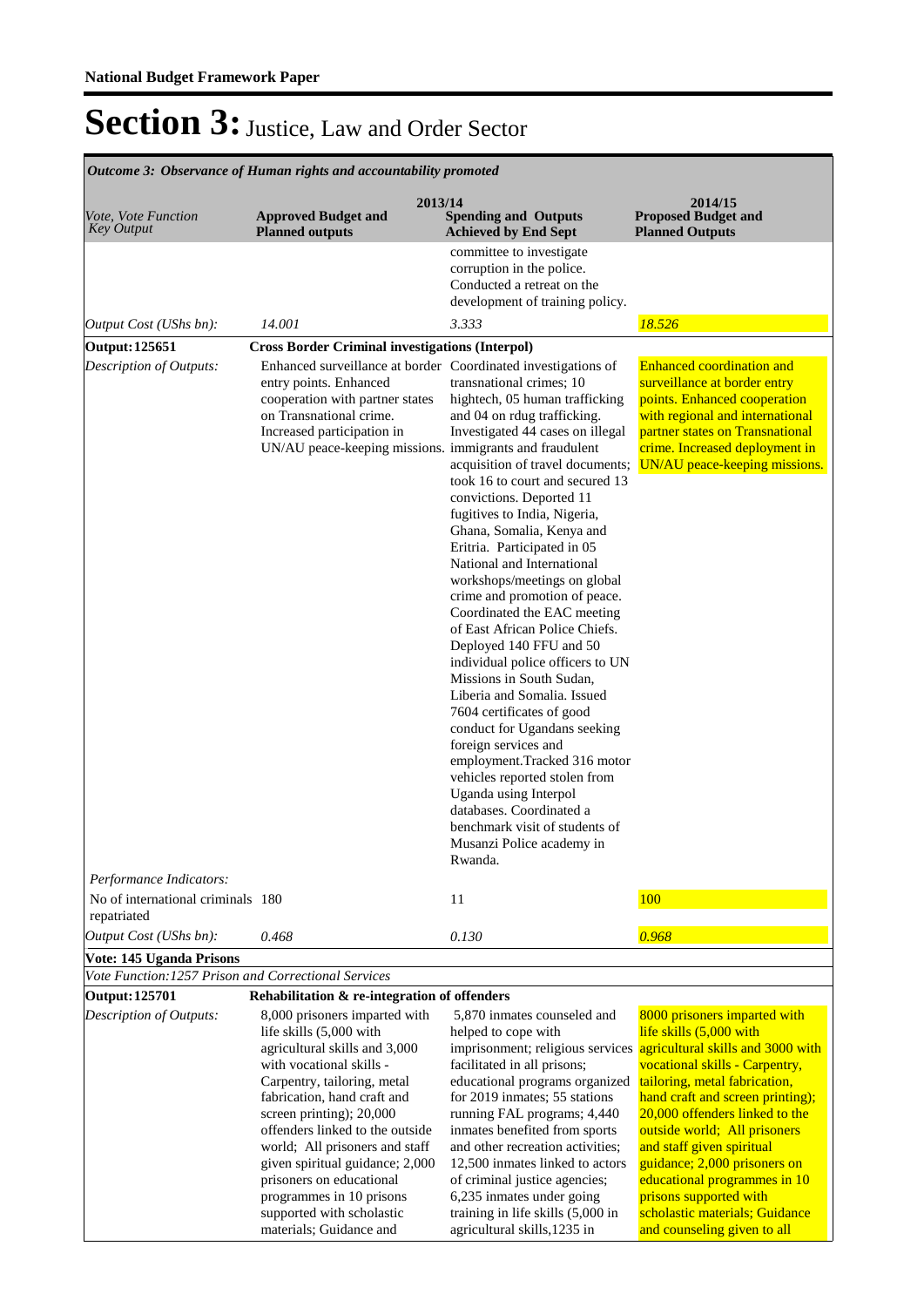| Outcome 3: Observance of Human rights and accountability promoted                                   |                                                                                                                                                                                                                                                                             |                                                                                                   |                                                                                                        |  |  |  |  |
|-----------------------------------------------------------------------------------------------------|-----------------------------------------------------------------------------------------------------------------------------------------------------------------------------------------------------------------------------------------------------------------------------|---------------------------------------------------------------------------------------------------|--------------------------------------------------------------------------------------------------------|--|--|--|--|
| Vote, Vote Function<br><b>Key Output</b>                                                            | 2013/14<br><b>Approved Budget and</b><br><b>Planned outputs</b>                                                                                                                                                                                                             | <b>Spending and Outputs</b><br><b>Achieved by End Sept</b>                                        | 2014/15<br><b>Proposed Budget and</b><br><b>Planned Outputs</b>                                        |  |  |  |  |
|                                                                                                     | counseling given to all prisoners vocational skills-<br>and particular staff; 16,000<br>prisoners given rehabilitative<br>guidance and counseling - this<br>will contribute towards reducing rehabilitation given to 12,500.<br>the rate of recidivism from<br>26.7% to 26% | carpentry, tailoring, metal<br>fabrication, hair dressing and<br>hand craft); moral and spiritual | prisoners and particular staff;<br>30,000 prisoners given<br>rehabilitative guidance and<br>counseling |  |  |  |  |
| Performance Indicators:<br>Prisons farm contribution to<br>prisoners' maize feeding<br>requirements |                                                                                                                                                                                                                                                                             |                                                                                                   | 35%                                                                                                    |  |  |  |  |
| Number of prisoners on<br>formal education programmes                                               | 2,000                                                                                                                                                                                                                                                                       | 2019                                                                                              | 2000                                                                                                   |  |  |  |  |
| Number of offenders<br>rehabilitated                                                                | 8,000                                                                                                                                                                                                                                                                       | 6235                                                                                              | 8000                                                                                                   |  |  |  |  |
| Number of offenders<br>receiving rehabilitative<br>counselling services                             | 16,000                                                                                                                                                                                                                                                                      | 5870                                                                                              | 30000                                                                                                  |  |  |  |  |
| Output Cost (UShs bn):                                                                              | 4.499                                                                                                                                                                                                                                                                       | 0.239                                                                                             | 4.280                                                                                                  |  |  |  |  |

*\* Excludes taxes and arrears*

#### *2014/15 Planned Outputs*

- Human rights observance in JLOS institutions;
- External JLOS accountability promoted;
- JLOS internal accountability promoted;
- JLOS communication strategy implemented;
- Secretariat staff facilitated to work;
- Performance of JLOS assessed;

#### *Medium Term Plans*

It is the responsibility of JLOS, through legislation, management, dissemination of knowledge, information and other means to promote the respect and observance of human rights. JLOS will intensify the task of making institutions aware of their responsibility for ensuring that human rights are not abused, and of increasing understanding of what the national and international obligations mean. JLOS will pursue capacity development and role clarification to ensure that respect for, and awareness of human rights is seen as an attitude in the ordinary operation of their functions not as an add on. Human rights pursued thus will become binding obligations for institutional performance within each institutional area of operation.

Over the entire sector will seek to:-

1. Promote observance of human rights and accountability through enhancing human rights awareness; Civic education programs; instill measures to reduce human rights violations by state agencies; Law providing for personal liability enacted; and increased compliance with standards.

2. External Accountability - The Sector will devise mechanisms to promote institutional independence and minimize extra –legal interference; review, develop and publicise harmonized transparent, fair, efficient and non-costly institutional and individual accountability mechanisms for violations of human rights norms; set procedures and practices; make public information related to institutional policies, rules and procedures; operational and budgetary information; and implement the Sector wide communication strategy;

3. Internal Accountability - Internal dissemination of institutional policies, rules, procedures, codes of ethics and systems of enforcement of discipline and individual accountability for errant behavior and human rights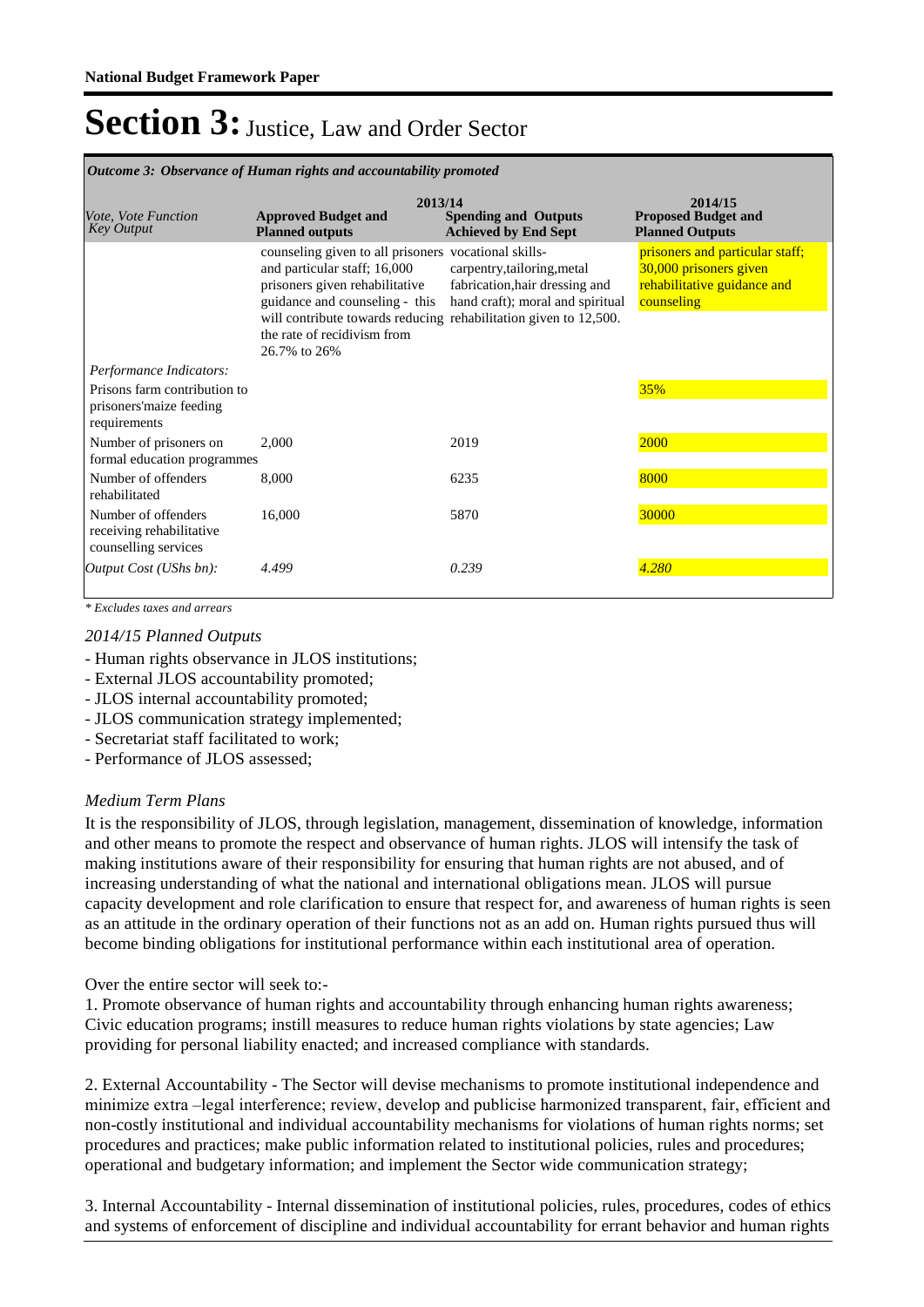violations; Support to internal complaints handling mechanisms; Support to rewards and recognition of exemplary service regimes; Support to enhance internal capacity to enforce rewards and sanctions regimes; develop and implement institutional Peer Review Mechanisms in human rights observance and accountability; review and strengthen financial management strategy; develop a data base and make public external audit findings and follow up action; Pilot external independent oversight bodies to investigate individual cases of misconduct, conduct audits of institutional performance as a whole, with a view of rooting out systemic misconduct and corruption and to render institutional performance more transparent. JLOS will further ensure that internal policy dialogue focuses on behavioral reforms and accountability for increased professionalism and increased service delivery.

4. Anti-Corruption Measures - The JLOS Anti Corruption strategy strives to enhance the sector capacity to prevent corruption; to strengthen the detection, investigation and adjudication of corruption cases and to promote and enforce effective mechanisms for punishment of those found culpable. JLOS will strengthen measures to reduce incidences of corruption; improve the environment and procedure for execution of court decisions through vigilant supervision of court bailiffs; developing standards for efficient and effective administration of justice; mainstreaming gender and human rights standards in the administration of justice; developing internal capacity to enforce regulations and lead awareness enhancement initiatives for the public sector on government liability and its implications for national development. In addition JLOS will implement the JLOS Anti Corruption Strategy aligned to the National Anti corruption strategy and the Public Sector Reform initiatives including performance management, open government and access to information.

#### *Actions to Improve Outcome Performance*

- 1. Promotion of alternative justice mechanisms;
- 2. Finalization of Client charters and codes of conduct in all institutions;
- 3. Develop adopt and implement the JLOS human rights action plan;
- 4. Ensure access to information;
- 5. Fast track implementation of the JLOS anti corruption strategy and handling of anti corruption cases
- 6. Increase human rights awareness at institutional and sectoral levels;
- 7. Instill measures to reduce human rights violations by state and non state actors;
- 8. Strengthen Institutional independence;
- 9. Make public information related to policies procedures, fees, budgets;
- 10. Promote individual accountability
- 11. Promote performance management in JLOS institutions;
- 12. Promote reward and recognition systems;
- 13. Strengthen financial management

Г

14. Strengthen inspection function; monitoring and evaluation and sectoral internal audit departments

#### **Table S2.3: Actions and Medium Term Strategy to Improve Sector Outcome**

| Sector Outcome 3: Observance of Human rights and accountability promoted                                                                                                                     |                                                                                                                                                                                                                                                                  |                                                                                                                                                                                                     |                                                                                                                                                                                                                                                                                                     |  |  |  |  |
|----------------------------------------------------------------------------------------------------------------------------------------------------------------------------------------------|------------------------------------------------------------------------------------------------------------------------------------------------------------------------------------------------------------------------------------------------------------------|-----------------------------------------------------------------------------------------------------------------------------------------------------------------------------------------------------|-----------------------------------------------------------------------------------------------------------------------------------------------------------------------------------------------------------------------------------------------------------------------------------------------------|--|--|--|--|
| 2013/14 Planned Actions:                                                                                                                                                                     | 2013/14 Actions by Sept:                                                                                                                                                                                                                                         | 2014/15 Planned Actions:                                                                                                                                                                            | <b>MT Strategy:</b>                                                                                                                                                                                                                                                                                 |  |  |  |  |
| Vote: 009 Ministry of Internal Affairs                                                                                                                                                       |                                                                                                                                                                                                                                                                  |                                                                                                                                                                                                     |                                                                                                                                                                                                                                                                                                     |  |  |  |  |
| Vote Function: 1212 Peace Building                                                                                                                                                           |                                                                                                                                                                                                                                                                  |                                                                                                                                                                                                     |                                                                                                                                                                                                                                                                                                     |  |  |  |  |
| 1. Continue to demobilize and<br>document reporter returnees.<br>2. Link reporters to other<br>service providers for ICRS<br>services.<br>3. Provide reporters with<br>resettlement packages | a) Demobilized 44 reporters<br>from various fighting groups<br>such as ADF and LRA who<br>had been repatriated from DR<br>Congo, South Sudan and<br>Central African Republic.<br>b) 164 Reporters were<br>provided with reinsertion and<br>resettlement support. | 1. Continue to demobilize and<br>document reporter returnees.<br>2. Link reporters to other<br>service providers for ICRS<br>services.<br><b>3. Provide reporters with</b><br>resettlement packages | Demobilise reporters. Manage<br>6 DRTs, Beni liasion office in<br><b>DR Congo and Amnesty</b><br><b>Commission office: Provision</b><br>of resettlement and reinsertion<br>packages; Develop Amnesty<br><b>Resettlement Policy. Link</b><br>reporters to existing socio-<br>economic opportunities. |  |  |  |  |
| <b>1.CEWERU District Peace</b><br>Committees facilitated to                                                                                                                                  | 1. Trained 75 peace committee<br>members in CPRM in Abim.                                                                                                                                                                                                        | <b>1.CEWERU District Peace</b><br><b>Committees facilitated to</b>                                                                                                                                  | 1. Functional National Focal<br>Point structures at National.                                                                                                                                                                                                                                       |  |  |  |  |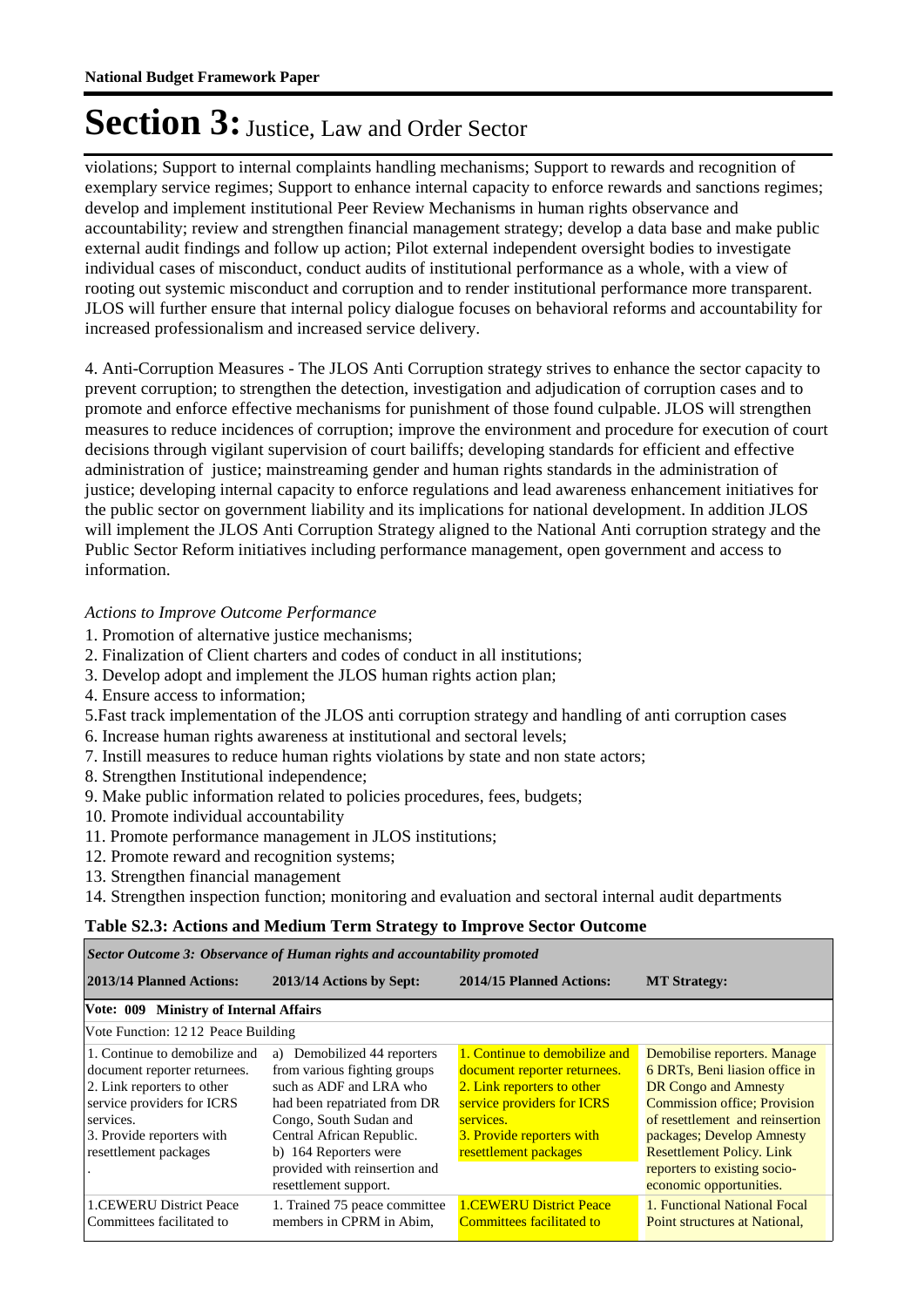| Sector Outcome 3: Observance of Human rights and accountability promoted                                                                                                                                                                                       |                                                                                                                                                                                                                                       |                                                                                                                                                                                      |                                                                                                                                                                                                            |  |  |  |  |
|----------------------------------------------------------------------------------------------------------------------------------------------------------------------------------------------------------------------------------------------------------------|---------------------------------------------------------------------------------------------------------------------------------------------------------------------------------------------------------------------------------------|--------------------------------------------------------------------------------------------------------------------------------------------------------------------------------------|------------------------------------------------------------------------------------------------------------------------------------------------------------------------------------------------------------|--|--|--|--|
| 2013/14 Planned Actions:                                                                                                                                                                                                                                       | 2013/14 Actions by Sept:                                                                                                                                                                                                              | 2014/15 Planned Actions:                                                                                                                                                             | <b>MT Strategy:</b>                                                                                                                                                                                        |  |  |  |  |
| conduct CEWERU<br>operations. 2. Train peace<br>committee members in                                                                                                                                                                                           | Agago and Lamwo.<br>2. Peace committees from the<br>Districts of Kapchorwa,<br>Bukwo, Nakapiripirit, Moroto,<br>Kotido and Kabong facilitated<br>to hold peace meetings.                                                              | conduct CEWERU operations.<br>2. Train peace committee<br>members in CPRM.                                                                                                           | District and Sub county level.<br>2. Strengthen the newly<br>established peace committees<br>in the districts neighboring<br>Karamoja                                                                      |  |  |  |  |
| Vote Function: 1213 Forensic and General Scientific Services.                                                                                                                                                                                                  |                                                                                                                                                                                                                                       |                                                                                                                                                                                      |                                                                                                                                                                                                            |  |  |  |  |
| 1. Timely Forensic<br>Investigations undertaken in<br>administration of justice.<br>2. Staff capacity strengthened.<br>3. Regional laboratories<br>strengthened.                                                                                               | 1.325 cases received, 148<br>cases analyzed and<br>disposed.<br>2.01 staff in Enhancement of<br>Skills on Laboratory Quality<br>Management in Helsinki,<br>Finland by the OPCW                                                        | 1. Forensic Investigations<br>undertaken in administration<br>of justice.<br>2. Staff capacity strengthened.<br>3. Mbale regional laboratory<br>strengthened.                        | 1. Build staff capacity.2.<br>Acquisition of specialised<br>scientific and analytical<br>equipmenst 3. Extension of the<br>main laboratory.4. Gulu and<br>Mbarara regional laboratories<br>operationalised |  |  |  |  |
| Vote Function: 1214 Community Service                                                                                                                                                                                                                          |                                                                                                                                                                                                                                       |                                                                                                                                                                                      |                                                                                                                                                                                                            |  |  |  |  |
| 1) Best practices on<br>community service adopted<br>and applied. 2) Conduct<br>monitoring visits                                                                                                                                                              |                                                                                                                                                                                                                                       | 1. Use rehabilitative projects as<br>flag ships for appreciation of<br>$\overline{\text{CS}}$<br>2. Intensify publicity<br>sensitisation campaign through<br>synergies and net works | <b>Intensify publicity</b><br>sensitisation campaign through<br>synergies and net works                                                                                                                    |  |  |  |  |
| Vote: 144 Uganda Police Force                                                                                                                                                                                                                                  |                                                                                                                                                                                                                                       |                                                                                                                                                                                      |                                                                                                                                                                                                            |  |  |  |  |
| Vote Function: 1256 Police Services                                                                                                                                                                                                                            |                                                                                                                                                                                                                                       |                                                                                                                                                                                      |                                                                                                                                                                                                            |  |  |  |  |
| Ensure provision of adequate<br>and better accommodation for<br>personnel through the PPP<br>and hydrafoam technology.<br>Construct dormitories and<br>classroom blocks at PTS<br>Kabalye to improve the<br>learning environment.<br>Provide transport for the | Personnel were evacuated<br>from the JLOS site in Naguru<br>to Bussunju so as to emback<br>on the construction projects at<br>Naguru for Police<br>headquarters. Also engaged in<br>the construction of low cost<br>housing in Mbale. | <b>Cosntruct police headquarters</b><br>under the JLOS house project.                                                                                                                | Expedite the implementation<br>of Public Private Partnership.<br>Pay contractual obligations on<br>transport and equipment.<br>Construct cheap<br>accommodation using Hydra<br>foam technology             |  |  |  |  |
| Vote: 148 Judicial Service Commission                                                                                                                                                                                                                          |                                                                                                                                                                                                                                       |                                                                                                                                                                                      |                                                                                                                                                                                                            |  |  |  |  |
|                                                                                                                                                                                                                                                                | Vote Function: 1258 Recruitment, Discipline, Research & Civic Education                                                                                                                                                               |                                                                                                                                                                                      |                                                                                                                                                                                                            |  |  |  |  |
| Introduce retainer allowances<br>to enable regular Commission<br>Disciplinary Committee<br>meetings.<br>Propose an amendment for at<br>least two members to be full<br>time.                                                                                   | Civic education programmes<br>have been intensified by the<br>commission to educate the<br>public on their rights and<br>administration of Justice                                                                                    |                                                                                                                                                                                      | Propose an amendment to the<br><b>Salaries and Allowances</b><br>(Specified) Officers Act 1999.                                                                                                            |  |  |  |  |

#### **(iv) Efficiency of Sector Budget Allocations**

Throughout the implementation of SIP III, the sector will continue to undertake various measures to increase efficiency and ensure value for money of its services. Some of these include:-

- Construction of JLOS house to accommodate all JLOS institutions;
- Enforcing crime prevention measures and community policing;
- Implementing Sector anti-corruption strategy;
- Development and implementation of performance standards and client charters;
- Set up of an integrated Sector Information Management System;
- Developing the capacity of local council courts;
- Review of work processes in sector institutions;
- Roll out of the Small Claims Procedure in all courts;
- Installation of Court Recording equipment;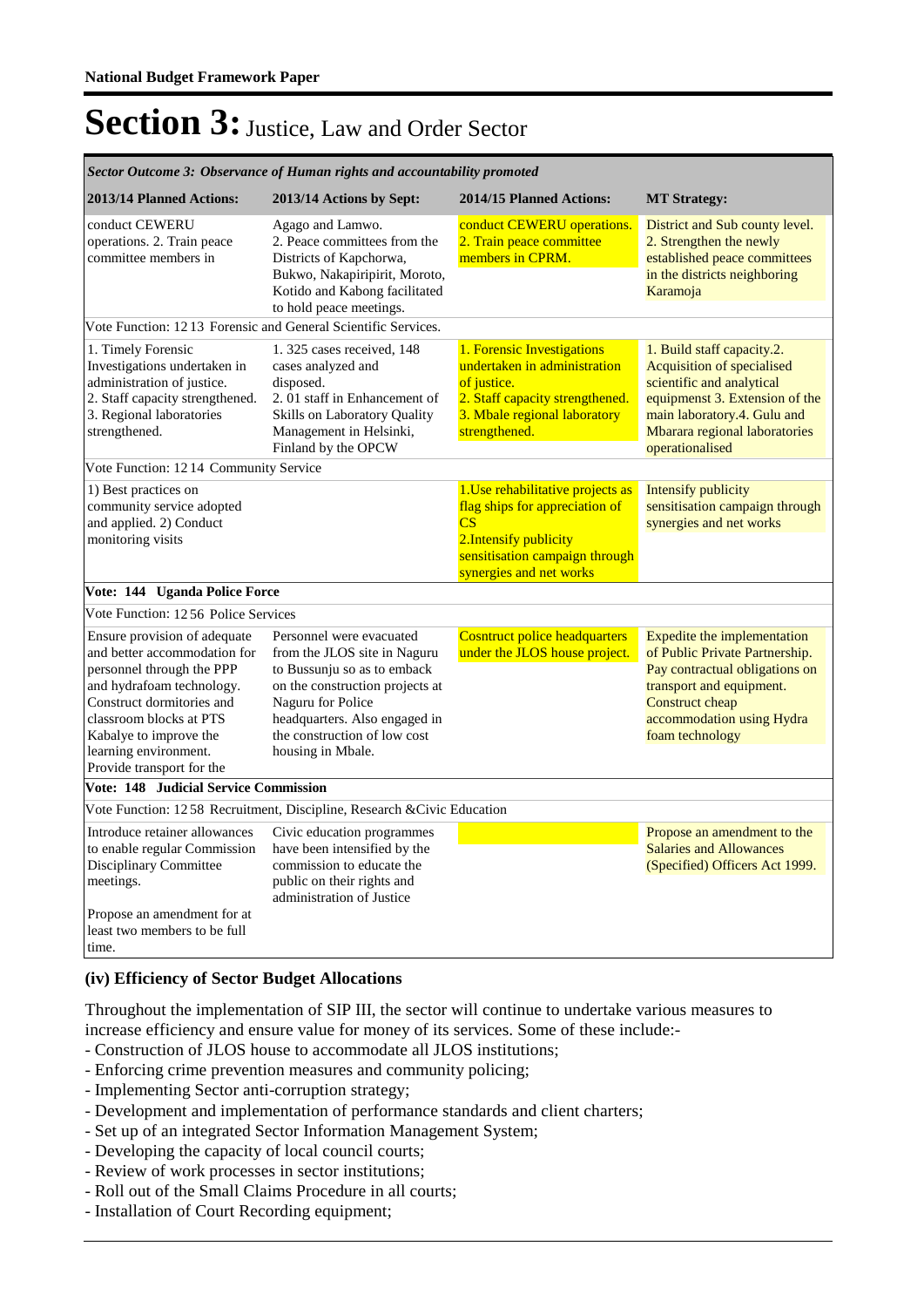#### - Promotion of Prosecution led investigation **Table S2.4: Allocations to Key Sector and Service Delivery Outputs over the Medium Term** 2013/14 **2014/15** 2015/16 2016/17 *(ii) % Sector Budget Billion Uganda Shillings (i) Allocation (Shs Bn)*

| <b>Billion Uganda Shillings</b> |       |             | 2013/14 2014/15 2015/16 2016/17 |       |  | 2013/14 2014/15 2015/16 2016/17     |  |
|---------------------------------|-------|-------------|---------------------------------|-------|--|-------------------------------------|--|
| <b>Key Sector</b>               |       | 312.2 332.2 | 392.5                           | 394.7 |  | $48.9\%$ $42.1\%$ $45.9\%$ $42.3\%$ |  |
| Service Delivery                | 412.1 | $-456.6$    | 548.6                           | 592.9 |  | $64.6\%$ 57.8% $64.1\%$ 63.5%       |  |

Cost of producing prisoner in Court

This includes vehicle fuel and maintenance, day allowances to warders escorting prisoners and cost of feeding prisoner while in Court. Varies due to changes in fuel prices and increases in allowances by Ministry of Public Service Cost of maintaining prisoner – includes clothing and beddings, provision of health services, cleaning and sanitation facilities. Cost also includes salaries and allowances to different cadres of staff involved. Also includes provision of three meals per day using rations procured from the open market. Cost is subject to market variations arising from seasonal scarcities and surpluses. Cost subsidized by prison farm production which depends on the level of investment in farm machinery, tools and pesticides.

### Cost of completing a case at the Judiciary

This is based on the number of cases heard per session. Session costs differ according to whether the Judicial Officer is resident or visiting. Costs include vehicle fuel and maintenance, allowance to Judicial Officers, allowances to witnesses. These costs would fall as more judicial officers are appointed and deployed as resident to hear cases within their jurisdictions.

### Cost of legal training by LDC

Includes salaries and allowances of teaching staff, cost of utilities (water and electricity) and provision of teaching materials to students. The cost is restricted to the extent of appropriation in aid generated. Cost has been scaled down in the form of cost-sharing thus shifting some financial burden on to the students to meet the cost of non-core services like accommodation and feeding.

### Cost of training Officers of the Uganda Police Force;

Unit cost is very low to keep the overall training within available resources. The Police Force carries out annual recruitment and training of 500 constables for 3 months within the allocated budget. The scope of the training is reduced due to the budget constraint there by impacting on the quality of the cadets passed out. The unit cost for recruiting and training a Police officer should be UGX 1.9m over a period of nine months.

#### Cost of investigating a case by of the Uganda Police Force

Consists of vehicle running, fuel, allowances to investigators and summoning witnesses to give evidence. Although motor cycles which are more cost efficient, are procured the budget provided is inadequate.

#### **Table S2.5: Key Unit Costs of Services in the Sector (Shs '000)**

| <b>Actual</b><br>2012/13 | <b>Planned</b><br>2013/14 | <b>Proposed</b><br>2014/15                         | <b>Costing Assumptions and Reasons for any Changes</b><br>and Variations from Plan                                                                                                                    |
|--------------------------|---------------------------|----------------------------------------------------|-------------------------------------------------------------------------------------------------------------------------------------------------------------------------------------------------------|
|                          |                           |                                                    |                                                                                                                                                                                                       |
|                          |                           |                                                    |                                                                                                                                                                                                       |
|                          | 14,000                    |                                                    | The actual cost for drafting a Bill is 14m but the<br>budget provided for in the next Financial Year is only<br>7.8m, which will not be enough to meet the planned<br>out put.                        |
|                          |                           |                                                    |                                                                                                                                                                                                       |
|                          | 200                       |                                                    | The average cost of Inspecting an Estate includes<br>transport, fuel, allowances, etc, but due to increase in<br>the costs, the available budget will be enough to<br>inspect all the planned Estates |
|                          |                           | Vote Function: 1201 Legislation and Legal services | <b>Vote: 007 Ministry of Justice and Constitutional Affairs</b><br>Vote Function: 1203 Administration of Estates/Property of the Deceased                                                             |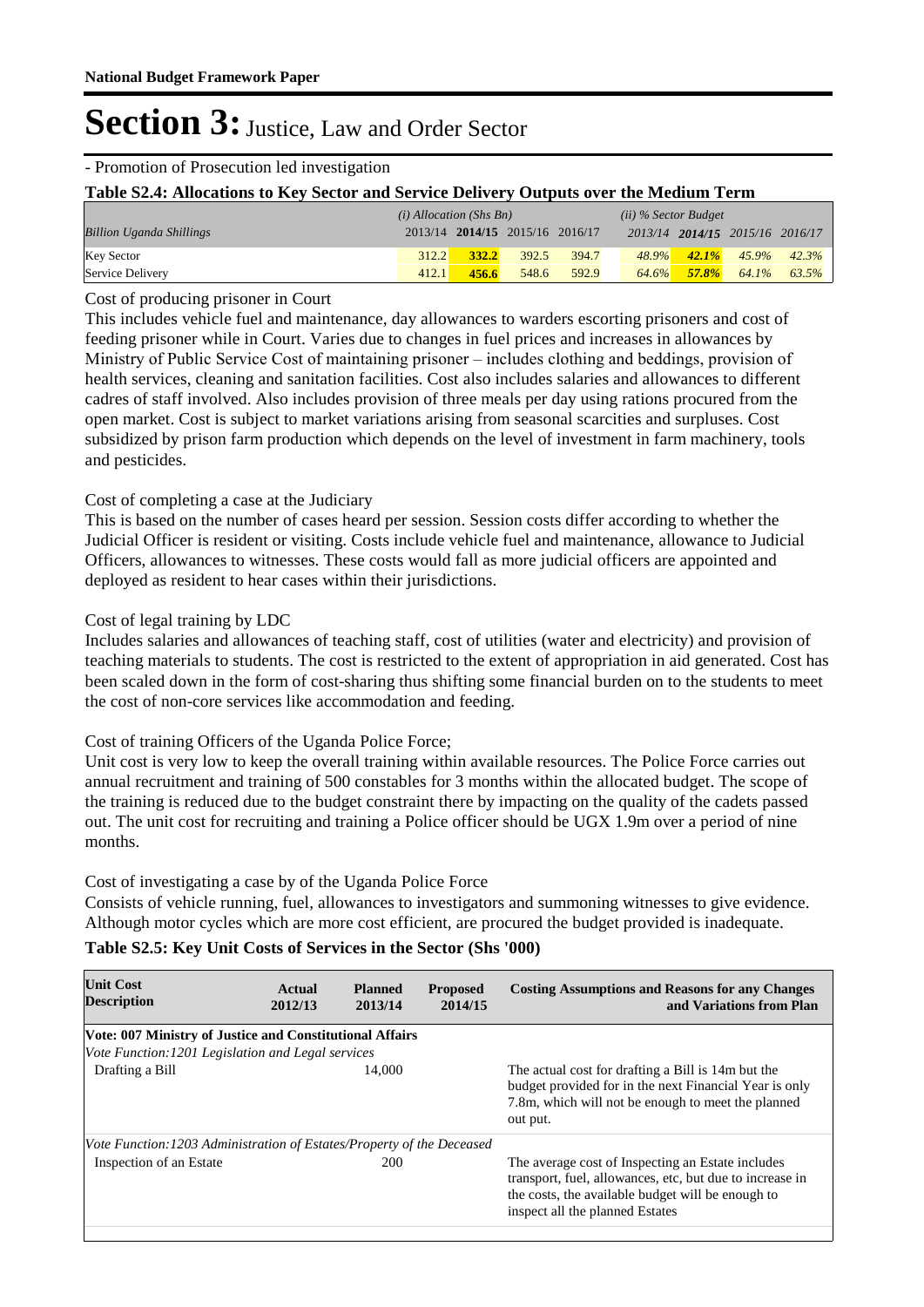| <b>Unit Cost</b><br><b>Description</b>                                                                                                                                                                        | <b>Actual</b><br>2012/13 | <b>Planned</b><br>2013/14 | <b>Proposed</b><br>2014/15 | <b>Costing Assumptions and Reasons for any Changes</b><br>and Variations from Plan                                                                                                                                                                               |
|---------------------------------------------------------------------------------------------------------------------------------------------------------------------------------------------------------------|--------------------------|---------------------------|----------------------------|------------------------------------------------------------------------------------------------------------------------------------------------------------------------------------------------------------------------------------------------------------------|
| Vote Function: 1204 Regulation of the Legal Profession<br>Conclusion of a<br>Displinary Case                                                                                                                  |                          | 1,750                     |                            | There are several factors that determine the conclusion<br>of a case, so some cases can be concluded in a single<br>sitting                                                                                                                                      |
| <b>Vote: 009 Ministry of Internal Affairs</b><br>Vote Function: 1213 Forensic and General Scientific Services.<br>Analysis of exhibits<br>(with an average of 2<br>samples at a cost of<br>(\$150 per sample) |                          | 401                       |                            | The dollar rate remain the same, funds are released in<br>time to facilite bulk purchase. Government provided<br>extra support to the laboratory to be able to function.                                                                                         |
| <b>Vote: 105 Law Reform Commission</b><br>Vote Function: 1252 Legal Reform<br>Printing and<br>publication                                                                                                     | 100,000                  | 2,000,000                 | 600,000                    | Printing of the Subsidiary laws                                                                                                                                                                                                                                  |
| <b>Vote: 109 Law Development Centre</b><br>Vote Function: 1254 Legal Training<br>Average cost of<br>training a student.                                                                                       | 1,228                    |                           | 2,500                      | Increase in teaching material costs and bringing in<br>more part time lecturers on board to reduce the lecturer<br>to student ratio                                                                                                                              |
| <b>Vote: 133 Directorate of Public Prosecutions</b><br>Vote Function: 1255 Public Prosecutions<br>Average cost of<br>prosecuting a Criminal<br>case                                                           | 0                        | $\mathbf{0}$              | $\mathbf{0}$               | Exchange rates & inflationary pressures stay stable for<br>prosecuting transnational cases & extraditions, and<br>domestic cases respectively. Prosecutors have modern<br>skills to cope with new crime trends, there's improved<br>Prosecutor case-load ratio.  |
| Vote: 144 Uganda Police Force<br>Vote Function: 1256 Police Services<br>Training per CID<br>officer                                                                                                           | 250                      | 1,600                     |                            | The unit cost for training a CID officer is Shs1.6m.<br>However, due to inadequate funding, fewer CID<br>officers are trained.                                                                                                                                   |
| Conclusive<br>investigation of a case                                                                                                                                                                         | 15,455                   | 1,700                     |                            | Research conducted in 2002 indicated that the<br>average unit cost for investigating a case to conclusion<br>is 1.7m. However, with the current state of inflation,<br>the cost has gone up to 2m per case. The allocated<br>resources are therefore inadequate. |
| Average cost of<br>recruiting and Training<br>a Police Officer                                                                                                                                                |                          | 2,584                     |                            | The unit cost for recruiting and training a Police<br>officer was 1.9m over a period of nine months. But<br>with the increased cost of consumables, medical<br>supplies and feeding, expenditures have risen to 2.58m.                                           |
| Vote: 145 Uganda Prisons                                                                                                                                                                                      |                          |                           |                            |                                                                                                                                                                                                                                                                  |
| Vote Function: 1257 Prison and Correctional Services<br>Feeding a prisoner                                                                                                                                    | 2                        | 2                         | 1                          | Farm produce will supplement the food budget but this<br>also depends on weather. The estimated unit cost per<br>prisoner per day is shs.3,000 against shs.1,000<br>provided per prisoner per day.                                                               |
| <b>Vote: 148 Judicial Service Commission</b><br>Vote Function: 1258 Recruitment, Discipline, Research & Civic Education<br>Cost of concluding a<br>disciplinary case<br>against a Judicial<br>Officer         | 0                        | 3,705                     |                            | Fuel prices remain constant                                                                                                                                                                                                                                      |
| Average cost of a<br>Recruitment session of<br>Judicial Officers                                                                                                                                              | $\boldsymbol{0}$         | 4,667                     |                            | This cost covers the activity from the time of<br>submission of the request by the Judiciary to the time a<br>Judicial Officer is recriuted                                                                                                                      |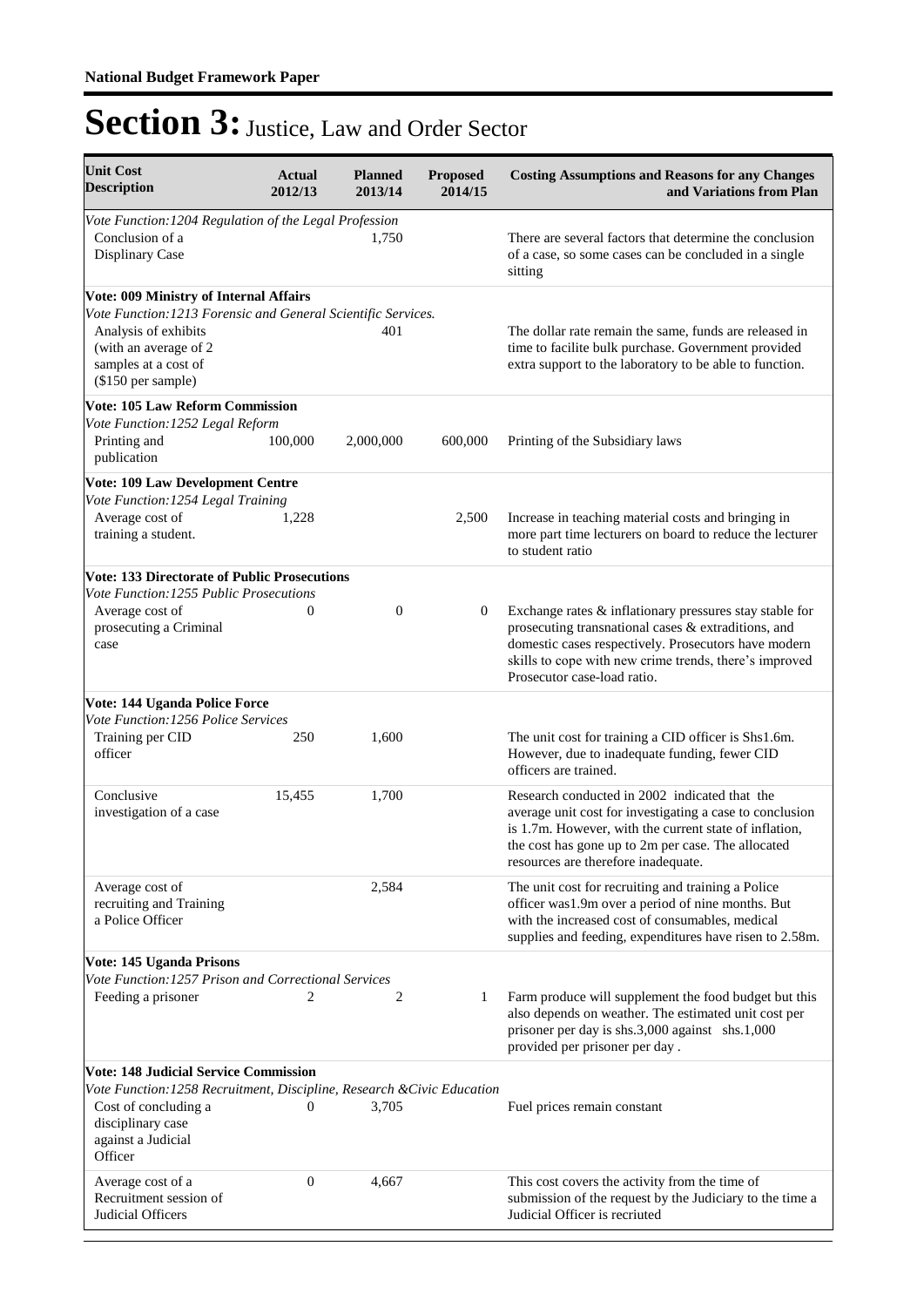### **(v) Sector Investment Plans**

.

#### **Table S2.6: Allocations to Capital Investment over the Medium Term**

|                                           | $(i)$ Allocation (Shs Bn) |              |                         |       | $(ii)$ % Sector Budget |               |                 |           |
|-------------------------------------------|---------------------------|--------------|-------------------------|-------|------------------------|---------------|-----------------|-----------|
| <b>Billion Uganda Shillings</b>           | 2013/14                   |              | 2014/15 2015/16 2016/17 |       | 2013/14                |               | 2014/15 2015/16 | 2016/17   |
| Consumption Expendture (Outputs Provided) | 522.5                     | 625.3        | 711.7                   | 750.6 | 81.9%                  | $79.2\%$      | 83.2%           | 80.4%     |
| Grants and Subsidies (Outputs Funded)     | 22.5                      | 21.2         | 24.4                    | 27.4  | 3.5%                   | 2.7%          | 2.9%            | $2.9\%$   |
| Investment (Capital Purchases)            | 93.2                      | <b>143.0</b> | 119.3                   | 155.8 | $14.6\%$               | $18.1\%$      | 13.9%           | 16.7%     |
| <b>Grand Total</b>                        | 638.2                     | 789.6        | 855.4                   | 933.8 | <b>100.0%</b>          | <b>100.0%</b> | $100.0\%$       | $100.0\%$ |

The major capital expenditures in the medium term include issuance of the national identity cards by the Directorate of Citizenship and Immigration Control, construction of JLOS house, police headquarters and criminal court house. Other major construction projects will include Justice centers, reception centers, DPP offices and courts across the country. The sector will also invest in setting up an integrated automated Information Management System (IJMIS) as well as equipping and furnishing JLOS institutions.

#### **Table S2.7: Major Capital Investments**

| Project                                                              |                                                                                             | 2013/14                                                                                                            |                                                                                         |                                                                                                                             |  |  |
|----------------------------------------------------------------------|---------------------------------------------------------------------------------------------|--------------------------------------------------------------------------------------------------------------------|-----------------------------------------------------------------------------------------|-----------------------------------------------------------------------------------------------------------------------------|--|--|
| <b>Vote Function Output</b><br><b>UShs Thousand</b>                  |                                                                                             | <b>Approved Budget, Planned</b><br><b>Outputs (Quantity and Location)</b>                                          | <b>Actual Expenditure and</b><br><b>Outputs by September</b><br>(Quantity and Location) | <b>Proposed Budget, Planned</b><br><b>Outputs (Quantity and Location)</b>                                                   |  |  |
| Vote:                                                                | 007                                                                                         | <b>Ministry of Justice and Constitutional Affairs</b>                                                              |                                                                                         |                                                                                                                             |  |  |
|                                                                      | <b>Vote Function:</b><br>1205                                                               | <b>Support to the Justice Law and Order Sector</b>                                                                 |                                                                                         |                                                                                                                             |  |  |
|                                                                      | Project 0890 Support to Justice Law and Order Sector                                        |                                                                                                                    |                                                                                         |                                                                                                                             |  |  |
|                                                                      | 120572 Government<br><b>Buildings and</b><br><b>Administrative</b><br><b>Infrastructure</b> | Construction of JLOS House                                                                                         | Fenced the land                                                                         |                                                                                                                             |  |  |
|                                                                      | Total                                                                                       | 7,592,000                                                                                                          | 1,285,872                                                                               | 5,000,000                                                                                                                   |  |  |
|                                                                      | <b>GoU</b> Development                                                                      | 7,592,000                                                                                                          | 1,285,872                                                                               | 5,000,000                                                                                                                   |  |  |
|                                                                      | <b>External Financing</b>                                                                   | $\theta$                                                                                                           | $\theta$                                                                                | $\overline{0}$                                                                                                              |  |  |
| Vote:                                                                | 101<br>Judiciary                                                                            |                                                                                                                    |                                                                                         |                                                                                                                             |  |  |
|                                                                      | <b>Vote Function:</b><br>1251                                                               | <b>Judicial services</b>                                                                                           |                                                                                         |                                                                                                                             |  |  |
|                                                                      | Project 0352 Assistance to Judiciary System                                                 |                                                                                                                    |                                                                                         |                                                                                                                             |  |  |
|                                                                      | 125175 Purchase of Motor<br><b>Vehicles and Other</b><br><b>Transport Equipment</b>         | 28 vehicles for the new Judges<br>procured                                                                         | The procurement of vehicles for<br>new Judges was done. Payments<br>are on going        | 28 vehicles for the Chief<br>Magistrated in hard to reach<br>areas procured                                                 |  |  |
|                                                                      | <b>Total</b>                                                                                | 7,423,800                                                                                                          | 1,964,281                                                                               | 6,000,000                                                                                                                   |  |  |
|                                                                      | <b>GoU</b> Development                                                                      | 7,423,800                                                                                                          | 1,964,281                                                                               | 6,000,000                                                                                                                   |  |  |
|                                                                      | <b>External Financing</b>                                                                   | $\boldsymbol{\theta}$                                                                                              | $\theta$                                                                                | $\overline{0}$                                                                                                              |  |  |
| 125177 Purchase of<br><b>Specialised</b><br>Machinery &<br>Equipment |                                                                                             | 4 photocopiers for Chief<br>Magistrates and 4 for selected<br>Magistrates Grade I independent<br>stations procured | The procurement process is<br>ongoing                                                   | 15 Sets fo Court Recording and<br><b>Transcription Equipment for</b><br><b>15Selected Chief Magistrate</b><br><b>Courts</b> |  |  |
|                                                                      | <b>Total</b>                                                                                | 1,209,946                                                                                                          | $\theta$                                                                                | 1,210,000                                                                                                                   |  |  |
|                                                                      | <b>GoU</b> Development                                                                      | 1,209,946                                                                                                          | $\theta$                                                                                | 1,210,000                                                                                                                   |  |  |
|                                                                      | <b>External Financing</b>                                                                   | $\boldsymbol{\theta}$                                                                                              | $\theta$                                                                                | $\Omega$                                                                                                                    |  |  |
|                                                                      | 125180 Construction and<br><b>Rehabilitation of</b><br><b>Judicial Courts</b>               | Construcution of Lugazi and<br>and Mayuge CM Courts<br>commenced                                                   | Rehabilitations in various courts<br>done:                                              | <b>Construcution of Lugazi and</b><br>and Mayuge CM Courts<br>continued                                                     |  |  |
|                                                                      |                                                                                             | Various rehabilitaions done                                                                                        | Procurement process for<br>contractor started on                                        | Various rehabilitaions done                                                                                                 |  |  |
|                                                                      | <b>Total</b>                                                                                | 895,757                                                                                                            | 243.796                                                                                 | 896,000                                                                                                                     |  |  |
|                                                                      | <b>GoU</b> Development                                                                      | 895,757                                                                                                            | 243,796                                                                                 | 896,000                                                                                                                     |  |  |
|                                                                      | <b>External Financing</b>                                                                   | 0                                                                                                                  | $\theta$                                                                                | $\overline{\theta}$                                                                                                         |  |  |
| Vote:                                                                | 109                                                                                         | <b>Law Development Centre</b>                                                                                      |                                                                                         |                                                                                                                             |  |  |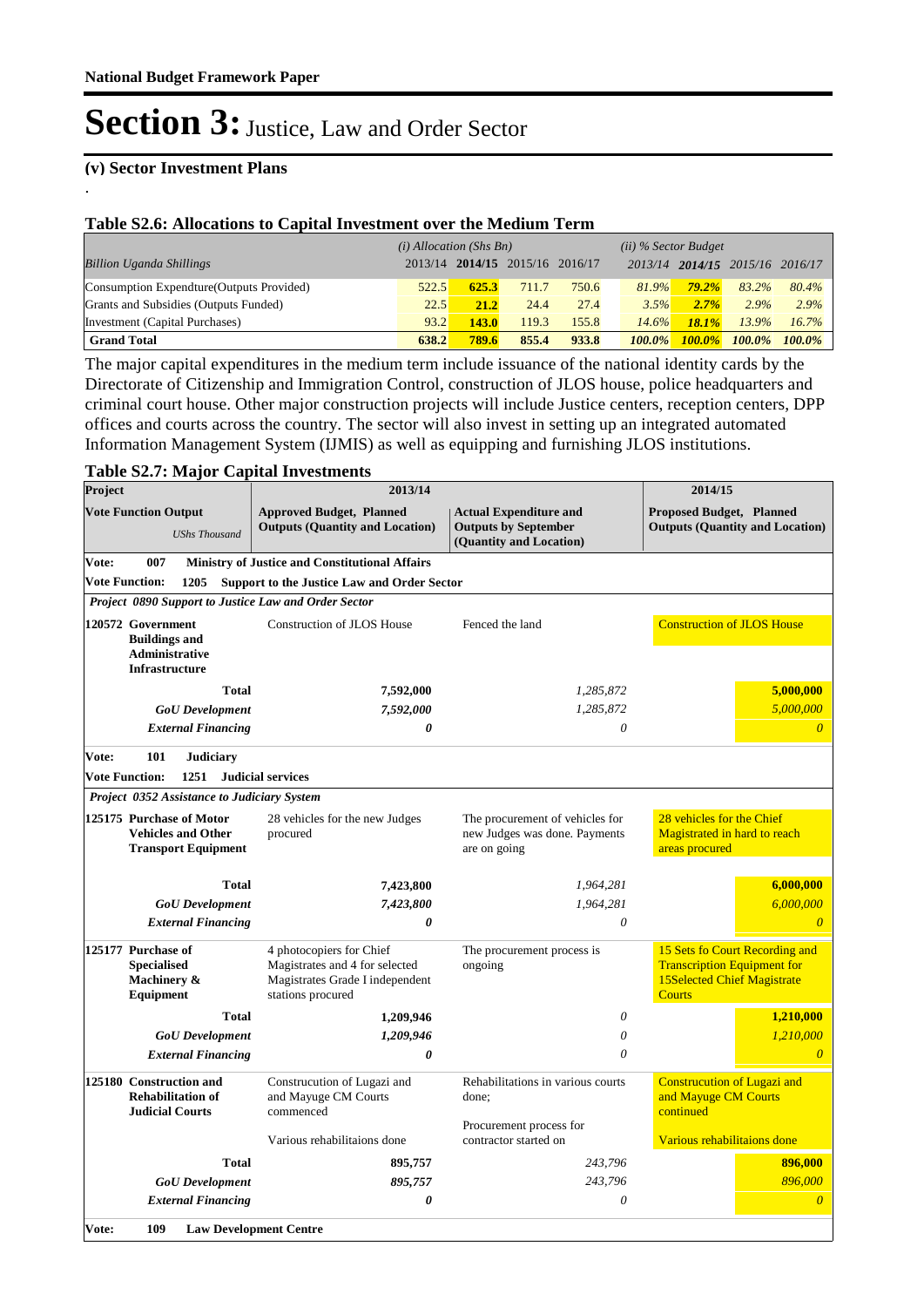| Project |                                                                                      | 2013/14                                                                                                                                                                                                                                                                                          |                                                                                                                                         | 2014/15                                                                                                                                                                                                                                                                                                                                                                                                                                                                                                                                                     |
|---------|--------------------------------------------------------------------------------------|--------------------------------------------------------------------------------------------------------------------------------------------------------------------------------------------------------------------------------------------------------------------------------------------------|-----------------------------------------------------------------------------------------------------------------------------------------|-------------------------------------------------------------------------------------------------------------------------------------------------------------------------------------------------------------------------------------------------------------------------------------------------------------------------------------------------------------------------------------------------------------------------------------------------------------------------------------------------------------------------------------------------------------|
|         | <b>Vote Function Output</b><br><b>UShs Thousand</b>                                  | <b>Approved Budget, Planned</b><br><b>Outputs (Quantity and Location)</b>                                                                                                                                                                                                                        | <b>Actual Expenditure and</b><br><b>Outputs by September</b><br>(Quantity and Location)                                                 | <b>Proposed Budget, Planned</b><br><b>Outputs (Quantity and Location)</b>                                                                                                                                                                                                                                                                                                                                                                                                                                                                                   |
|         | <b>Vote Function:</b><br>1254                                                        | <b>Legal Training</b>                                                                                                                                                                                                                                                                            |                                                                                                                                         |                                                                                                                                                                                                                                                                                                                                                                                                                                                                                                                                                             |
|         | Project 0010 Support to Law Development Centre                                       |                                                                                                                                                                                                                                                                                                  |                                                                                                                                         |                                                                                                                                                                                                                                                                                                                                                                                                                                                                                                                                                             |
|         | 125472 Government<br><b>Buildings and</b><br>Administrative<br><b>Infrastructure</b> | Completing the construction of<br>one Law Development Centre<br>auditorium                                                                                                                                                                                                                       | Completing the construction of<br>one Law development Centre<br>auditorium                                                              | Complete construction of the<br><b>LDC</b> auditorium                                                                                                                                                                                                                                                                                                                                                                                                                                                                                                       |
|         | <b>Total</b>                                                                         | 873,304                                                                                                                                                                                                                                                                                          | 675,690                                                                                                                                 | 1,673,304                                                                                                                                                                                                                                                                                                                                                                                                                                                                                                                                                   |
|         | <b>GoU</b> Development                                                               | 873,304                                                                                                                                                                                                                                                                                          | 201,690                                                                                                                                 | 873,304                                                                                                                                                                                                                                                                                                                                                                                                                                                                                                                                                     |
|         | <b>External Financing</b>                                                            | 0                                                                                                                                                                                                                                                                                                | 0                                                                                                                                       | $\theta$                                                                                                                                                                                                                                                                                                                                                                                                                                                                                                                                                    |
|         | <b>NTR</b>                                                                           | 0                                                                                                                                                                                                                                                                                                | 474,000                                                                                                                                 | 800,000                                                                                                                                                                                                                                                                                                                                                                                                                                                                                                                                                     |
| Vote:   | 120<br><b>Vote Function:</b><br>1211                                                 | National Citizenship and Immigration Control<br><b>Citizenship and Immigration Services</b>                                                                                                                                                                                                      |                                                                                                                                         |                                                                                                                                                                                                                                                                                                                                                                                                                                                                                                                                                             |
|         |                                                                                      | Project 1167 National Security Information Systems Project                                                                                                                                                                                                                                       |                                                                                                                                         |                                                                                                                                                                                                                                                                                                                                                                                                                                                                                                                                                             |
|         | 121177 Purchase of<br><b>Specialised</b><br>Machinery &<br>Equipment                 | -500 generators acquired                                                                                                                                                                                                                                                                         | Generators are being procured<br>under the extra equipment for<br>the project and will be delivered<br>in time for the mass enrollment. | Extra equipment for the ID<br>project procured.                                                                                                                                                                                                                                                                                                                                                                                                                                                                                                             |
|         | <b>Total</b>                                                                         | 24,000,000                                                                                                                                                                                                                                                                                       | 0                                                                                                                                       | 44,761,014                                                                                                                                                                                                                                                                                                                                                                                                                                                                                                                                                  |
|         | <b>GoU</b> Development                                                               | 24,000,000                                                                                                                                                                                                                                                                                       | 0                                                                                                                                       | 44,761,014                                                                                                                                                                                                                                                                                                                                                                                                                                                                                                                                                  |
|         | <b>External Financing</b>                                                            | 0                                                                                                                                                                                                                                                                                                | 0                                                                                                                                       | $\theta$                                                                                                                                                                                                                                                                                                                                                                                                                                                                                                                                                    |
| Vote:   | 133                                                                                  | <b>Directorate of Public Prosecutions</b>                                                                                                                                                                                                                                                        |                                                                                                                                         |                                                                                                                                                                                                                                                                                                                                                                                                                                                                                                                                                             |
|         | <b>Vote Function:</b><br>1255                                                        | <b>Public Prosecutions</b>                                                                                                                                                                                                                                                                       |                                                                                                                                         |                                                                                                                                                                                                                                                                                                                                                                                                                                                                                                                                                             |
|         | Project 0364 Assistance to Prosecution                                               |                                                                                                                                                                                                                                                                                                  |                                                                                                                                         |                                                                                                                                                                                                                                                                                                                                                                                                                                                                                                                                                             |
|         | 125576 Purchase of Office<br>and ICT Equipment,<br>including Software                | 2 blade file servers and<br>application software procured &<br>installed at Headquarters.<br>20 Computer workstations,<br>Scanners, 5 laptops, 5<br>Photocopiers and 5 sets for<br>Intercom.                                                                                                     | Nil                                                                                                                                     | <b>Unified Communication and</b><br><b>Collaboration Linkages within</b><br>the Directorate established by<br>procuring; LAN for 20<br><b>Directorate owned Offices</b><br>software security Mangers for<br><b>Networks and data Centre,</b><br>Power backup for headquarters,<br>lightening arrester in all 20 DPP<br>owned building to safeguard<br>ICT equipment and staff from<br>lightening, service level<br>Agreement with two ISP that<br>would provide backbone for<br>unified communication (VoIP,<br>Website. Internet and Intranet<br>Services) |
|         | <b>Total</b>                                                                         | 1,420,351                                                                                                                                                                                                                                                                                        | 6,610                                                                                                                                   | 975,351                                                                                                                                                                                                                                                                                                                                                                                                                                                                                                                                                     |
|         | <b>GoU</b> Development<br><b>External Financing</b>                                  | 1,420,351<br>$\boldsymbol{\theta}$                                                                                                                                                                                                                                                               | 6,610<br>0                                                                                                                              | 975,351<br>$\theta$                                                                                                                                                                                                                                                                                                                                                                                                                                                                                                                                         |
| Vote:   | 144<br><b>Uganda Police Force</b>                                                    |                                                                                                                                                                                                                                                                                                  |                                                                                                                                         |                                                                                                                                                                                                                                                                                                                                                                                                                                                                                                                                                             |
|         | <b>Vote Function:</b><br>1256                                                        | <b>Police Services</b>                                                                                                                                                                                                                                                                           |                                                                                                                                         |                                                                                                                                                                                                                                                                                                                                                                                                                                                                                                                                                             |
|         | Project 0385 Assistance to Uganda Police                                             |                                                                                                                                                                                                                                                                                                  |                                                                                                                                         |                                                                                                                                                                                                                                                                                                                                                                                                                                                                                                                                                             |
|         | 125671 Acquisition of Land<br>by Government                                          | -Land procured, surveyed and<br>titled in various locations<br>{Bujagali(30.63 acres) with<br>developed infrastructure,<br>Panyimur-Nebbi (2.614 acres),<br>Buwenju(3 acres),<br>Yumbe(1,280 acres), Hoima(50<br>acres), Namanve(6 acres),<br>Kanungu(80 acres),<br>Namayingo(2 acres), Ngarama- | -Procured land at Panyimur<br>Police Station -Nebbi district.                                                                           | -Land procured, surveyed, titled<br>and deed plans processed in<br>various locations.<br>-Land use design and planning<br>-Cadastral Surveys and opening<br>of land boundaries, Verification<br>and titling.                                                                                                                                                                                                                                                                                                                                                |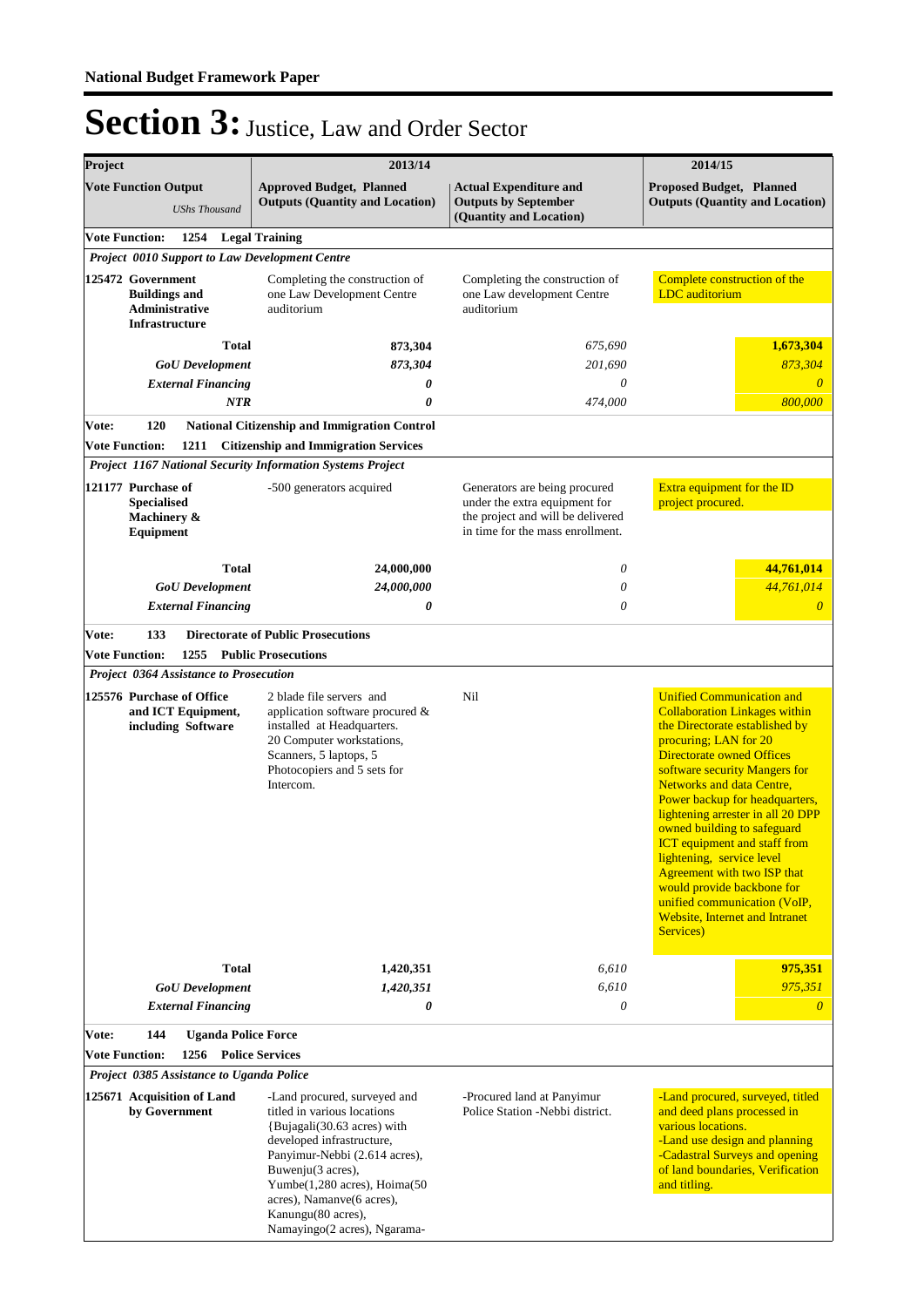| Project<br><b>Vote Function Output</b><br><b>UShs Thousand</b>                                                                                                                                                                                                                                                |                           | 2013/14                                                                                                                                                                                                                                                                                                                                                                                                                                                                                                                                                                                                   | 2014/15                                                                                                                                                                                                                                                                                                                                                                                              |                                                                                                                                                                                                                                                                                                                                     |  |
|---------------------------------------------------------------------------------------------------------------------------------------------------------------------------------------------------------------------------------------------------------------------------------------------------------------|---------------------------|-----------------------------------------------------------------------------------------------------------------------------------------------------------------------------------------------------------------------------------------------------------------------------------------------------------------------------------------------------------------------------------------------------------------------------------------------------------------------------------------------------------------------------------------------------------------------------------------------------------|------------------------------------------------------------------------------------------------------------------------------------------------------------------------------------------------------------------------------------------------------------------------------------------------------------------------------------------------------------------------------------------------------|-------------------------------------------------------------------------------------------------------------------------------------------------------------------------------------------------------------------------------------------------------------------------------------------------------------------------------------|--|
|                                                                                                                                                                                                                                                                                                               |                           | <b>Approved Budget, Planned</b><br><b>Outputs (Quantity and Location)</b>                                                                                                                                                                                                                                                                                                                                                                                                                                                                                                                                 | <b>Actual Expenditure and</b><br><b>Outputs by September</b><br>(Quantity and Location)                                                                                                                                                                                                                                                                                                              | <b>Proposed Budget, Planned</b><br><b>Outputs (Quantity and Location)</b>                                                                                                                                                                                                                                                           |  |
| <b>Vote Function:</b>                                                                                                                                                                                                                                                                                         | 1256                      | <b>Police Services</b>                                                                                                                                                                                                                                                                                                                                                                                                                                                                                                                                                                                    |                                                                                                                                                                                                                                                                                                                                                                                                      |                                                                                                                                                                                                                                                                                                                                     |  |
|                                                                                                                                                                                                                                                                                                               |                           | Isingiro(1 acre), Kiruhura(3<br>acres), Napak(3 acres), Kyebe-<br>Rakai(10 acres), Kasali-<br>Rakai(10 acres), Bujuko-<br>Wakiso(0.5 acres), Watuba-<br>Kasangati(0.5 acres), Buyende(2<br>acres), Iri-iri (2 acres),<br>Nsumbwe-Buloba(0.5 acres),<br>Maya-Nsangi(0.5 acres),<br>Busembatya-Iganga(2 acres),<br>Bugiri(2 acres), Lyantonde(0.5<br>acres), Kolir-Bukedea(1.5<br>acres), Alebtong(3 acres),<br>Buvuma(2 acres), Bukwo(3<br>acres), Kabarole(3.5 acres),<br>Bundibujo(2.6 acres),<br>Buginyanya-Bulambuli(1.5<br>acres), Kamuge-Pallisa(1.7<br>acres) and Bulaago-Bulambuli(2<br>$acres)$ . |                                                                                                                                                                                                                                                                                                                                                                                                      |                                                                                                                                                                                                                                                                                                                                     |  |
|                                                                                                                                                                                                                                                                                                               | <b>Total</b>              | 120,000                                                                                                                                                                                                                                                                                                                                                                                                                                                                                                                                                                                                   | $\theta$                                                                                                                                                                                                                                                                                                                                                                                             | 2,120,000                                                                                                                                                                                                                                                                                                                           |  |
|                                                                                                                                                                                                                                                                                                               | <b>GoU</b> Development    | 120,000                                                                                                                                                                                                                                                                                                                                                                                                                                                                                                                                                                                                   | $\theta$                                                                                                                                                                                                                                                                                                                                                                                             | 2,120,000                                                                                                                                                                                                                                                                                                                           |  |
|                                                                                                                                                                                                                                                                                                               | <b>External Financing</b> | 0                                                                                                                                                                                                                                                                                                                                                                                                                                                                                                                                                                                                         | $\theta$                                                                                                                                                                                                                                                                                                                                                                                             | $\boldsymbol{\theta}$                                                                                                                                                                                                                                                                                                               |  |
| 125672 Government<br><b>Buildings and</b><br><b>Administrative</b><br><b>Infrastructure</b>                                                                                                                                                                                                                   |                           | -Construction of super structure<br>of Nateete Police Station.<br>-Construction of staff<br>accommodation at PTS Kabalye.<br>-Completion of Construction of<br>Police headquarters(CID wing)-<br>walling, paving, fittings etc.<br>-Construction of low cost<br>housing at Mbale barracks,<br>redevelopment of police medical<br>centre at Kololo. Construction<br>of a police mariner.                                                                                                                                                                                                                   | Mobilised materials for<br>construction of low cost housing<br>in Mbale.<br>-Progressing to Completion of<br>construction at Police<br>headquarters-Naguru (CIID<br>Wing).<br>-Carried out maintenance works<br>on several facilities including<br>Bussunju Barracks, Ntinda<br>Toilets, Counter Terrorism<br>Headquarters, Logistics<br>Headquarters, Fire Brigade<br>toilets, Apac Station and FFU | -Kabale Police Station &<br>Region, Kiruhuura, Kafu,<br><b>Iganga Police Stations</b><br>constructed.<br>-L&E Headquarters at Namanve<br>constructed.<br>-Phased construction of police<br>secondary school (police) at<br>Kabalye.<br>- Bujagali structures procured,<br>100 latrines constructed and low<br>cost housing in Lira. |  |
|                                                                                                                                                                                                                                                                                                               |                           |                                                                                                                                                                                                                                                                                                                                                                                                                                                                                                                                                                                                           | Armoury.                                                                                                                                                                                                                                                                                                                                                                                             |                                                                                                                                                                                                                                                                                                                                     |  |
|                                                                                                                                                                                                                                                                                                               | <b>Total</b>              | 7,700,069                                                                                                                                                                                                                                                                                                                                                                                                                                                                                                                                                                                                 | 1,529,845                                                                                                                                                                                                                                                                                                                                                                                            | 9,700,069                                                                                                                                                                                                                                                                                                                           |  |
|                                                                                                                                                                                                                                                                                                               | <b>GoU</b> Development    | 7,700,069                                                                                                                                                                                                                                                                                                                                                                                                                                                                                                                                                                                                 | 1,529,845                                                                                                                                                                                                                                                                                                                                                                                            | 9,700,069                                                                                                                                                                                                                                                                                                                           |  |
|                                                                                                                                                                                                                                                                                                               | <b>External Financing</b> | 0                                                                                                                                                                                                                                                                                                                                                                                                                                                                                                                                                                                                         | $\theta$                                                                                                                                                                                                                                                                                                                                                                                             | $\overline{0}$                                                                                                                                                                                                                                                                                                                      |  |
| 125675 Purchase of Motor<br><b>Vehicles and Other</b><br><b>Transport Equipment</b>                                                                                                                                                                                                                           |                           | -Contractual obligations on<br>vehicles honoured.<br>-Procurement of 3 twin engine<br>helicopters initiated.                                                                                                                                                                                                                                                                                                                                                                                                                                                                                              | -Assessment visits made for the<br>procurement of Helicopters.                                                                                                                                                                                                                                                                                                                                       | -Transport equipment and<br>spares procured.<br>-Aerial capacity of the police<br>enhanced for emergencies and<br>swift operational mobility                                                                                                                                                                                        |  |
|                                                                                                                                                                                                                                                                                                               | <b>Total</b>              | 22,420,470                                                                                                                                                                                                                                                                                                                                                                                                                                                                                                                                                                                                | 10,342,098                                                                                                                                                                                                                                                                                                                                                                                           | 35,215,062                                                                                                                                                                                                                                                                                                                          |  |
|                                                                                                                                                                                                                                                                                                               | <b>GoU</b> Development    | 22,420,470                                                                                                                                                                                                                                                                                                                                                                                                                                                                                                                                                                                                | 10,342,098                                                                                                                                                                                                                                                                                                                                                                                           | 35,215,062                                                                                                                                                                                                                                                                                                                          |  |
|                                                                                                                                                                                                                                                                                                               | <b>External Financing</b> | 0                                                                                                                                                                                                                                                                                                                                                                                                                                                                                                                                                                                                         | 0                                                                                                                                                                                                                                                                                                                                                                                                    | $\theta$                                                                                                                                                                                                                                                                                                                            |  |
| 125677 Purchase of<br>-Contractual obligation on<br>Public order management<br><b>Specialised</b><br>farm production.<br>Machinery &<br>equipment.<br>-Provision of assorted<br>Equipment<br>-Repaired a Grader.<br>equipment for traffic operations,<br>investigations, communication<br>and farm equipment. |                           | -Initiated procurement of two<br>(2) tractors for the agricultural                                                                                                                                                                                                                                                                                                                                                                                                                                                                                                                                        | -Public order management<br>equipment procured.<br>-Provision of assorted<br>equipment for traffic operations,<br>investigations, communication<br>and farm equipment.                                                                                                                                                                                                                               |                                                                                                                                                                                                                                                                                                                                     |  |
|                                                                                                                                                                                                                                                                                                               |                           |                                                                                                                                                                                                                                                                                                                                                                                                                                                                                                                                                                                                           |                                                                                                                                                                                                                                                                                                                                                                                                      |                                                                                                                                                                                                                                                                                                                                     |  |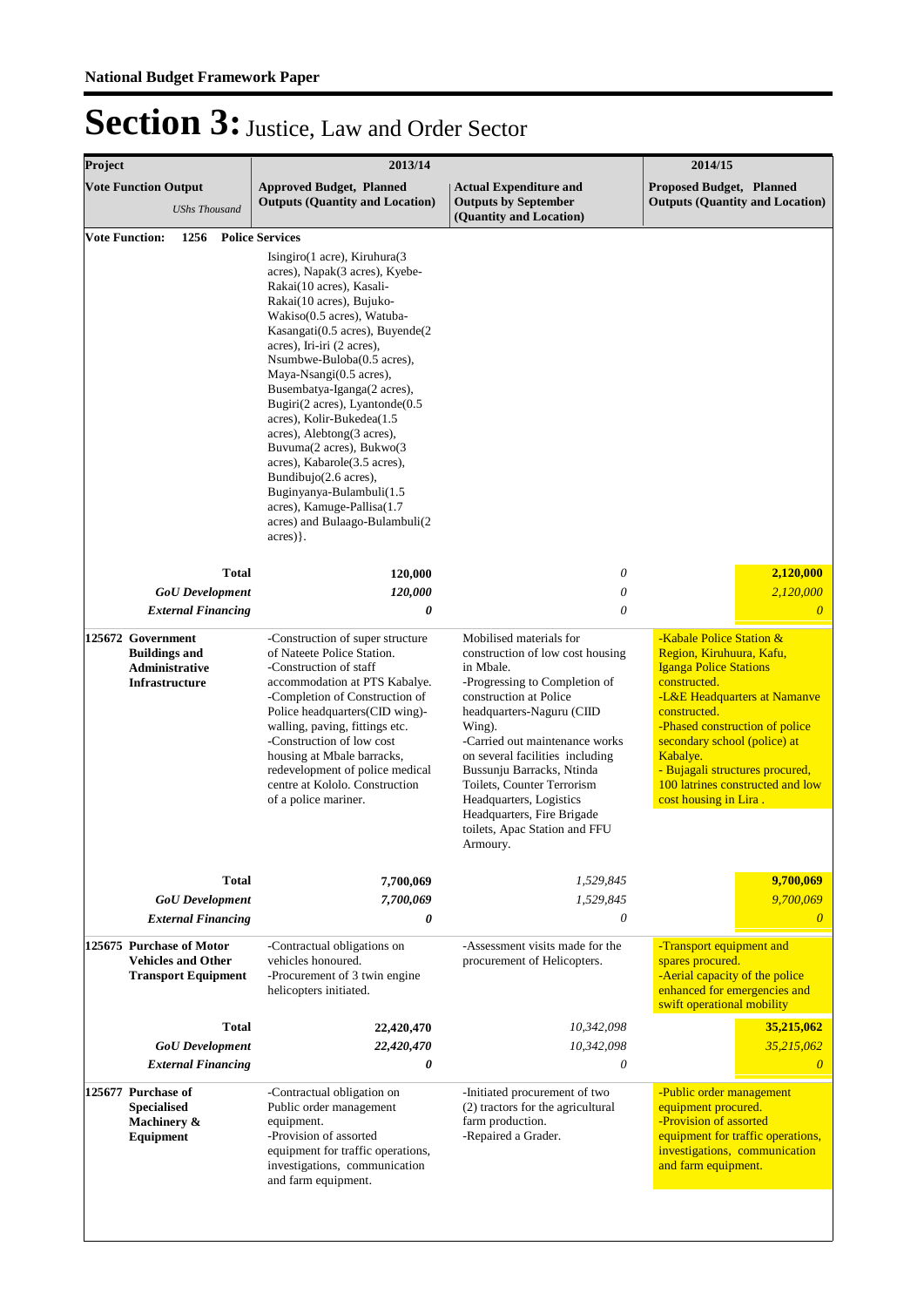| Project                                                                             |                                                                                                      | 2013/14                                                                                                                                                                                                                                                                                                                                                                                                                                                                                                                                                                                                                                                   |                                                                                                                                                                                                                                                                                                                                                                                                                                                                                                                                                                                                                                                                                                                                                                                                                                                                                                                                                                                                                       | 2014/15                                                                                                                                                                                                                                                          |  |
|-------------------------------------------------------------------------------------|------------------------------------------------------------------------------------------------------|-----------------------------------------------------------------------------------------------------------------------------------------------------------------------------------------------------------------------------------------------------------------------------------------------------------------------------------------------------------------------------------------------------------------------------------------------------------------------------------------------------------------------------------------------------------------------------------------------------------------------------------------------------------|-----------------------------------------------------------------------------------------------------------------------------------------------------------------------------------------------------------------------------------------------------------------------------------------------------------------------------------------------------------------------------------------------------------------------------------------------------------------------------------------------------------------------------------------------------------------------------------------------------------------------------------------------------------------------------------------------------------------------------------------------------------------------------------------------------------------------------------------------------------------------------------------------------------------------------------------------------------------------------------------------------------------------|------------------------------------------------------------------------------------------------------------------------------------------------------------------------------------------------------------------------------------------------------------------|--|
|                                                                                     | <b>Vote Function Output</b><br><b>UShs Thousand</b>                                                  | <b>Approved Budget, Planned</b><br><b>Outputs (Quantity and Location)</b>                                                                                                                                                                                                                                                                                                                                                                                                                                                                                                                                                                                 | <b>Actual Expenditure and</b><br><b>Outputs by September</b><br>(Quantity and Location)                                                                                                                                                                                                                                                                                                                                                                                                                                                                                                                                                                                                                                                                                                                                                                                                                                                                                                                               | <b>Proposed Budget, Planned</b><br><b>Outputs (Quantity and Location)</b>                                                                                                                                                                                        |  |
|                                                                                     | <b>Vote Function:</b><br>1256<br><b>Total</b><br><b>GoU</b> Development<br><b>External Financing</b> | <b>Police Services</b><br>27,323,590<br>27,323,590<br>0                                                                                                                                                                                                                                                                                                                                                                                                                                                                                                                                                                                                   | 13,138,323<br>13,138,323<br>$\theta$                                                                                                                                                                                                                                                                                                                                                                                                                                                                                                                                                                                                                                                                                                                                                                                                                                                                                                                                                                                  | 20,528,998<br>20,528,998<br>$\overline{\theta}$                                                                                                                                                                                                                  |  |
|                                                                                     | Project 1107 Police Enhancement PRDP                                                                 |                                                                                                                                                                                                                                                                                                                                                                                                                                                                                                                                                                                                                                                           |                                                                                                                                                                                                                                                                                                                                                                                                                                                                                                                                                                                                                                                                                                                                                                                                                                                                                                                                                                                                                       |                                                                                                                                                                                                                                                                  |  |
| 125675 Purchase of Motor<br><b>Vehicles and Other</b><br><b>Transport Equipment</b> |                                                                                                      | -12 double cabin pickups<br>procured for district CIIDs of<br>Nebbi, Soroti, Kumi, Mbale,<br>Busia, Arua, Sironko, Lira,<br>Gulu, Kitgum, Adjumani and<br>Oyam. Also procure motor<br>vehicle tyres                                                                                                                                                                                                                                                                                                                                                                                                                                                       | -Initiated the procurement<br>process for double cabin<br>vehicles for Nebbi, Soroti,<br>Kumi, Mbale, Busia, Arua,<br>Sironko, Lira, Gulu, Kitgum,<br>Adjumani and Oyam districts                                                                                                                                                                                                                                                                                                                                                                                                                                                                                                                                                                                                                                                                                                                                                                                                                                     | -7 Double cabin pickups,<br>vehicle tyres and spares procured                                                                                                                                                                                                    |  |
|                                                                                     | <b>Total</b>                                                                                         | 1,316,669                                                                                                                                                                                                                                                                                                                                                                                                                                                                                                                                                                                                                                                 | 174,767                                                                                                                                                                                                                                                                                                                                                                                                                                                                                                                                                                                                                                                                                                                                                                                                                                                                                                                                                                                                               | 1,224,261                                                                                                                                                                                                                                                        |  |
|                                                                                     | <b>GoU</b> Development<br><b>External Financing</b>                                                  | 1,316,669<br>0                                                                                                                                                                                                                                                                                                                                                                                                                                                                                                                                                                                                                                            | 174,767<br>$\theta$                                                                                                                                                                                                                                                                                                                                                                                                                                                                                                                                                                                                                                                                                                                                                                                                                                                                                                                                                                                                   | 1,224,261<br>$\theta$                                                                                                                                                                                                                                            |  |
|                                                                                     | 125672 Government<br><b>Buildings and</b><br><b>Administrative</b><br><b>Infrastructure</b>          | -A police station constructed at<br>Manafwa and Buliisa<br>-Improved Police accomodation<br>in Buliisa, Masindi, Tororo,<br>Bududa and Bukwo using<br>hydrafoam technology.                                                                                                                                                                                                                                                                                                                                                                                                                                                                               | -Materials Mobilisation for<br>construction of Buliisa,<br>Manafwa, Amuria and Bududa<br>police stations being undertaken.<br>-Conducted monitoring and<br>evaluation of PRDP projects.                                                                                                                                                                                                                                                                                                                                                                                                                                                                                                                                                                                                                                                                                                                                                                                                                               | <b>Construction of Lumino,</b><br>Kamdini, Buliisa and Zombo<br><b>Police Stations, Low cost</b><br>housing in Lira barracks and a<br>dormitory in Olililm PTS                                                                                                   |  |
|                                                                                     | <b>Total</b>                                                                                         | 2,370,000                                                                                                                                                                                                                                                                                                                                                                                                                                                                                                                                                                                                                                                 | 18,640                                                                                                                                                                                                                                                                                                                                                                                                                                                                                                                                                                                                                                                                                                                                                                                                                                                                                                                                                                                                                | 2,277,592                                                                                                                                                                                                                                                        |  |
|                                                                                     | <b>GoU</b> Development                                                                               | 2,370,000                                                                                                                                                                                                                                                                                                                                                                                                                                                                                                                                                                                                                                                 | 18,640                                                                                                                                                                                                                                                                                                                                                                                                                                                                                                                                                                                                                                                                                                                                                                                                                                                                                                                                                                                                                | 2,277,592                                                                                                                                                                                                                                                        |  |
|                                                                                     | <b>External Financing</b>                                                                            | 0                                                                                                                                                                                                                                                                                                                                                                                                                                                                                                                                                                                                                                                         | $\theta$                                                                                                                                                                                                                                                                                                                                                                                                                                                                                                                                                                                                                                                                                                                                                                                                                                                                                                                                                                                                              | $\overline{\theta}$                                                                                                                                                                                                                                              |  |
|                                                                                     | <b>Vote Function:</b><br>1257<br>Project 0386 Assistance to the UPS<br>125780 Construction and       | <b>Prison and Correctional Services</b><br>Expansion of Mbarara prison                                                                                                                                                                                                                                                                                                                                                                                                                                                                                                                                                                                    | Procurement of contractors for a                                                                                                                                                                                                                                                                                                                                                                                                                                                                                                                                                                                                                                                                                                                                                                                                                                                                                                                                                                                      | Emergency establishment of                                                                                                                                                                                                                                       |  |
| <b>Rehabilitation of</b><br><b>Prisons</b>                                          |                                                                                                      | completed (2 new prisoners'<br>wards constructed); a twin ward<br>and 4 blocks of staff houses<br>constructed at Ruimi prison; 2<br>blocks each of 10 housing units<br>constructed at Kapchorwa<br>prison; a perimeter wall<br>constructed at Upper prison;<br>Emergency prisons established<br>at Amuru, Kalidima, Buhweju,<br>Mitooma and Yumbe; 4 blocks<br>of staff housing units housing 8<br>families constructed at<br>Muinaina prison in Mubende<br>district; 4 blocks of staff<br>housing units housing 8 families<br>constructed at Kiyunga prison in<br>Iganga district; water and<br>sanitation system (sewerage<br>line) at Luzira completed | twin ward at Ruimi.14 blocks of<br>staff houses at Muinanina,<br>Kiyunga, Ruimi and<br>Kapchworwa ongoing,<br>procurement for 80 Uniports for<br>10 prisons<br>(Amuru, Kabong, Isingiro, Kalidi<br>ma, Patiko, Ngenge, Buhweju, Mit<br>ooma, Yumbe and Luzira) at<br>bidding stage; Maintenance<br>works(sanitation and water<br>supply) done at Upper, Arua,<br>Jinja, Oyam, SSaza, Mbale<br>Prison, Mbale barracks,<br>Kigo(women), Nakasongola,<br>Prisons HQ, Kisoro; Renovation<br>/expansion of Mbarara Prison<br>on going (staff houses at roofing<br>stage, works on administration<br>block, at foundation level and<br>chain link fence on going in<br>final stages; New staff houses at<br>Mbarara (4 blocks) and<br>Nakasongola (3 blocks) at<br>roofing stage; Works on New<br>Nebbi Prison, water and<br>sanitation system at Tororo<br>Prison, Max. Security Prison at<br>Kitalya Prison, Classrooms/<br>educational infrastructure at<br>Gulu Prison, Strengthening<br>Security at Kitalya Old Prison | prisons to align to courts; 5<br>wards to increase prisoners'<br>accommodation in Isimba<br>Prison rennovated; Feasibility<br>studies for various capital works<br>conducted; Various construction<br>and architectual designs for the<br>medium term developed; |  |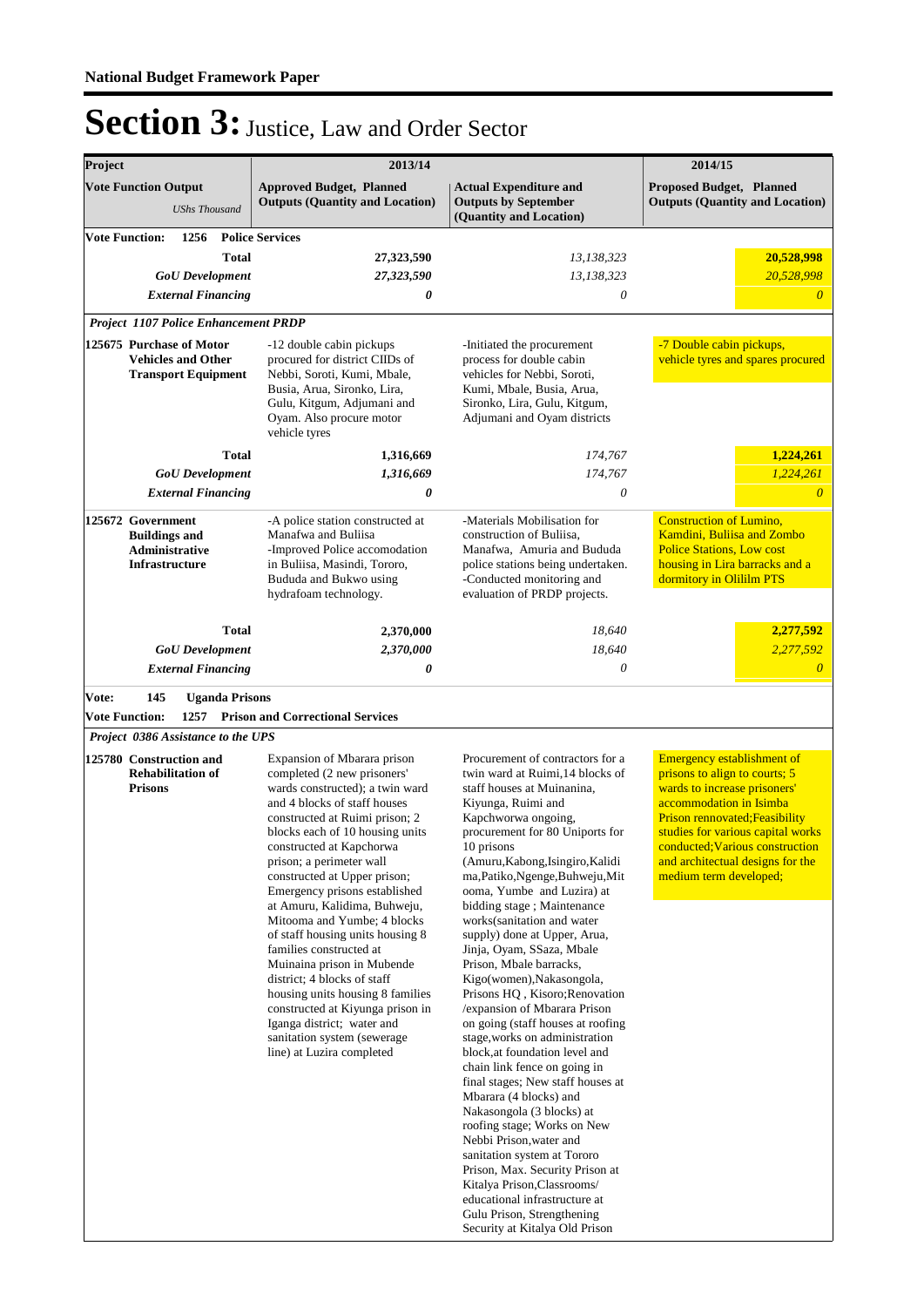| Project                                                                                                                                                                                                   |                                                     | 2013/14                                                                                                                                                                                  |                                                                                                                                                                                                                                                                                                    | 2014/15                                                                                                                                                                       |                                                                                                        |
|-----------------------------------------------------------------------------------------------------------------------------------------------------------------------------------------------------------|-----------------------------------------------------|------------------------------------------------------------------------------------------------------------------------------------------------------------------------------------------|----------------------------------------------------------------------------------------------------------------------------------------------------------------------------------------------------------------------------------------------------------------------------------------------------|-------------------------------------------------------------------------------------------------------------------------------------------------------------------------------|--------------------------------------------------------------------------------------------------------|
|                                                                                                                                                                                                           | <b>Vote Function Output</b><br><b>UShs Thousand</b> | <b>Approved Budget, Planned</b><br><b>Actual Expenditure and</b><br><b>Outputs (Quantity and Location)</b><br><b>Outputs by September</b><br>(Quantity and Location)                     |                                                                                                                                                                                                                                                                                                    | <b>Proposed Budget, Planned</b><br><b>Outputs (Quantity and Location)</b>                                                                                                     |                                                                                                        |
|                                                                                                                                                                                                           | <b>Vote Function:</b><br>1257                       | <b>Prison and Correctional Services</b>                                                                                                                                                  |                                                                                                                                                                                                                                                                                                    |                                                                                                                                                                               |                                                                                                        |
|                                                                                                                                                                                                           |                                                     |                                                                                                                                                                                          | on going; Construction of water<br>borne toilets in 20 Prison<br>stations (Kole, Bwera,<br>Nyabirongo, Kaliro, Bugiri,<br>Nyabuhikye, Rukungiri,<br>Lwengo, Mugoye, Kasanda,<br>Kagadi, Lugazi, Kigumba,<br>Ntwetwe, Kiboga, Butaleja,<br>Kamuge, Dokolo, Katakwi and<br>Bukedea) in final stages. |                                                                                                                                                                               |                                                                                                        |
|                                                                                                                                                                                                           | Total                                               | 4,480,036                                                                                                                                                                                | 35,841                                                                                                                                                                                                                                                                                             |                                                                                                                                                                               | 1,283,200                                                                                              |
|                                                                                                                                                                                                           | <b>GoU</b> Development                              | 4,480,036                                                                                                                                                                                | 35,841                                                                                                                                                                                                                                                                                             |                                                                                                                                                                               | 1,283,200                                                                                              |
|                                                                                                                                                                                                           | <b>External Financing</b>                           | 0                                                                                                                                                                                        | $\theta$                                                                                                                                                                                                                                                                                           |                                                                                                                                                                               | $\overline{0}$                                                                                         |
| 125775 Purchase of Motor<br><b>Vehicles and Other</b><br><b>Transport Equipment</b>                                                                                                                       |                                                     | 3 Vehicles procured for<br>production of prisoners to court<br>and transportation of prisoners'<br>rations; a daily average of 1,153<br>prisoners produced to 213<br>courts country wide | Procurement process for 3<br>vehicles: 01 bus, 01 lorry, 01<br>pick up initiated -at bidding<br>stage.                                                                                                                                                                                             | 08 pickups for various<br>operations, 04 truck lorries<br>prisons;1 boat Koome prison<br>procured                                                                             | procured for transportation of<br>prisoners to court and prisoners'<br>ration,01 tri-cycle for Kasanje |
|                                                                                                                                                                                                           | <b>Total</b>                                        | 927,600                                                                                                                                                                                  | $\theta$                                                                                                                                                                                                                                                                                           |                                                                                                                                                                               | 1,230,000                                                                                              |
|                                                                                                                                                                                                           | <b>GoU</b> Development                              | 927,600                                                                                                                                                                                  | 0                                                                                                                                                                                                                                                                                                  |                                                                                                                                                                               | 1,230,000                                                                                              |
|                                                                                                                                                                                                           | <b>External Financing</b>                           | 0                                                                                                                                                                                        | $\theta$                                                                                                                                                                                                                                                                                           |                                                                                                                                                                               | $\theta$                                                                                               |
| 125777 Purchase of<br>Security equipment (walk)<br>through) installed at prisons<br><b>Specialised</b><br>Machinery &<br>headquarters, Luzira women,<br>Equipment<br>Jinja main, M/Bay and Kigo<br>prison |                                                     | 1 security walk through and 2<br>scanners delivered for<br>Headquarters; procurement<br>security equipment for<br>Luzira(W), Jinja(M), Murchison<br>Bay and Kigo prisons initiated.      | equipment; Prisoners'<br>monitoring system and staff<br>mills for 7th street; Fire<br>for archiving of information<br>procured (4 containers of 40ft<br>each)                                                                                                                                      | Purchase of farm machinery and<br>protection equipment installed;<br><b>Procure and install a Hammer</b><br>extinguishers for Luzira group<br>of Prisons procured; Containers |                                                                                                        |
|                                                                                                                                                                                                           | <b>Total</b>                                        | 200,000                                                                                                                                                                                  | 0                                                                                                                                                                                                                                                                                                  |                                                                                                                                                                               | 2,885,305                                                                                              |
|                                                                                                                                                                                                           | <b>GoU</b> Development                              | 200,000                                                                                                                                                                                  | 0                                                                                                                                                                                                                                                                                                  |                                                                                                                                                                               | 2,885,305                                                                                              |
|                                                                                                                                                                                                           | <b>External Financing</b>                           | 0                                                                                                                                                                                        | 0                                                                                                                                                                                                                                                                                                  |                                                                                                                                                                               | $\overline{0}$                                                                                         |

### *S3 Proposed Budget Allocations for 2014/15 and the Medium Term*

*This section sets out the proposed sector budget allocations for 2014/15 and the medium term, including major areas of expenditures and any notable changes in allocations.* 

### **Table S3.1: Past Expenditure and Medium Term Projections by Vote Function**

|                                                                 |                           | 2013/14                |                                    | <b>Medium Term Projections</b> |         |         |
|-----------------------------------------------------------------|---------------------------|------------------------|------------------------------------|--------------------------------|---------|---------|
|                                                                 | 2012/13<br><b>Outturn</b> | Appr.<br><b>Budget</b> | <b>Spent by</b><br><b>End Sept</b> | 2014/15                        | 2015/16 | 2016/17 |
| <b>Vote: 007 Ministry of Justice and Constitutional Affairs</b> |                           |                        |                                    |                                |         |         |
| 1201 Legislation and Legal services                             | 1.852                     | 2.935                  | 0.626                              | 2.935                          | 2.935   | 2.935   |
| 1202 Registration Births, Deaths, Marriages & Business          | 0.000                     | 0.000                  | 0.000                              | 0.000                          | 0.000   | 0.000   |
| 1203 Administration of Estates/Property of the Deceased         | 0.329                     | 0.762                  | 0.147                              | 0.762                          | 0.762   | 0.762   |
| 1204 Regulation of the Legal Profession                         | 0.144                     | 0.465                  | 0.100                              | 0.465                          | 0.465   | 0.412   |
| 1205 Support to the Justice Law and Order Sector                | 16.477                    | 25.684                 | 6.396                              | 23.721                         | 27.613  | 28.729  |
| 1206 Court Awards (Statutory)                                   | 4.296                     | 4.347                  | 0.999                              | 4.182                          | 4.160   | 4.160   |
| 1249 Policy, Planning and Support Services                      |                           | 7.598                  | 1.986                              | 7.764                          | 8.920   | 10.635  |
| <b>Total for Vote:</b>                                          |                           | 41.793                 | 10.255                             | 39.830                         | 44.857  | 47.634  |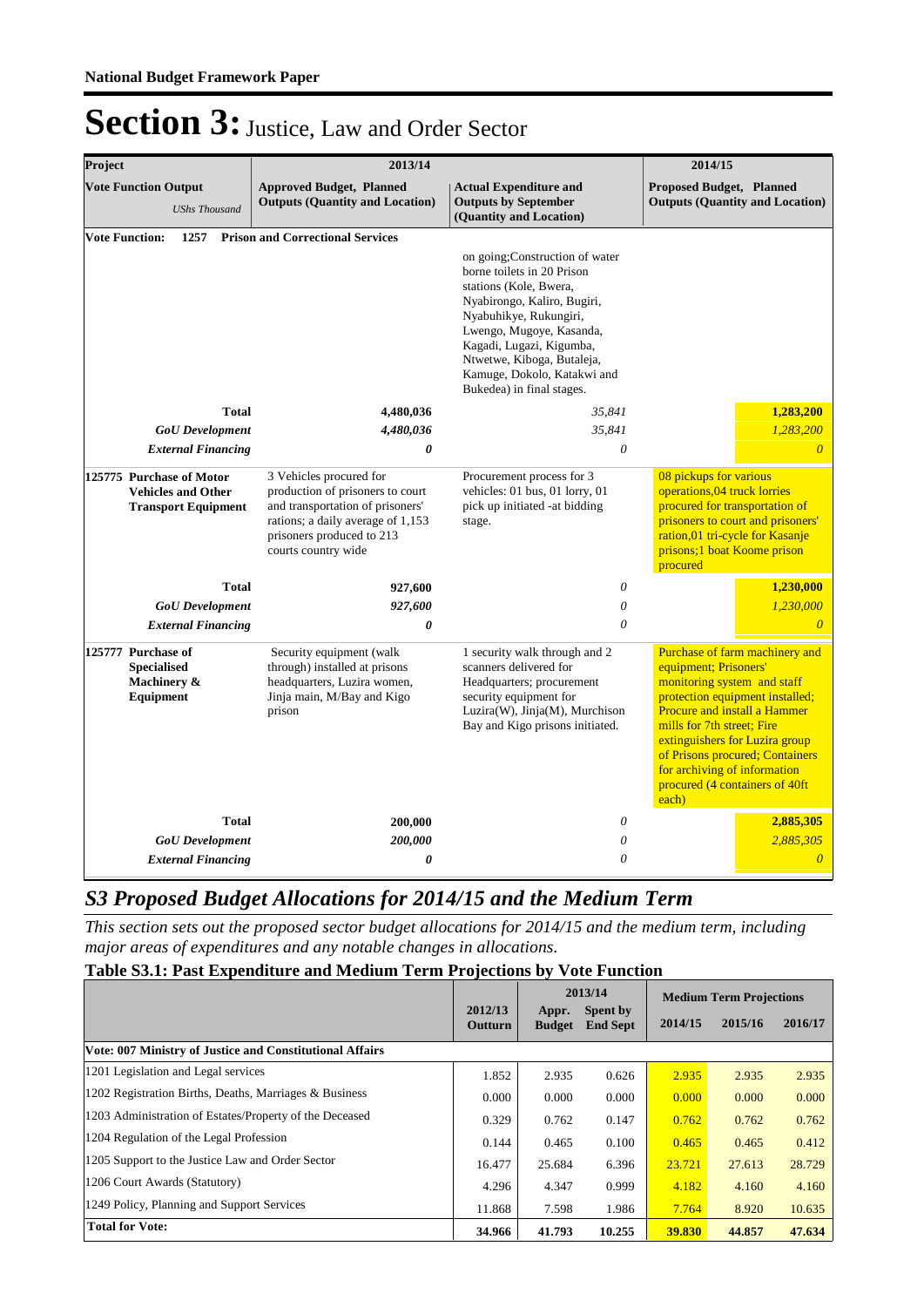|                                                          |         | 2013/14 |                                    | <b>Medium Term Projections</b> |         |         |
|----------------------------------------------------------|---------|---------|------------------------------------|--------------------------------|---------|---------|
|                                                          | 2012/13 | Appr.   | Spent by<br><b>Budget</b> End Sept | 2014/15                        | 2015/16 | 2016/17 |
|                                                          | Outturn |         |                                    |                                |         |         |
| Vote: 009 Ministry of Internal Affairs                   |         |         |                                    |                                |         |         |
| 1212 Peace Building                                      | 2.306   | 2.735   | 0.552                              | 2.732                          | 2.732   | 2.772   |
| 1213 Forensic and General Scientific Services.           | 1.022   | 1.295   | 0.293                              | 1.295                          | 1.703   | 1.813   |
| 1214 Community Service                                   | 0.442   | 0.560   | 0.095                              | 0.560                          | 0.582   | 0.590   |
| 1215 NGO Registration and Monitoring.                    | 0.277   | 0.313   | 0.083                              | 0.330                          | 0.437   | 0.519   |
| 1249 Policy, Planning and Support Services               | 4.795   | 5.974   | 1.661                              | 5.961                          | 6.314   | 7.098   |
| <b>Total for Vote:</b>                                   | 8.841   | 10.878  | 2.683                              | 10.878                         | 11.767  | 12.791  |
| Vote: 101 Judiciary                                      |         |         |                                    |                                |         |         |
| 1251 Judicial services                                   | 56.264  | 83.861  | 19.284                             | 83.645                         | 89.293  | 99.999  |
| <b>Total for Vote:</b>                                   | 56.264  | 83.861  | 19.284                             | 83.645                         | 89.293  | 99.999  |
| <b>Vote: 105 Law Reform Commission</b>                   |         |         |                                    |                                |         |         |
| 1252 Legal Reform                                        | 4.889   | 7.026   | 1.444                              | 7.386                          | 7.874   | 8.787   |
| <b>Total for Vote:</b>                                   | 4.889   | 7.026   | 1.444                              | 7.386                          | 7.874   | 8.787   |
| Vote: 106 Uganda Human Rights Comm                       |         |         |                                    |                                |         |         |
| 1253 Human Rights                                        | 7.985   | 9.700   | 2.273                              | 9.700                          | 10.292  | 11.574  |
| <b>Total for Vote:</b>                                   | 7.985   | 9.700   | 2.273                              | 9.700                          | 10.292  | 11.574  |
| <b>Vote: 109 Law Development Centre</b>                  |         |         |                                    |                                |         |         |
| 1254 Legal Training                                      | 3.110   | 9.398   | 3.093                              | 8.801                          | 9.092   | 10.034  |
| <b>Total for Vote:</b>                                   | 3.110   | 9.398   | 3.093                              | 8.801                          | 9.092   | 10.034  |
| Vote: 119 Uganda Registration Services Bureau            |         |         |                                    |                                |         |         |
| 1259 VF - Uganda Registration Services Bureau            | 5.039   | 9.215   | 1.849                              | 8.715                          | 8.975   | 10.747  |
| <b>Total for Vote:</b>                                   | 5.039   | 9.215   | 1.849                              | 8.715                          | 8.975   | 10.747  |
| Vote: 120 National Citizenship and Immigration Control   |         |         |                                    |                                |         |         |
| 1211 Citizenship and Immigration Services                | 32.865  | 38.421  | 1.266                              | 112.811                        | 131.154 | 136.959 |
| <b>Total for Vote:</b>                                   | 32.865  | 38.421  | 1.266                              | 112.811                        | 131.154 | 136.959 |
| <b>Vote: 133 Directorate of Public Prosecutions</b>      |         |         |                                    |                                |         |         |
| 1255 Public Prosecutions                                 | 13.603  | 16.921  | 3.293                              | 16.866                         | 18.148  | 20.040  |
| <b>Total for Vote:</b>                                   | 13.603  | 16.921  | 3.293                              | 16.866                         | 18.148  | 20.040  |
| Vote: 144 Uganda Police Force                            |         |         |                                    |                                |         |         |
| 1256 Police Services                                     | 318.538 | 315.348 | 95.027                             | 395.244                        | 420.461 | 481.360 |
| <b>Total for Vote:</b>                                   | 318.538 | 315.348 | 95.027                             | 395.244                        | 420.461 | 481.360 |
| Vote: 145 Uganda Prisons                                 |         |         |                                    |                                |         |         |
| 1257 Prison and Correctional Services                    | 87.050  | 93.431  | 19.013                             | 93.277                         | 99.778  | 111.285 |
| <b>Total for Vote:</b>                                   | 87.050  | 93.431  | 19.013                             | 93.277                         | 99.778  | 111.285 |
| <b>Vote: 148 Judicial Service Commission</b>             |         |         |                                    |                                |         |         |
| 1258 Recruitment, Discipline, Research & Civic Education | 2.061   | 2.250   | 0.486                              | 2.461                          | 2.620   | 3.189   |
| <b>Total for Vote:</b>                                   | 2.061   | 2.250   | 0.486                              | 2.461                          | 2.620   | 3.189   |
| <b>Total for Sector:</b>                                 | 575.210 | 638.241 | 159.965                            | 789.615                        | 854.312 | 954.399 |

*\* Excluding Taxes and Arrears and including NTR*

#### **(i) The Total Budget over the Medium Term**

In FY 2014/15, the aggregate MTEF budget projections indicate the sector will receive 789.615bn an increase of 151.374bn from 638.241bn in FY 2013/14. In the medium term, its projected increase to UGX 854.331bn and UGX 954.139bn in FY 2015/16 and FY 2016/17 respectively.

The wage budget will also drop marginally to UGX 271.727bn from UGX 271.988bn in FY 2013/14. The Non wage is also projected to rise by 70.36bn from UGX 212.338bn to UGX 282.698bn in FY 2014/15. This provision is insufficient to cater for the operations of sector institutions implying sector institutions require perennial supplementary releases every financial year to meet their constitutional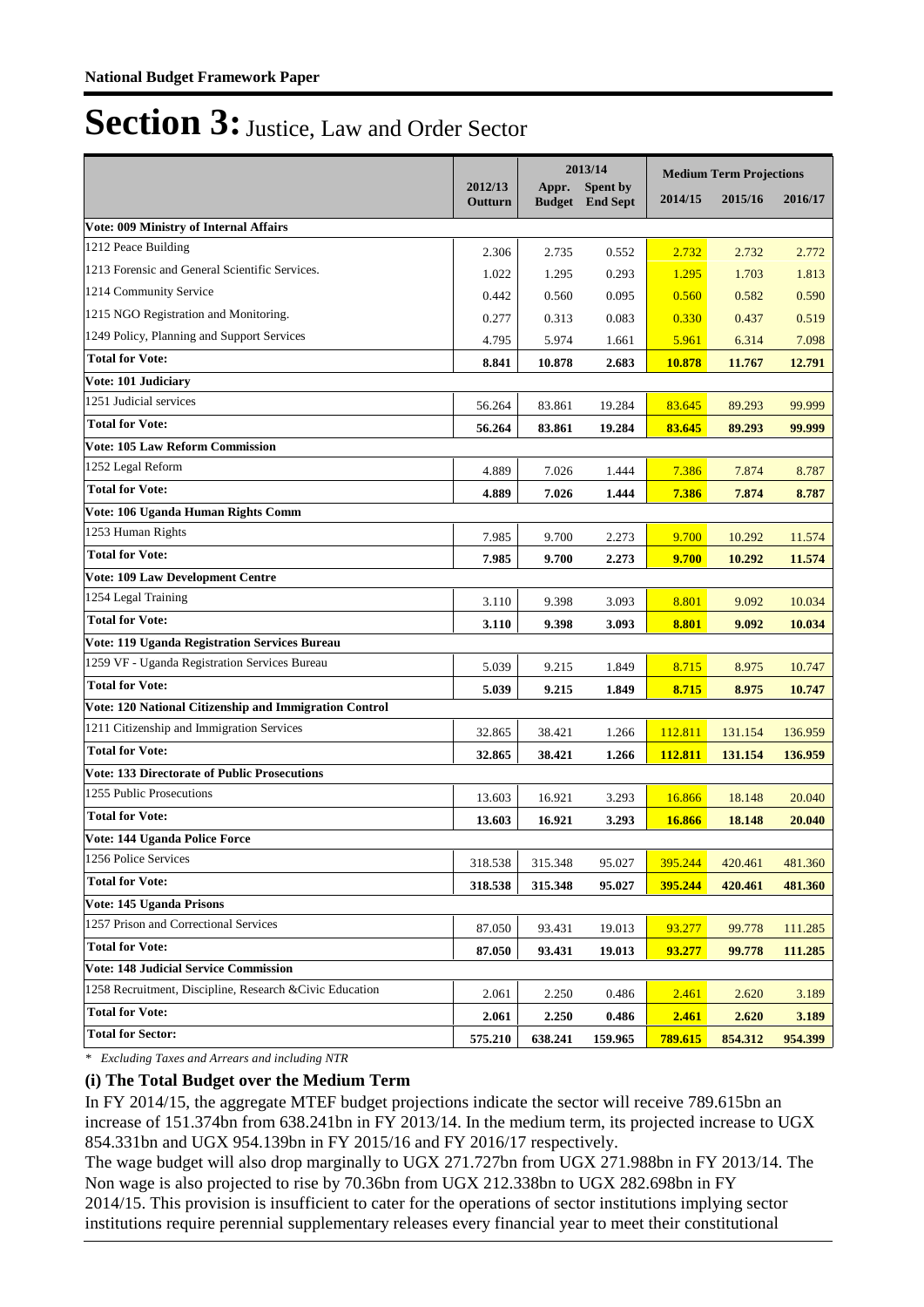obligations. The capital budgets are expected to increase marginally from UGX 138.790bn in FY 2013/14 to UGX 223.391 in FY2014/15.

#### **(ii) The major expenditure allocations in the sector**

The major services that account for high expenditure in FY 2014/2015 are Police Services of crime prevention, detection and investigations at 50.1%. This is followed by Citizen and Immigration Services with 14.3% of the sector budget mainly for issuance of National Identity cards, Prison and Correctional Services which will account for 11.8% of the sector share. Judicial services under Judiciary will be allocated 10.6% of the sector budget. Support to the Justice Law and Order Sector will receive UGX 23.744Bn which represents a 4.1% share.

#### **(iii) The major planned changes in resource allocations within the sector**

### **Table S3.2: Major Changes in Sector Resource Allocation**

*\* Excluding Taxes and Arrears*

.

### *S4: Unfunded Outputs for 2014/15 and the Medium Term*

*This section sets out the highest priotrity outputs in 2014/15 and the medium term which the sector has been unable to fund in its spending plans.*

#### 1. Construction of JLOS house;

Most of the JLOS institutions are in rented premises which costs the tax payer an average cost of seven million dollars each Financial Year. The rent is about 60% of JLOS Development Budget which in real terms could either build 5 medium sized prisons or ten justice centres or most importantly, modern accommodation for all the 15 JLOS institutions within ten years. The need to construct a JLOS House to accommodate all JLOS institutions is more urgent now than ever before. We have agreed to commit five billion shillings every year, out of our Development budget to fund the construction of the JLOS House. MOFPED is required to honor its obligation of providing 50% of the cost of constructing the JLOS House. The bankable project agreed upon was submitted to MoFPED. MOFPED is also requested to honor its obligation to end what the Hon. Chief Justice has called Judicial nomardism.

2. Recruitment of JLOS staff including Judicial officers, State Attorneys, Police officers, Prison Warders; The sector is faced with the challenge of low staff numbers and high staff attrition across most of its cadres. This is compounded by the ban on recruitment and the inadequate wage bills.

3. Integrated Justice Information Management System;

JLOS is grappling with the Develop and pilot implementation of an effective integrated data management system for the Sector to provide much needed information for decision making. This requires substantial investment of US 11m.

#### 4. Unrestructured Institutions

Many of the sector institutions are pending restructuring to enhance service delivery.

### **Table S4.1: Additional Output Funding Requests**

| <b>Additional Requirements for Funding and</b><br>Outputs in 2014/15                                                                                                                                                                                                                       | <b>Justification of Requirement for Additional Outputs and Funding</b>                                                                                                                                                                                                                                                                                                                                                                                                                                                                   |  |  |
|--------------------------------------------------------------------------------------------------------------------------------------------------------------------------------------------------------------------------------------------------------------------------------------------|------------------------------------------------------------------------------------------------------------------------------------------------------------------------------------------------------------------------------------------------------------------------------------------------------------------------------------------------------------------------------------------------------------------------------------------------------------------------------------------------------------------------------------------|--|--|
| Vote Function: 1203 Legislation and Legal services                                                                                                                                                                                                                                         |                                                                                                                                                                                                                                                                                                                                                                                                                                                                                                                                          |  |  |
| 1201 03 Civil Suits defended in Court<br>Output:                                                                                                                                                                                                                                           |                                                                                                                                                                                                                                                                                                                                                                                                                                                                                                                                          |  |  |
| <b>Funding Requirement (UShs Bn):</b><br>1.400<br>1. Defending Civil Suits in Courts of Law - UGX.<br>500m<br>2. Facilitating Government witnesses to attend court<br>$s$ sessions - Shs. $100.0m$<br>3. Representation of Government in international for -<br>$\textsf{Shs.}800\text{m}$ | Defending Civil Suits in Courts of Law<br>The Attorney General's chambers is mandated to represent government in<br>all courts of law in all civil matters. This includes cases in regional and<br>international courts such as the East African Court of Justice, Arbitrations<br>in London and Washington. The State Attorneys therefore must attend<br>court to effectively represent government failure of which government will<br>loose the cases. This could lead to escalation of court wards which<br>currently stand at 265bn. |  |  |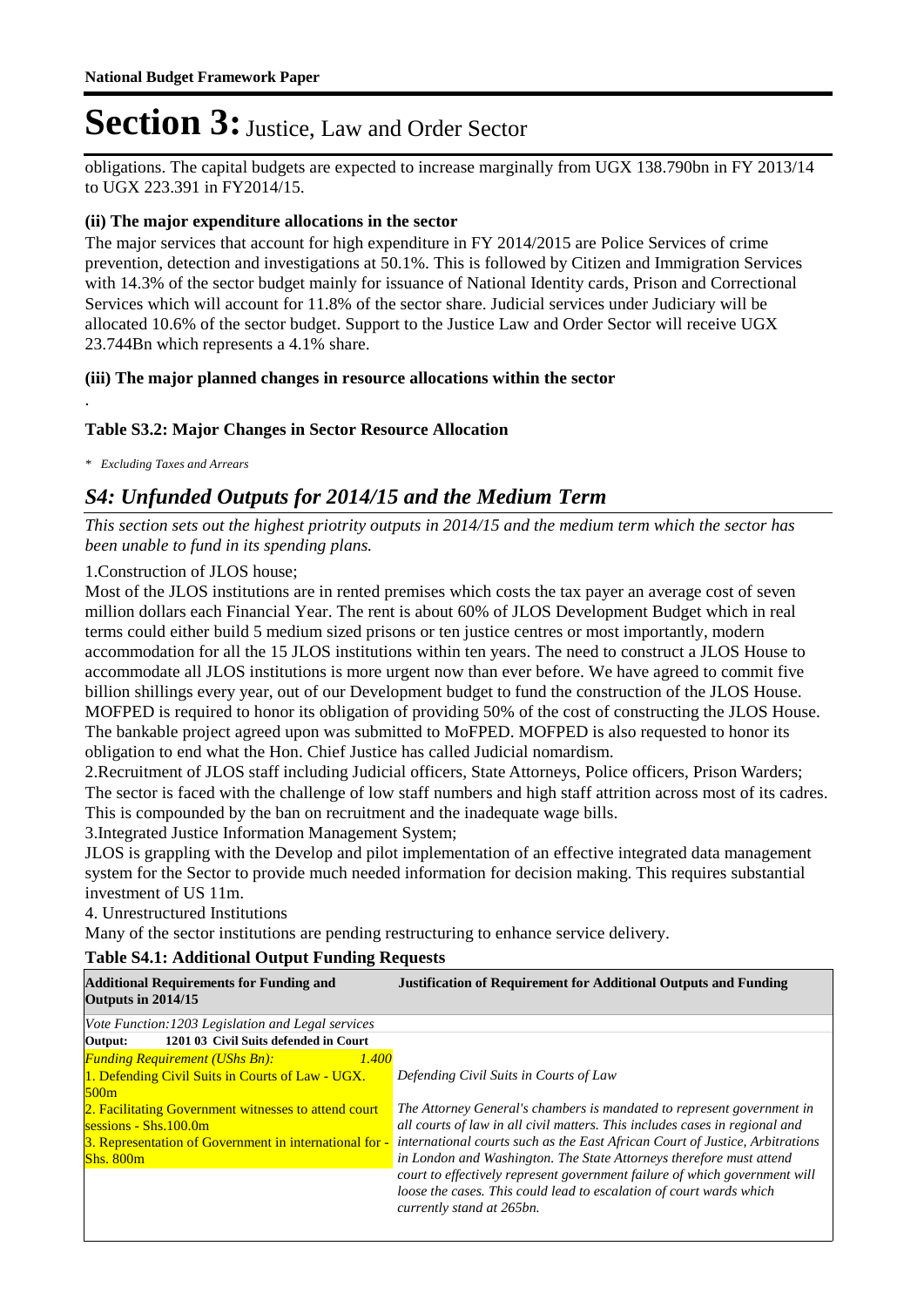| <b>Additional Requirements for Funding and</b><br>Outputs in 2014/15                                                                                   | <b>Justification of Requirement for Additional Outputs and Funding</b>                                                                                                                                                                                                                                                                                                                                                                                                                                                                                                                                                                                                    |
|--------------------------------------------------------------------------------------------------------------------------------------------------------|---------------------------------------------------------------------------------------------------------------------------------------------------------------------------------------------------------------------------------------------------------------------------------------------------------------------------------------------------------------------------------------------------------------------------------------------------------------------------------------------------------------------------------------------------------------------------------------------------------------------------------------------------------------------------|
|                                                                                                                                                        | Effective representation of government requires provision of transport<br>(vehicles), adequate budgets for travel inland, fuel and lubricants,<br>allowances and motor vehicle maintenance and repair as well as stationery<br>and printing services.                                                                                                                                                                                                                                                                                                                                                                                                                     |
|                                                                                                                                                        | Currently, a total of Shs. 883m is provided for defending civil suits in<br>courts. Of this, Shs.742m (83.5%) is earmarked for employee costs (wages)<br>leaving only Shs.147m for service costs i.e. court attendance and other<br>operations annually. therefore the UGX.147m meant for court attendance<br>(per diem, fuel, air tickets) both at home and abroad as well as verification<br>of compensation claims nationwide is nothing compared to the volume of<br>work. To effectively represent government in courts, the Ministry requires<br>UGX. 500m for operations annually.                                                                                 |
|                                                                                                                                                        | Facilitating Government witnesses to attend court sessions                                                                                                                                                                                                                                                                                                                                                                                                                                                                                                                                                                                                                |
|                                                                                                                                                        | Similarly, government loses some high profile cases due to lack of potential<br>witnesses. Potential witnesses require facilitation in a form of transport<br>and upkeep. The Ministry does not have a budget line for facilitating<br>potential witnesses to appear in Courts and Human Rights Tribunals in<br>defence of Government. Failure to do so Government will continue losing a<br>lot of money through loss of cases due to lack of evidence. Loss of high<br>profile cases by Government needs to be reduced by facilitating principal<br>witnesses to attend Courts and Human Rights Tribunals.                                                              |
|                                                                                                                                                        | The Parliamentary and Legal Affairs Committee recommended that<br>Government provides a budget to enable the Attorney General bring<br>witnesses to Court. As a start a provision of Shs.100.0m was recommended.                                                                                                                                                                                                                                                                                                                                                                                                                                                          |
|                                                                                                                                                        | Representation of Government in international fora.                                                                                                                                                                                                                                                                                                                                                                                                                                                                                                                                                                                                                       |
|                                                                                                                                                        | The ministry is mandated to represent government in various regional and<br>international fora for Contract negotiations and arbitrations. Currently,<br>the provision of Shs.353m for travel abroad is inadequate. A total of Shs.<br>800m is required.                                                                                                                                                                                                                                                                                                                                                                                                                  |
|                                                                                                                                                        | Remuneration of State Attorneys                                                                                                                                                                                                                                                                                                                                                                                                                                                                                                                                                                                                                                           |
|                                                                                                                                                        | The Ministry is committed to obtain and retain skilled, committed and well<br>motivated employees. Over the past few years, the ministry has recruited 15<br>new state attorneys per annum. However, its faced with challenge of retain<br>these state attorneys due to the low remuneration compared to the private<br>sector. As a result, the turnover of the staff has remained high leading to<br>loss of skilled attorneys. In 2008, H.E the President directed that the<br>salaries of State Attorneys be enhanced. However, the Shs.5bn which was<br>availed was spread over several institutions making the increase a paltry<br>amount for each State Attorney. |
| Vote Function: 1201 Support to the Justice Law and Order Sector<br>1205 01 Ministry of Justice and Constitutional Affairs-JLOS<br>Output:              |                                                                                                                                                                                                                                                                                                                                                                                                                                                                                                                                                                                                                                                                           |
| <b>Funding Requirement (UShs Bn):</b><br>1. Construction of a JLOS House and appellate courts<br><b>Criminal Court house and Police headquarters -</b> | 154.000 Construction of a JLOS House and appellate courts Criminal Court house<br>and Police headquarters                                                                                                                                                                                                                                                                                                                                                                                                                                                                                                                                                                 |
| <b>UGX. 154bn</b>                                                                                                                                      | Lack of institutional office space poses a lot of challenges both to<br>Government and the general public. Government is increasingly finding it<br>difficult to prioritise money for rent. Government institutions find<br>themselves clamed into rented premises without adequate, appropriate and<br>scalable space. Parking in the city centre has become a night mare. [UGX.<br>$154bn$ ]                                                                                                                                                                                                                                                                            |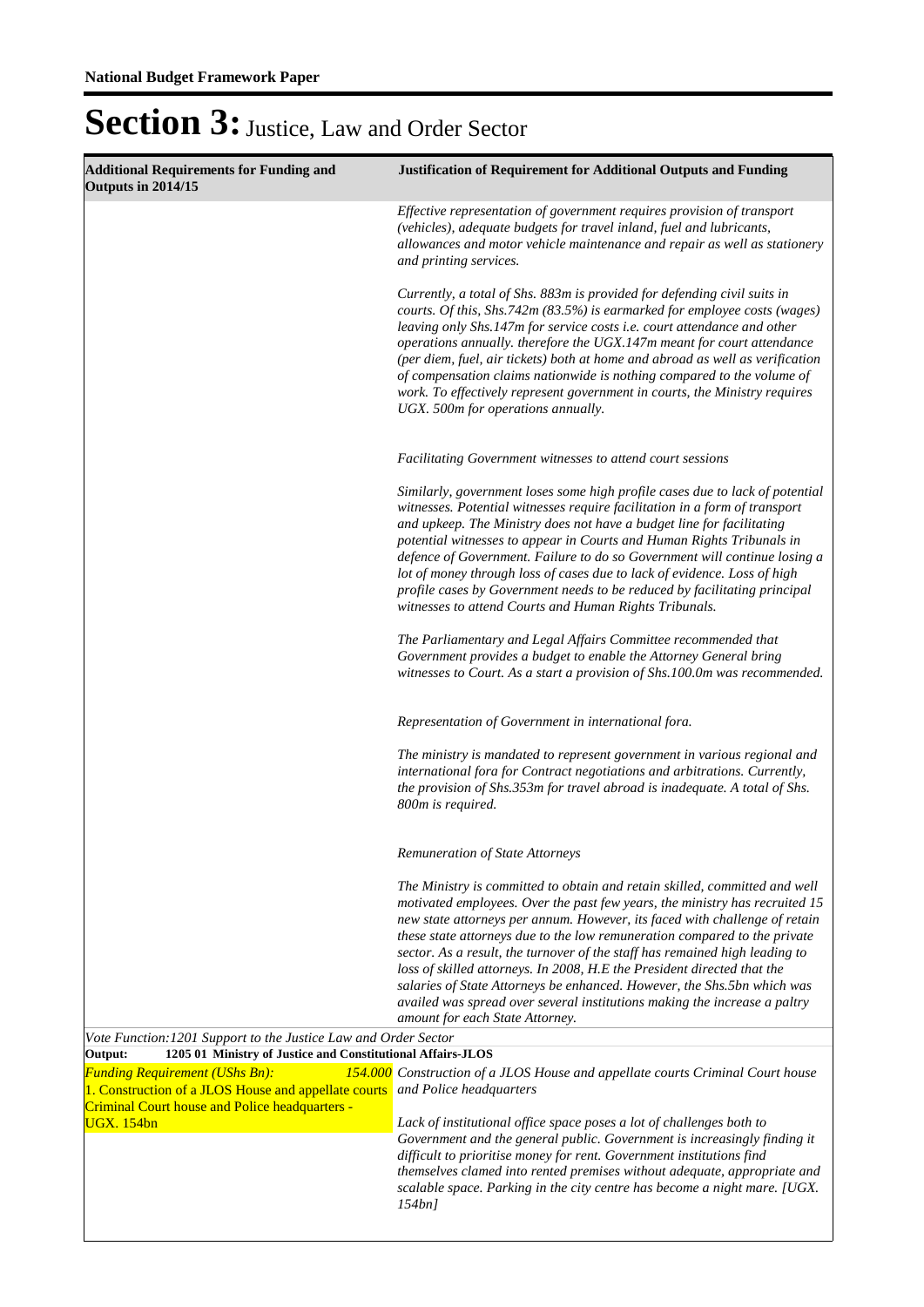| <b>Additional Requirements for Funding and</b><br>Outputs in 2014/15                                                                                                                                                                                                                                                                                                                                                                             | <b>Justification of Requirement for Additional Outputs and Funding</b>                                                                                                                                                                                                                                                                                                                                                                                                                                                                                                                                                                                                                                                                                                                                                                                                                                                                                                                                                                                                         |
|--------------------------------------------------------------------------------------------------------------------------------------------------------------------------------------------------------------------------------------------------------------------------------------------------------------------------------------------------------------------------------------------------------------------------------------------------|--------------------------------------------------------------------------------------------------------------------------------------------------------------------------------------------------------------------------------------------------------------------------------------------------------------------------------------------------------------------------------------------------------------------------------------------------------------------------------------------------------------------------------------------------------------------------------------------------------------------------------------------------------------------------------------------------------------------------------------------------------------------------------------------------------------------------------------------------------------------------------------------------------------------------------------------------------------------------------------------------------------------------------------------------------------------------------|
|                                                                                                                                                                                                                                                                                                                                                                                                                                                  | The sector is desirous to having a JLOS house which will enhance its<br>services. Already the sector has 5 Acres of land in Naguru capable of<br>accommodating the Judiciary, MOJCA, UPF headquarters, UPS<br>headquarters, DPP, JSC, MIA, ULRC, CADER and URSB. Realization of a<br>JLOS house will impact positively in several ways i.e. save the sector of<br>over USD7.0m paid in rent annually, enhance affordability and<br>accessibility of legal and judicial services in a one start and stop centre.                                                                                                                                                                                                                                                                                                                                                                                                                                                                                                                                                                |
|                                                                                                                                                                                                                                                                                                                                                                                                                                                  | A capital development project, " Project 1242: Construction of JLOS<br>House " was created however, no funds have been earmarked for it the<br>MTEF. in addition, The sector submitted a Bankable project to MOFPED<br>to enable her source for funding. in addition, MOFPED undertook to<br>provide funding for this important project.                                                                                                                                                                                                                                                                                                                                                                                                                                                                                                                                                                                                                                                                                                                                       |
| Vote Function: 1204 Legal Training<br>1254 04 Community Legal Services<br>Output:                                                                                                                                                                                                                                                                                                                                                                |                                                                                                                                                                                                                                                                                                                                                                                                                                                                                                                                                                                                                                                                                                                                                                                                                                                                                                                                                                                                                                                                                |
| <b>Funding Requirement (UShs Bn):</b><br>N/A                                                                                                                                                                                                                                                                                                                                                                                                     | 2.905 LDC depends on NTR which has greatly reduced as a result of reduction in<br>the number of students admitted in the Bar Course and Diploma in Law.                                                                                                                                                                                                                                                                                                                                                                                                                                                                                                                                                                                                                                                                                                                                                                                                                                                                                                                        |
| Vote Function: 1206 Citizenship and Immigration Services                                                                                                                                                                                                                                                                                                                                                                                         |                                                                                                                                                                                                                                                                                                                                                                                                                                                                                                                                                                                                                                                                                                                                                                                                                                                                                                                                                                                                                                                                                |
| 1211 06 Identity Cards issued.<br>Output:<br><b>Funding Requirement (UShs Bn):</b><br>The original contract with Mulbhauer catered for<br>supply of 15 million cards only. However, the<br>strategy for mass enrollment targets to register<br>citizens 16 years and above, which is projected to be<br>18 million people. Therefore there is need to procure<br>additional 4 million cards. This will shs 21 billion<br>which remains unfunded. | $21,000$ The issuance of National ID cards to citizens is expected to simplify<br>identification processes. On completion of the mass enrollment exercise<br>which runs from April 2014, activities of data processing, card printing,<br>card issuance, continuous registration will be critical activities which must<br>be completed before the general elections of 2016. It is expected that the<br>electoral register will be generated from the end product of the mass<br>enrollment exercise. The financial requirement for the additional cards is<br>shs 21 billion. The benefits of the use of National ID Cards to citizens is to<br>simplify procedures such as issuance of passports, issuance of drivers<br>licence, among others. It is also expected to lead to a reduction in the<br>incidence of crime, a key result area in the National Development Plan.<br>Citizenship registration and issuance of national Identity cards will also<br>simplify compilation of an accurate electoral register and stamp out cases<br>associated with identity fraud. |
| Vote Function: 1202 Police Services<br>1256 02 Criminal Investigations<br>Output:                                                                                                                                                                                                                                                                                                                                                                |                                                                                                                                                                                                                                                                                                                                                                                                                                                                                                                                                                                                                                                                                                                                                                                                                                                                                                                                                                                                                                                                                |
| <b>Funding Requirement (UShs Bn):</b><br>Additional operational funds for CIID to enable<br>effective investigations of sophisticated and disposal<br>of violent crimes; and research & information to<br>counter Terrorism.                                                                                                                                                                                                                     | $\frac{49.500}{2}$ >> The crime of terrorism and the continuous threat of attacks pose a big<br>security challenge. The Police Counter Terrorism Directorate needs to<br>invest in research and information. However, the current funding of shs<br>0.120bn is in adequate. An additional funding of shs 49.5bn is required to<br>cater for information and classified stores.                                                                                                                                                                                                                                                                                                                                                                                                                                                                                                                                                                                                                                                                                                 |
| Output:<br>1256 09 Police, Command, Control and Planning                                                                                                                                                                                                                                                                                                                                                                                         |                                                                                                                                                                                                                                                                                                                                                                                                                                                                                                                                                                                                                                                                                                                                                                                                                                                                                                                                                                                                                                                                                |
| <b>Funding Requirement (UShs Bn):</b><br>The expansion of police services to the newly created<br>districts and sub counties has resulted into increased<br>need for police to rent offices and staff houses at Shs<br>4bn. Police is also to capitalize its Engineering<br>Department at Shs 3.0bn, construct the super<br>structure of Nateete Police Station at Shs 3.5 bn.                                                                   | $104.400$ >> Police lacks adequate office and residential accommodation and the<br>problem has been exacerbated by the creation of new districts and sub<br>counties where police has no such accommodation. The Shs 1.6bn provided<br>in the MTEF for rent is inadequate which requires additional Shs 4bn.<br>Police requires to capitalize its Engineering Department to cope up with<br>the challenge of inadequate accommodation. Reconstruct Nateete police<br>station.                                                                                                                                                                                                                                                                                                                                                                                                                                                                                                                                                                                                  |
| Vote Function: 1202 Prison and Correctional Services<br>Output:<br>1257 02 Prisoners and Staff Welfare                                                                                                                                                                                                                                                                                                                                           |                                                                                                                                                                                                                                                                                                                                                                                                                                                                                                                                                                                                                                                                                                                                                                                                                                                                                                                                                                                                                                                                                |
| <b>Funding Requirement (UShs Bn):</b>                                                                                                                                                                                                                                                                                                                                                                                                            | 69.143 Feeding of a daily average of 44,476 on 3 meals per day per prisoner<br>requires shs.46bn against the provision of shs.20bn hence a shortfall of<br>shs.26bn. At current level of investment, prison farm production is<br>projected to produce food worth shs.7.5bn; The overall shortfall will be<br>shs.19.5bn;<br>INADEQUATE STAFF AND PRISONERS' UNIFORMS AND BEDDINGS<br><b>FOR PRISONERS</b><br>Staff uniforms:<br>Each staff is entitled to at least two pairs of uniforms with accessories and<br>protective gear (Rain coats, gum boots, water bottles, shoes helmets, etc).<br>Currently each staff is provided with only 1 pair of uniform that he has to                                                                                                                                                                                                                                                                                                                                                                                                   |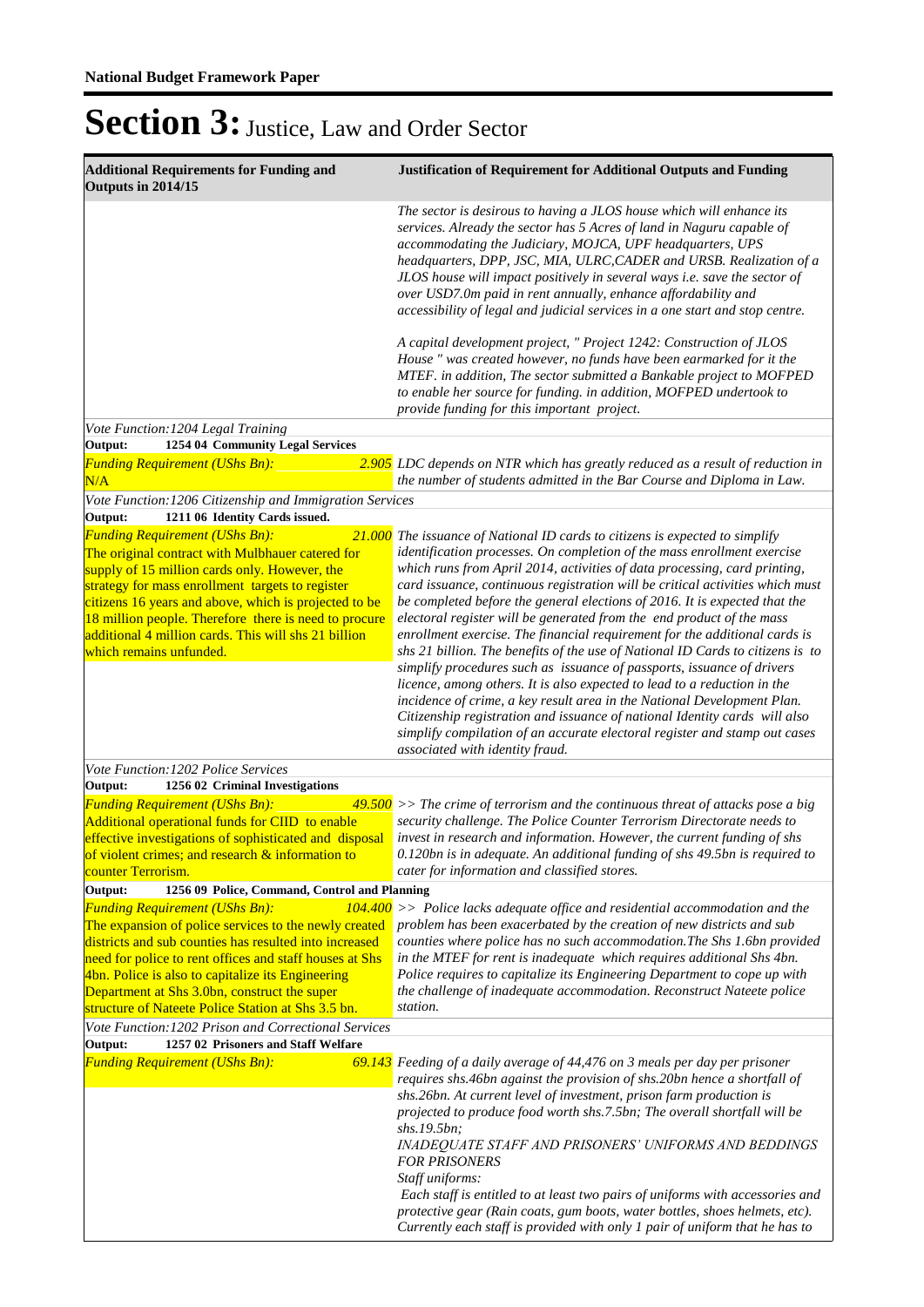| <b>Additional Requirements for Funding and</b><br>Outputs in 2014/15 | <b>Justification of Requirement for Additional Outputs and Funding</b>                                                                                                                                                                                                                                                                                                                                                                                                                                                                                                                                                                                                                                                                                                                                                                                                                                                                                                                                                                                                                                                                                                                                                                                                                                                                                                                                                                                                                                                                                                           |
|----------------------------------------------------------------------|----------------------------------------------------------------------------------------------------------------------------------------------------------------------------------------------------------------------------------------------------------------------------------------------------------------------------------------------------------------------------------------------------------------------------------------------------------------------------------------------------------------------------------------------------------------------------------------------------------------------------------------------------------------------------------------------------------------------------------------------------------------------------------------------------------------------------------------------------------------------------------------------------------------------------------------------------------------------------------------------------------------------------------------------------------------------------------------------------------------------------------------------------------------------------------------------------------------------------------------------------------------------------------------------------------------------------------------------------------------------------------------------------------------------------------------------------------------------------------------------------------------------------------------------------------------------------------|
|                                                                      | wear on a daily basis. No protective gear is provided.<br>None provision of uniform is not only an embarrassment to the State but<br>also a source insecurity on part of staff and the public. To dress all<br>uniformed staff with a complete pair of uniform, shs.3.050bn is required.<br>For FY 2014/2015 a provision of shs.1.5bn has been made, hence a<br>shortfall of shs.1.550bn.<br>Prisoners' uniforms and beddings<br>A prisoner is entitled to 2 pairs of uniform, a blanket, and a felt mattress.<br>80% of prisoners have no appropriate beddings and resources are not<br>sufficient for providing 2 pairs of uniform per prisoner. In some prisons,<br>prisoners have no beddings at all and sleep on the bare floor if they cannot<br>provide for themselves. For a daily average of 44,476 prisoners,<br>shs.6.093bn is required for adequate provision of above essentials.<br>Shs.2.5bn has been provided for FY2014/2015, hence a shortfall of shs.<br>3.593 billion. None provision of these items is a human rights violation.<br>Staff welfare<br>Staff accommodation: About 5,000 out of 6,464 uniformed staff are not<br>properly housed. They stay in improvised houses, unipots, Finamores,<br>canteens, while others rent at their own cost. This may explain high staff<br>attrition rate of over 250 staff per year. This also compromises security of<br>the prison and the public at large.<br>To provide a two bed roomed house per staff for 500 staff per annum<br>requires Shs.40bn (Shs.80million per housing unit) – phased over 10 years |
| Output:<br>1257 05 Prisons Management                                |                                                                                                                                                                                                                                                                                                                                                                                                                                                                                                                                                                                                                                                                                                                                                                                                                                                                                                                                                                                                                                                                                                                                                                                                                                                                                                                                                                                                                                                                                                                                                                                  |
| <b>Funding Requirement (UShs Bn):</b>                                | <b>16.300</b> LOW STAFF NUMBERS AND HIGH STAFF ATTRITION.<br>The current level of custodial staffing is 5,548 against the required 14,825<br>at the projected prisoners' population of 44,476 (more 9,277 staff required)<br>Prisoners population has increased from a daily average of 35,565<br>prisoners in FY2012/13 to 38,931 (October, 2013), and is projected at<br>44,476 in (FY2014/2015);<br>Low staff numbers with some stations having less than 3 staff to manage<br>$three(03)$ shift system (staff unable to take annual leave, sick leave, shifts<br>etc);<br>Custodial staff to prisoner ratio is 1:6.7 against 1:3 which is ideal.<br>Annual average of over 250 staff leave the service due to poor conditions<br>of work, among others, yet we have not recruited since 2010.<br>Recruitment and Training 1,000 staff to attain a reasonable level of<br>staffing requires shs.3.53bn and a wage provision of shs. 5bn.<br><b>OUTSTANDING UTILITY BILLS;</b><br>Since the beginning of FY 2013/2014, outstanding bills for electricity and<br>water have accumulated to Shs.17.9bn.Annual budget requirement for<br>water is shs 2.088Bn, electricity is shs 7.760Bn against a provision of shs<br>1.389Bn for water, shs 3.754Bn for electricity.<br>Todate, the overall shortfall so far is shs.17.9bn.<br>In FY 2014/15, no provision has been made for payment of utility bills<br>arrears.                                                                                                                                                              |
|                                                                      | Low application of modern technology in documentation and prisoners'<br>profiling<br>a)There is absence of appropriate data management systems, appropriate<br>software applications, and policy framework for technological<br>development of prisons which compromises the safety and security of<br>prisons.<br>B) There is no application of technology in the identification, management<br>and control of prisoners in terms of CCTV cameras and bio metric<br>technology.<br>C)The record keeping and management system is manual in all the 236<br>prisons and 14 prison regions.<br>D)Low ICT development, in terms of hardware, software, and training to                                                                                                                                                                                                                                                                                                                                                                                                                                                                                                                                                                                                                                                                                                                                                                                                                                                                                                              |